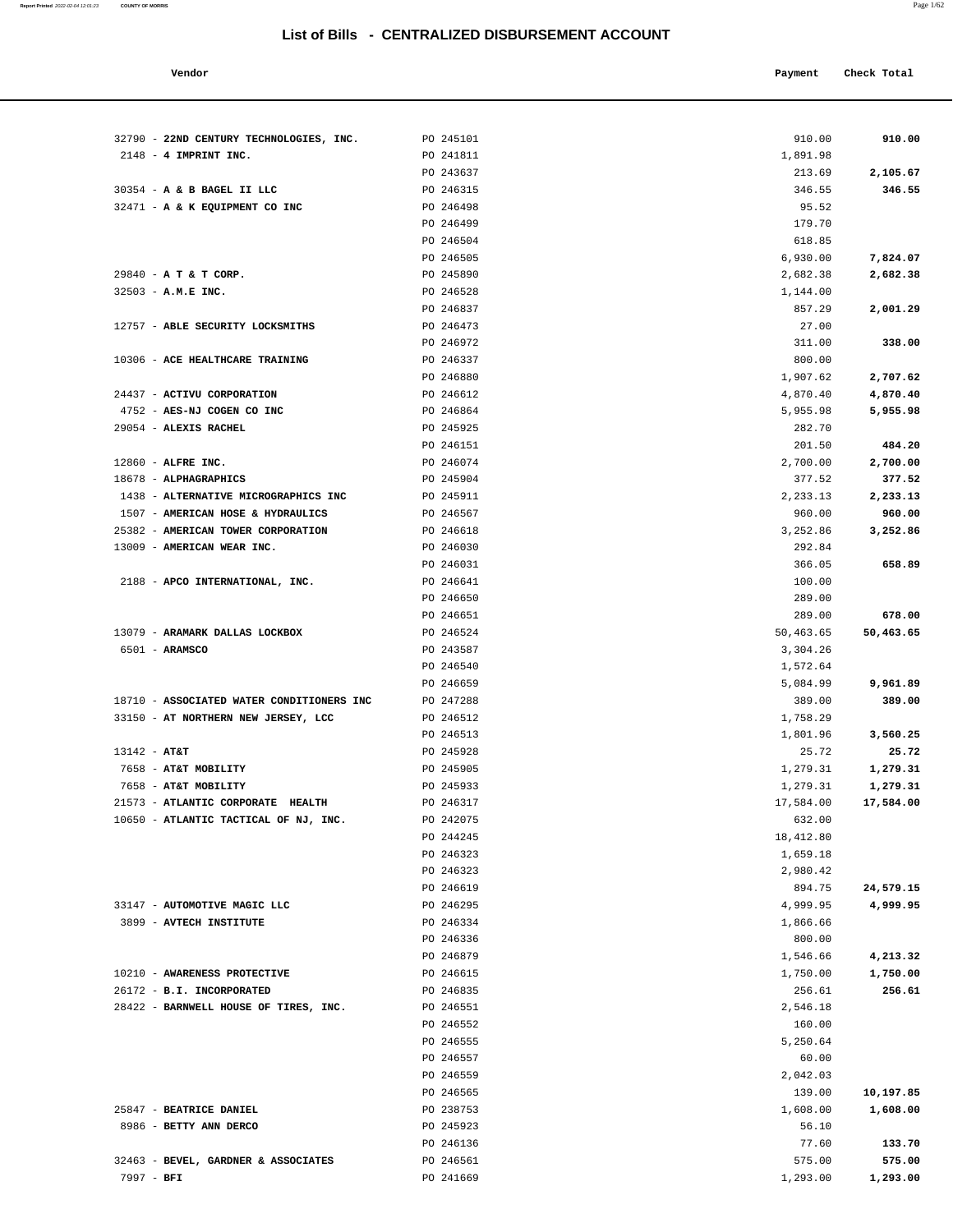| Report Printed 2022-02-04 12:01:23 | <b>COUNTY OF MORRIS</b> |  |  | Page 2/62 |
|------------------------------------|-------------------------|--|--|-----------|
|                                    |                         |  |  |           |

| Vendor |  | Payment Check Total |
|--------|--|---------------------|
|--------|--|---------------------|

| $2723 - BFI$    |                                                                      | PO 242841              | 1,211.00                  | 1,211.00            |
|-----------------|----------------------------------------------------------------------|------------------------|---------------------------|---------------------|
|                 | $29494$ - BI INC.                                                    | PO 245901              | 81.00                     | 81.00               |
|                 | 32625 - BIBLIOTHECA, LLC                                             | PO 244777              | 12,219.96                 | 12,219.96           |
|                 | 8801 - BOBCAT OF NORTH JERSEY-EAST                                   | PO 246742              | 52.60                     |                     |
|                 |                                                                      | PO 246825              | 745.25                    | 797.85              |
|                 | 2485 - BOROUGH OF BUTLER                                             | PO 246069              | 1,254.62                  | 1,254.62            |
|                 | 32364 - BOUND TREE MEDICAL LLC                                       | PO 246442              | 713.68                    |                     |
|                 |                                                                      | PO 246622              | 972.85                    | 1,686.53            |
|                 | $13490$ - BRODART CO                                                 | PO 244802              | 98.88                     | 98.88               |
|                 | 20985 - BTII INSTITUTE, LLC                                          | PO 246308              | 3,200.00                  | 3,200.00            |
|                 | 5643 - BUNKY'S HEAVY TOWING, LLC                                     | PO 245960              | 587.32                    | 587.32              |
|                 | 26965 - CABLEVISION LIGHTPATH INC.                                   | PO 246062              | 5,056.35                  | 5,056.35            |
|                 | 29247 - CABLEVISION LIGHTPATH NJ LLC                                 | PO 245889              | 562.57                    | 562.57              |
|                 | 29247 - CABLEVISION LIGHTPATH NJ LLC                                 | PO 247261              | 8,365.55                  | 8,365.55            |
|                 | 29247 - CABLEVISION LIGHTPATH NJ LLC                                 | PO 247265              | 5,025.89                  | 5,025.89            |
|                 | 25478 - CAROUSEL INDUSTRIES                                          | PO 246002              | 41,047.67                 | 41,047.67           |
|                 | 4598 - CDW GOVERNMENT                                                | PO 243346              | 1,371.27                  | 1,371.27            |
|                 | 4598 - CDW GOVERNMENT                                                | PO 244103<br>PO 244956 | 2,200.97                  | 2,200.97            |
|                 | 4598 - CDW GOVERNMENT<br>4598 - CDW GOVERNMENT                       | PO 245146              | 69.40<br>1,670.97         | 69.40<br>1,670.97   |
|                 | 4598 - CDW GOVERNMENT                                                | PO 245287              | 1,235.64                  | 1,235.64            |
|                 | 4598 - CDW GOVERNMENT                                                | PO 245294              | 13,693.00                 | 13,693.00           |
|                 | 20542 - CELLEBRITE INC.                                              | PO 235385              | 3,850.00                  | 3,850.00            |
|                 | 20542 - CELLEBRITE INC.                                              | PO 235722              | 200.00                    | 200.00              |
|                 | 20542 - CELLEBRITE INC.                                              | PO 245556              | 4,300.00                  | 4,300.00            |
|                 | 20542 - CELLEBRITE INC.                                              | PO 245570              | 4,300.00                  | 4,300.00            |
|                 | 20542 - CELLEBRITE INC.                                              | PO 245571              | 4,300.00                  | 4,300.00            |
|                 | 29904 - CHARM-TEX, INC.                                              | PO 243256              | 658.90                    | 658.90              |
|                 | 8344 - CHESTER TOWNSHIP POLICE DEPT                                  | PO 245884              | 674.00                    | 674.00              |
| $28373 - CHLIC$ |                                                                      | PO 246435              | 769,305.99                | 769,305.99          |
| $28373 - CHLIC$ |                                                                      | PO 246517              | 4,021,741.81 4,021,741.81 |                     |
|                 | 30640 - CHP DOSIMETRY                                                | PO 245162              | 1,666.00                  | 1,666.00            |
|                 | 33588 - CHRISTINA PRESS                                              | PO 246157              | 75.00                     | 75.00               |
|                 | 28436 - CHRISTOPHER SCHELLHORN                                       | PO 246133              | 175.00                    | 175.00              |
|                 | 89 - CINTAS CORPORATION                                              | PO 245916              | 332.75                    | 332.75              |
|                 | 21857 - CITYSIDE ARCHIVES, LLC                                       | PO 247267              | 4,815.89                  | 4,815.89            |
|                 | 25571 - CLEARY GIACOBBE ALFIERI &                                    | PO 246043              | 23,695.20                 | 23,695.20           |
|                 | 13857 - CLIFFSIDE BODY CORP                                          | PO 245199              | 6,055.43                  | 6,055.43            |
|                 | 21934 - COMPUTER SQUARE                                              | PO 245998              | 50,000.00                 | 50,000.00           |
|                 | 27297 - CONNOLLY & HICKEY HISTORICAL                                 | PO 246503              | 6,700.00                  | 6,700.00            |
|                 | 26101 - COOPER ELECTRIC SUPPLY CO.                                   | PO 247210              | 1,171.28                  | 1,171.28            |
|                 | 14021 - COUNTY BUSINESS SYSTEMS INC                                  | PO 246120              | 108,869.00                | 108,869.00          |
|                 | 14029 - COUNTY COLLEGE OF MORRIS                                     | PO 246310              | 798.00                    | 798.00              |
|                 | 14022 - COUNTY COLLEGE OF MORRIS<br>14029 - COUNTY COLLEGE OF MORRIS | PO 248510<br>PO 248517 | 572, 423.41               | 572,423.41          |
|                 | 14031 - COUNTY CONCRETE CORP.                                        | PO 245416              | 18,252.33<br>630.00       | 18,252.33<br>630.00 |
|                 | 32682 - COUNTY OF ESSEX                                              | PO 246431              | 3,375.00                  | 3,375.00            |
|                 | 13 - COUNTY OF MORRIS                                                | PO 248139              | 11,494.44                 | 11,494.44           |
|                 | 13 - COUNTY OF MORRIS                                                | PO 248140              | 2,522.45                  | 2,522.45            |
|                 | 13 - COUNTY OF MORRIS                                                | PO 248141              | 48,256.44                 | 48,256.44           |
|                 | 13 - COUNTY OF MORRIS                                                | PO 248142              | 56,994.45                 | 56,994.45           |
|                 | 13 - COUNTY OF MORRIS                                                | PO 248143              | 51,895.47                 | 51,895.47           |
|                 | 13 - COUNTY OF MORRIS                                                | PO 248144              | 64,617.86                 | 64,617.86           |
|                 | 13 - COUNTY OF MORRIS                                                | PO 248146              | 59,097.78                 | 59,097.78           |
|                 | 13 - COUNTY OF MORRIS                                                | PO 248147              | 67,148.05                 | 67,148.05           |
|                 | 13 - COUNTY OF MORRIS                                                | PO 248148              | 44,759.15                 | 44,759.15           |
|                 | 13 - COUNTY OF MORRIS                                                | PO 248520              | 6,291.94                  | 6,291.94            |
|                 | 13 - COUNTY OF MORRIS                                                | PO 248682              | 298.31                    | 298.31              |
|                 | 24293 - CRAIG GOSS                                                   | PO 248133              | 44.75                     | 44.75               |
|                 | 14089 - CURA INC.                                                    | PO 246083              | 2,735.00                  | 2,735.00            |
|                 | 12523 - D&B AUTO SUPPLY                                              | PO 246702              | 2,432.30                  |                     |
|                 |                                                                      | PO 246723              | 2,313.05                  |                     |
|                 |                                                                      | PO 246727              | 746.08                    | 5,491.43            |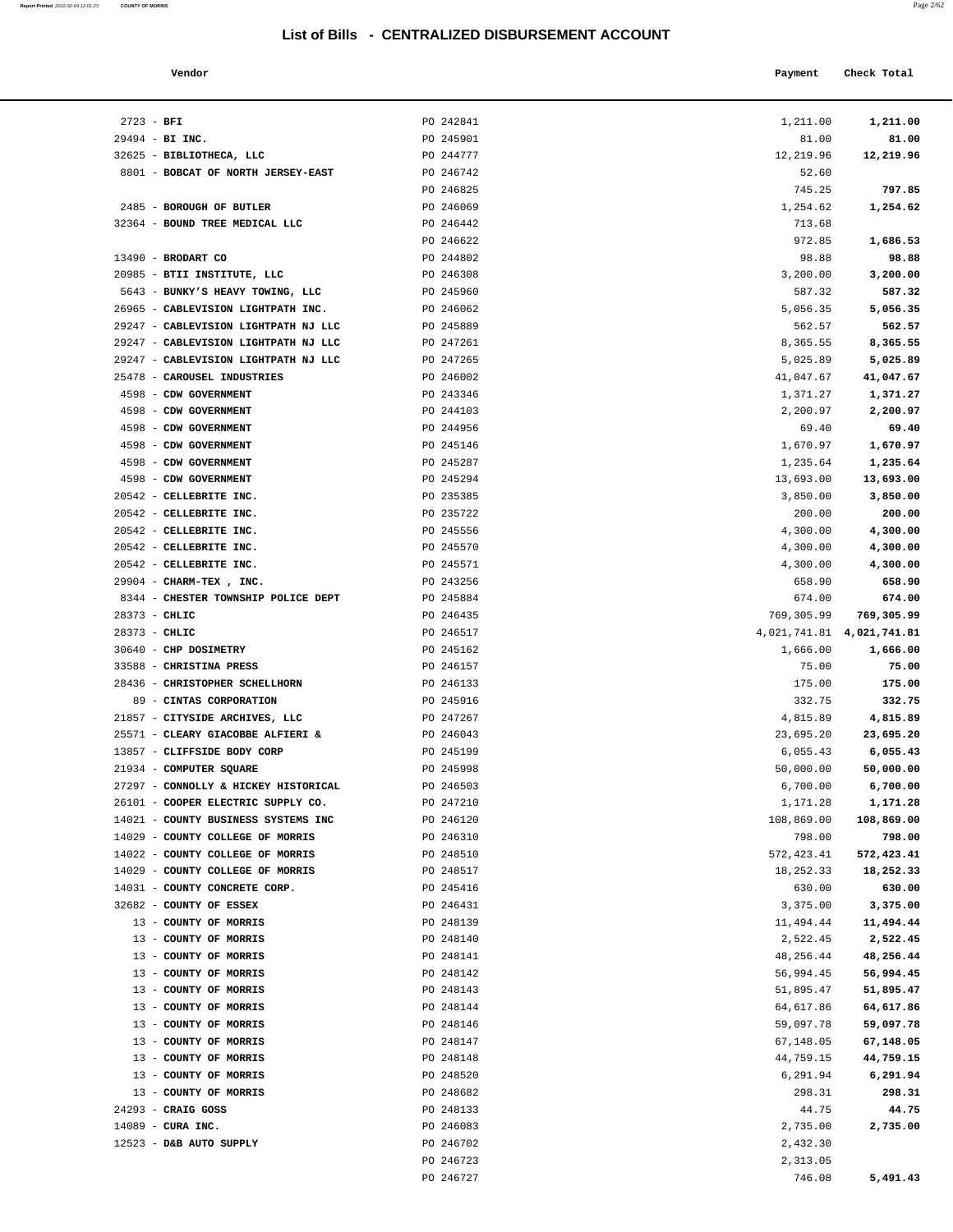12523 - **D&B AUTO SUPPLY PO 246728** 

| Vendor                                 |           | Payment    | Check Total |
|----------------------------------------|-----------|------------|-------------|
| D&B AUTO SUPPLY                        | PO 246728 | 1,975.47   |             |
|                                        | PO 246730 | 3,241.84   |             |
|                                        | PO 246810 | 3,353.47   |             |
|                                        | PO 246811 | 1,805.83   | 10,376.61   |
| D. LOVENBERGE'S ROLLOFF SERVICES, INC. | PO 246674 | 5,600.00   | 5,600.00    |
| <b>DAN CARTER</b>                      | PO 246997 | 7.38       | 7.38        |
| DAVID WEBER OIL COMPANY                | PO 246731 | 2,037.95   | 2,037.95    |
| DAWN AGENS                             | PO 246617 | 640.40     | 640.40      |
| DAWN CENTER FOR INDEPENDENT            | PO 246917 | 8,621.00   | 8,621.00    |
| DELL MARKETING L.P.                    | PO 240873 | 28,529.49  |             |
|                                        | PO 242930 | 12,255.14  | 40,784.63   |
| DELTA DENTAL INSURANCE COMPANY         | PO 246436 | 5,400.84   |             |
|                                        | PO 246518 | 13,588.94  | 18,989.78   |
| DELTA DENTAL OF NEW JERSEY, INC.       | PO 246437 | 2,206.04   | 2,206.04    |
| DELTA DENTAL OF NEW JERSEY, INC.       | PO 246520 | 19,301.53  | 19,301.53   |
| DELTA-T GROUP NORTH JERSEY, INC.       | PO 246417 | 5,444.31   |             |
|                                        | PO 246536 | 1,483.50   | 6,927.81    |
| DEMCO                                  | PO 244797 | 52.78      |             |
|                                        | PO 245041 | 839.98     | 892.76      |
| DENNIS L. SNYDER                       | PO 246983 | 240.00     | 240.00      |
| DENTRUST DENTAL INC.                   | PO 246432 | 4,124.00   | 4,124.00    |
| DIRECT ENERGY BUSINESS                 | PO 246668 | 5,429.49   |             |
|                                        | PO 246781 | 34.54      |             |
|                                        | PO 246782 | 101.06     |             |
|                                        | PO 246961 | 20,160.84  |             |
|                                        | PO 246968 | 304.80     |             |
|                                        | PO 248157 | 7,046.17   | 33,076.90   |
| <b>DIRECT ENERGY BUSINESS</b>          | PO 248158 | 9,947.06   |             |
|                                        | PO 248163 | 13,612.34  | 23,559.40   |
| DIRECT ENERGY BUSINESS MARKETING       | PO 248156 | 30, 227.45 | 30,227.45   |
| DIRECT TV INC                          | PO 246067 | 49.00      | 49.00       |
| <b>DONALD SMITH</b>                    | PO 246616 | 300.00     | 300.00      |
| DOVER BRAKE & CLUTCH CO INC            | PO 246722 | 291.20     | 291.20      |
| EAGLE AUTO & TRUCK SERVICES INC.       | PO 246521 | 1,750.00   | 1,750.00    |
| <b>EAGLE POINT GUN SHOP</b>            | PO 246421 | 1,921.40   | 1,921.40    |
| EBSCO INFORMATION SERVICES             | PO 244778 | 26.90      |             |
|                                        | PO 244798 | 19,833.44  | 19,860.34   |
| <b>EDNA MENDOZA</b>                    | PO 247280 | 90.00      | 90.00       |
| ELECTION GRAPHICS, INC.                | PO 246150 | 1,955.63   | 1,955.63    |
| ELIZABETHTOWN GAS COMPANY              | PO 246784 | 528.68     | 528.68      |
| EMPLOYMENT HORIZONS ENTERPRISES INC    | PO 246779 | 13,023.98  | 13,023.98   |
| ENVELOPES & PRINTED PROD. INC.         | PO 246607 | 59.00      | 59.00       |
| ESSEX COUNTY HOSPITAL                  | PO 247027 | 2,993.37   | 2,993.37    |
| <b>EVAN GRAFAS</b>                     | PO 247096 | 90.00      | 90.00       |
| EXPRESS FRAMES LLC                     | PO 243568 | 348.84     | 348.84      |
| EZ WHEELS DRIVING SCHOOL               | PO 246296 | 628.32     |             |
|                                        | PO 246301 | 1,142.40   |             |
|                                        | PO 246302 | 2,170.56   |             |
|                                        | PO 246303 | 2,227.68   |             |
|                                        |           |            |             |

|                                                                             | PO 246730              | 3,241.84           |                    |
|-----------------------------------------------------------------------------|------------------------|--------------------|--------------------|
|                                                                             | PO 246810              | 3, 353. 47         |                    |
|                                                                             | PO 246811              | 1,805.83           | 10,376.61          |
| 32252 - D. LOVENBERGE'S ROLLOFF SERVICES, INC.                              | PO 246674              | 5,600.00           | 5,600.00           |
| 6249 - DAN CARTER                                                           | PO 246997              | 7.38               | 7.38               |
| 18414 - DAVID WEBER OIL COMPANY                                             | PO 246731              | 2,037.95           | 2,037.95           |
| 29490 - DAWN AGENS                                                          | PO 246617              | 640.40             | 640.40             |
| 11434 - DAWN CENTER FOR INDEPENDENT                                         | PO 246917              | 8,621.00           | 8,621.00           |
| 14228 - DELL MARKETING L.P.                                                 | PO 240873              | 28,529.49          |                    |
|                                                                             | PO 242930              | 12,255.14          | 40,784.63          |
| 28719 - DELTA DENTAL INSURANCE COMPANY                                      | PO 246436              | 5,400.84           |                    |
|                                                                             | PO 246518              | 13,588.94          | 18,989.78          |
| 28637 - DELTA DENTAL OF NEW JERSEY, INC.                                    | PO 246437              | 2,206.04           | 2,206.04           |
| 28637 - DELTA DENTAL OF NEW JERSEY, INC.                                    | PO 246520              | 19,301.53          | 19,301.53          |
| 32844 - DELTA-T GROUP NORTH JERSEY, INC.                                    | PO 246417              | 5,444.31           |                    |
|                                                                             | PO 246536              | 1,483.50           | 6,927.81           |
| $13038 -$ DEMCO                                                             | PO 244797              | 52.78              |                    |
| 26412 - DENNIS L. SNYDER                                                    | PO 245041<br>PO 246983 | 839.98<br>240.00   | 892.76<br>240.00   |
| 14265 - DENTRUST DENTAL INC.                                                | PO 246432              | 4,124.00           | 4,124.00           |
| 33106 - DIRECT ENERGY BUSINESS                                              | PO 246668              | 5,429.49           |                    |
|                                                                             | PO 246781              | 34.54              |                    |
|                                                                             | PO 246782              | 101.06             |                    |
|                                                                             | PO 246961              | 20,160.84          |                    |
|                                                                             | PO 246968              | 304.80             |                    |
|                                                                             | PO 248157              | 7,046.17           | 33,076.90          |
| 33106 - DIRECT ENERGY BUSINESS                                              | PO 248158              | 9,947.06           |                    |
|                                                                             | PO 248163              | 13,612.34          | 23,559.40          |
| 24349 - DIRECT ENERGY BUSINESS MARKETING                                    | PO 248156              | 30,227.45          | 30,227.45          |
| 8735 - DIRECT TV INC                                                        | PO 246067              | 49.00              | 49.00              |
| 32299 - DONALD SMITH                                                        | PO 246616              | 300.00             | 300.00             |
| 14379 - DOVER BRAKE & CLUTCH CO INC                                         | PO 246722              | 291.20             | 291.20             |
| 322 - EAGLE AUTO & TRUCK SERVICES INC.                                      | PO 246521              | 1,750.00           | 1,750.00           |
| 14445 - EAGLE POINT GUN SHOP                                                | PO 246421              | 1,921.40           | 1,921.40           |
| 18985 - EBSCO INFORMATION SERVICES                                          | PO 244778              | 26.90              |                    |
|                                                                             | PO 244798              | 19,833.44          | 19,860.34          |
| 30829 - EDNA MENDOZA                                                        | PO 247280              | 90.00              | 90.00              |
| 336 - ELECTION GRAPHICS, INC.                                               | PO 246150              | 1,955.63           | 1,955.63           |
| 14505 - ELIZABETHTOWN GAS COMPANY                                           | PO 246784              | 528.68             | 528.68             |
| 2047 - EMPLOYMENT HORIZONS ENTERPRISES INC                                  | PO 246779              | 13,023.98          | 13,023.98          |
| 6140 - ENVELOPES & PRINTED PROD. INC.                                       | PO 246607              | 59.00              | 59.00              |
| 6038 - ESSEX COUNTY HOSPITAL                                                | PO 247027              | 2,993.37           | 2,993.37           |
| 33606 - EVAN GRAFAS                                                         | PO 247096              | 90.00              | 90.00              |
| 12300 - EXPRESS FRAMES LLC                                                  | PO 243568              | 348.84             | 348.84             |
| 3549 - EZ WHEELS DRIVING SCHOOL                                             | PO 246296              | 628.32             |                    |
|                                                                             | PO 246301              | 1,142.40           |                    |
|                                                                             | PO 246302              | 2,170.56           |                    |
|                                                                             | PO 246303              | 2,227.68           |                    |
|                                                                             | PO 246304              | 2,194.92           |                    |
|                                                                             | PO 246305              | 2,915.00           |                    |
|                                                                             | PO 246306              | 2,079.48           |                    |
|                                                                             | PO 246309              | 799.80             | 14,158.16          |
| 3549 - EZ WHEELS DRIVING SCHOOL                                             | PO 246312              | 2,346.08           | 2,346.08           |
| 15382 - FAMILY PROMISE OF                                                   | PO 242972              | 19,058.00          | 19,058.00          |
| $14655$ - FAST SIGNS                                                        | PO 245044              | 504.00             | 504.00             |
| 12515 - FASTENAL COMPANY                                                    | PO 246355              | 2,994.24           | 2,994.24           |
| 30385 - FDR HITCHES, LLC                                                    | PO 246895              | 336.96             |                    |
|                                                                             | PO 246896              | 319.80             | 656.76             |
| $14668$ - FEDEX                                                             | PO 246645              | 62.78              | 62.78              |
| 9388 - FF1 PROFESSIONAL SAFETY SERVICES<br>25548 - FIRST PRIORITY EMERGENCY | PO 245819              | 834.35             | 834.35             |
| 25548 - FIRST PRIORITY EMERGENCY                                            | PO 246128<br>PO 246466 | 2,003.00<br>232.50 | 2,003.00<br>232.50 |
|                                                                             |                        |                    |                    |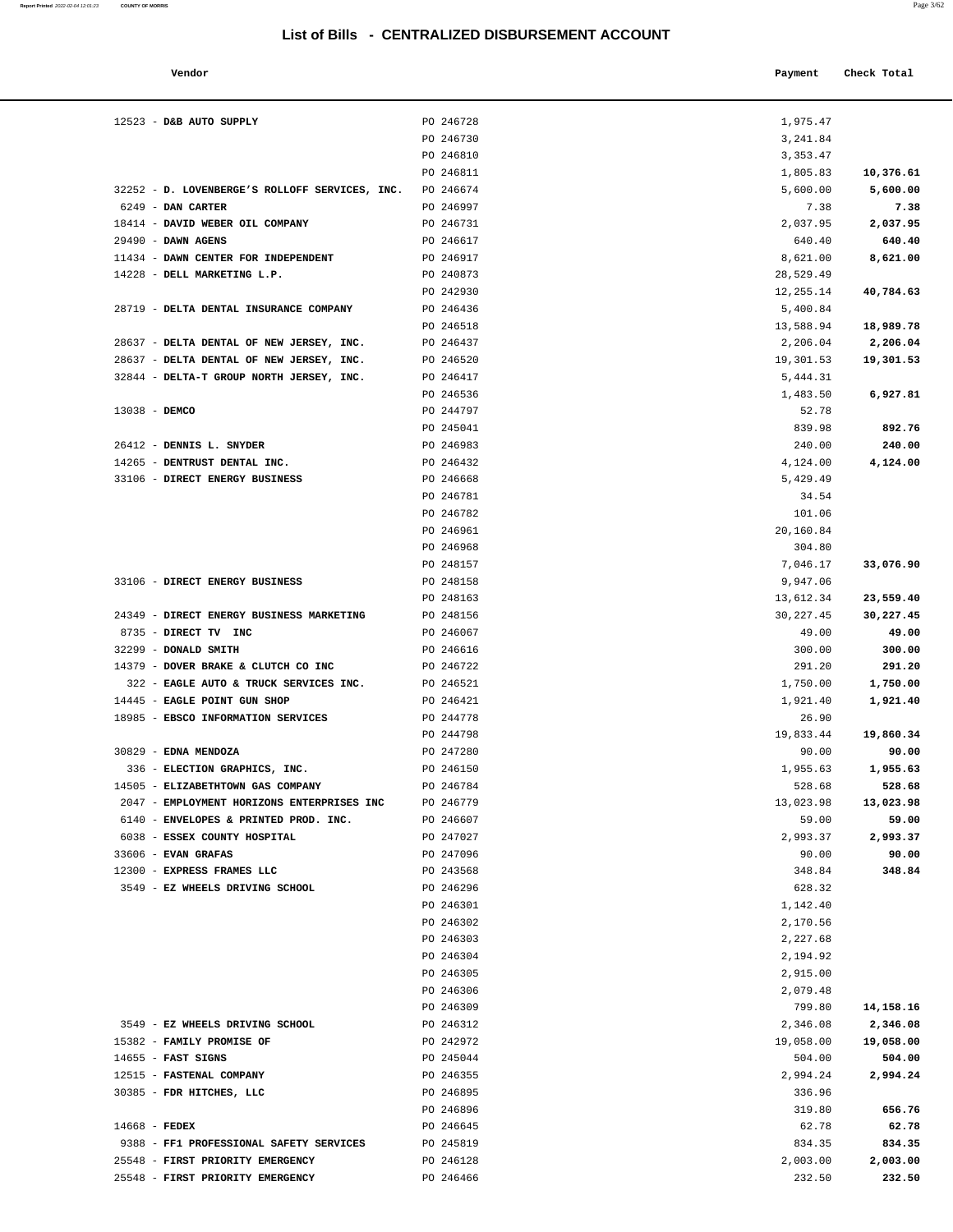#### **Vendor Payment** Check Total **Payment** Check Total **Payment**

| Report Printed 2022-02-04 12:01:23 COUNTY OF MORRIS |  |  | Page $4/62$ |
|-----------------------------------------------------|--|--|-------------|
|                                                     |  |  |             |

| 25548 - FIRST PRIORITY EMERGENCY      | PO 246467              | 165.00               | 165.00               |
|---------------------------------------|------------------------|----------------------|----------------------|
| 28666 - FLAGSHIP HEALTH SYSTEMS, INC. | PO 246440              | 719.95               |                      |
|                                       | PO 246519              | 2,225.25             | 2,945.20             |
| 32060 - FLOORMAT MANAGEMENT, INC.     | PO 246774              | 125.01               | 125.01               |
| 33142 - FOUND DESIGN D.B.A. MERJE     | PO 247242              | 5,531.25             | 5,531.25             |
| 12325 - FRANK BRODEEN OLC             | PO 246672              | 19,510.00            | 19,510.00            |
| 33140 - FRANK CYRWUS INC.             | PO 246752              | 25,711.00            | 25,711.00            |
| 14787 - FREEDOM HOUSE INC.            | PO 246075<br>PO 246084 | 4,960.00             |                      |
| 14795 - FRENCH & PARRELLO ASSOCIATES  | PO 237109              | 4,920.00<br>4,950.00 | 9,880.00<br>4,950.00 |
| 7515 - G.T.B.M INC                    | PO 245759              |                      | 120,250.00           |
|                                       |                        | 120,250.00           |                      |
| $14839 - GALE$                        | PO 245482              | 704.70<br>173.14     | 704.70<br>173.14     |
| $714$ - GALLS, LLC                    | PO 245203              |                      |                      |
| $714$ - GALLS, LLC                    | PO 245498              | 157.69               | 157.69               |
| 714 - GALLS, LLC                      | PO 245672              | 27.20                | 27.20                |
| $714$ - GALLS, LLC                    | PO 245682              | 189.75               | 189.75               |
| $714$ - GALLS, LLC                    | PO 246541              | 29.36                | 29.36                |
| $14852$ - GANN LAW BOOKS              | PO 244775              | 207.00               | 207.00               |
| 14123 - GANNETT NJ NEWSPAPERS         | PO 246389              | 362.60               | 362.60               |
| 14123 - GANNETT NJ NEWSPAPERS         | PO 247007              | 67.68                | 67.68                |
| 14123 - GANNETT NJ NEWSPAPERS         | PO 247008              | 56.50                | 56.50                |
| 14123 - GANNETT NJ NEWSPAPERS         | PO 247009              | 55.64                | 55.64                |
| 14123 - GANNETT NJ NEWSPAPERS         | PO 247010              | 55.64                | 55.64                |
| 14123 - GANNETT NJ NEWSPAPERS         | PO 247011              | 57.36                | 57.36                |
| 14123 - GANNETT NJ NEWSPAPERS         | PO 247012              | 56.50                | 56.50                |
| 14123 - GANNETT NJ NEWSPAPERS         | PO 247013              | 55.64                | 55.64                |
| 14123 - GANNETT NJ NEWSPAPERS         | PO 247014              | 55.64                | 55.64                |
| 14123 - GANNETT NJ NEWSPAPERS         | PO 247015              | 55.64                | 55.64                |
| 14123 - GANNETT NJ NEWSPAPERS         | PO 247016              | 73.30                | 73.30                |
| 14123 - GANNETT NJ NEWSPAPERS         | PO 247017              | 73.70                | 73.70                |
| 14123 - GANNETT NJ NEWSPAPERS         | PO 247028              | 70.26                | 70.26                |
| 14123 - GANNETT NJ NEWSPAPERS         | PO 247029              | 68.54                | 68.54                |
| 14123 - GANNETT NJ NEWSPAPERS         | PO 247030              | 68.54                | 68.54                |
| 14123 - GANNETT NJ NEWSPAPERS         | PO 247031              | 59.08                | 59.08                |
| 14123 - GANNETT NJ NEWSPAPERS         | PO 247032              | 56.50                | 56.50                |
| 14123 - GANNETT NJ NEWSPAPERS         | PO 247033              | 57.36                | 57.36                |
| 14123 - GANNETT NJ NEWSPAPERS         | PO 247034              | 54.78                | 54.78                |
| 14123 - GANNETT NJ NEWSPAPERS         | PO 247123              | 60.06                | 60.06                |
| 14123 - GANNETT NJ NEWSPAPERS         | PO 247209              | 80.34                | 80.34                |
| 14123 - GANNETT NJ NEWSPAPERS         | PO 248374              | 74.78                | 74.78                |
| 14123 - GANNETT NJ NEWSPAPERS         | PO 248375              | 52.16                | 52.16                |
| 14123 - GANNETT NJ NEWSPAPERS         | PO 248376              | 52.94                | 52.94                |
| 14123 - GANNETT NJ NEWSPAPERS         | PO 248377              | 72.44                | 72.44                |
| 14123 - GANNETT NJ NEWSPAPERS         | PO 248378              | 52.16                | 52.16                |
| 14123 - GANNETT NJ NEWSPAPERS         | PO 248388              | 67.76                | 67.76                |
| 14123 - GANNETT NJ NEWSPAPERS         | PO 248396              | 51.38                | 51.38                |
| 14857 - GARDEN STATE HIGHWAY          | PO 243299              | 2,343.00             |                      |
|                                       | PO 245230              | 4,968.00             | 7,311.00             |
| 14887 - GENERAL PLUMBING SUPPLY INC.  | PO 246471              | 78.00                |                      |
|                                       | PO 246791              | 429.35               | 507.35               |
| 14916 - GILL ID SYSTEMS               | PO 245773              | 1,800.00             | 1,800.00             |
| 32758 - GIUSEPPE NICOTRA              | PO 248432              | 90.00                | 90.00                |
| $14984$ - GRAINGER                    | PO 246346              | 855.44               |                      |
|                                       | PO 246347              | 9,589.82             |                      |
|                                       | PO 246348              | 3,794.14             |                      |
|                                       | PO 246349              | 1,689.97             | 15,929.37            |
| $14984$ - GRAINGER                    | PO 246350              | 6,638.91             |                      |
|                                       | PO 246469              | 10,994.80            |                      |
|                                       | PO 246470              | 4,445.28             | 22,078.99            |
| $14984$ - GRAINGER                    | PO 246476              | 2,892.27             |                      |
|                                       | PO 246773              | 2,344.27             | 5,236.54             |
| 15007 - GREENMAN PEDERSEN INC         | PO 246564              | 7,790.00             | 7,790.00             |
| 9597 - HANDLE WITH CARE BEHAVIOR      | PO 244219              | 1,250.00             |                      |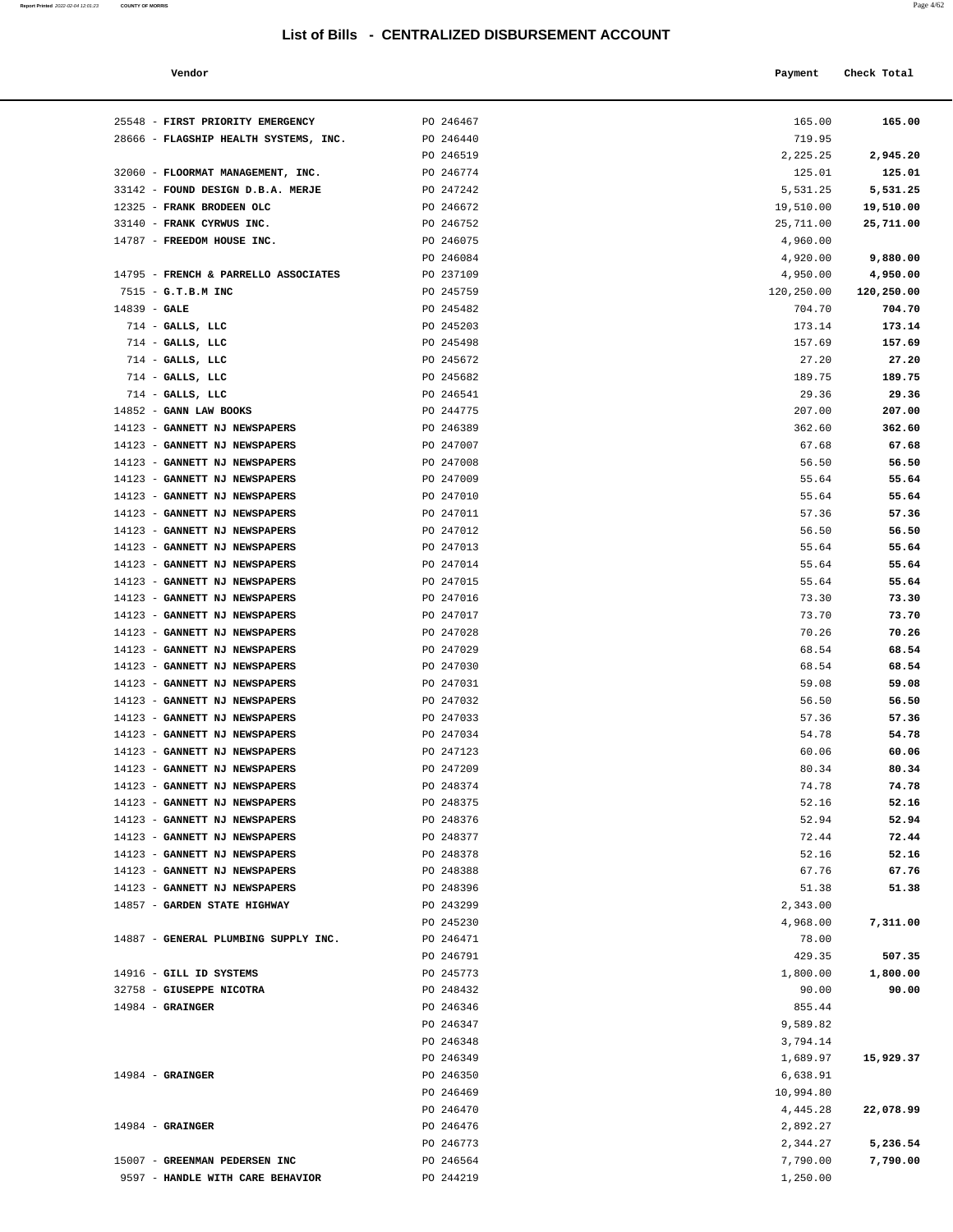#### **Vendor Check Total Payment Check Total**

**Report Printed** 2022-02-04 12:01:23 **COUNTY OF MORRIS** 

| 2,114.00  | 6,260.00  |
|-----------|-----------|
| 199.48    | 199.48    |
| 496.36    |           |
| 90.05     |           |
| 617.77    |           |
| 127.98    | 1,332.16  |
| 830.50    | 830.50    |
| 143.76    | 143.76    |
| 450.00    | 450.00    |
| 1,250.00  |           |
| 255.00    | 1,505.00  |
| 425.00    | 425.00    |
| 2,976.91  | 2,976.91  |
| 3,198.60  | 3,198.60  |
| 300.36    | 300.36    |
| 385.53    | 385.53    |
| 1,500.00  |           |
| 2,650.00  | 4,150.00  |
| 400.00    | 400.00    |
| 1,929.00  | 1,929.00  |
| 1,859.00  | 1,859.00  |
| 734.84    |           |
| 3,238.00  |           |
| 312.00    |           |
| 310.00    | 4,594.84  |
| 60.00     | 60.00     |
| 900.00    | 900.00    |
| 684.00    |           |
| 741.00    | 1,425.00  |
| 24,715.14 | 24,715.14 |
| 58.30     |           |
| 36.30     | 94.60     |
| 90.00     | 90.00     |
| 3.80      | 3.80      |
| 1,134.06  |           |
| 395.00    |           |
| 340.00    |           |
| 1,952.20  | 3,821.26  |
| 97.80     | 97.80     |
| 2,912.10  | 2,912.10  |
| 578.79    | 578.79    |
| 67.93     | 67.93     |
| 40.58     | 40.58     |
| 55.86     | 55.86     |
| 121.19    | 121.19    |
| 18.04     | 18.04     |
| 25.38     | 25.38     |
| 250.63    | 250.63    |
| 335.82    | 335.82    |
| 624.48    | 624.48    |
| 130.22    | 130.22    |
| 19.36     | 19.36     |
| 57.66     | 57.66     |
| 82.60     | 82.60     |
| 40.98     | 40.98     |
| 35.75     | 35.75     |
| 9,294.52  | 9,294.52  |
| 608.66    | 608.66    |
| 60.40     | 60.40     |
| 43.59     | 43.59     |
| 24.69     | 24.69     |
|           |           |
|           |           |

|                                                                                    | PO 244306              | 135.00             | 1,385.00           |
|------------------------------------------------------------------------------------|------------------------|--------------------|--------------------|
| 20320 - HANNON FLOOR COVERING CORPORATION                                          | PO 243579              | 4,146.00           |                    |
|                                                                                    | PO 244166              | 2,114.00           | 6,260.00           |
| 15159 - HELRICK'S INC                                                              | PO 245921              | 199.48             | 199.48             |
| 8685 - HENRY SCHEIN INC                                                            | PO 246624              | 496.36             |                    |
|                                                                                    | PO 246767              | 90.05              |                    |
|                                                                                    | PO 246886              | 617.77             |                    |
|                                                                                    | PO 247064              | 127.98             | 1,332.16           |
| 28456 - HERBST-MUSCIANO, LLC                                                       | PO 246502              | 830.50             | 830.50             |
| 19185 - HILTI INC.                                                                 | PO 240728              | 143.76             | 143.76             |
| 6973 - HISTORICAL SOCIETY OF BOONTON TWP                                           | PO 243766              | 450.00             | 450.00             |
| 5622 - HOFFMAN SERVICES INC.                                                       | PO 246906              | 1,250.00           |                    |
|                                                                                    | PO 246907              | 255.00             | 1,505.00           |
| 33110 - HOMANS ASSOCIATES II LLC<br>28404 - HOME DEPOT CREDIT SERVICES             | PO 246492<br>PO 246792 | 425.00<br>2,976.91 | 425.00<br>2,976.91 |
| 31914 - HOME DEPOT USA, INC.                                                       | PO 246754              | 3,198.60           | 3,198.60           |
| $10636$ - HUNAN WOK                                                                | PO 247252              | 300.36             | 300.36             |
| 15337 - INFORMATION TODAY INC                                                      | PO 244800              | 385.53             | 385.53             |
| 4859 - INSTITUTE FOR FORENSIC PSYCHOLOGY                                           | PO 246095              | 1,500.00           |                    |
|                                                                                    | PO 246537              | 2,650.00           | 4,150.00           |
| 19236 - INSTITUTE FOR FORENSIC PSYCHOLOGY                                          | PO 246318              | 400.00             | 400.00             |
| 30028 - INTEGRITY, INC.                                                            | PO 246077              | 1,929.00           | 1,929.00           |
| 30028 - INTEGRITY, INC.                                                            | PO 246831              | 1,859.00           | 1,859.00           |
| 6100 - INTER CITY TIRE                                                             | PO 246910              | 734.84             |                    |
|                                                                                    | PO 246911              | 3,238.00           |                    |
|                                                                                    | PO 246913              | 312.00             |                    |
|                                                                                    | PO 246914              | 310.00             | 4,594.84           |
| 25455 - INTERNATIONAL ACADEMIES OF                                                 | PO 246620              | 60.00              | 60.00              |
| 27577 - INTERNATIONAL ASSOCIATION OF<br>30135 - INVESTIGATIVE FORENSICS CONSULTING | PO 245855<br>PO 246131 | 900.00<br>684.00   | 900.00             |
|                                                                                    | PO 247040              | 741.00             | 1,425.00           |
| 32801 - JACK DOHENY COMPANIES, INC                                                 | PO 236410              | 24,715.14          | 24,715.14          |
| 27446 - JAIME SHANAPHY                                                             | PO 245927              | 58.30              |                    |
|                                                                                    | PO 246153              | 36.30              | 94.60              |
| 32213 - JAMES K CLINT                                                              | PO 247274              | 90.00              | 90.00              |
| 5459 - JAMES LASPINA                                                               | PO 246994              | 3.80               | 3.80               |
| 2760 - JANWAY COMPANY                                                              | PO 242234              | 1,134.06           |                    |
|                                                                                    | PO 244832              | 395.00             |                    |
|                                                                                    | PO 244836              | 340.00             |                    |
|                                                                                    | PO 245135              | 1,952.20           | 3,821.26           |
| 20591 - JEFFREY PAUL                                                               | PO 247356              | 97.80              | 97.80              |
| 960 - JERSEY CENTRAL POWER & LIGHT                                                 | PO 246614              | 2,912.10           | 2,912.10           |
| 960 - JERSEY CENTRAL POWER & LIGHT                                                 | PO 246699              | 578.79             | 578.79<br>67.93    |
| 960 - JERSEY CENTRAL POWER & LIGHT<br>960 - JERSEY CENTRAL POWER & LIGHT           | PO 246700<br>PO 246701 | 67.93<br>40.58     | 40.58              |
| 960 - JERSEY CENTRAL POWER & LIGHT                                                 | PO 246703              | 55.86              | 55.86              |
| 960 - JERSEY CENTRAL POWER & LIGHT                                                 | PO 246704              | 121.19             | 121.19             |
| 960 - JERSEY CENTRAL POWER & LIGHT                                                 | PO 246705              | 18.04              | 18.04              |
| 960 - JERSEY CENTRAL POWER & LIGHT                                                 | PO 246706              | 25.38              | 25.38              |
| 960 - JERSEY CENTRAL POWER & LIGHT                                                 | PO 246707              | 250.63             | 250.63             |
| 960 - JERSEY CENTRAL POWER & LIGHT                                                 | PO 246708              | 335.82             | 335.82             |
| 960 - JERSEY CENTRAL POWER & LIGHT                                                 | PO 246709              | 624.48             | 624.48             |
| 960 - JERSEY CENTRAL POWER & LIGHT                                                 | PO 246710              | 130.22             | 130.22             |
| 960 - JERSEY CENTRAL POWER & LIGHT                                                 | PO 246712              | 19.36              | 19.36              |
| 960 - JERSEY CENTRAL POWER & LIGHT                                                 | PO 246713              | 57.66              | 57.66              |
| 960 - JERSEY CENTRAL POWER & LIGHT                                                 | PO 246714              | 82.60              | 82.60              |
| 960 - JERSEY CENTRAL POWER & LIGHT<br>960 - JERSEY CENTRAL POWER & LIGHT           | PO 246715<br>PO 246716 | 40.98<br>35.75     | 40.98<br>35.75     |
| 960 - JERSEY CENTRAL POWER & LIGHT                                                 | PO 246785              | 9,294.52           | 9,294.52           |
| 960 - JERSEY CENTRAL POWER & LIGHT                                                 | PO 246919              | 608.66             | 608.66             |
| 960 - JERSEY CENTRAL POWER & LIGHT                                                 | PO 246920              | 60.40              | 60.40              |
| 960 - JERSEY CENTRAL POWER & LIGHT                                                 | PO 246921              | 43.59              | 43.59              |
|                                                                                    |                        |                    |                    |

960 - **JERSEY CENTRAL POWER & LIGHT** PO 246927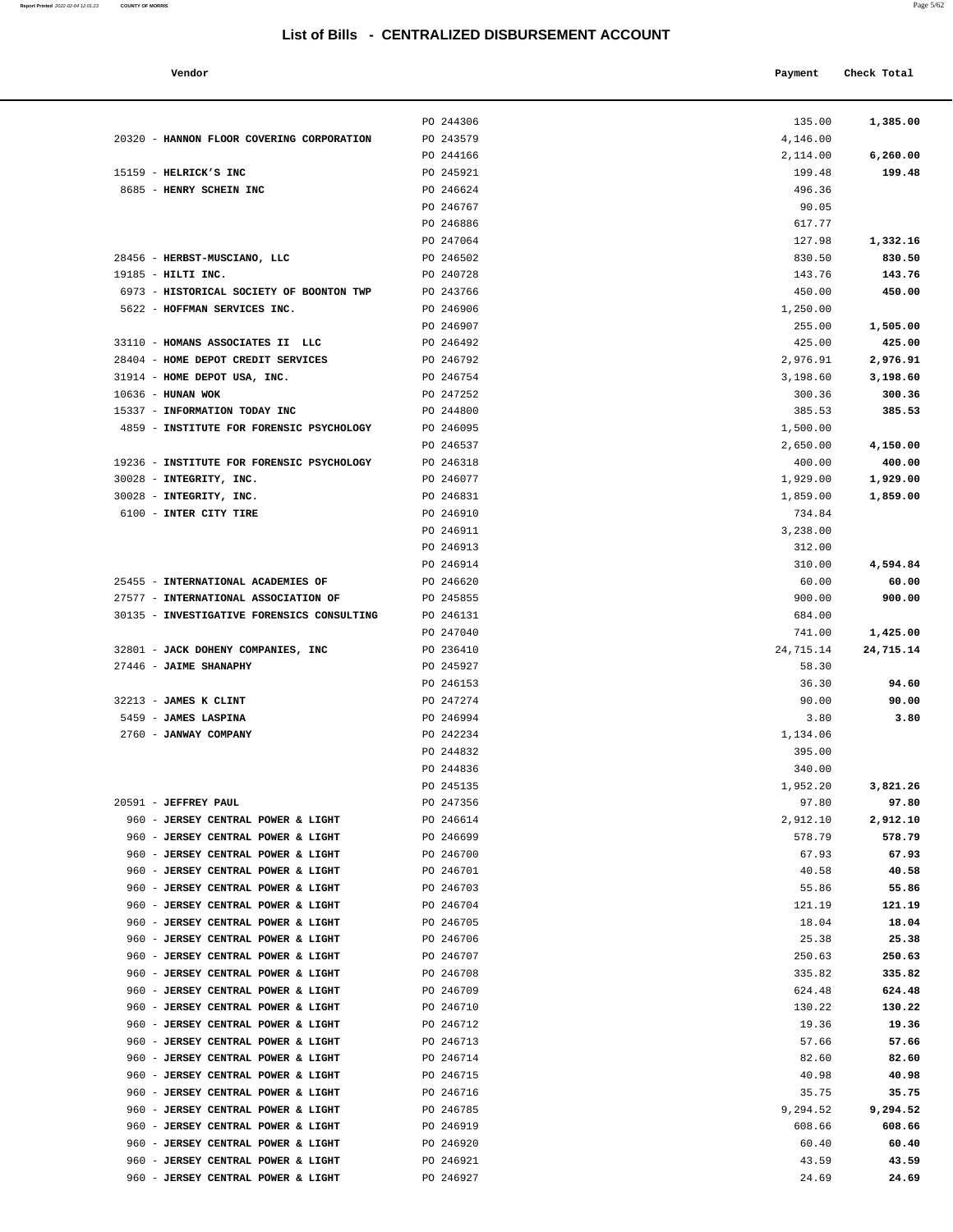| Report Printed 2022-02-04 12:01:23 | <b>COUNTY OF MORRIS</b> |  |  |  | Page 6/62 |
|------------------------------------|-------------------------|--|--|--|-----------|
|                                    |                         |  |  |  |           |
|                                    |                         |  |  |  |           |

| Vendor |  | Payment Check Total |
|--------|--|---------------------|
|--------|--|---------------------|

|                  | 960 - JERSEY CENTRAL POWER & LIGHT                 | PO 246928              | 631.99             | 631.99             |
|------------------|----------------------------------------------------|------------------------|--------------------|--------------------|
|                  | 960 - JERSEY CENTRAL POWER & LIGHT                 | PO 246929              | 339.36             | 339.36             |
|                  | 960 - JERSEY CENTRAL POWER & LIGHT                 | PO 246930              | 27.86              | 27.86              |
|                  | 960 - JERSEY CENTRAL POWER & LIGHT                 | PO 246984              | 1,439.37           | 1,439.37           |
|                  | 960 - JERSEY CENTRAL POWER & LIGHT                 | PO 247324              | 29.38              | 29.38              |
|                  | 960 - JERSEY CENTRAL POWER & LIGHT                 | PO 248129              | 5,176.75           | 5,176.75           |
|                  | 26156 - JJS SERVICES, INC.                         | PO 246946              | 136,466.50         | 136,466.50         |
|                  | 26156 - JJS SERVICES, INC.                         | PO 248066              | 63,105.00          |                    |
|                  |                                                    | PO 248066              | 52,912.00          | 116,017.00         |
|                  | 12452 - JOHNSON & JOHNSON, ESQS                    | PO 246510              | 2,790.00           | 2,790.00           |
|                  | 21614 - JOHNSON MIRMIRAN AND THOMPSON, INC.        | PO 246508              | 2,609.65           | 2,609.65           |
|                  | 21614 - JOHNSON MIRMIRAN AND THOMPSON, INC.        | PO 247240              | 3,775.89           | 3,775.89           |
|                  | 8131 - JOHNSTONE SUPPLY<br>2695 - JOHNSTONE SUPPLY | PO 245466<br>PO 248161 | 830.88<br>1,868.96 | 830.88<br>1,868.96 |
|                  | 9550 - JOSEPH COSTELLO                             | PO 247095              | 50.00              | 50.00              |
| $25043 - JSTOR$  |                                                    | PO 245118              | 1,310.00           | 1,310.00           |
|                  | 7432 - JUNE WITTY                                  | PO 245937              | 33.60              |                    |
|                  |                                                    | PO 246156              | 83.60              | 117.20             |
|                  | 32240 - JUSTICE PACKAGING CORP                     | PO 246430              | 6,261.79           | 6,261.79           |
| 24924 - KEY-TECH |                                                    | PO 246553              | 550.00             | 550.00             |
|                  | 15587 - KEYSTONE PUBLIC SAFETY INC.                | PO 246637              | 96,106.00          | 96,106.00          |
|                  | 32533 - KINGS III EMERGENCY COMMUNICATIONS         | PO 245955              | 1,464.00           | 1,464.00           |
|                  | 33590 - KORIN FAILLACE                             | PO 246311              | 272.00             | 272.00             |
|                  | 15634 - KORNER STORE INC                           | PO 246491              | 490.00             |                    |
|                  |                                                    | PO 246924              | 23.00              |                    |
|                  |                                                    | PO 246925              | 69.00              | 582.00             |
|                  | 15674 - LAKE SHORE INDUSTRIES, INC.                | PO 243758              | 5,364.40           |                    |
|                  |                                                    | PO 243759              | 2,256.51           | 7,620.91           |
|                  | 12726 - LANGUAGE LINE SERVICES                     | PO 246434              | 156.40             | 156.40             |
|                  | 20143 - LASCOMP INSTITUTE OF IT                    | PO 246329<br>PO 246330 | 3,200.00<br>800.00 | 4,000.00           |
|                  | 25383 - LAW OFFICE OF ROBERT J. GREENBAUM          | PO 246044              | 527.00             | 527.00             |
|                  | 16637 - LAWYERS DIARY AND MANUAL LLC               | PO 239648              | 128.25             |                    |
|                  |                                                    | PO 246090              | 481.00             | 609.25             |
|                  | 29587 - LEE M MONDAY, PHD                          | PO 246261              | 2,975.00           | 2,975.00           |
|                  | 27904 - LEERBURG ENTERPRISES, INC.                 | PO 245846              | 1,083.92           | 1,083.92           |
|                  | 5068 - LEXIS NEXIS/ MATTHEW BENDER                 | PO 245851              | 109.89             | 109.89             |
|                  | 9909 - LIFE SAFETY SERVICE & SUPPLY LLC            | PO 246970              | 3,424.00           | 3,424.00           |
|                  | 15775 - LIFESAVERS INC                             | PO 246053              | 76.00              |                    |
|                  |                                                    | PO 246642              | 45.50              | 121.50             |
|                  | 5989 - LINCOLN TECHNICAL INSTITUTE                 | PO 246307              | 799.20             | 799.20             |
|                  | 33479 - LINDE GAS & EQUIPMENT INC.                 | PO 246936              | 502.00             |                    |
|                  |                                                    | PO 246937              | 413.66             |                    |
|                  | 53 - LOVEYS PIZZA & GRILL                          | PO 246939              | 369.37             | 1,285.03           |
|                  |                                                    | PO 246319<br>PO 246343 | 101.20<br>312.36   | 413.56             |
|                  | 29100 - LTC SCRIPTS INC.                           | PO 246054              | 159.12             |                    |
|                  |                                                    | PO 246321              | 125.41             |                    |
|                  |                                                    | PO 246342              | 61.04              | 345.57             |
|                  | 28911 - M-TEC CONSTRUCTION SERVICE LLC             | PO 248181              | 6,666.00           | 6,666.00           |
|                  | 28911 - M-TEC CONSTRUCTION SERVICE LLC             | PO 248185              | 2,941.50           | 2,941.50           |
|                  | 28251 - MAGIC TOUCH CONSTRUCTION CO., INC.         | PO 246345              | 8,835.92           |                    |
|                  |                                                    | PO 247281              | 384.04             |                    |
|                  |                                                    | PO 247284              | 6,859.88           | 16,079.84          |
|                  | 27924 - MAJOR AUTOMOTIVE INSTALLATIONS             | PO 246863              | 810.00             | 810.00             |
|                  | 4528 - MALICK AND SCHERER PC                       | PO 241705              | 15,850.00          | 15,850.00          |
|                  | 16065 - MC VOCATIONAL SCHOOL DISTRICT              | PO 247700              | 31,507.00          | 31,507.00          |
|                  | 16065 - MC VOCATIONAL SCHOOL DISTRICT              | PO 247701              | 283,568.00         | 283,568.00         |
|                  | 16065 - MC VOCATIONAL SCHOOL DISTRICT              | PO 248513              | 903,191.00         | 903,191.00         |
|                  | 32274 - MCCLOSKEY MECHANICAL INC.                  | PO 246495<br>PO 246496 | 473.16<br>5,518.36 |                    |
|                  |                                                    | PO 246760              | 11,812.40          | 17,803.92          |
|                  | 27603 - MCKESSON MEDICAL SURGICAL                  | PO 246839              | 118.68             | 118.68             |
|                  |                                                    |                        |                    |                    |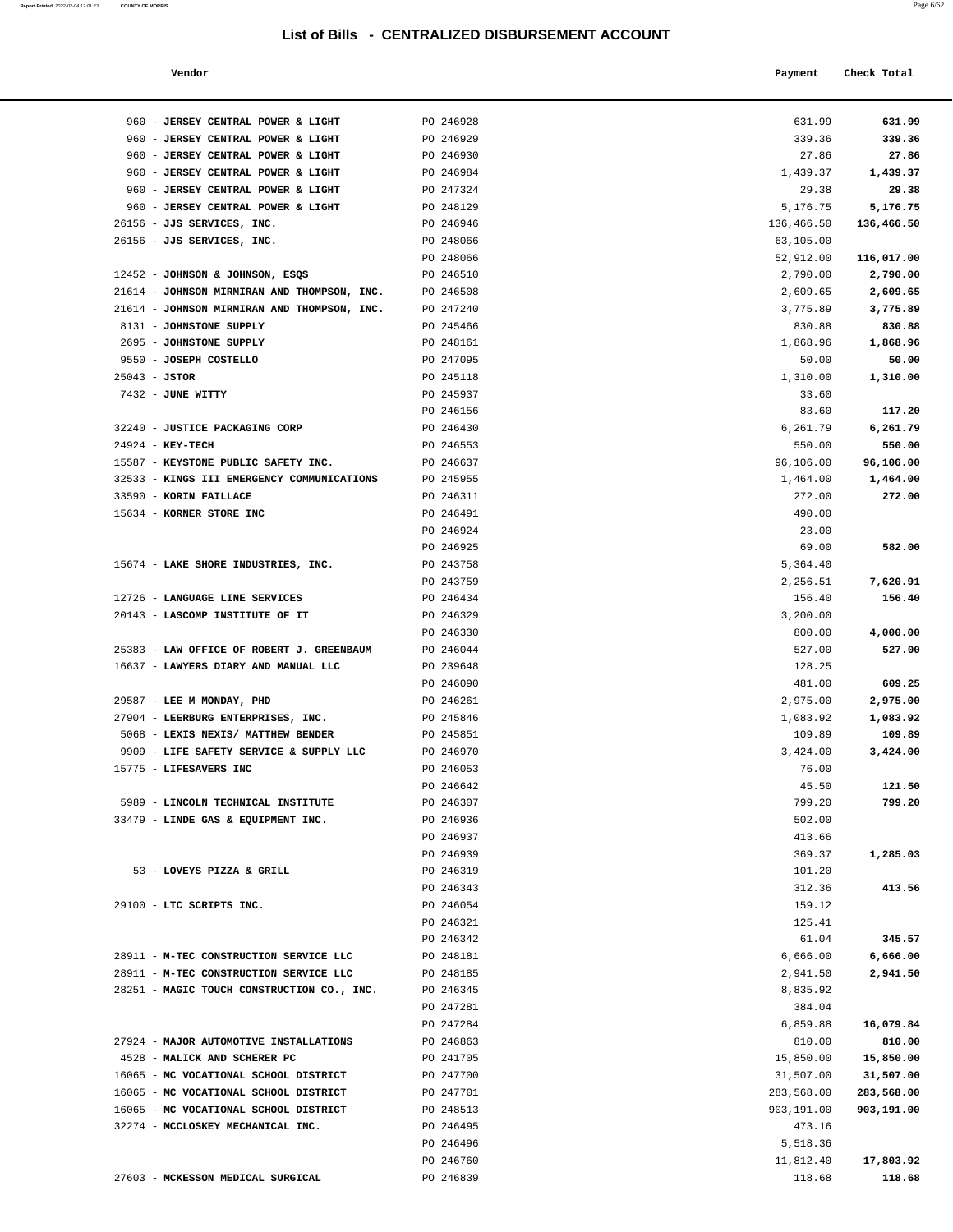#### **Vendor Payment Check Total**   $\blacksquare$  Payment Check Total **Payment** Check Total **Payment**

| 14264 - MCMANIMON, SCOTLAND & BAUMANN LLC                                       | PO 248670              | 900.00             | 900.00             |
|---------------------------------------------------------------------------------|------------------------|--------------------|--------------------|
| 12460 - MEDIA SUPPLY, INC.                                                      | PO 246066              | 836.00             | 836.00             |
| 32457 - MEGHANN COBO                                                            | PO 248394              | 27.00              | 27.00              |
| 29910 - MELVA MULLINGS                                                          | PO 244671              | 804.00             | 804.00             |
| 24004 - MENDHAM BOROUGH                                                         | PO 245932              | 2,538.00           | 2,538.00           |
| 16129 - MENTAL HEALTH ASSOCIATION OF                                            | PO 246827              | 4,975.00           | 4,975.00           |
| 16129 - MENTAL HEALTH ASSOCIATION OF                                            | PO 247260              | 3,322.00           | 3,322.00           |
| 16129 - MENTAL HEALTH ASSOCIATION OF                                            | PO 247264              | 9,281.00           | 9,281.00           |
| 16129 - MENTAL HEALTH ASSOCIATION OF                                            | PO 247268              | 1,843.00           | 1,843.00           |
| 16129 - MENTAL HEALTH ASSOCIATION OF                                            | PO 247269              | 15,183.00          | 15,183.00          |
| 16129 - MENTAL HEALTH ASSOCIATION OF                                            | PO 247270              | 5,409.00           | 5,409.00           |
| 32630 - MICHAEL DIGIULIO                                                        | PO 246749              | 205.00             | 205.00             |
| 32130 - MICHELLE LYNN SHAEFER                                                   | PO 245934              | 223.30             |                    |
|                                                                                 | PO 246152              | 149.90             | 373.20             |
| 25466 - MILLENNIUM COMMUNICATIONS GROUP                                         | PO 245938              | 730.00             | 730.00             |
| 6953 - MOBILEX USA                                                              | PO 246759              | 352.44             | 352.44             |
| 7131 - MORRIS COUNTY AFTER CARE CENTER<br>15883 - MORRIS COUNTY BAR ASSOCIATION | PO 246429              | 1,360.00           | 1,360.00           |
| 19478 - MORRIS COUNTY CHAMBER OF                                                | PO 245975<br>PO 246099 | 925.00             | 925.00<br>2,000.00 |
| 12819 - MORRIS COUNTY MUA                                                       | PO 246001              | 2,000.00<br>284.20 | 284.20             |
| 12819 - MORRIS COUNTY MUA                                                       | PO 246285              | 6,344.94           | 6,344.94           |
| 12819 - MORRIS COUNTY MUA                                                       | PO 246293              | 5,055.66           | 5,055.66           |
| 12819 - MORRIS COUNTY MUA                                                       | PO 246294              | 1,289.28           | 1,289.28           |
| 12819 - MORRIS COUNTY MUA                                                       | PO 246669              | 1,471.74           | 1,471.74           |
| 12819 - MORRIS COUNTY MUA                                                       | PO 247087              | 621.18             | 621.18             |
| 16304 - MORRIS TOWNSHIP POLICE                                                  | PO 245969              | 27,778.00          | 27,778.00          |
| 16321 - MORRISTOWN LUMBER &                                                     | PO 246419              | 591.38             |                    |
|                                                                                 | PO 246743              | 21.07              |                    |
|                                                                                 | PO 246923              | 19.98              |                    |
|                                                                                 | PO 247086              | 71.77              | 704.20             |
| 16338 - MORRISTOWN NEIGHBORHOOD HOUSE                                           | PO 246397              | 8,050.00           | 8,050.00           |
| 16340 - MORRISTOWN PARKING AUTHORITY                                            | PO 246912              | 6,132.00           |                    |
|                                                                                 | PO 247287              | 6,132.00           | 12,264.00          |
| 21791 - MOTOROLA SOLUTIONS INC                                                  | PO 228458              | 300,431.52         | 300,431.52         |
| 19523 - N.J. NATURAL GAS COMPANY                                                | PO 246969              | 2,835.51           | 2,835.51           |
| $4678$ - NECI, INC.                                                             | PO 246531              | 2,089.95           | 2,089.95           |
| 27477 - NEW BRIDGE MEDICAL CENTER                                               | PO 247024              | 5,632.96           | 5,632.96           |
| 16533 - NEW HOPE FOUNDATION INC.                                                | PO 246078              | 600.00             |                    |
|                                                                                 | PO 246079              | 92.15              |                    |
|                                                                                 | PO 246081              | 1,150.00           |                    |
|                                                                                 | PO 246082<br>PO 246828 | 7,450.00<br>342.00 |                    |
|                                                                                 | PO 246829              | 1,650.00           |                    |
|                                                                                 | PO 246830              | 100.00             |                    |
|                                                                                 | PO 246832              | 8,092.50           | 19,476.65          |
| 16533 - NEW HOPE FOUNDATION INC.                                                | PO 246885              | 2,450.00           | 2,450.00           |
| 28348 - NEW JERSEY OVERHEAD DOOR LLC                                            | PO 247211              | 673.20             | 673.20             |
| 16552 - NEWBRIDGE SERVICES INC                                                  | PO 246335              | 8,611.00           |                    |
|                                                                                 | PO 246869              | 873.52             |                    |
|                                                                                 | PO 246870              | 529.40             |                    |
|                                                                                 | PO 246871              | 1,204.00           |                    |
|                                                                                 | PO 246872              | 2,275.00           |                    |
|                                                                                 | PO 246876              | 5,459.00           |                    |
|                                                                                 | PO 246877              | 1,135.75           |                    |
|                                                                                 | PO 246878              | 7,304.00           | 27,391.67          |
| 16552 - NEWBRIDGE SERVICES INC                                                  | PO 247254              | 83,543.00          |                    |
|                                                                                 | PO 247255              | 2,650.00           | 86,193.00          |
| 4784 - NFPA INTERNATIONAL                                                       | PO 247357              | 1,495.00           | 1,495.00           |
| 17819 - NJ ADVANCE MEDIA                                                        | PO 247271              | 793.60             | 793.60             |
| 30811 - NJ DEPARTMENT OF TREASURY<br>7380 - NJ E-ZPASS                          | PO 246003              | 30.00              | 30.00              |
|                                                                                 | PO 246558<br>PO 246697 | 250.00<br>30.95    | 280.95             |
| 7766 - NJ PUBLIC SAFETY ACCREDITATION                                           | PO 246379              | 300.00             | 300.00             |
|                                                                                 |                        |                    |                    |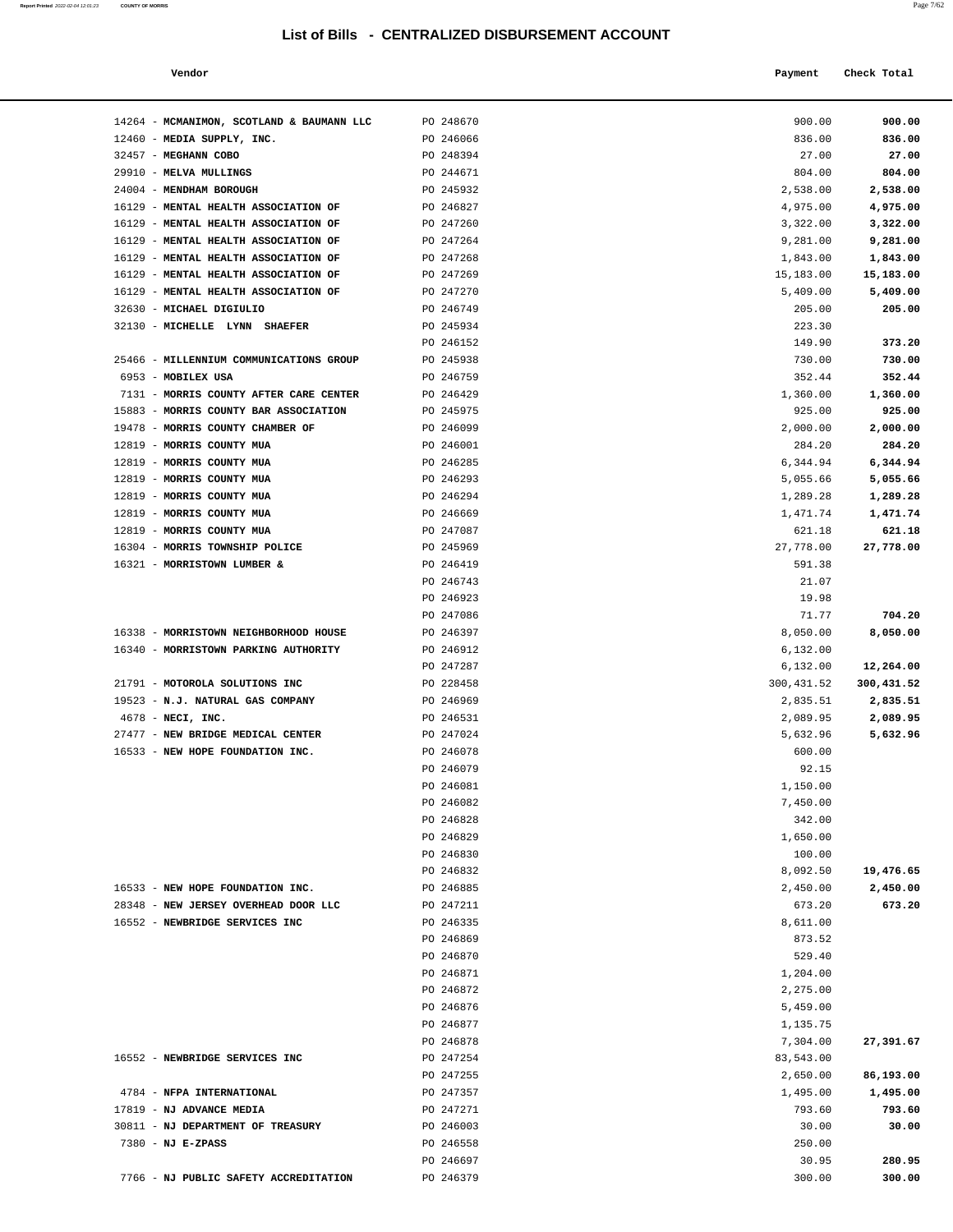**Report Printed** 2022-02-04 12:01:23 **COUNTY OF MORRIS** 

|                                  | List of Bills - CENTRALIZED DISBURSEMENT ACCOUNT |                      | Page 8/62   |
|----------------------------------|--------------------------------------------------|----------------------|-------------|
| Vendor                           |                                                  | Payment              | Check Total |
| NJBIZ                            | PO 244120                                        | 99.00                | 99.00       |
| NORTHEAST COMMUNICATIONS, INC.   | PO 245063                                        | 7,052.00             | 7,052.00    |
| NORTHEAST COMMUNICATIONS, INC.   | PO 245390                                        | 2,380.00             | 2,380.00    |
| NORTHEAST COMMUNICATIONS, INC.   | PO 245907                                        | 35.00                | 35.00       |
| NORWESCAP, INC.                  | PO 246314                                        | 4,225.00             | 4,225.00    |
| NV5                              | PO 247220                                        | 5,701.51             |             |
|                                  | PO 248442                                        | 61,864.06            |             |
|                                  | PO 248443                                        | 51,446.87            | 119,012.44  |
| OFFICE CONCEPTS GROUP, INC.      | PO 244733                                        | 88.80                | 88.80       |
| OFFICE CONCEPTS GROUP, INC.      | PO 245888                                        | 100.53               | 100.53      |
| OFFICE CONCEPTS GROUP, INC.      | PO 246768                                        | 45.03                | 45.03       |
| OFS                              | PO 238477                                        | 16, 125.87           | 16,125.87   |
| OPTIMUM                          | PO 246560                                        | 767.40               | 767.40      |
| OPTIMUM                          | PO 246918                                        | 354.39               | 354.39      |
| OPTIMUM                          | PO 246951                                        | 192.46               | 192.46      |
| OPTIMUM                          | PO 247117                                        | 543.00               | 543.00      |
| РОМА                             | PO 245974                                        | 240.00               | 240.00      |
| <b>PATRICIA MARSH</b>            | PO 246765                                        | 1,110.90             | 1,110.90    |
| PATRICIA W. GIBBONS              | PO 246799                                        | 305.83               | 305.83      |
| <b>PAUL J. BRANDLEY</b>          | PO 247082                                        | 99.49                | 99.49       |
| PEQUANNOCK TOWNSHIP              | PO 246670                                        | 4,800.00             | 4,800.00    |
| PEQUANNOCK TOWNSHIP              | PO 246675                                        | 525.00               | 525.00      |
| PEQUANNOCK TOWNSHIP              | PO 246678                                        | 750.00               | 750.00      |
| PEQUANNOCK TOWNSHIP              | PO 246711                                        | 3,375.00             | 3,375.00    |
| PERTH AMBOY SPRING WORKS, INC    | PO 246953                                        | 564.83               |             |
|                                  | PO 246954                                        | 100.60               | 665.43      |
| <b>PHILLIPSBURG SCHOOL BASED</b> | PO 246172                                        | 1,280.00             |             |
|                                  | PO 246173<br>PO 246234                           | 1,060.00<br>2,600.00 |             |
|                                  | PO 246328                                        | 1,920.00             |             |
|                                  | PO 246331                                        | 864.00               |             |
|                                  | PO 246332                                        | 1,526.00             |             |
|                                  | PO 246333                                        | 1,296.00             | 10,546.00   |
| <b>PHILLIPSBURG SCHOOL BASED</b> | PO 246873                                        | 3,250.00             |             |
|                                  | PO 246874                                        | 800.00               |             |
|                                  | PO 246875                                        | 512.00               |             |
|                                  | PO 246882                                        | 1,532.00             |             |
|                                  | PO 246883                                        | 3,060.00             |             |
|                                  | PO 246884                                        | 2,044.00             | 11,198.00   |
| <b>PLOSIA COHEN LLC</b>          | PO 246048                                        | 852.50               | 852.50      |
| POWER PLACE INC                  | PO 246487                                        | 145.64               | 145.64      |
| PREFERRED HOME HEALTH CARE       | PO 246660                                        | 3,900.00             |             |
|                                  | PO 246661                                        | 5,694.00             | 9,594.00    |
| PREMIER GLOBAL SERVICES          | PO 245936                                        | 656.79               | 656.79      |
| PRIME HEALTHCARE SERVICES        | PO 242955                                        | 66,317.00            |             |
|                                  | PO 247289                                        | 66,320.00            | 132,637.00  |

| $20296 - NJBIZ$                                                                                 | PO 244120              | 99.00                 | 99.00                  |
|-------------------------------------------------------------------------------------------------|------------------------|-----------------------|------------------------|
| 26357 - NORTHEAST COMMUNICATIONS, INC.                                                          | PO 245063              | 7,052.00              | 7,052.00               |
| 26357 - NORTHEAST COMMUNICATIONS, INC.                                                          | PO 245390              | 2,380.00              | 2,380.00               |
| 26357 - NORTHEAST COMMUNICATIONS, INC.                                                          | PO 245907              | 35.00                 | 35.00                  |
| 16752 - NORWESCAP, INC.                                                                         | PO 246314              | 4,225.00              | 4,225.00               |
| $19739 - NV5$                                                                                   | PO 247220              | 5,701.51              |                        |
|                                                                                                 | PO 248442              | 61,864.06             |                        |
|                                                                                                 | PO 248443              | 51,446.87             | 119,012.44             |
| 26726 - OFFICE CONCEPTS GROUP, INC.                                                             | PO 244733              | 88.80                 | 88.80                  |
| 26726 - OFFICE CONCEPTS GROUP, INC.                                                             | PO 245888              | 100.53                | 100.53                 |
| 26726 - OFFICE CONCEPTS GROUP, INC.                                                             | PO 246768              | 45.03                 | 45.03                  |
| $21567 - OFS$                                                                                   | PO 238477              | 16, 125.87            | 16,125.87              |
| 20526 - OPTIMUM                                                                                 | PO 246560              | 767.40                | 767.40                 |
| 13856 - OPTIMUM                                                                                 | PO 246918              | 354.39                | 354.39                 |
| 13856 - OPTIMUM                                                                                 | PO 246951              | 192.46                | 192.46                 |
| 8451 - OPTIMUM                                                                                  | PO 247117              | 543.00                | 543.00                 |
| $16856 - P$ O M A                                                                               | PO 245974              | 240.00                | 240.00                 |
| 9101 - PATRICIA MARSH                                                                           | PO 246765              | 1,110.90              | 1,110.90               |
| 25411 - PATRICIA W. GIBBONS                                                                     | PO 246799              | 305.83                | 305.83                 |
| 29544 - PAUL J. BRANDLEY                                                                        | PO 247082              | 99.49                 | 99.49                  |
| 18102 - PEQUANNOCK TOWNSHIP                                                                     | PO 246670              | 4,800.00              | 4,800.00               |
| 18102 - PEQUANNOCK TOWNSHIP                                                                     | PO 246675              | 525.00                | 525.00                 |
| 18102 - PEQUANNOCK TOWNSHIP                                                                     | PO 246678              | 750.00                | 750.00                 |
| 18102 - PEQUANNOCK TOWNSHIP                                                                     | PO 246711              | 3,375.00              | 3,375.00               |
| 32243 - PERTH AMBOY SPRING WORKS, INC                                                           | PO 246953              | 564.83                |                        |
|                                                                                                 | PO 246954              | 100.60                | 665.43                 |
| 17019 - PHILLIPSBURG SCHOOL BASED                                                               | PO 246172              | 1,280.00              |                        |
|                                                                                                 | PO 246173              | 1,060.00              |                        |
|                                                                                                 | PO 246234              | 2,600.00              |                        |
|                                                                                                 | PO 246328              | 1,920.00              |                        |
|                                                                                                 | PO 246331              | 864.00                |                        |
|                                                                                                 | PO 246332              | 1,526.00              |                        |
|                                                                                                 | PO 246333              | 1,296.00              | 10,546.00              |
| 17019 - PHILLIPSBURG SCHOOL BASED                                                               | PO 246873              | 3,250.00              |                        |
|                                                                                                 | PO 246874              | 800.00                |                        |
|                                                                                                 | PO 246875              | 512.00                |                        |
|                                                                                                 | PO 246882              | 1,532.00              |                        |
|                                                                                                 | PO 246883              | 3,060.00              |                        |
|                                                                                                 | PO 246884              | 2,044.00              | 11,198.00              |
| 29258 - PLOSIA COHEN LLC                                                                        | PO 246048              | 852.50                | 852.50                 |
| 17117 - POWER PLACE INC                                                                         | PO 246487              | 145.64                | 145.64                 |
| 33535 - PREFERRED HOME HEALTH CARE                                                              | PO 246660              | 3,900.00              |                        |
|                                                                                                 | PO 246661              | 5,694.00              | 9,594.00               |
| 27929 - PREMIER GLOBAL SERVICES                                                                 |                        |                       |                        |
| 4327 - PRIME HEALTHCARE SERVICES                                                                | PO 245936<br>PO 242955 | 656.79<br>66,317.00   | 656.79                 |
|                                                                                                 |                        |                       |                        |
| 17798 - PRIME HEALTHCARE SERVICES                                                               | PO 247289<br>PO 246804 | 66,320.00<br>5,000.00 | 132,637.00<br>5,000.00 |
|                                                                                                 |                        |                       |                        |
| 17800 - PRIME HEALTHCARE SERVICES<br>31528 - PRINCETON INSTITUTE OF LANGUAGES, INC DB PO 246118 | PO 246982              | 24,070.00             | 24,070.00              |
|                                                                                                 |                        | 135.00                | 135.00<br>4,980.00     |
| 24230 - PRIORITY DISPATCH CORP.                                                                 | PO 246633              | 4,980.00              |                        |
| 24230 - PRIORITY DISPATCH CORP.                                                                 | PO 246652              | 3,055.00              | 3,055.00               |
| 33538 - PRO IMAGE PROMOTIONS INC.                                                               | PO 245229              | 1,474.80              | 1,474.80               |
| 17189 - PSE&G CO                                                                                | PO 246783              | 45,350.48             | 45,350.48              |
| 7872 - QUENCH USA, INC.                                                                         | PO 246609              | 108.90                | 108.90                 |
| 264 - R & J CONTROL, INC.                                                                       | PO 246480              | 2,677.01              |                        |
|                                                                                                 | PO 246916              | 930.00                | 3,607.01               |
| 264 - R & J CONTROL, INC.                                                                       | PO 246938              | 10,230.00             | 10,230.00              |
| 264 - R & J CONTROL, INC.                                                                       | PO 246938              | 465.00                | 465.00                 |
| 12473 - R.D. SALES DOOR & HARDWARE LLC                                                          | PO 246584              | 1,479.50              | 1,479.50               |
| 17215 - R.S. KNAPP CO. INC.                                                                     | PO 246112              | 119.64                | 119.64                 |
| 31651 - RAPID PUMP & METER SERVICES CO.                                                         | PO 244848              | 1,411.16              |                        |
|                                                                                                 | PO 246689              | 4,602.42              |                        |

PO 246690 1,866.45 **7,880.03**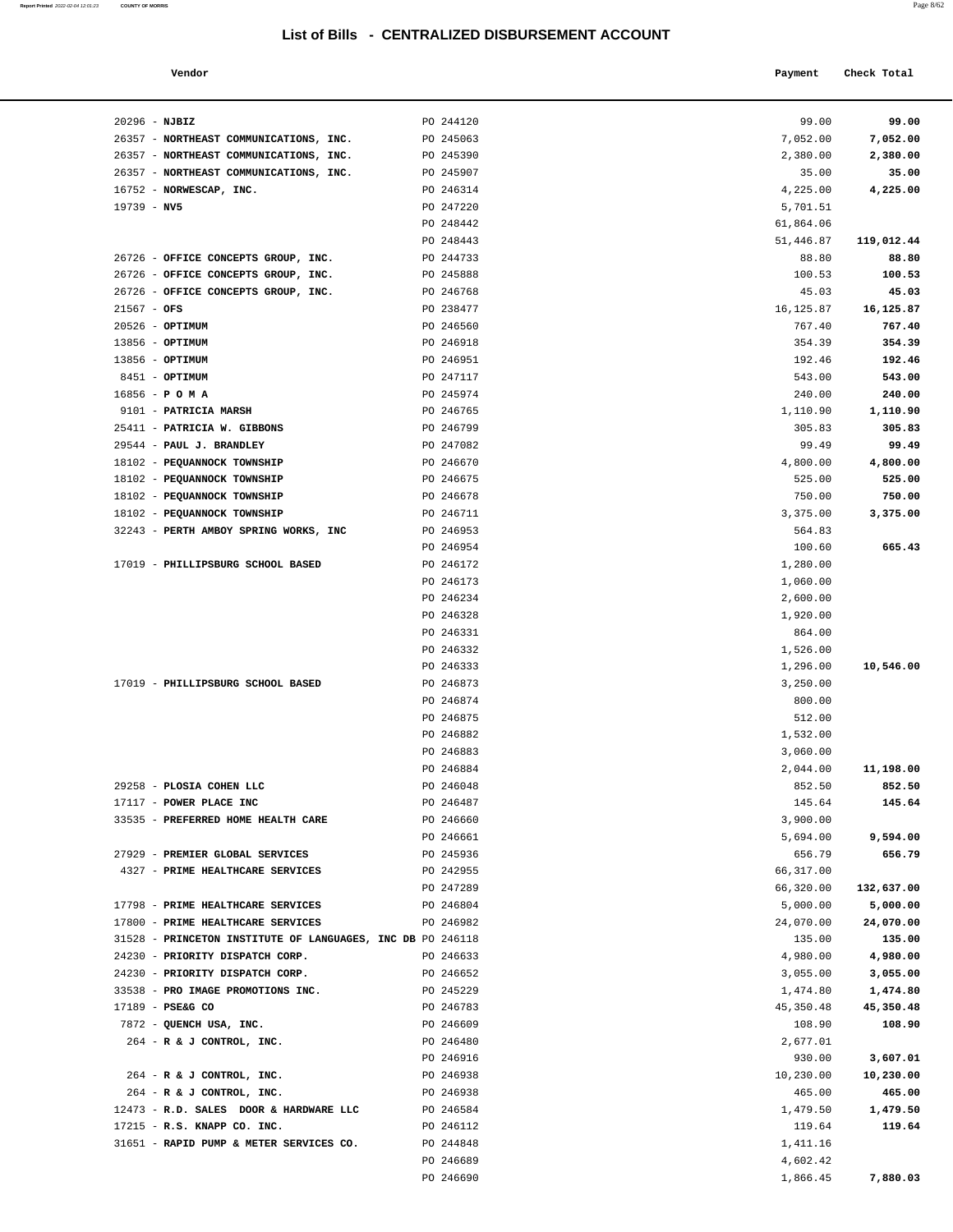PO 246313

PO 246299 PO 246338

#### **Vendor Payment** Check Total **Payment** Check Total **Payment**

28618 - **RAVE WIRELESS INC PO 246631** 29982 - **REDICARE LLC** PO 246486 33247 - **REUTHER MATERIAL** PO 244225 29925 - **RHEA YOUNG PO 246979** 29466 - **RICCIARDI BROTHERS, INC** PO 246485 28336 - **RICHARD JOHNSON** PO 247171 16.81 **16.81** 19765 - **RICOH AMERICAS CORPORATION** PO 246483

28741 - **RICOH USA, INC. PO 244099** 28741 - **RICOH USA, INC. PO 245910** 28741 - **RICOH USA, INC. PO 245920** 28741 - **RICOH USA, INC. PO 246339** 28741 - **RICOH USA, INC.** PO 246534 28741 - **RICOH USA, INC.** PO 246610 28741 - **RICOH USA, INC. PO 246751** 28741 - **RICOH USA, INC. PO 246800** 28741 - **RICOH USA, INC.** PO 246801 28741 - **RICOH USA, INC. PO 246857** 28741 - **RICOH USA, INC. PO 246963** 28741 - **RICOH USA, INC.** PO 246971 28741 - **RICOH USA, INC. PO 246993** 28741 - **RICOH USA, INC. PO 247023** 28741 - **RICOH USA, INC. PO 247039** 28741 - **RICOH USA, INC. PO 247063** 28741 - **RICOH USA, INC. PO 247159** 28741 - **RICOH USA, INC. PO 247258** 28741 - **RICOH USA, INC. PO 247259** 31716 - **RIGHT ANGLE SOLUTIONS, INC.** PO 246750 21788 - **ROAD SAFETY SYSTEMS LLC** PO 246456 13,792.50 **13,792.50** 21788 - **ROAD SAFETY SYSTEMS LLC** PO 246460 20142 - **ROBOTECH CAD SOLUTIONS** PO 246300

7480 - **RUSSELL REID WASTE HAULING &** PO 246428 9938 - **RUTGERS CENTER FOR CONTINUING** PO 246298

24895 - **RUTGERS OCPE** PO 246119 27044 - **RUTGERS, THE STATE UNIVERSITY** PO 246297 4150 - **SAINT ELIZABETH UNIVERSITY** PO 246842 29062 - **SALMON BROS. INC.** PO 246673

32836 - SANKOFA MORRIS HERITAGE COLLECTIVE OF MO PO 243762 17535 - **SCANTRON SERVICE GROUP** PO 246006 943.00 **943.00** 3032 - **SCIENTIFIC BOILER WATER** PO 246793 6104 - **SENIOR CITIZENS OF LONG HILL** PO 245990 50.00 **50.00** 17621 - **SHEAFFER SUPPLY, INC.** PO 246797 17726 - **SHI INTERNATIONAL CORP PO 242237** 17726 - **SHI INTERNATIONAL CORP** PO 243057 17726 - **SHI INTERNATIONAL CORP** PO 247045 32,254.45 **32,254.45** 23965 - **SIG SAUER INC** PO 246563 675.00 **675.00** 23965 - **SIG SAUER INC PO 246600** 33093 - **SLADE INDUSTRIES, INC.** PO 244511

19888 - **SNOWS GLASS & MIRROR CORP** PO 247283 17755 - **SOUTHEAST MORRIS COUNTY PO 246865** 17755 - **SOUTHEAST MORRIS COUNTY** PO 246967 598.17 **598.17** 

| Report Printed 2022-02-04 12:01:23 | <b>COUNTY OF MORRIS</b> |  | Page 9/62 |
|------------------------------------|-------------------------|--|-----------|
|                                    |                         |  |           |

| PO 246631 | 26,332.70  | 26,332.70 |
|-----------|------------|-----------|
| PO 246486 | 101.77     | 101.77    |
| PO 244225 | 115.30     | 115.30    |
| PO 246979 | 137.86     | 137.86    |
| PO 246485 | 1,171.04   | 1,171.04  |
| PO 247171 | 16.81      | 16.81     |
| PO 246483 | 762.85     |           |
| PO 246808 | 970.21     |           |
| PO 246809 | 221.66     |           |
| PO 246841 | 7,999.80   |           |
| PO 247038 | 247.73     |           |
| PO 247048 | 308.00     | 10,510.25 |
| PO 244099 | 703.53     | 703.53    |
| PO 245910 | 637.78     | 637.78    |
| PO 245920 | 1,227.09   | 1,227.09  |
| PO 246339 | 949.08     | 949.08    |
| PO 246534 | 2,247.15   | 2,247.15  |
| PO 246610 | 161.12     | 161.12    |
| PO 246751 | 1,106.61   | 1,106.61  |
| PO 246800 | 435.75     | 435.75    |
| PO 246801 | 349.02     | 349.02    |
| PO 246857 | 520.61     | 520.61    |
| PO 246963 | 207.76     | 207.76    |
| PO 246971 | 17.22      | 17.22     |
| PO 246993 | 381.85     | 381.85    |
| PO 247023 | 65.66      | 65.66     |
| PO 247039 | 961.77     | 961.77    |
| PO 247063 | 93.45      | 93.45     |
| PO 247159 | 649.11     | 649.11    |
| PO 247258 | 7,653.50   | 7,653.50  |
| PO 247259 | 288.54     | 288.54    |
| PO 246750 | 24,101.03  | 24,101.03 |
| PO 246456 | 13,792.50  | 13,792.50 |
| PO 246460 | 6,400.00   | 6,400.00  |
| PO 246300 | 1,520.00   |           |
| PO 246313 | 1,520.00   | 3,040.00  |
| PO 246428 | 554.85     | 554.85    |
| PO 246298 | 2,492.00   |           |
| PO 246299 | 2,492.00   |           |
| PO 246338 | 725.00     |           |
| PO 246881 | 2,876.00   | 8,585.00  |
| PO 246119 | 500.00     | 500.00    |
| PO 246297 | 2,796.00   | 2,796.00  |
| PO 246842 | 1,875.00   | 1,875.00  |
| PO 246673 | 22,180.00  |           |
| PO 246962 | 18,570.00  | 40,750.00 |
| PO 243762 | 1,347.55   | 1,347.55  |
| PO 246006 | 943.00     | 943.00    |
| PO 246793 | 2,283.00   | 2,283.00  |
| PO 245990 | 50.00      | 50.00     |
| PO 246797 | 394.37     | 394.37    |
| PO 242237 | 13,269.68  | 13,269.68 |
| PO 243057 | 34,005.54  | 34,005.54 |
| PO 247045 | 32, 254.45 | 32,254.45 |
| PO 246563 | 675.00     | 675.00    |
| PO 246600 | 2,025.00   | 2,025.00  |
| PO 244511 | 15,675.00  |           |
| PO 246093 | 1,848.00   |           |
| PO 246795 | 1,356.00   |           |
| PO 246796 | 8,367.00   | 27,246.00 |
| PO 247283 | 2,000.00   | 2,000.00  |
| PO 246865 | 6,945.20   | 6,945.20  |
| PO 246967 | 598.17     | 598.17    |
|           |            |           |
|           |            |           |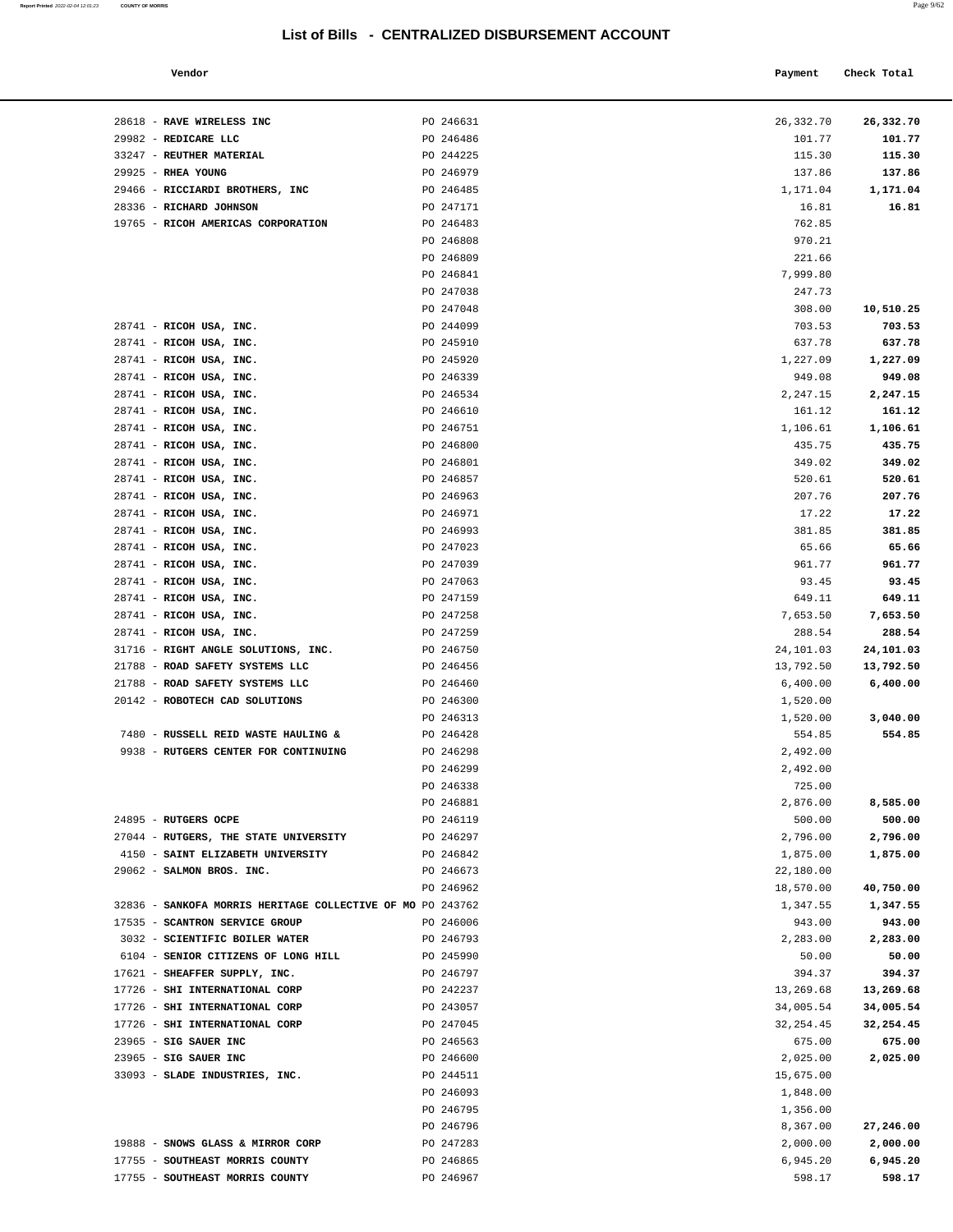| Report Printed 2022-02-04 12:01:23 | <b>COUNTY OF MORRIS</b> |  |  | Page 10/62 |
|------------------------------------|-------------------------|--|--|------------|
|                                    |                         |  |  |            |

| Vendor | Payment Check Total |
|--------|---------------------|
|        |                     |

| 16675 - STATE TOXICOLOGY LABORATORY         | PO 245076 | 45.00      |           |
|---------------------------------------------|-----------|------------|-----------|
|                                             | PO 245178 | 720.00     | 765.00    |
| 33253 - STEINBERG LAW, LLC                  | PO 246047 | 4,489.53   | 4,489.53  |
| 14685 - STORAGE SYSTEMS USA                 | PO 246696 | 1,450.00   | 1,450.00  |
| 17901 - SUBURBAN CONSULTING                 | PO 246685 | 575.00     | 575.00    |
| 8621 - SUBURBAN PROPANE -2347               | PO 245992 | 3,126.23   |           |
|                                             | PO 247088 | 514.39     | 3,640.62  |
| 11429 - SUSSEX COUNTY MUA                   | PO 246922 | 162.00     | 162.00    |
| 29923 - SUSSEX MARKET                       | PO 246676 | 943.00     | 943.00    |
| 21364 - SYSTEM ONE ALARM                    | PO 239733 | 4,289.00   | 4,289.00  |
| 21364 - SYSTEM ONE ALARM                    | PO 246439 | 18,582.00  | 18,582.00 |
| 21364 - SYSTEM ONE ALARM                    | PO 247046 | 1,717.10   | 1,717.10  |
| 21364 - SYSTEM ONE ALARM                    | PO 247047 | 14,355.02  | 14,355.02 |
| 6265 - T & M ASSOCIATES                     | PO 246522 | 23,858.05  |           |
|                                             | PO 246523 | 6,774.62   |           |
|                                             | PO 247205 | 2,188.73   | 32,821.40 |
| 28779 - TARA CHOMINSKY                      | PO 245922 | 89.12      |           |
|                                             | PO 246137 | 77.40      | 166.52    |
| 5611 - TBS CONTROLS LLC                     | PO 246786 | 58.15      |           |
|                                             | PO 247282 | 3,186.00   | 3,244.15  |
| 17990 - TELESEARCH INC                      | PO 245909 | 3, 233. 23 |           |
|                                             | PO 246092 | 1,951.95   | 5,185.18  |
| 30653 - TERRESTRIAL IMAGING LLC             | PO 245683 | 9,698.33   | 9,698.33  |
| 27366 - THE GODFATHER OF MORRISTOWN         | PO 248037 | 129.27     | 129.27    |
| 2447 - THE PORTASOFT COMPANY INC            | PO 246654 | 542.00     | 542.00    |
| 5711 - THE TAB GROUP                        | PO 246149 | 4,612.97   | 4,612.97  |
| 32831 - THERMO SCIENTIFIC PORTABLE ANALYTIC | PO 243090 | 31,435.47  | 31,435.47 |
| 10812 - THOMSON REUTER-WEST                 | PO 246438 | 895.20     | 895.20    |
| 18437 - THOMSON REUTERS-WEST                | PO 240543 | 255.00     | 255.00    |
| 18437 - THOMSON REUTERS-WEST                | PO 242203 | 1,549.99   | 1,549.99  |
| 14268 - TOWNSHIP OF DENVILLE                | PO 245654 | 900.00     | 900.00    |
| 15083 - TOWNSHIP OF HANOVER                 | PO 246780 | 368.00     | 368.00    |
| $3049$ - TRANE                              | PO 247212 | 316.39     | 316.39    |
| 18144 - TREE KING INC                       | PO 246931 | 19,450.00  | 19,450.00 |
| 12333 - TRIMBOLI & PRUSINOWSKI, LLC         | PO 246049 | 4,526.00   | 4,526.00  |
| 25209 - TURN OUT UNIFORMS, INC.             | PO 246422 | 1,484.39   | 1,484.39  |
| 25209 - TURN OUT UNIFORMS, INC.             | PO 246755 | 1,231.60   | 1,231.60  |
| 25209 - TURN OUT UNIFORMS, INC.             | PO 246856 | 776.95     | 776.95    |
| 24658 - U.S. BANK OPERATIONS CENTER         | PO 248669 | 525.00     | 525.00    |
| 18232 - UNITED PARCEL SERVICE               | PO 245103 | 165.00     |           |
|                                             | PO 246147 | 132.00     |           |
|                                             | PO 246384 | 138.00     | 435.00    |
| 30229 - UNITED ROTARY BRUSH CORPORATION     | PO 241727 | 665.00     | 665.00    |
| 32436 - UNITEMP INC.                        | PO 246585 | 2,172.20   | 2,172.20  |
| 18263 - UNIWORLD BUSINESS PUBLICATIONS INC. | PO 244806 | 878.00     | 878.00    |
| 24207 - VALENCIA COLLEGE                    | PO 246644 | 343.00     | 343.00    |
| 18285 - VAN CLEEF ENGINEERING ASSOC         | PO 233896 | 9,050.00   |           |
|                                             | PO 246632 | 3,640.09   |           |
|                                             | PO 247001 | 6,320.16   | 19,010.25 |
| $1286$ - VERIZON                            | PO 245929 | 1,325.06   | 1,325.06  |
| $1286$ - VERIZON                            | PO 246070 | 7,213.70   | 7,213.70  |
| 10668 - VERIZON CABS                        | PO 246008 | 2,630.31   | 2,630.31  |
| 1348 - VERIZON WIRELESS                     | PO 246427 | 451.07     | 451.07    |
| 1348 - VERIZON WIRELESS                     | PO 246433 | 139.07     | 139.07    |
| 1348 - VERIZON WIRELESS                     | PO 246658 | 451.07     | 451.07    |
| 1348 - VERIZON WIRELESS                     | PO 246834 | 139.52     | 139.52    |
| 7037 - VILLAGE SUPER MARKET, INC.           | PO 246634 | 2,535.61   | 2,535.61  |
| 25832 - VOIANCE LANGUAGE SERVICES, LLC      | PO 246535 | 1,098.74   | 1,098.74  |
| 25832 - VOIANCE LANGUAGE SERVICES, LLC      | PO 246635 | 1,265.87   | 1,265.87  |
| 6146 - W.B. MASON COMPANY INC               | PO 241277 | 1,226.59   | 1,226.59  |
| 6146 - W.B. MASON COMPANY INC               | PO 242023 | 1,014.94   | 1,014.94  |
| 6146 - W.B. MASON COMPANY INC               | PO 243180 | 579.92     | 579.92    |
| 6146 - W.B. MASON COMPANY INC               | PO 243181 | 1,176.04   | 1,176.04  |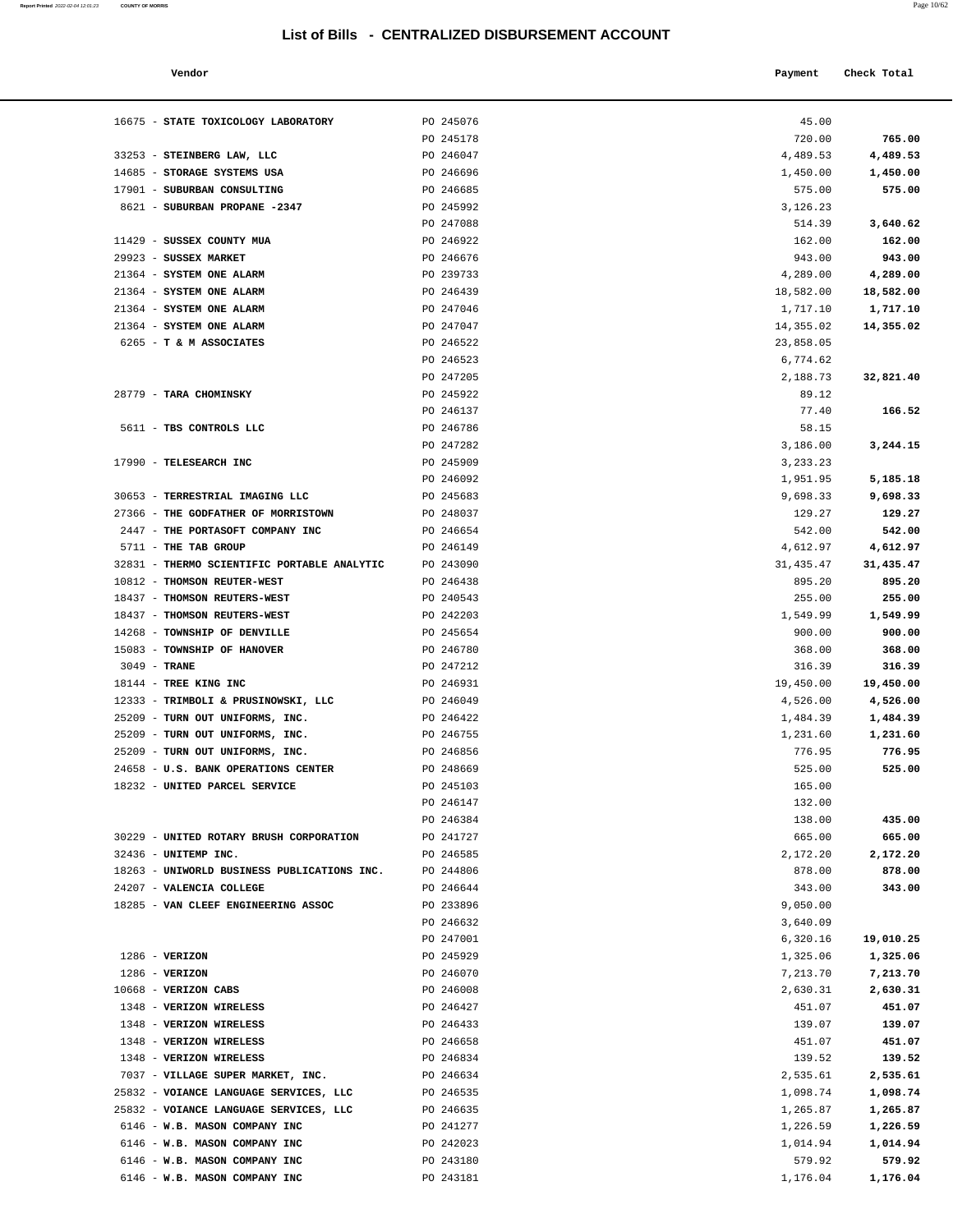| Vendor |  | Payment Check Total |
|--------|--|---------------------|
|--------|--|---------------------|

| PO 244231<br>PO 244297<br>PO 244357<br>PO 244574<br>PO 244994<br>PO 245000<br>PO 245104<br>PO 245156<br>PO 245193<br>PO 245399<br>PO 245403<br>PO 245649<br>PO 245651<br>PO 245652<br>PO 245918<br>PO 246144 | 672.28<br>107.72<br>569.70<br>563.88<br>172.02<br>355.58<br>433.57<br>1,378.15<br>102.81<br>19.03<br>211.56<br>504.82<br>233.74<br>154.75<br>89.40 | 672.28<br>107.72<br>569.70<br>563.88<br>172.02<br>355.58<br>433.57<br>1,378.15<br>102.81<br>19.03<br>211.56<br>504.82<br>233.74 |
|--------------------------------------------------------------------------------------------------------------------------------------------------------------------------------------------------------------|----------------------------------------------------------------------------------------------------------------------------------------------------|---------------------------------------------------------------------------------------------------------------------------------|
|                                                                                                                                                                                                              |                                                                                                                                                    |                                                                                                                                 |
|                                                                                                                                                                                                              |                                                                                                                                                    |                                                                                                                                 |
|                                                                                                                                                                                                              |                                                                                                                                                    |                                                                                                                                 |
|                                                                                                                                                                                                              |                                                                                                                                                    |                                                                                                                                 |
|                                                                                                                                                                                                              |                                                                                                                                                    |                                                                                                                                 |
|                                                                                                                                                                                                              |                                                                                                                                                    |                                                                                                                                 |
|                                                                                                                                                                                                              |                                                                                                                                                    |                                                                                                                                 |
|                                                                                                                                                                                                              |                                                                                                                                                    |                                                                                                                                 |
|                                                                                                                                                                                                              |                                                                                                                                                    |                                                                                                                                 |
|                                                                                                                                                                                                              |                                                                                                                                                    |                                                                                                                                 |
|                                                                                                                                                                                                              |                                                                                                                                                    |                                                                                                                                 |
|                                                                                                                                                                                                              |                                                                                                                                                    |                                                                                                                                 |
|                                                                                                                                                                                                              |                                                                                                                                                    |                                                                                                                                 |
|                                                                                                                                                                                                              |                                                                                                                                                    | 154.75                                                                                                                          |
|                                                                                                                                                                                                              |                                                                                                                                                    | 89.40                                                                                                                           |
|                                                                                                                                                                                                              | 232.55                                                                                                                                             | 232.55                                                                                                                          |
| PO 246365                                                                                                                                                                                                    | 17.61                                                                                                                                              | 17.61                                                                                                                           |
| PO 246368                                                                                                                                                                                                    | 223.96                                                                                                                                             | 223.96                                                                                                                          |
| PO 246372                                                                                                                                                                                                    | 159.98                                                                                                                                             | 159.98                                                                                                                          |
| PO 246373                                                                                                                                                                                                    | 159.81                                                                                                                                             | 159.81                                                                                                                          |
| PO 246447                                                                                                                                                                                                    | 0.95                                                                                                                                               | 0.95                                                                                                                            |
| PO 246448                                                                                                                                                                                                    | 0.95                                                                                                                                               | 0.95                                                                                                                            |
| PO 246516                                                                                                                                                                                                    | 44.70                                                                                                                                              | 44.70                                                                                                                           |
| PO 246605                                                                                                                                                                                                    | 610.13                                                                                                                                             | 610.13                                                                                                                          |
| PO 246787                                                                                                                                                                                                    | 250.32                                                                                                                                             | 250.32                                                                                                                          |
| PO 246794                                                                                                                                                                                                    | 130.55                                                                                                                                             | 130.55                                                                                                                          |
| PO 246802                                                                                                                                                                                                    | 35.76                                                                                                                                              | 35.76                                                                                                                           |
| PO 246964                                                                                                                                                                                                    | 71.52                                                                                                                                              | 71.52                                                                                                                           |
| PO 246965                                                                                                                                                                                                    | 47.55                                                                                                                                              | 47.55                                                                                                                           |
| PO 246973                                                                                                                                                                                                    | 187.50                                                                                                                                             | 187.50                                                                                                                          |
| PO 247116                                                                                                                                                                                                    | 269.15                                                                                                                                             | 269.15                                                                                                                          |
| PO 247208                                                                                                                                                                                                    | 5,362.24                                                                                                                                           | 5,362.24                                                                                                                        |
| PO 247279                                                                                                                                                                                                    | 15.56                                                                                                                                              | 15.56                                                                                                                           |
| PO 245885                                                                                                                                                                                                    | 7,081.00                                                                                                                                           | 7,081.00                                                                                                                        |
| PO 246643                                                                                                                                                                                                    | 120.82                                                                                                                                             | 120.82                                                                                                                          |
| PO 246501                                                                                                                                                                                                    | 635.00                                                                                                                                             | 635.00                                                                                                                          |
| PO 248159                                                                                                                                                                                                    | 2,938.92                                                                                                                                           | 2,938.92                                                                                                                        |
| PO 248160                                                                                                                                                                                                    | 9,430.21                                                                                                                                           | 9,430.21                                                                                                                        |
| PO 246764                                                                                                                                                                                                    | 1,386.09                                                                                                                                           | 1,386.09                                                                                                                        |
| PO 248465                                                                                                                                                                                                    | 18.04                                                                                                                                              | 18.04                                                                                                                           |
| PO 246020                                                                                                                                                                                                    | 629.90                                                                                                                                             | 629.90                                                                                                                          |
| PO 246581                                                                                                                                                                                                    | 62.24                                                                                                                                              | 62.24                                                                                                                           |
|                                                                                                                                                                                                              |                                                                                                                                                    |                                                                                                                                 |

TOTAL **10,149,897.80**

|  |  |  | Total to be paid from Fund 13 Dedicated Trust | 499,479.34   |
|--|--|--|-----------------------------------------------|--------------|
|  |  |  | Total to be paid from Fund 04 County Capital  | 1,089,592.91 |
|  |  |  | Total to be paid from Fund 02 Grant Fund      | 327,434.42   |
|  |  |  | Total to be paid from Fund 01 Current Fund    | 8,233,391.13 |

**10,149,897.80**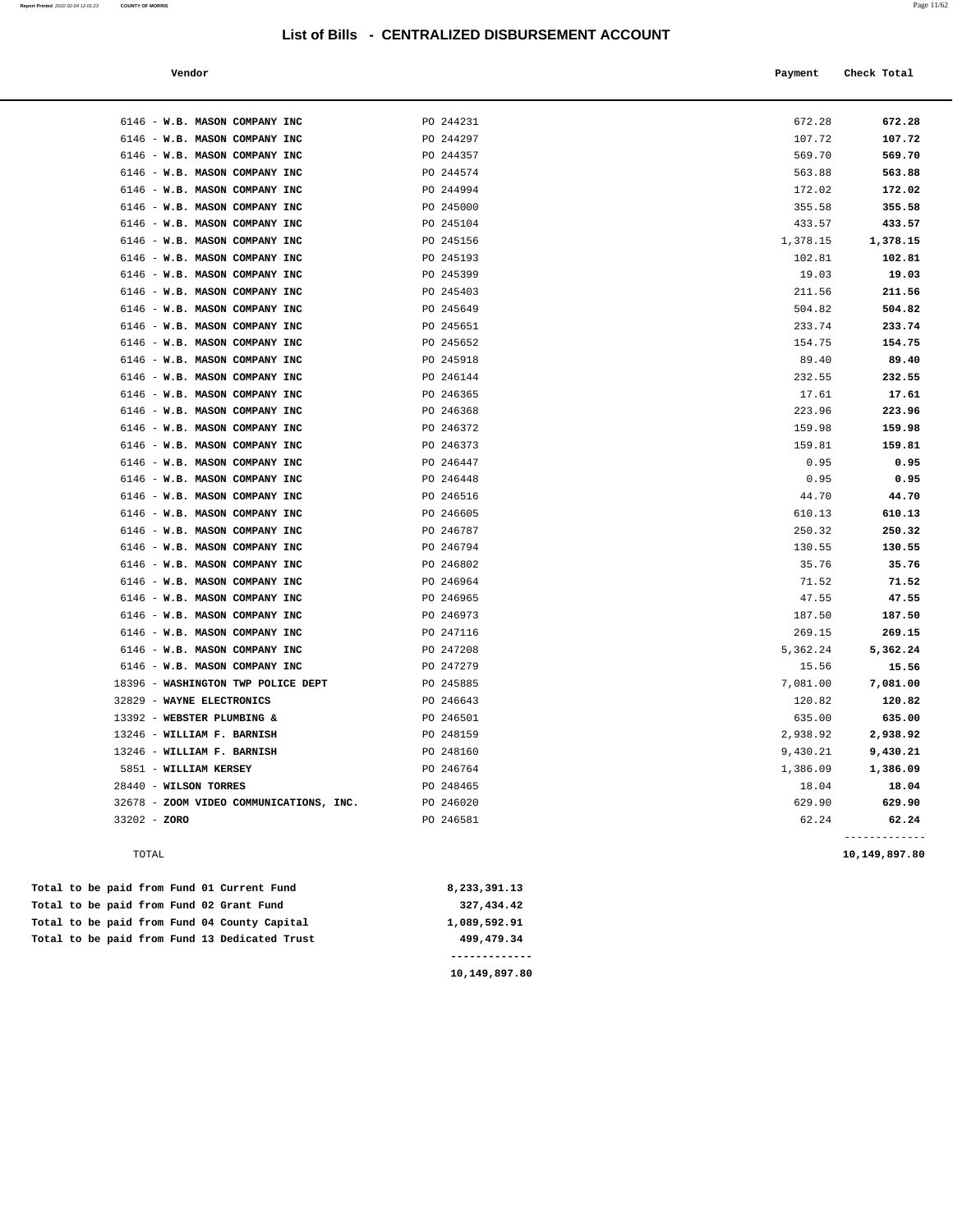**Report Printed** 2022-02-04 12:01:29 **COUNTY OF MORRIS** Page 12/62

# **List of Bills (Department/Account Detail) - CENTRALIZED DISBURSEMENT ACCOUNT**

|                             | List of Bills (Department/Account Detail) - CENTRALIZED DISBORSEMENT ACCOUNT |                                                   |                     |         |               |
|-----------------------------|------------------------------------------------------------------------------|---------------------------------------------------|---------------------|---------|---------------|
| Account                     | P0 #                                                                         | Vendor                                            | Description         | Payment | Account Total |
| <b>County Administrator</b> |                                                                              |                                                   | <b>Current Fund</b> |         |               |
| 01-201-20-100100-068        |                                                                              | 248520 COUNTY OF MORRIS<br>Postage & Metered Mail | TOTAL FOR ACCOUNT   | 28.30   | 28.30         |

| 01-201-20-100100-070 | 247045 SHI INTERNATIONAL CORP<br>Publication & Subscriptions | TOTAL FOR ACCOUNT | 32, 254.45<br>32,254.45 |           |  |
|----------------------|--------------------------------------------------------------|-------------------|-------------------------|-----------|--|
| 01-203-20-100100-164 | 246993 RICOH USA, INC.<br>(2021) Office Machines - Rental    | TOTAL FOR ACCOUNT | 381.85                  | 381.85    |  |
|                      | TOTAL for County Administrator                               |                   |                         | 32,664.60 |  |

#### **Personnel**

| 248520 COUNTY OF MORRIS<br>Postage & Metered Mail<br>01-201-20-105100-068 | TOTAL FOR ACCOUNT | 21.91<br>21.91 |  |
|---------------------------------------------------------------------------|-------------------|----------------|--|
| 246516 W.B. MASON COMPANY INC                                             |                   | 35.76          |  |
| 246516 W.B. MASON COMPANY INC                                             |                   | 8.94           |  |
| (2021) Other Administrative Supplies<br>01-203-20-105100-095              | TOTAL FOR ACCOUNT | 44.70          |  |
|                                                                           |                   |                |  |
|                                                                           |                   |                |  |
| TOTAL for Personnel                                                       |                   | 66.61          |  |

### **Board of Chosen Freeholders**

| 248520 COUNTY OF MORRIS                                                                                |                   | 90.43            |
|--------------------------------------------------------------------------------------------------------|-------------------|------------------|
| 248520 COUNTY OF MORRIS                                                                                |                   | 301.56           |
| $01 - 201 - 20 - 110100 - 068$<br>Postage & Metered Mail                                               | TOTAL FOR ACCOUNT | 391.99           |
| 248037 THE GODFATHER OF MORRISTOWN<br>01-201-20-110100-079<br>Special Projects                         | TOTAL FOR ACCOUNT | 129.27<br>129.27 |
| 247039 RICOH USA, INC.<br>$01 - 201 - 20 - 110100 - 164$<br>Office Machines - Rental                   | TOTAL FOR ACCOUNT | 961.77<br>961.77 |
| 247038 RICOH AMERICAS CORPORATION<br>(2021) Office Machines - Rental<br>$01 - 203 - 20 - 110100 - 164$ | TOTAL FOR ACCOUNT | 247.73<br>247.73 |
| TOTAL for Board of Chosen Freeholders                                                                  |                   | 1,730.76         |

### **Clerk of the Board**

| 247123 GANNETT NJ NEWSPAPERS | 60.06 |
|------------------------------|-------|
| 247209 GANNETT NJ NEWSPAPERS | 80.34 |
| 248375 GANNETT NJ NEWSPAPERS | 52.16 |
| 248376 GANNETT NJ NEWSPAPERS | 52.94 |
| 248377 GANNETT NJ NEWSPAPERS | 72.44 |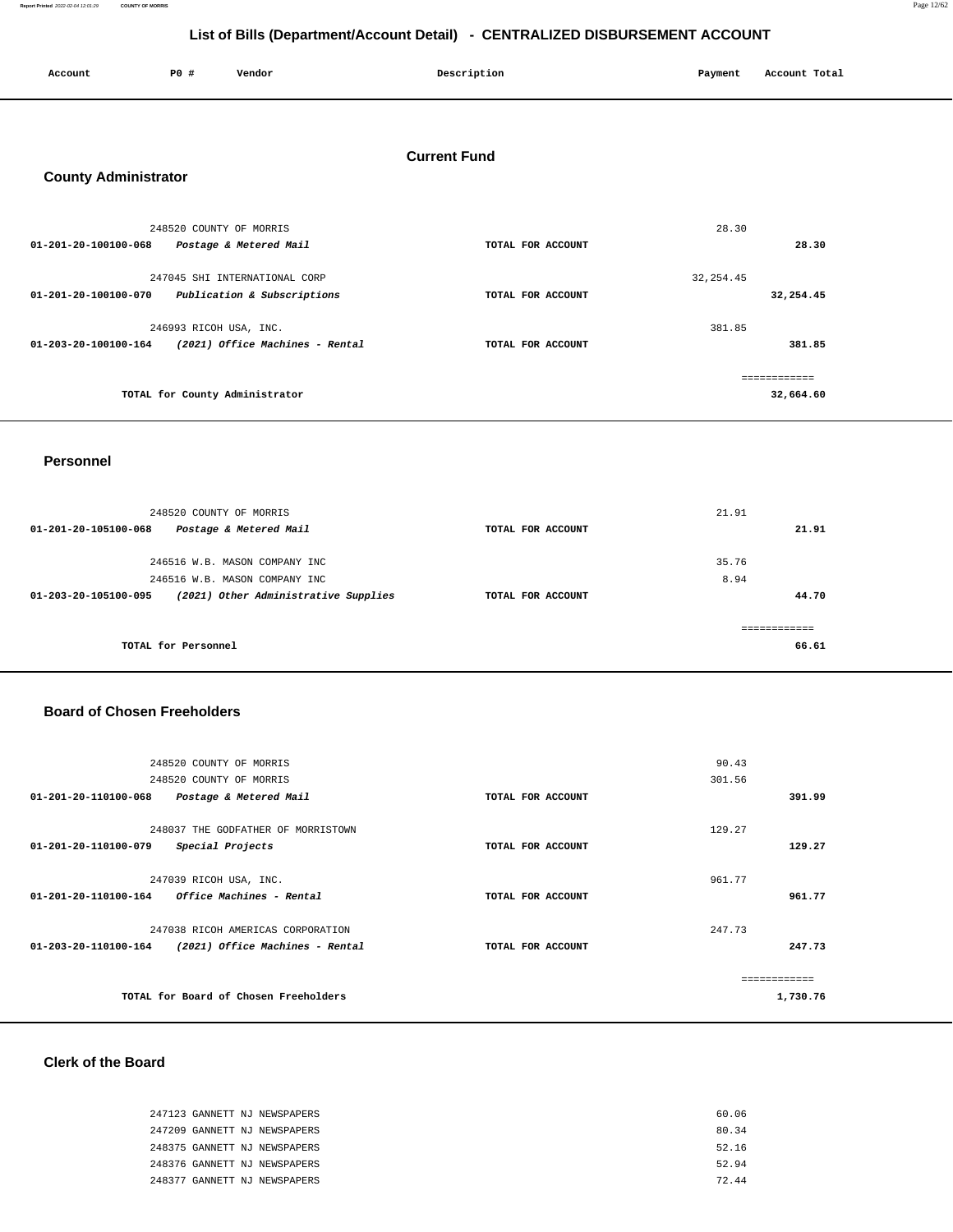| Account                   | <b>PO #</b>                  | Vendor                       | Description       | Payment | Account Total |
|---------------------------|------------------------------|------------------------------|-------------------|---------|---------------|
| <b>Clerk of the Board</b> |                              |                              |                   |         |               |
|                           |                              | 248374 GANNETT NJ NEWSPAPERS |                   | 74.78   |               |
|                           |                              | 248378 GANNETT NJ NEWSPAPERS |                   | 52.16   |               |
|                           |                              | 248396 GANNETT NJ NEWSPAPERS |                   | 51.38   |               |
| 01-201-20-110105-022      | Advertising                  |                              | TOTAL FOR ACCOUNT |         | 496.26        |
|                           | 247271 NJ ADVANCE MEDIA      |                              |                   | 46.50   |               |
|                           | 247271 NJ ADVANCE MEDIA      |                              |                   | 26.35   |               |
|                           | 247271 NJ ADVANCE MEDIA      |                              |                   | 720.75  |               |
|                           |                              | 248388 GANNETT NJ NEWSPAPERS |                   | 67.76   |               |
|                           |                              | 247017 GANNETT NJ NEWSPAPERS |                   | 73.70   |               |
|                           |                              | 247016 GANNETT NJ NEWSPAPERS |                   | 73.30   |               |
|                           |                              | 247015 GANNETT NJ NEWSPAPERS |                   | 55.64   |               |
|                           |                              | 247014 GANNETT NJ NEWSPAPERS |                   | 55.64   |               |
|                           |                              | 247013 GANNETT NJ NEWSPAPERS |                   | 55.64   |               |
|                           |                              | 247012 GANNETT NJ NEWSPAPERS |                   | 56.50   |               |
|                           |                              | 247011 GANNETT NJ NEWSPAPERS |                   | 57.36   |               |
|                           |                              | 247009 GANNETT NJ NEWSPAPERS |                   | 55.64   |               |
|                           |                              | 247007 GANNETT NJ NEWSPAPERS |                   | 67.68   |               |
|                           |                              | 247008 GANNETT NJ NEWSPAPERS |                   | 56.50   |               |
|                           |                              | 247028 GANNETT NJ NEWSPAPERS |                   | 70.26   |               |
|                           |                              | 247030 GANNETT NJ NEWSPAPERS |                   | 68.54   |               |
|                           |                              | 247031 GANNETT NJ NEWSPAPERS |                   | 59.08   |               |
|                           |                              | 247032 GANNETT NJ NEWSPAPERS |                   | 56.50   |               |
|                           |                              | 247033 GANNETT NJ NEWSPAPERS |                   | 57.36   |               |
|                           |                              | 247010 GANNETT NJ NEWSPAPERS |                   | 55.64   |               |
|                           |                              | 247034 GANNETT NJ NEWSPAPERS |                   | 54.78   |               |
|                           |                              | 247029 GANNETT NJ NEWSPAPERS |                   | 68.54   |               |
| 01-203-20-110105-022      |                              | (2021) Advertising           | TOTAL FOR ACCOUNT |         | 1,959.66      |
|                           |                              |                              |                   |         | ============  |
|                           | TOTAL for Clerk of the Board |                              |                   |         | 2,455.92      |

# **County Clerk**

|                      | 246120 COUNTY BUSINESS SYSTEMS INC                   |                   | 108,869.00 |            |
|----------------------|------------------------------------------------------|-------------------|------------|------------|
| 01-201-20-120100-044 | Equipment Service Agreements                         | TOTAL FOR ACCOUNT |            | 108,869.00 |
|                      | 246149 THE TAB GROUP                                 |                   | 4,612.97   |            |
| 01-201-20-120100-059 | Other General Expenses                               | TOTAL FOR ACCOUNT |            | 4,612.97   |
|                      | 248520 COUNTY OF MORRIS                              |                   | 1,027.54   |            |
| 01-201-20-120100-068 | Postage & Metered Mail                               | TOTAL FOR ACCOUNT |            | 1,027.54   |
|                      | 246384 UNITED PARCEL SERVICE                         |                   | 138.00     |            |
| 01-201-20-120100-084 | Other Outside Services                               | TOTAL FOR ACCOUNT |            | 138.00     |
|                      | 246144 W.B. MASON COMPANY INC                        |                   | 232.55     |            |
| 01-201-20-120100-095 | Other Administrative Supplies                        | TOTAL FOR ACCOUNT |            | 232.55     |
|                      | 245101 22ND CENTURY TECHNOLOGIES, INC.               |                   | 910.00     |            |
|                      | 01-203-20-120100-016 (2021) Outside Salaries & Wages | TOTAL FOR ACCOUNT |            | 910.00     |
|                      | 244120 NJBIZ                                         |                   | 99.00      |            |
| 01-203-20-120100-028 | (2021) Books & Periodicals                           | TOTAL FOR ACCOUNT |            | 99.00      |
|                      | 247159 RICOH USA, INC.                               |                   | 209.93     |            |
|                      | 247159 RICOH USA, INC.                               |                   | 271.18     |            |
| 01-203-20-120100-044 | (2021) Equipment Service Agreements                  | TOTAL FOR ACCOUNT |            | 481.11     |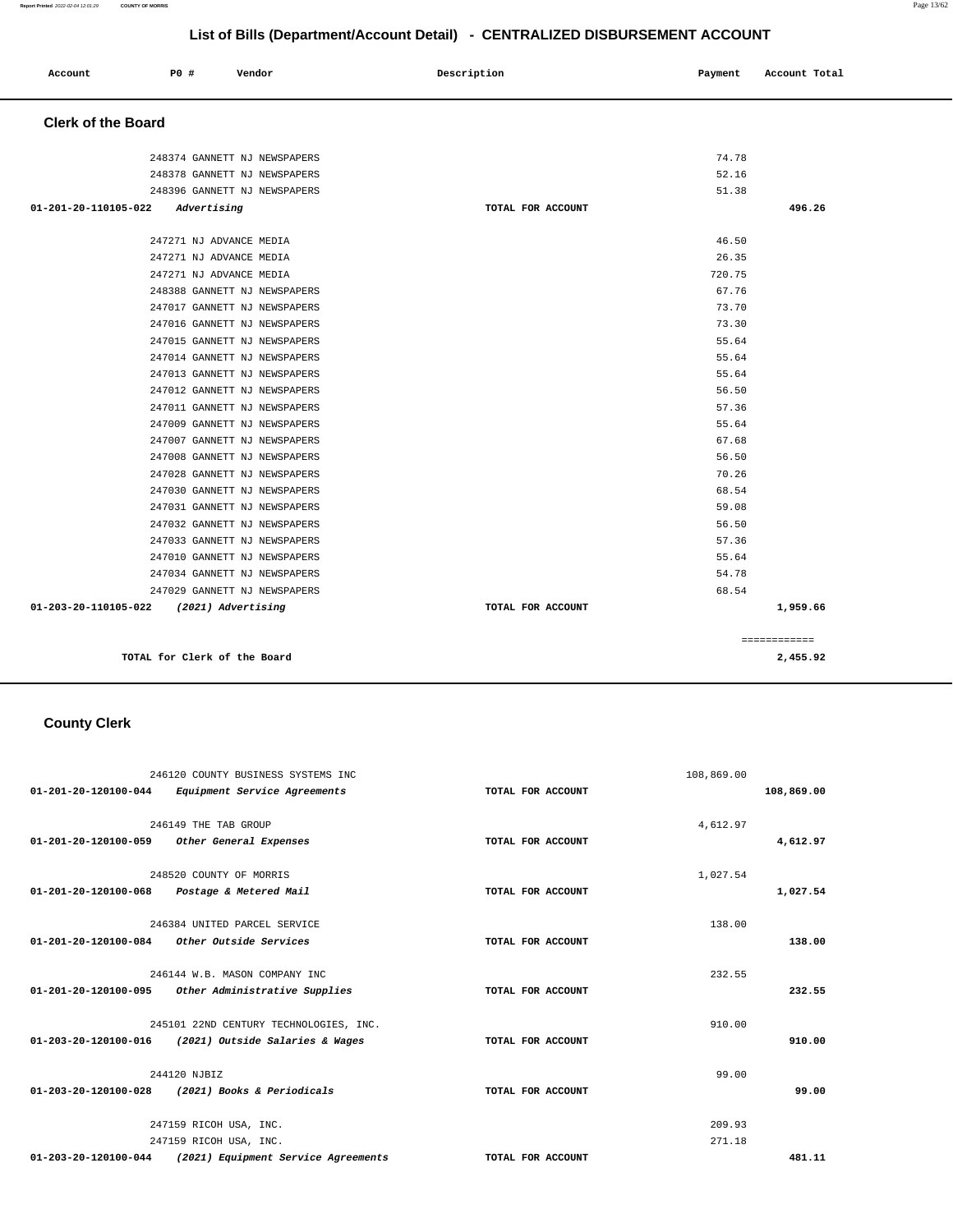| Account                        | PO#                    | Vendor                              | Description       | Payment  | Account Total |
|--------------------------------|------------------------|-------------------------------------|-------------------|----------|---------------|
| <b>County Clerk</b>            |                        |                                     |                   |          |               |
|                                |                        | 243181 W.B. MASON COMPANY INC       |                   | 1,176.04 |               |
|                                |                        | 245193 W.B. MASON COMPANY INC       |                   | 102.81   |               |
| 01-203-20-120100-058           |                        | (2021) Office Supplies & Stationery | TOTAL FOR ACCOUNT |          | 1,278.85      |
|                                |                        | 241277 W.B. MASON COMPANY INC       |                   | 1,226.59 |               |
|                                |                        | 244357 W.B. MASON COMPANY INC       |                   | 569.70   |               |
| 01-203-20-120100-069           | $(2021)$ Printing      |                                     | TOTAL FOR ACCOUNT |          | 1,796.29      |
|                                |                        | 245103 UNITED PARCEL SERVICE        |                   | 165.00   |               |
|                                |                        | 246147 UNITED PARCEL SERVICE        |                   | 132.00   |               |
| $01 - 203 - 20 - 120100 - 084$ |                        | (2021) Other Outside Services       | TOTAL FOR ACCOUNT |          | 297.00        |
|                                |                        |                                     |                   |          | ============  |
|                                | TOTAL for County Clerk |                                     |                   |          | 119,742.31    |

# **County Board of Elections**

| 248520 COUNTY OF MORRIS<br>Postage & Metered Mail<br>$01 - 201 - 20 - 121100 - 068$        | TOTAL FOR ACCOUNT | 669.04<br>669.04 |  |  |
|--------------------------------------------------------------------------------------------|-------------------|------------------|--|--|
| 245990 SENIOR CITIZENS OF LONG HILL<br>(2021) Polling Place Rental<br>01-203-20-121100-067 | TOTAL FOR ACCOUNT | 50.00<br>50.00   |  |  |
| TOTAL for County Board of Elections                                                        |                   | 719.04           |  |  |

# **Superintendent of Elections**

| 246560 OPTIMUM                                           |                   | 767.40   |               |
|----------------------------------------------------------|-------------------|----------|---------------|
| 246581 ZORO                                              |                   | 77.80    |               |
| 246581 ZORO                                              |                   | $-15.56$ |               |
|                                                          |                   |          |               |
| 247252 HUNAN WOK                                         |                   | 300.36   |               |
| 01-201-20-121105-057 National Voter Registration         | TOTAL FOR ACCOUNT |          | 1,130.00      |
|                                                          |                   |          |               |
| 246447 W.B. MASON COMPANY INC                            |                   | 0.95     |               |
| 246448 W.B. MASON COMPANY INC                            |                   | 0.95     |               |
| 01-201-20-121105-095 Other Administrative Supplies       | TOTAL FOR ACCOUNT |          | 1.90          |
|                                                          |                   |          |               |
| 248465 WILSON TORRES                                     |                   | 18.04    |               |
| 01-201-20-121105-104 Electronic Voting Machine           | TOTAL FOR ACCOUNT |          | 18.04         |
|                                                          |                   |          |               |
| 246365 W.B. MASON COMPANY INC                            |                   | 17.61    |               |
| 01-203-20-121105-058 (2021) Office Supplies & Stationery | TOTAL FOR ACCOUNT |          | 17.61         |
|                                                          |                   |          |               |
| 246800 RICOH USA, INC.                                   |                   | 435.75   |               |
|                                                          |                   |          |               |
| 246801 RICOH USA, INC.                                   |                   | 349.02   |               |
| 01-203-20-121105-164 (2021) Office Machines - Rental     | TOTAL FOR ACCOUNT |          | 784.77        |
|                                                          |                   |          |               |
|                                                          |                   |          | ------------- |
| TOTAL for Superintendent of Elections                    |                   |          | 1,952.32      |
|                                                          |                   |          |               |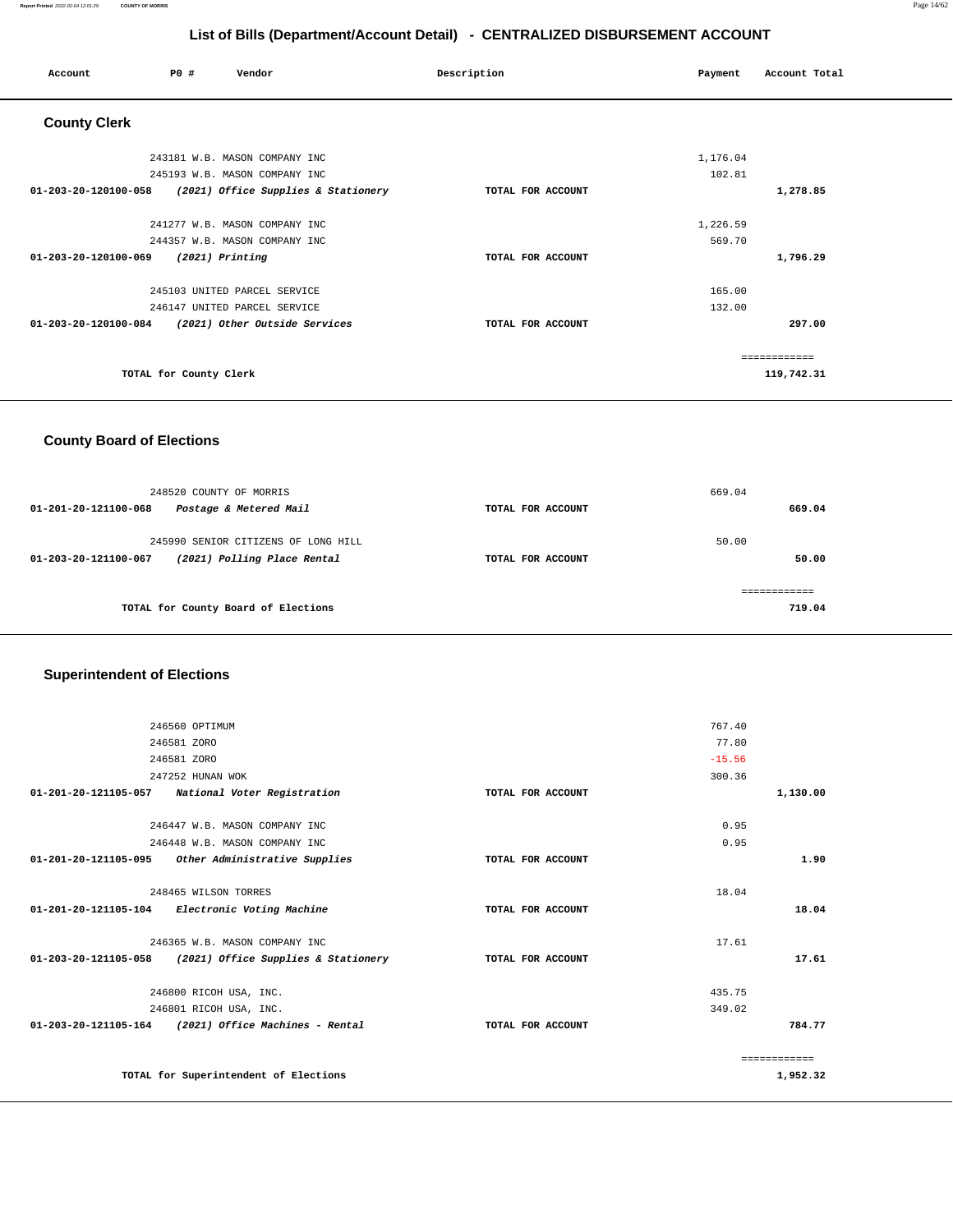| Account | P <sub>0</sub> | Vendor | Description | Payment | Account Total |
|---------|----------------|--------|-------------|---------|---------------|
|         |                |        |             |         |               |

# **County Elections (Cty Clerk)**

| 01-201-20-121110-022 Advertising            | 246389 GANNETT NJ NEWSPAPERS                                                         | TOTAL FOR ACCOUNT | 362.60   | 362.60       |
|---------------------------------------------|--------------------------------------------------------------------------------------|-------------------|----------|--------------|
|                                             | 248520 COUNTY OF MORRIS<br>01-201-20-121110-068 Postage & Metered Mail               | TOTAL FOR ACCOUNT | 2.65     | 2.65         |
|                                             | 247159 RICOH USA, INC.<br>$01-203-20-121110-044$ (2021) Equipment Service Agreements | TOTAL FOR ACCOUNT | 168.00   | 168.00       |
|                                             | 245156 W.B. MASON COMPANY INC                                                        |                   | 1,378.15 |              |
|                                             | 244574 W.B. MASON COMPANY INC                                                        |                   | 563.88   |              |
|                                             | 01-203-20-121110-058 (2021) Office Supplies & Stationery                             | TOTAL FOR ACCOUNT |          | 1,942.03     |
|                                             | 246150 ELECTION GRAPHICS, INC.                                                       |                   | 580.00   |              |
| 01-203-20-121110-069 (2021) Printing        |                                                                                      | TOTAL FOR ACCOUNT |          | 580.00       |
|                                             | 246150 ELECTION GRAPHICS, INC.                                                       |                   | 1,375.63 |              |
|                                             | 01-203-20-121110-076 (2021) School Board Elections                                   | TOTAL FOR ACCOUNT |          | 1,375.63     |
|                                             | 246118 PRINCETON INSTITUTE OF LANGUAGES, INC DBA                                     |                   | 135.00   |              |
|                                             | 01-203-20-121110-084 (2021) Other Outside Services                                   | TOTAL FOR ACCOUNT |          | 135.00       |
|                                             | 243180 W.B. MASON COMPANY INC                                                        |                   | 579.92   |              |
|                                             | 242023 W.B. MASON COMPANY INC.                                                       |                   | 1,014.94 |              |
| 01-203-20-121110-163 (2021) Office Machines |                                                                                      | TOTAL FOR ACCOUNT |          | 1,594.86     |
|                                             |                                                                                      |                   |          | ============ |
|                                             | TOTAL for County Elections (Cty Clerk)                                               |                   |          | 6,160.77     |

# **County Treasurer**

| 248520 COUNTY OF MORRIS                        |                   | 1,108.85 |
|------------------------------------------------|-------------------|----------|
| Postage & Metered Mail<br>01-201-20-130100-068 | TOTAL FOR ACCOUNT | 1,108.85 |
|                                                |                   |          |
| 248669 U.S. BANK OPERATIONS CENTER             |                   | 175.00   |
| 248669 U.S. BANK OPERATIONS CENTER             |                   | 350.00   |
| Other Outside Services<br>01-201-20-130100-084 | TOTAL FOR ACCOUNT | 525.00   |
|                                                |                   |          |
| TOTAL for County Treasurer                     |                   | 1,633.85 |

# **Purchasing Division**

| 247258 RICOH USA, INC.                               |                   | 7,653.50 |
|------------------------------------------------------|-------------------|----------|
| Equipment Service Agreements<br>01-201-20-130105-044 | TOTAL FOR ACCOUNT | 7,653.50 |
| 248520 COUNTY OF MORRIS                              |                   | 532.22   |
| 01-201-20-130105-068<br>Postage & Metered Mail       | TOTAL FOR ACCOUNT | 532.22   |
| 247259 RICOH USA, INC.                               |                   | 288.54   |
| Office Machines - Rental<br>01-201-20-130105-164     | TOTAL FOR ACCOUNT | 288.54   |
|                                                      |                   |          |
| TOTAL for Purchasing Division                        |                   | 8,474.26 |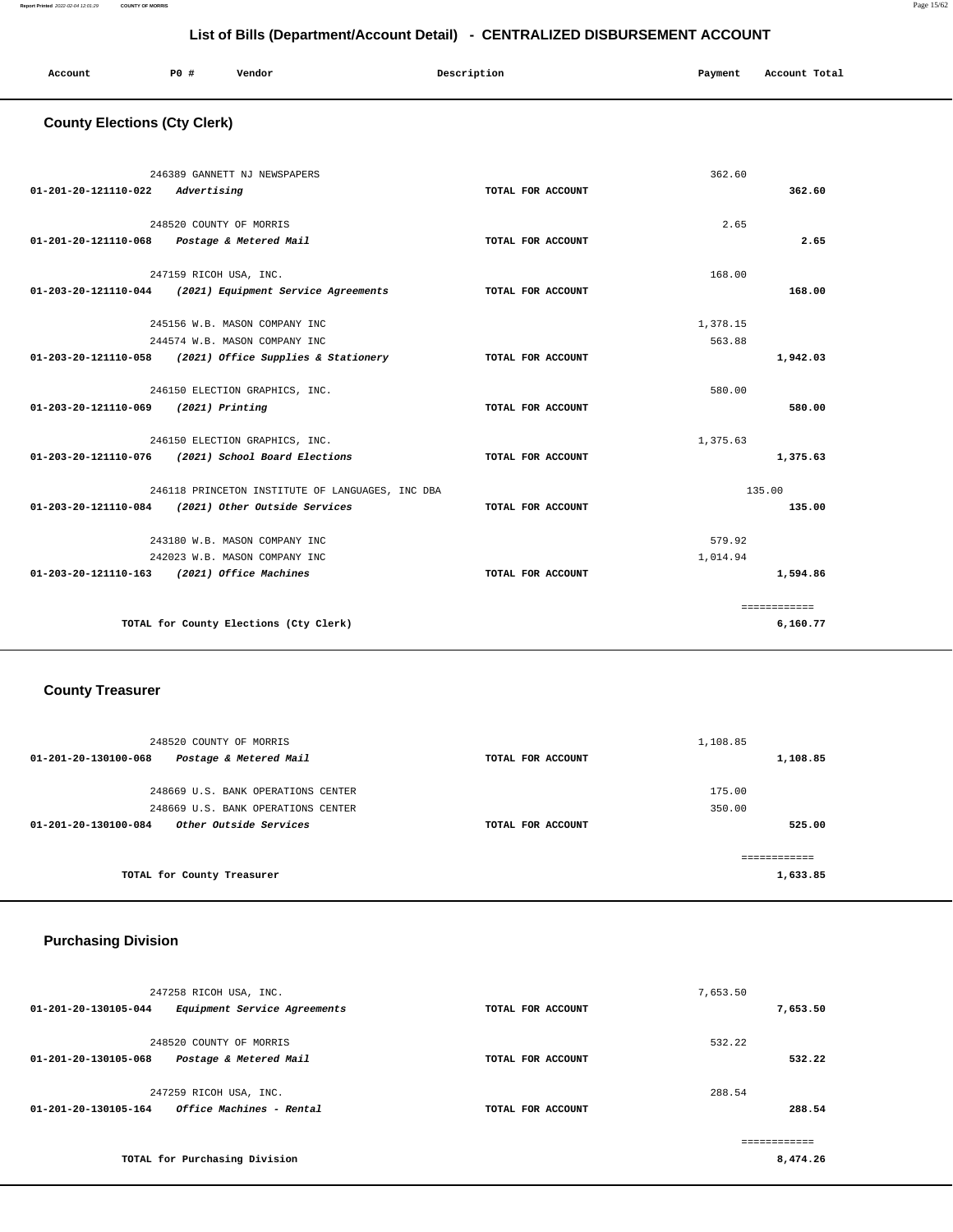#### **Report Printed** 2022-02-04 12:01:29 **COUNTY OF MORRIS** Page 16/62

# **List of Bills (Department/Account Detail) - CENTRALIZED DISBURSEMENT ACCOUNT**

| Account                | P0 #                      | Vendor                          | Description |                   | Payment   | Account Total              |
|------------------------|---------------------------|---------------------------------|-------------|-------------------|-----------|----------------------------|
| <b>Office Services</b> |                           |                                 |             |                   |           |                            |
| 01-201-20-130110-068   | 248520 COUNTY OF MORRIS   | Postage & Metered Mail          |             | TOTAL FOR ACCOUNT | 1.99      | 1.99                       |
| 01-201-20-130110-069   | Printing                  | 248517 COUNTY COLLEGE OF MORRIS |             | TOTAL FOR ACCOUNT | 18,252.33 | 18,252.33                  |
|                        | TOTAL for Office Services |                                 |             |                   |           | -------------<br>18,254.32 |

# **Information Technology Div**

| 248520 COUNTY OF MORRIS                                   | 0.53              |              |
|-----------------------------------------------------------|-------------------|--------------|
| 01-201-20-140100-068 Postage & Metered Mail               | TOTAL FOR ACCOUNT | 0.53         |
|                                                           |                   |              |
| 247267 CITYSIDE ARCHIVES, LLC                             | 4.076.98          |              |
| 01-201-20-140100-073 Records Managment Services           | TOTAL FOR ACCOUNT | 4,076.98     |
| 242237 SHI INTERNATIONAL CORP                             | 10,207.45         |              |
| 242237 SHI INTERNATIONAL CORP                             | 3,062.23          |              |
| 01-203-20-140100-036 (2021) Contracted Services           | TOTAL FOR ACCOUNT | 13,269.68    |
| 245911 ALTERNATIVE MICROGRAPHICS INC                      | 1,188.64          |              |
| 245911 ALTERNATIVE MICROGRAPHICS INC                      | 1,044.49          |              |
| 01-203-20-140100-054 (2021) Microfilming                  | TOTAL FOR ACCOUNT | 2,233.13     |
|                                                           |                   |              |
| 243057 SHI INTERNATIONAL CORP                             | 22,092.00         |              |
| 243057 SHI INTERNATIONAL CORP                             | 9,707.28          |              |
| 243057 SHI INTERNATIONAL CORP                             | 367.71            |              |
| 243057 SHI INTERNATIONAL CORP                             | 367.71            |              |
| 243057 SHI INTERNATIONAL CORP                             | 735.42            |              |
| 243057 SHI INTERNATIONAL CORP                             | 735.42            |              |
| 01-203-20-140100-078 (2021) Software Maintenance          | TOTAL FOR ACCOUNT | 34,005.54    |
| 245229 PRO IMAGE PROMOTIONS INC.                          | 1,474.80          |              |
| 245294 CDW GOVERNMENT                                     | 2,779.72          |              |
| 245294 CDW GOVERNMENT                                     | 7,598.98          |              |
| 245294 CDW GOVERNMENT                                     | 957.37            |              |
| 245294 CDW GOVERNMENT                                     | 1,900.45          |              |
| 245294 CDW GOVERNMENT                                     | 456.48            |              |
| 01-203-20-140100-084 (2021) Other Outside Services        | TOTAL FOR ACCOUNT | 15,167.80    |
|                                                           |                   |              |
| 245888 OFFICE CONCEPTS GROUP, INC.                        | 100.53            |              |
| 244103 CDW GOVERNMENT                                     | 1,651.62          |              |
| 244103 CDW GOVERNMENT                                     | 95.49             |              |
| 244103 CDW GOVERNMENT                                     | 101.40            |              |
| 244103 CDW GOVERNMENT                                     | 352.46            |              |
| 245146 CDW GOVERNMENT                                     | 624.88            |              |
| 245146 CDW GOVERNMENT                                     | 228.06            |              |
| 245146 CDW GOVERNMENT                                     | 274.68            |              |
| 245146 CDW GOVERNMENT                                     | 543.35            |              |
| 01-203-20-140100-098 (2021) Other Operating&Repair Supply | TOTAL FOR ACCOUNT | 3,972.47     |
| 245910 RICOH USA, INC.                                    | 637.78            |              |
| $01-203-20-140100-164$ (2021) Office Machines - Rental    | TOTAL FOR ACCOUNT | 637.78       |
|                                                           |                   |              |
|                                                           |                   | ------------ |
| TOTAL for Information Technology Div                      |                   | 73,363.91    |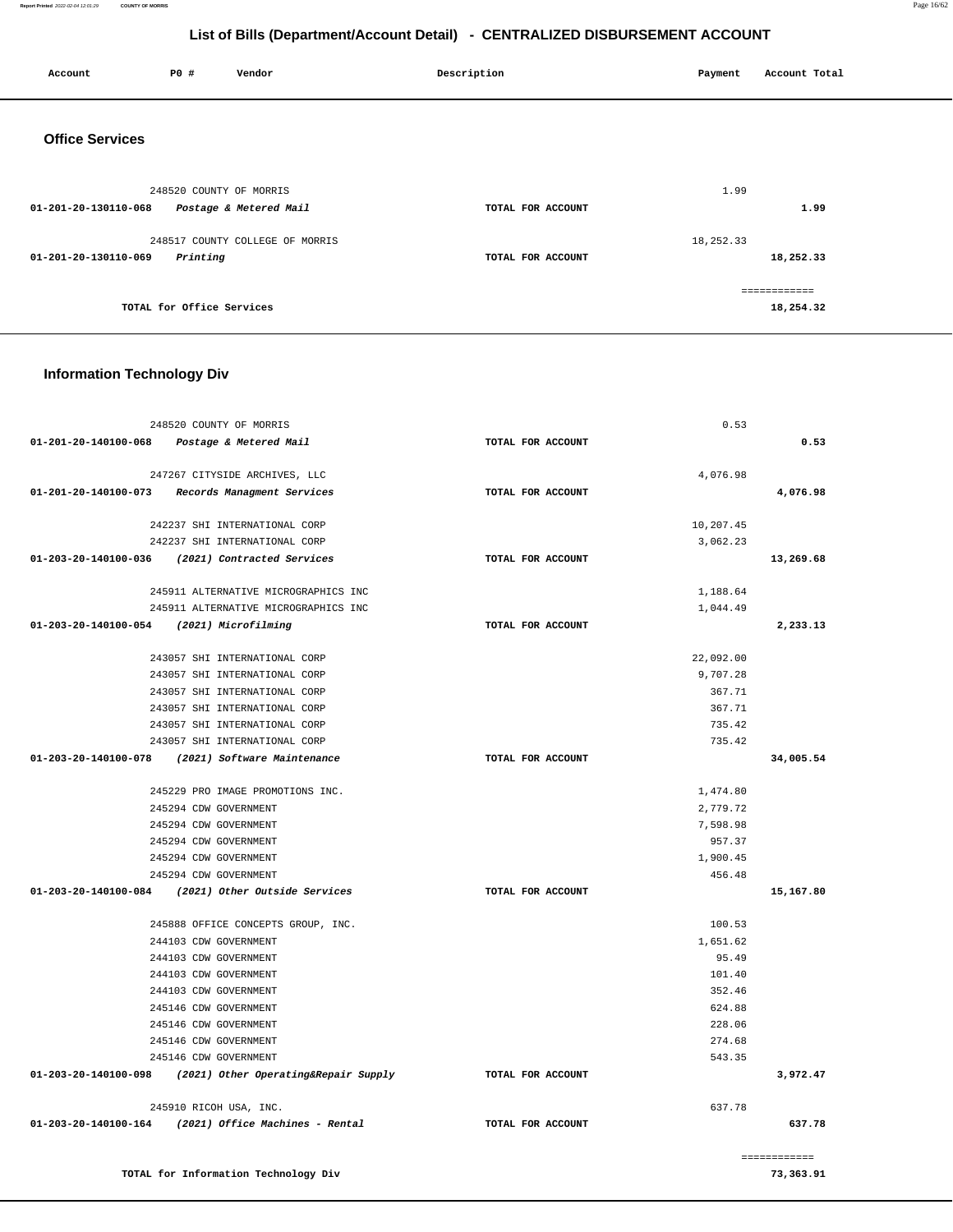#### **Report Printed** 2022-02-04 12:01:29 **COUNTY OF MORRIS** Page 17/62

# **List of Bills (Department/Account Detail) - CENTRALIZED DISBURSEMENT ACCOUNT**

| Account                         | <b>PO #</b>             | Vendor                             | Description       | Payment | Account Total          |
|---------------------------------|-------------------------|------------------------------------|-------------------|---------|------------------------|
| <b>County Board of Taxation</b> |                         |                                    |                   |         |                        |
| 01-201-20-150100-068            | 248520 COUNTY OF MORRIS | Postage & Metered Mail             | TOTAL FOR ACCOUNT | 43.81   | 43.81                  |
| 01-203-20-150100-164            | 244099 RICOH USA, INC.  | (2021) Office Machines - Rental    | TOTAL FOR ACCOUNT | 703.53  | 703.53                 |
|                                 |                         | TOTAL for County Board of Taxation |                   |         | ============<br>747.34 |

# **County Counsel**

|                                             | 246607 ENVELOPES & PRINTED PROD. INC.             |                   | 59.00     |              |
|---------------------------------------------|---------------------------------------------------|-------------------|-----------|--------------|
|                                             | 01-201-20-155100-058 Office Supplies & Stationery | TOTAL FOR ACCOUNT |           | 59.00        |
|                                             |                                                   |                   |           |              |
|                                             | 248520 COUNTY OF MORRIS                           |                   | 47.19     |              |
| 01-201-20-155100-068 Postage & Metered Mail |                                                   | TOTAL FOR ACCOUNT |           | 47.19        |
|                                             | 246044 LAW OFFICE OF ROBERT J. GREENBAUM          |                   | 279.00    |              |
|                                             | 246044 LAW OFFICE OF ROBERT J. GREENBAUM          |                   | 124.00    |              |
|                                             | 246044 LAW OFFICE OF ROBERT J. GREENBAUM          |                   | 124.00    |              |
|                                             | 246048 PLOSIA COHEN LLC                           |                   | 852.50    |              |
|                                             | 246047 STEINBERG LAW, LLC                         |                   | 4,489.53  |              |
|                                             | 246049 TRIMBOLI & PRUSINOWSKI, LLC                |                   | 883.50    |              |
|                                             | 246049 TRIMBOLI & PRUSINOWSKI, LLC                |                   | 3,301.50  |              |
|                                             | 246049 TRIMBOLI & PRUSINOWSKI, LLC                |                   | 62.00     |              |
|                                             | 246049 TRIMBOLI & PRUSINOWSKI, LLC                |                   | 279.00    |              |
|                                             | 246043 CLEARY GIACOBBE ALFIERI &                  |                   | 2,003.20  |              |
|                                             | 246043 CLEARY GIACOBBE ALFIERI &                  |                   | 21,692.00 |              |
| 01-203-20-155100-051                        | $(2021)$ Legal                                    | TOTAL FOR ACCOUNT |           | 34,090.23    |
|                                             |                                                   |                   |           |              |
|                                             | 247023 RICOH USA, INC.                            |                   | 65.66     |              |
|                                             | 01-203-20-155100-163 (2021) Office Machines       | TOTAL FOR ACCOUNT |           | 65.66        |
|                                             |                                                   |                   |           | ============ |
|                                             | TOTAL for County Counsel                          |                   |           | 34,262.08    |
|                                             |                                                   |                   |           |              |

# **County Surrogate**

| 248520 COUNTY OF MORRIS                                     |                   | 302.13 |
|-------------------------------------------------------------|-------------------|--------|
| 01-201-20-160100-068<br>Postage & Metered Mail              | TOTAL FOR ACCOUNT | 302.13 |
| 246963 RICOH USA, INC.                                      |                   | 207.76 |
| 01-203-20-160100-044<br>(2021) Equipment Service Agreements | TOTAL FOR ACCOUNT | 207.76 |
| 246090 LAWYERS DIARY AND MANUAL LLC                         |                   | 481.00 |
| 01-203-20-160100-050<br>(2021) Law Books                    | TOTAL FOR ACCOUNT | 481.00 |
|                                                             |                   |        |
| TOTAL for County Surrogate                                  |                   | 990.89 |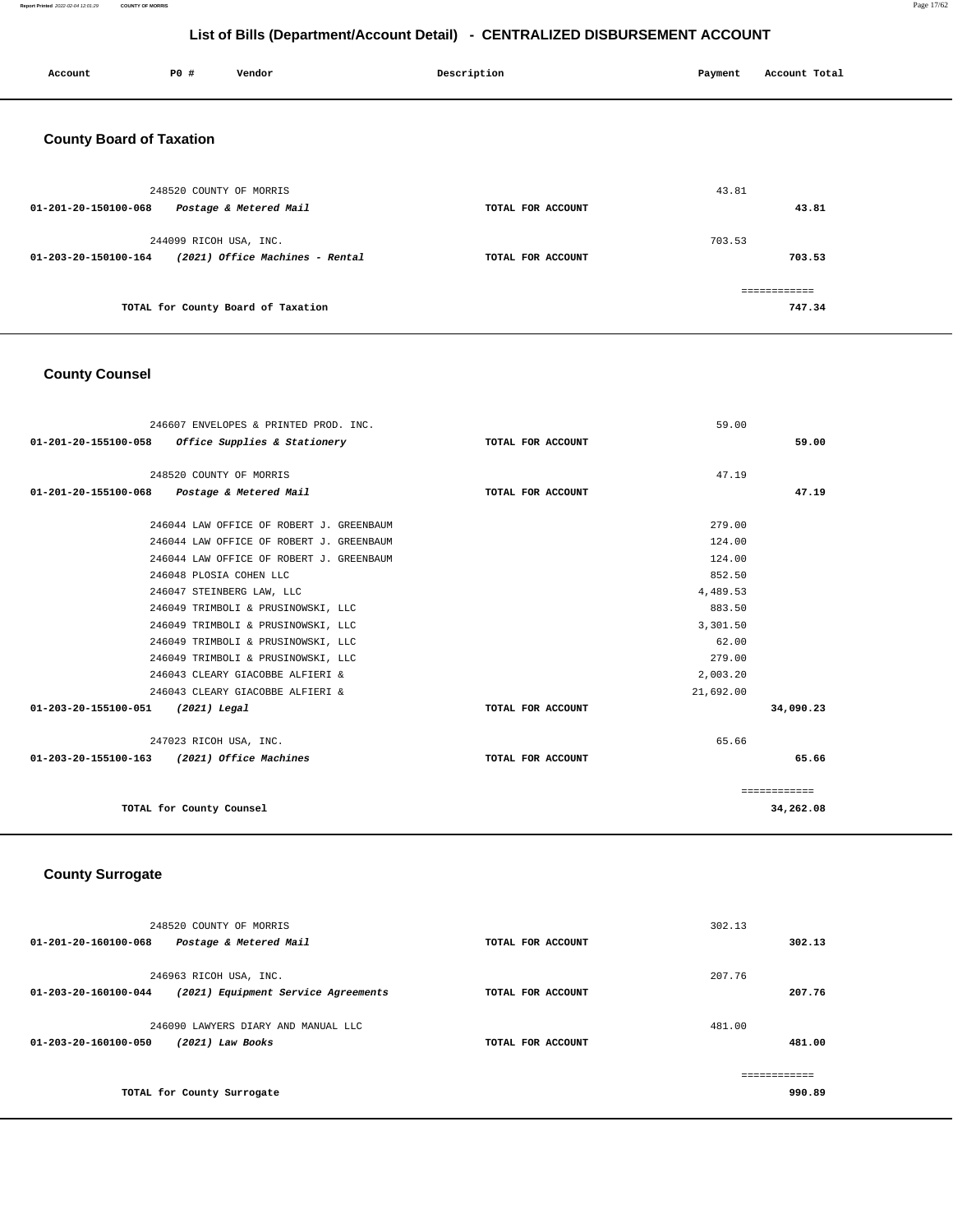|                                              |                         | $\sim$ $\sim$ $\sim$ $\sim$ $\sim$ $\sim$ $\sim$ |                   |         |               |  |
|----------------------------------------------|-------------------------|--------------------------------------------------|-------------------|---------|---------------|--|
| Account                                      | P0 #                    | Vendor                                           | Description       | Payment | Account Total |  |
| Engineering                                  |                         |                                                  |                   |         |               |  |
|                                              |                         |                                                  |                   |         |               |  |
|                                              | 248520 COUNTY OF MORRIS |                                                  |                   | 3.85    |               |  |
|                                              | 248520 COUNTY OF MORRIS |                                                  |                   | 5.77    |               |  |
|                                              | 248520 COUNTY OF MORRIS |                                                  |                   | 0.53    |               |  |
| 01-201-20-165100-068  Postage & Metered Mail |                         |                                                  | TOTAL FOR ACCOUNT |         | 10.15         |  |
|                                              |                         | 247048 RICOH AMERICAS CORPORATION                |                   | 308.00  |               |  |
| 01-201-20-165100-258 Equipment               |                         |                                                  | TOTAL FOR ACCOUNT |         | 308,00        |  |
|                                              | 247171 RICHARD JOHNSON  |                                                  |                   | 7.53    |               |  |
|                                              | 247171 RICHARD JOHNSON  |                                                  |                   | 9.28    |               |  |
| 01-203-20-165100-082 (2021) Travel Expense   |                         |                                                  | TOTAL FOR ACCOUNT |         | 16.81         |  |
|                                              |                         | 246112 R.S. KNAPP CO. INC.                       |                   | 119.64  |               |  |
| 01-203-20-165100-258 (2021) Equipment        |                         |                                                  | TOTAL FOR ACCOUNT |         | 119.64        |  |
|                                              |                         |                                                  |                   |         | ============  |  |
|                                              | TOTAL for Engineering   |                                                  |                   |         | 454.60        |  |

# **Heritage Commission**

| 243758 LAKE SHORE INDUSTRIES, INC.              |                   | 4,560.00     |
|-------------------------------------------------|-------------------|--------------|
| 243758 LAKE SHORE INDUSTRIES, INC.              |                   | 804.40       |
| 243759 LAKE SHORE INDUSTRIES, INC.              |                   | 1,732.64     |
| 243759 LAKE SHORE INDUSTRIES, INC.              |                   | 241.80       |
| 243759 LAKE SHORE INDUSTRIES, INC.              |                   | 282.07       |
| 244832 JANWAY COMPANY                           |                   | 270.00       |
| 244832 JANWAY COMPANY                           |                   | 55.00        |
| 244832 JANWAY COMPANY                           |                   | 70.00        |
| 244836 JANWAY COMPANY                           |                   | 272.00       |
| 244836 JANWAY COMPANY                           |                   | 40.00        |
| 244836 JANWAY COMPANY                           |                   | 28.00        |
| 01-203-20-175100-079<br>(2021) Special Projects | TOTAL FOR ACCOUNT | 8,355.91     |
|                                                 |                   |              |
|                                                 |                   | ============ |
| TOTAL for Heritage Commission                   |                   | 8,355.91     |
|                                                 |                   |              |

# **Planning Board**

|                      | 246749 MICHAEL DIGIULIO                |                   | 165.00 |        |
|----------------------|----------------------------------------|-------------------|--------|--------|
|                      | 246749 MICHAEL DIGIULIO                |                   | 40.00  |        |
| 01-201-20-180100-023 | Associations and Memberships           | TOTAL FOR ACCOUNT |        | 205.00 |
|                      | 248520 COUNTY OF MORRIS                |                   | 30.43  |        |
| 01-201-20-180100-068 | Postage & Metered Mail                 | TOTAL FOR ACCOUNT |        | 30.43  |
|                      | 246751 RICOH USA, INC.                 |                   | 368.87 |        |
| 01-201-20-180100-164 | <i><b>Office Machines - Rental</b></i> | TOTAL FOR ACCOUNT |        | 368.87 |
|                      | 244956 CDW GOVERNMENT                  |                   | 69.40  |        |
| 01-203-20-180100-058 | (2021) Office Supplies & Stationery    | TOTAL FOR ACCOUNT |        | 69.40  |
|                      | 246751 RICOH USA, INC.                 |                   | 737.74 |        |
| 01-203-20-180100-164 | (2021) Office Machines - Rental        | TOTAL FOR ACCOUNT |        | 737.74 |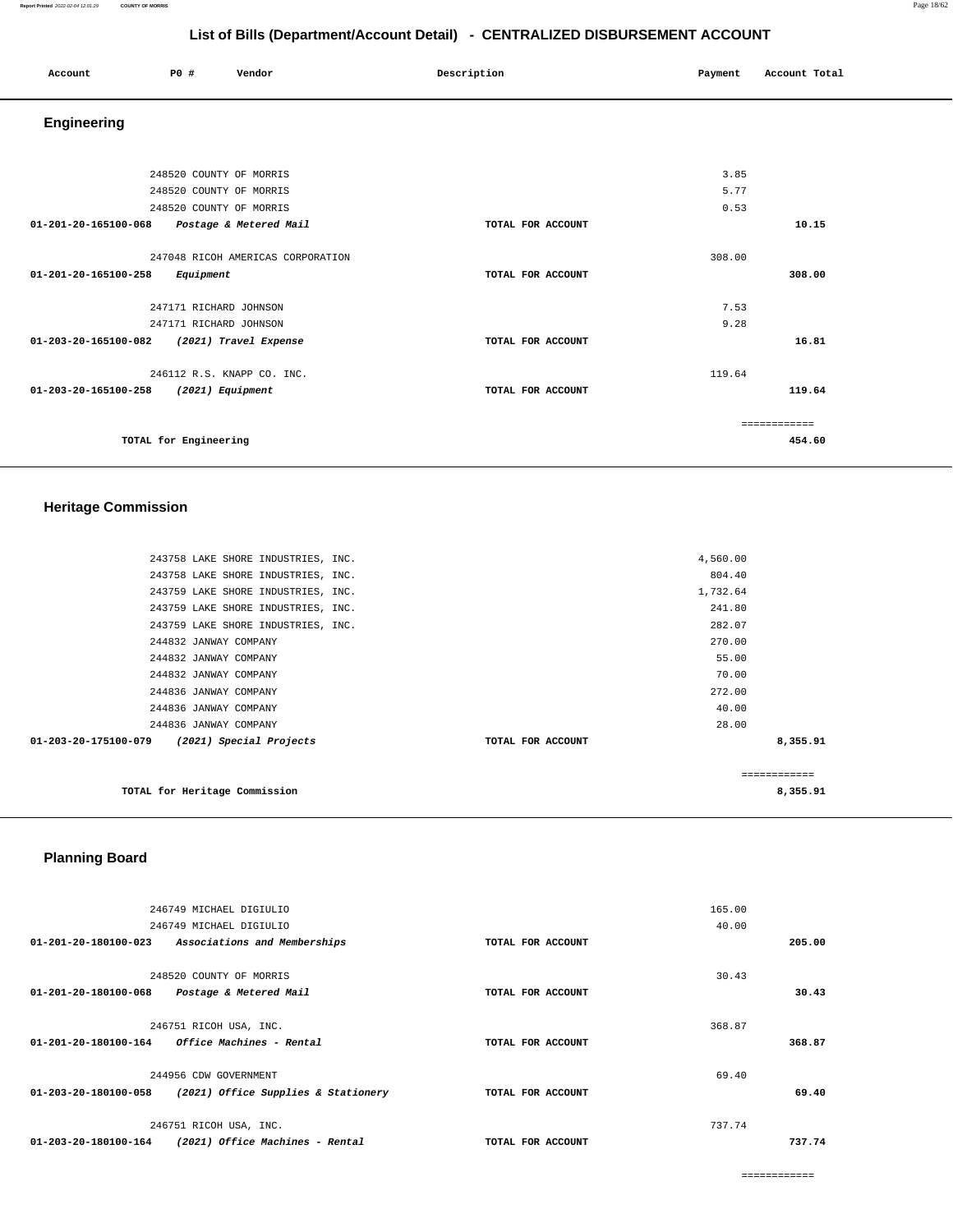#### **Report Printed** 2022-02-04 12:01:29 **COUNTY OF MORRIS** Page 19/62

# **List of Bills (Department/Account Detail) - CENTRALIZED DISBURSEMENT ACCOUNT**

| Account               | <b>PO #</b>              | Vendor | Description | Payment | Account Total |
|-----------------------|--------------------------|--------|-------------|---------|---------------|
| <b>Planning Board</b> |                          |        |             |         |               |
|                       | TOTAL for Planning Board |        |             |         | 1,411.44      |

**County Weights & Measures**

| 248520 COUNTY OF MORRIS<br>01-201-22-201100-068 Postage & Metered Mail | TOTAL FOR ACCOUNT | 62.44<br>62.44 |
|------------------------------------------------------------------------|-------------------|----------------|
|                                                                        |                   |                |
| 245918 W.B. MASON COMPANY INC                                          |                   | 53.64          |
| 245918 W.B. MASON COMPANY INC                                          |                   | 35.76          |
| 01-203-22-201100-084 (2021) Other Outside Services                     | TOTAL FOR ACCOUNT | 89.40          |
|                                                                        |                   |                |
| 246783 PSE&G CO                                                        |                   | 697.31         |
| 248156 DIRECT ENERGY BUSINESS MARKETING                                |                   | 636.96         |
| 01-203-22-201100-141<br>(2021) Natural Gas                             | TOTAL FOR ACCOUNT | 1,334.27       |
| 245104 W.B. MASON COMPANY INC                                          |                   | 433.57         |
| 245920 RICOH USA, INC.                                                 |                   | 1,227.09       |
| $01 - 203 - 22 - 201100 - 262$<br>(2021) Machinery Repairs & Parts     | TOTAL FOR ACCOUNT | 1,660.66       |
|                                                                        |                   | -------------  |
| TOTAL for County Weights & Measures                                    |                   | 3,146.77       |

## **Employee Group Insurance**

| 244671 MELVA MULLINGS<br>01-203-23-220100-090 (2021) Employee Group Insurance Expenditures TOTAL FOR ACCOUNT | 804.00       | 4,059,269.53 |
|--------------------------------------------------------------------------------------------------------------|--------------|--------------|
| 246519 FLAGSHIP HEALTH SYSTEMS, INC.                                                                         | 32.25        |              |
| 246519 FLAGSHIP HEALTH SYSTEMS, INC.                                                                         | 2,193.00     |              |
| 246518 DELTA DENTAL INSURANCE COMPANY                                                                        | 56.20        |              |
| 246518 DELTA DENTAL INSURANCE COMPANY                                                                        | 104.87       |              |
| 246518 DELTA DENTAL INSURANCE COMPANY                                                                        | 362.39       |              |
| 246518 DELTA DENTAL INSURANCE COMPANY                                                                        | 13,065.48    |              |
| 246520 DELTA DENTAL OF NEW JERSEY, INC.                                                                      | 254.24       |              |
| 246520 DELTA DENTAL OF NEW JERSEY, INC.                                                                      | 59.12        |              |
| 246520 DELTA DENTAL OF NEW JERSEY, INC.                                                                      | 5,681.48     |              |
| 246520 DELTA DENTAL OF NEW JERSEY, INC.                                                                      | 332.95       |              |
| 246520 DELTA DENTAL OF NEW JERSEY, INC.                                                                      | 12,973.74    |              |
| 246517 CHLIC                                                                                                 | 19,224.50    |              |
| 246517 CHLIC                                                                                                 | 2,148,406.92 |              |
| 246517 CHLIC                                                                                                 | 8,538.68     |              |
| 246517 CHLIC                                                                                                 | 1,845,571.71 |              |
| 238753 BEATRICE DANIEL                                                                                       | 1,608.00     |              |

# **Office of Emergency Management**

| 247357 NFPA INTERNATIONAL                      |                   | 1,495.00 |          |
|------------------------------------------------|-------------------|----------|----------|
| 01-201-25-252100-059<br>Other General Expenses | TOTAL FOR ACCOUNT |          | 1,495.00 |
| 248520 COUNTY OF MORRIS                        |                   | 0.53     |          |
| 01-201-25-252100-068<br>Postage & Metered Mail | TOTAL FOR ACCOUNT |          | 0.53     |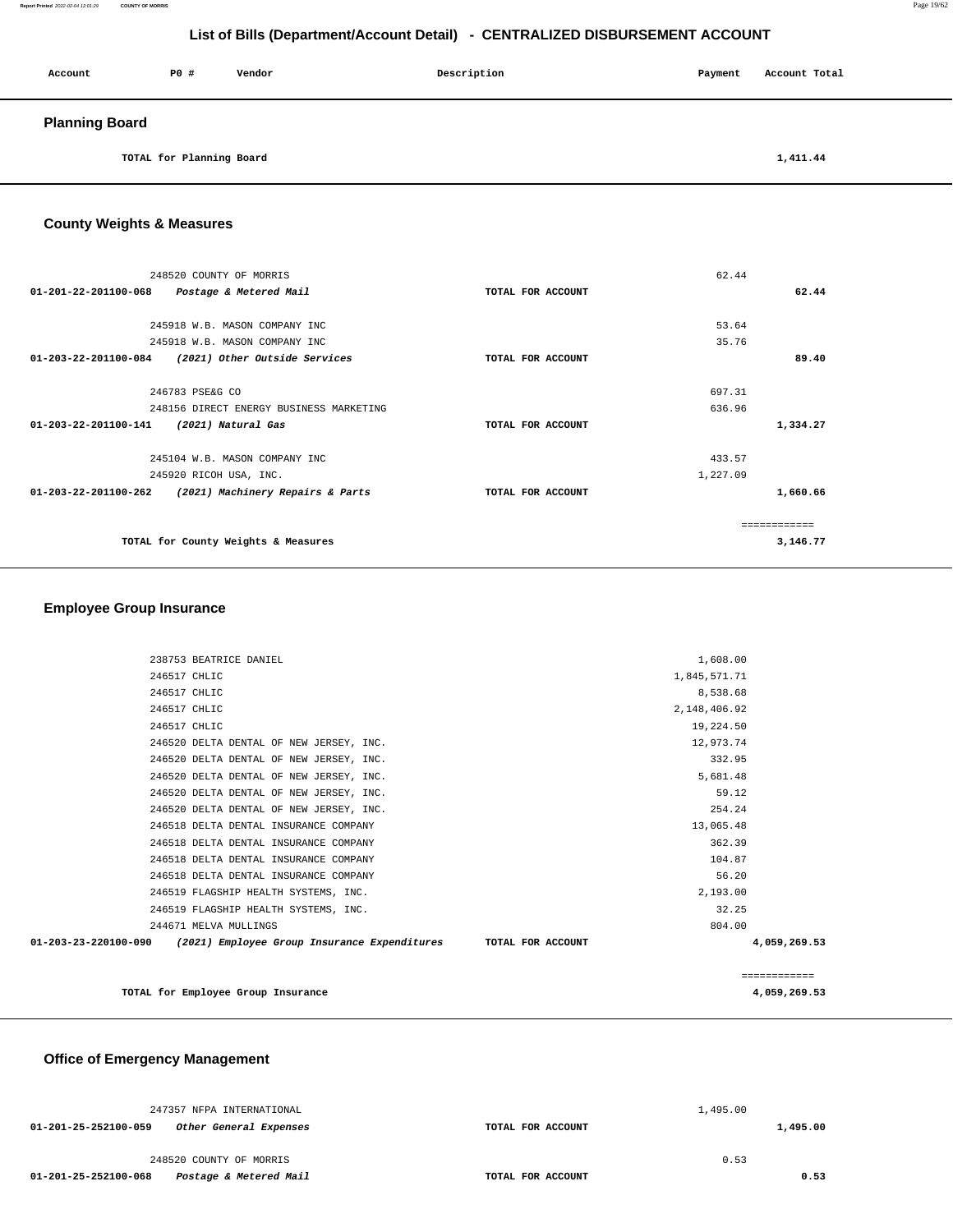| 247356 JEFFREY PAUL                                      |                   | 33.94     |              |
|----------------------------------------------------------|-------------------|-----------|--------------|
| 247356 JEFFREY PAUL                                      |                   | 63.86     |              |
| 01-203-25-252100-090<br>(2021) Program Expenditures      | TOTAL FOR ACCOUNT |           | 97.80        |
|                                                          |                   |           |              |
|                                                          |                   |           | ============ |
| TOTAL for Office of Emergency Management                 |                   |           | 1,593.33     |
|                                                          |                   |           |              |
|                                                          |                   |           |              |
| <b>Communications Center</b>                             |                   |           |              |
|                                                          |                   |           |              |
| 246983 DENNIS L. SNYDER                                  |                   | 240.00    |              |
| 246633 PRIORITY DISPATCH CORP.                           |                   | 2,555.00  |              |
| 246633 PRIORITY DISPATCH CORP.                           |                   | 500.00    |              |
| 246633 PRIORITY DISPATCH CORP.                           |                   | 1,925.00  |              |
| 246652 PRIORITY DISPATCH CORP.                           |                   | 2,555.00  |              |
| 246652 PRIORITY DISPATCH CORP.                           |                   | 500.00    |              |
| 246617 DAWN AGENS                                        |                   | 640.40    |              |
| 246616 DONALD SMITH                                      |                   | 300.00    |              |
| 246650 APCO INTERNATIONAL, INC.                          |                   | 289.00    |              |
| 246651 APCO INTERNATIONAL, INC.                          |                   | 289.00    |              |
| 01-201-25-252105-039 Education Schools & Training        | TOTAL FOR ACCOUNT |           | 9,793.40     |
|                                                          |                   |           |              |
| 246634 VILLAGE SUPER MARKET, INC.                        |                   | 1,429.10  |              |
| 246634 VILLAGE SUPER MARKET, INC.                        |                   | 1,106.51  |              |
| 246609 QUENCH USA, INC.                                  |                   | 108.90    |              |
| 01-201-25-252105-058<br>Office Supplies & Stationery     | TOTAL FOR ACCOUNT |           | 2,644.51     |
| 246631 RAVE WIRELESS INC                                 |                   | 26,332.70 |              |
| 246637 KEYSTONE PUBLIC SAFETY INC.                       |                   | 96,106.00 |              |
| 245998 COMPUTER SQUARE                                   |                   | 50,000.00 |              |
| 01-201-25-252105-078<br>Software Maintenance             | TOTAL FOR ACCOUNT |           | 172,438.70   |
|                                                          |                   |           |              |
| 246635 VOIANCE LANGUAGE SERVICES, LLC                    |                   | 1,265.87  |              |
| 01-201-25-252105-117<br>Interpretor Fees                 | TOTAL FOR ACCOUNT |           | 1,265.87     |
| 246618 AMERICAN TOWER CORPORATION                        |                   | 3,252.86  |              |
| 01-201-25-252105-131<br>County Wide Radio System         | TOTAL FOR ACCOUNT |           | 3,252.86     |
|                                                          |                   |           |              |
| 246614 JERSEY CENTRAL POWER & LIGHT                      |                   | 341.07    |              |
| 246614 JERSEY CENTRAL POWER & LIGHT                      |                   | 504.79    |              |
| 246614 JERSEY CENTRAL POWER & LIGHT                      |                   | 635.15    |              |
| 246614 JERSEY CENTRAL POWER & LIGHT                      |                   | 443.17    |              |
| 246614 JERSEY CENTRAL POWER & LIGHT                      |                   | 333.76    |              |
| 246614 JERSEY CENTRAL POWER & LIGHT                      |                   | 327.28    |              |
| 246614 JERSEY CENTRAL POWER & LIGHT                      |                   | 326.88    |              |
| 246984 JERSEY CENTRAL POWER & LIGHT                      |                   | 548.19    |              |
| 246984 JERSEY CENTRAL POWER & LIGHT                      |                   | 513.04    |              |
| 246984 JERSEY CENTRAL POWER & LIGHT                      |                   | 378.14    |              |
| $01 - 201 - 25 - 252105 - 137$ Electricity               | TOTAL FOR ACCOUNT |           | 4,351.47     |
|                                                          |                   |           |              |
| 246610 RICOH USA, INC.                                   |                   | 161.12    |              |
| 01-201-25-252105-164 Office Machines - Rental            | TOTAL FOR ACCOUNT |           | 161.12       |
| 246644 VALENCIA COLLEGE                                  |                   | 343.00    |              |
| 246642 LIFESAVERS INC                                    |                   | 45.50     |              |
| 246620 INTERNATIONAL ACADEMIES OF                        |                   | 60.00     |              |
| 246615 AWARENESS PROTECTIVE                              |                   | 1,750.00  |              |
| 01-203-25-252105-039 (2021) Education Schools & Training | TOTAL FOR ACCOUNT |           | 2,198.50     |
|                                                          |                   |           |              |

| <b>Office of Emergency Management</b>               |                   |              |
|-----------------------------------------------------|-------------------|--------------|
| 247356 JEFFREY PAUL                                 |                   | 33.94        |
| 247356 JEFFREY PAUL                                 |                   | 63.86        |
| (2021) Program Expenditures<br>01-203-25-252100-090 | TOTAL FOR ACCOUNT | 97.80        |
|                                                     |                   | ============ |
| TOTAL for Office of Emergency Management            |                   | 1.593.33     |

 **Account P0 # Vendor Description Payment Account Total**

# **List of Bills (Department/Account Detail) - CENTRALIZED DISBURSEMENT ACCOUNT**

**Report Printed** 2022-02-04 12:01:29 **COUNTY OF MORRIS** Page 20/62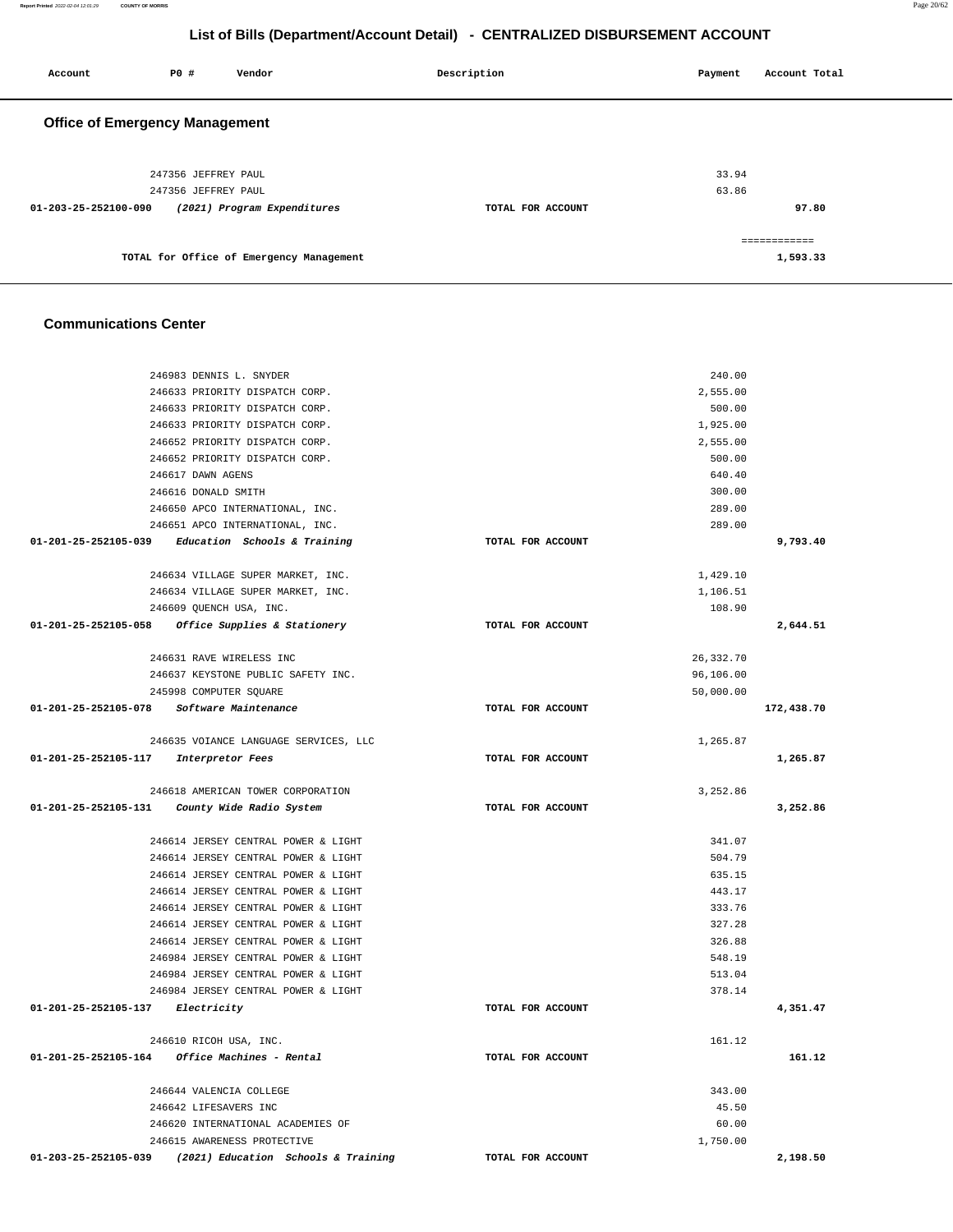| Account                      | PO# | Vendor | Description | Payment | Account Total |
|------------------------------|-----|--------|-------------|---------|---------------|
| <b>Communications Center</b> |     |        |             |         |               |

| 246645 FEDEX                            |                                                      | 31.46             |           |              |
|-----------------------------------------|------------------------------------------------------|-------------------|-----------|--------------|
|                                         | 246645 FEDEX                                         |                   | 31.32     |              |
|                                         | 01-203-25-252105-068 (2021) Postage & Metered Mail   | TOTAL FOR ACCOUNT |           | 62.78        |
|                                         | 246002 CAROUSEL INDUSTRIES                           |                   | 41,047.67 |              |
|                                         | 01-203-25-252105-078 (2021) Software Maintenance     | TOTAL FOR ACCOUNT |           | 41,047.67    |
|                                         | 246535 VOIANCE LANGUAGE SERVICES, LLC                |                   | 1,098.74  |              |
|                                         | 01-203-25-252105-117 (2021) Interpretor Fees         | TOTAL FOR ACCOUNT |           | 1,098.74     |
|                                         | 246641 APCO INTERNATIONAL, INC.                      |                   | 100.00    |              |
|                                         | 01-203-25-252105-131 (2021) County Wide Radio System | TOTAL FOR ACCOUNT |           | 100.00       |
|                                         | 246069 BOROUGH OF BUTLER                             |                   | 748.61    |              |
|                                         | 246069 BOROUGH OF BUTLER                             |                   | 506.01    |              |
| 01-203-25-252105-137 (2021) Electricity |                                                      | TOTAL FOR ACCOUNT |           | 1,254.62     |
|                                         | 246067 DIRECT TV INC                                 |                   | 24.50     |              |
|                                         | 246067 DIRECT TV INC                                 |                   | 24.50     |              |
|                                         | 01-203-25-252105-148 (2021) Other Utilities          | TOTAL FOR ACCOUNT |           | 49.00        |
|                                         | 246537 INSTITUTE FOR FORENSIC PSYCHOLOGY             |                   | 1,200.00  |              |
|                                         | 246537 INSTITUTE FOR FORENSIC PSYCHOLOGY             |                   | 1,450.00  |              |
| 01-203-25-252105-189 (2021) Medical     |                                                      | TOTAL FOR ACCOUNT |           | 2,650.00     |
|                                         | 246643 WAYNE ELECTRONICS                             |                   | 69.93     |              |
|                                         | 246643 WAYNE ELECTRONICS                             |                   | 50.89     |              |
| 01-203-25-252105-239 (2021) Small Tools |                                                      | TOTAL FOR ACCOUNT |           | 120.82       |
|                                         |                                                      |                   |           | ============ |
|                                         | TOTAL for Communications Center                      |                   |           | 242,490.06   |

#### **County Medical Examiner Office**

| 248394 MEGHANN COBO<br>248394 MEGHANN COBO                                |                   | 10.00<br>17.00 |
|---------------------------------------------------------------------------|-------------------|----------------|
| $01 - 201 - 25 - 254100 - 059$<br>Other General Expenses                  | TOTAL FOR ACCOUNT | 27.00          |
| 248520 COUNTY OF MORRIS<br>Postage & Metered Mail<br>01-201-25-254100-068 | TOTAL FOR ACCOUNT | 21.94<br>21.94 |
| TOTAL for County Medical Examiner Office                                  |                   | 48.94          |

## **County Sheriff's Department**

| 245851 LEXIS NEXIS/ MATTHEW BENDER                     |                   | 109.89   |
|--------------------------------------------------------|-------------------|----------|
| <b>Books &amp; Periodicals</b><br>01-201-25-270100-028 | TOTAL FOR ACCOUNT | 109.89   |
|                                                        |                   |          |
| 246563 SIG SAUER INC                                   |                   | 675.00   |
| 246600 SIG SAUER INC                                   |                   | 675.00   |
| 246600 SIG SAUER INC                                   |                   | 675.00   |
| 246600 SIG SAUER INC                                   |                   | 675.00   |
| Education Schools & Training<br>01-201-25-270100-039   | TOTAL FOR ACCOUNT | 2,700.00 |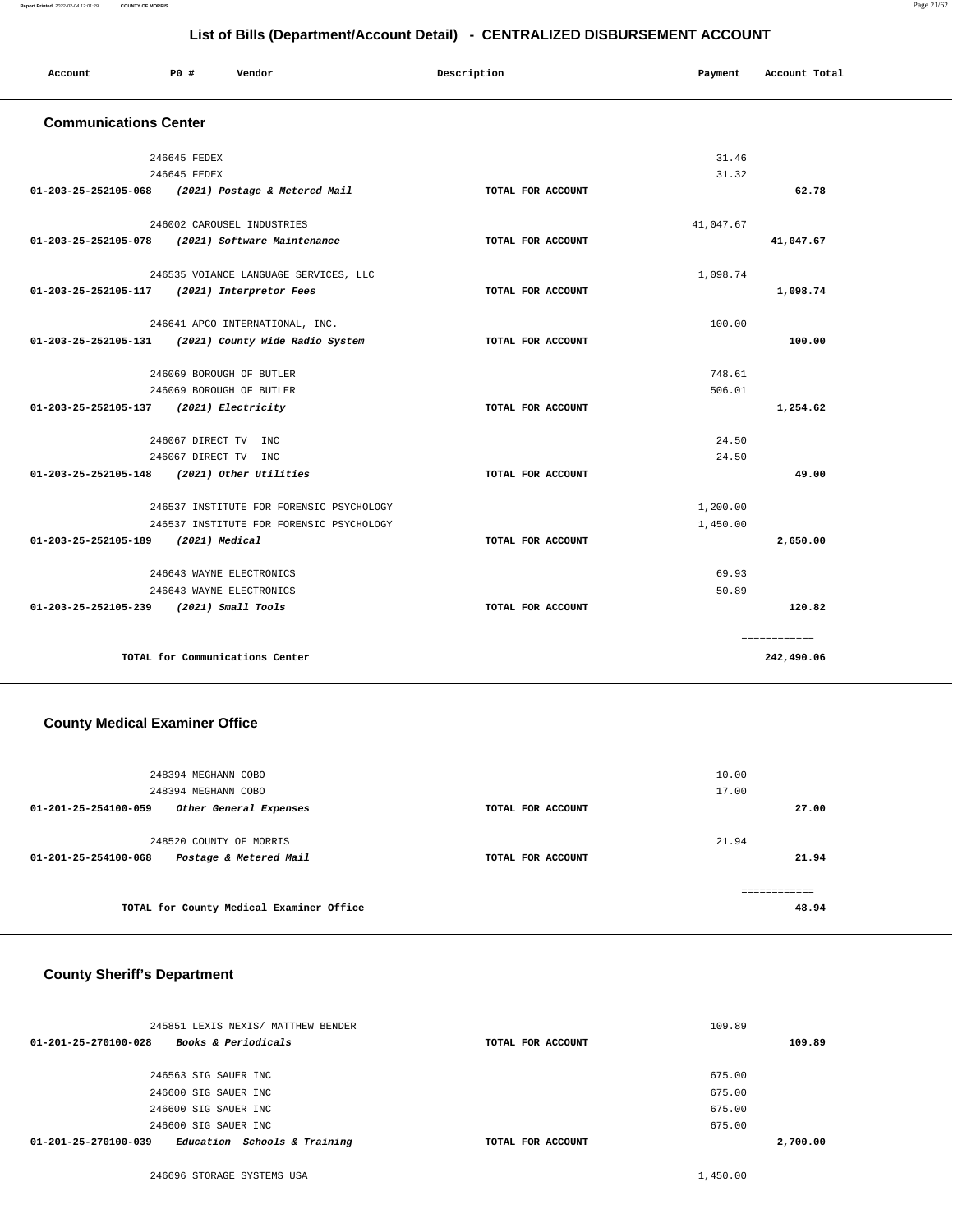| Account                     | PO# | Vendor | Description | Payment | Account Total |  |
|-----------------------------|-----|--------|-------------|---------|---------------|--|
| County Shoriff's Donartmant |     |        |             |         |               |  |

#### **County Sheriff's Department**

| 01-201-25-270100-044 Equipment Service Agreements          | TOTAL FOR ACCOUNT |                | 1,450.00 |
|------------------------------------------------------------|-------------------|----------------|----------|
|                                                            |                   |                |          |
| 245846 LEERBURG ENTERPRISES, INC.                          |                   | 183.92         |          |
| 245846 LEERBURG ENTERPRISES, INC.                          |                   | 200.00         |          |
| 245846 LEERBURG ENTERPRISES, INC.                          |                   | 71.25          |          |
| 245846 LEERBURG ENTERPRISES, INC.                          |                   | 64.75          |          |
| 245846 LEERBURG ENTERPRISES, INC.                          |                   | 440.00         |          |
| 245846 LEERBURG ENTERPRISES, INC.                          |                   | 105.00         |          |
| 245846 LEERBURG ENTERPRISES, INC.                          |                   | 19.00          |          |
| 246558 NJ E-ZPASS                                          |                   | 250.00         |          |
| 246697 NJ E-ZPASS                                          |                   | 30.95          |          |
| 01-201-25-270100-059 Other General Expenses                | TOTAL FOR ACCOUNT |                | 1,364.87 |
| 248520 COUNTY OF MORRIS                                    |                   | 243.79         |          |
| 01-201-25-270100-068 Postage & Metered Mail                | TOTAL FOR ACCOUNT |                | 243.79   |
|                                                            |                   |                |          |
| 247040 INVESTIGATIVE FORENSICS CONSULTING                  |                   | 741.00         |          |
| 01-201-25-270100-084 Other Outside Services                | TOTAL FOR ACCOUNT |                | 741.00   |
|                                                            |                   |                |          |
| 246379 NJ PUBLIC SAFETY ACCREDITATION                      |                   | 300.00         |          |
| $01-203-25-270100-023$ (2021) Associations and Memberships | TOTAL FOR ACCOUNT |                | 300.00   |
|                                                            |                   |                |          |
| 246561 BEVEL, GARDNER & ASSOCIATES                         |                   | 575.00         |          |
| 01-203-25-270100-039 (2021) Education Schools & Training   | TOTAL FOR ACCOUNT |                | 575.00   |
|                                                            |                   |                |          |
| 244231 W.B. MASON COMPANY INC                              |                   | 34.70          |          |
| 244231 W.B. MASON COMPANY INC                              |                   | 7.00           |          |
| 244231 W.B. MASON COMPANY INC                              |                   | 576.80         |          |
| 244231 W.B. MASON COMPANY INC                              |                   | 53.78          |          |
| 246323 ATLANTIC TACTICAL OF NJ, INC.                       |                   | 1,659.18       |          |
| 247046 SYSTEM ONE ALARM                                    |                   | 268.00         |          |
| 247046 SYSTEM ONE ALARM                                    |                   | 180.00         |          |
| 247046 SYSTEM ONE ALARM                                    |                   | 177.50         |          |
| 247046 SYSTEM ONE ALARM                                    |                   | 354.60         |          |
| 247046 SYSTEM ONE ALARM                                    |                   | 402.00         |          |
| 247046 SYSTEM ONE ALARM                                    |                   | 201.00         |          |
| 247046 SYSTEM ONE ALARM                                    |                   | 134.00         |          |
| 01-203-25-270100-059 (2021) Other General Expenses         | TOTAL FOR ACCOUNT |                | 4,048.56 |
|                                                            |                   |                |          |
| 244297 W.B. MASON COMPANY INC                              |                   | 25.06          |          |
| 244297 W.B. MASON COMPANY INC                              |                   | 25.06<br>25.06 |          |
| 244297 W.B. MASON COMPANY INC                              |                   | 32.54          |          |
| 244297 W.B. MASON COMPANY INC<br>245773 GILL ID SYSTEMS    |                   | 1,065.00       |          |
| 245773 GILL ID SYSTEMS                                     |                   | 700.00         |          |
| 245773 GILL ID SYSTEMS                                     |                   | 35.00          |          |
| 01-203-25-270100-064 (2021) Photographic Suppies           | TOTAL FOR ACCOUNT |                | 1,907.72 |
|                                                            |                   |                |          |
| 246131 INVESTIGATIVE FORENSICS CONSULTING                  |                   | 684.00         |          |
| 01-203-25-270100-084 (2021) Other Outside Services         | TOTAL FOR ACCOUNT |                | 684.00   |
|                                                            |                   |                |          |
| 245652 W.B. MASON COMPANY INC                              |                   | 19.99          |          |
| 245652 W.B. MASON COMPANY INC                              |                   | 23.99          |          |
| 245652 W.B. MASON COMPANY INC                              |                   | 87.67          |          |
| 245652 W.B. MASON COMPANY INC                              |                   | 23.10          |          |
| 245651 W.B. MASON COMPANY INC                              |                   | 27.06          |          |
| 245651 W.B. MASON COMPANY INC                              |                   | 142.08         |          |
| 245651 W.B. MASON COMPANY INC                              |                   | 64.60          |          |
| 245649 W.B. MASON COMPANY INC                              |                   | 16.73          |          |
| 245649 W.B. MASON COMPANY INC                              |                   | 53.78          |          |
| 245649 W.B. MASON COMPANY INC                              |                   | 21.30          |          |
| 245649 W.B. MASON COMPANY INC                              |                   | 9.40           |          |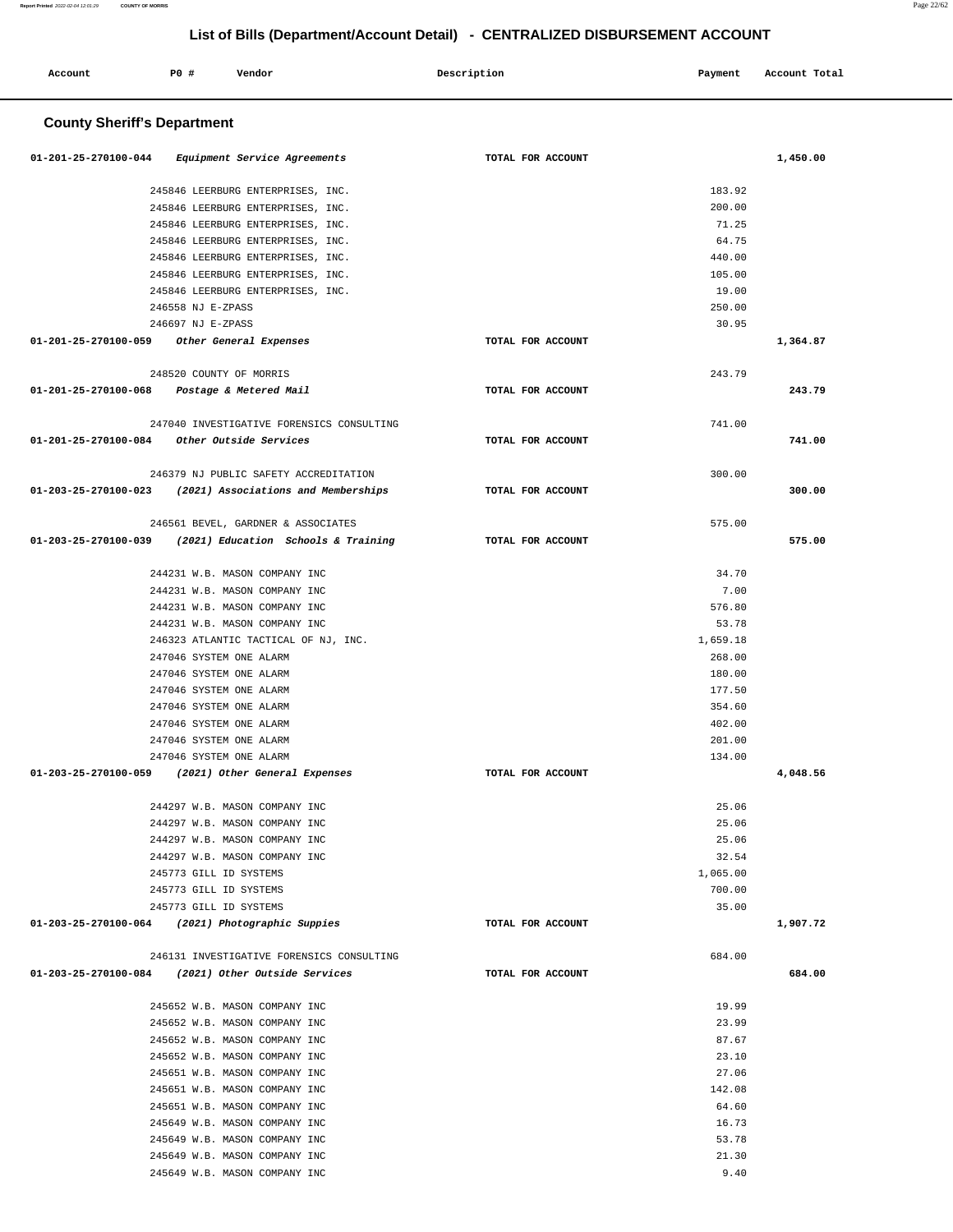| Account | PO# | Vendor | Description | Payment | Account Total |
|---------|-----|--------|-------------|---------|---------------|
| .       |     |        |             |         |               |
|         |     |        |             |         |               |

## **County Sheriff's Department**

| 245649 W.B. MASON COMPANY INC                                            | 5.05              |              |
|--------------------------------------------------------------------------|-------------------|--------------|
| 245649 W.B. MASON COMPANY INC                                            | 5.10              |              |
| 245649 W.B. MASON COMPANY INC                                            | 13.90             |              |
| 245649 W.B. MASON COMPANY INC                                            | 49.44             |              |
| 245649 W.B. MASON COMPANY INC                                            | 10.99             |              |
| 245649 W.B. MASON COMPANY INC                                            | 23.00             |              |
| 245649 W.B. MASON COMPANY INC                                            | 29.24             |              |
| 245649 W.B. MASON COMPANY INC                                            | 17.22             |              |
| 245649 W.B. MASON COMPANY INC                                            | 29.40             |              |
| 245649 W.B. MASON COMPANY INC                                            | 29.96             |              |
| 245649 W.B. MASON COMPANY INC                                            | 16.21             |              |
| 245649 W.B. MASON COMPANY INC                                            | 11.62             |              |
| 245649 W.B. MASON COMPANY INC                                            | 9.24              |              |
| 245649 W.B. MASON COMPANY INC                                            | 10.32             |              |
| 245649 W.B. MASON COMPANY INC                                            | 0.42              |              |
| 245649 W.B. MASON COMPANY INC                                            | 1.93              |              |
| 245649 W.B. MASON COMPANY INC                                            | 12.00             |              |
| 245649 W.B. MASON COMPANY INC                                            | 5.54              |              |
| 245649 W.B. MASON COMPANY INC                                            | 16.24             |              |
| 245649 W.B. MASON COMPANY INC                                            | 10.69             |              |
| 245649 W.B. MASON COMPANY INC                                            | 79.96             |              |
| 245649 W.B. MASON COMPANY INC                                            | 16.14             |              |
| 01-203-25-270100-095 (2021) Other Administrative Supplies                | TOTAL FOR ACCOUNT | 893.31       |
| 246261 LEE M MONDAY, PHD                                                 | 2,975.00          |              |
| 01-203-25-270100-198 (2021) Psychiatric Services                         | TOTAL FOR ACCOUNT | 2,975.00     |
|                                                                          |                   |              |
| 245498 GALLS, LLC                                                        | 81.76             |              |
| 245498 GALLS, LLC                                                        | 75.93             |              |
| 245682 GALLS, LLC                                                        | 67.25<br>122.50   |              |
| 245682 GALLS, LLC                                                        |                   |              |
| 245672 GALLS, LLC                                                        | 27.20             |              |
| 245203 GALLS, LLC                                                        | 173.14            |              |
| 245819 FF1 PROFESSIONAL SAFETY SERVICES                                  | 368.50<br>465.85  |              |
| 245819 FF1 PROFESSIONAL SAFETY SERVICES                                  |                   |              |
| 246541 GALLS, LLC                                                        | 22.54<br>6.82     |              |
| 246541 GALLS, LLC<br>01-203-25-270100-202 (2021) Uniform And Accessories | TOTAL FOR ACCOUNT | 1,411.49     |
|                                                                          |                   |              |
| 242075 ATLANTIC TACTICAL OF NJ, INC.                                     | 632.00            |              |
| 245683 TERRESTRIAL IMAGING LLC                                           | 4,999.00          |              |
| 245683 TERRESTRIAL IMAGING LLC                                           | 4,999.00          |              |
| 245683 TERRESTRIAL IMAGING LLC                                           | $-299.67$         |              |
| 01-203-25-270100-258<br>(2021) Equipment                                 | TOTAL FOR ACCOUNT | 10,330.33    |
|                                                                          |                   |              |
|                                                                          |                   |              |
| 246128 FIRST PRIORITY EMERGENCY                                          | 2,003.00          |              |
| 245063 NORTHEAST COMMUNICATIONS, INC.                                    | 7,052.00          |              |
| 01-203-25-270100-291<br>(2021) Vehicle Repairs                           | TOTAL FOR ACCOUNT | 9,055.00     |
| TOTAL for County Sheriff's Department                                    |                   | ------------ |

 **County Prosecutor's Office**

|                      | 246133 CHRISTOPHER SCHELLHORN | 175.00            |        |
|----------------------|-------------------------------|-------------------|--------|
|                      | 247095 JOSEPH COSTELLO        | 50.00             |        |
| 01-201-25-275100-023 | Associations and Memberships  | TOTAL FOR ACCOUNT | 225.00 |
|                      |                               |                   |        |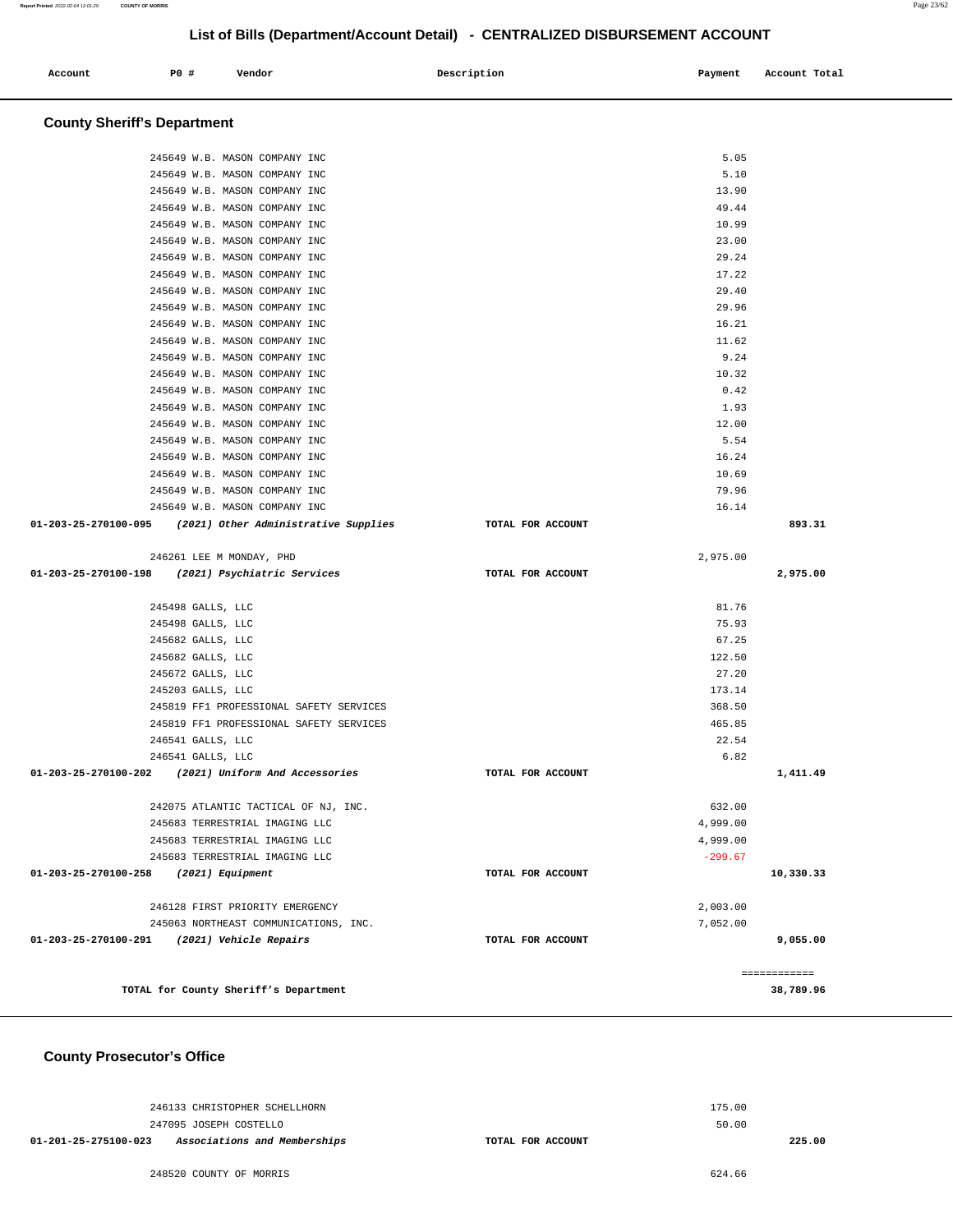۳

| Account                                                | <b>PO #</b>                                     | Vendor                                     |  | Description       |  | Payment        | Account Total |  |
|--------------------------------------------------------|-------------------------------------------------|--------------------------------------------|--|-------------------|--|----------------|---------------|--|
|                                                        | <b>County Prosecutor's Office</b>               |                                            |  |                   |  |                |               |  |
| 01-201-25-275100-068                                   |                                                 | Postage & Metered Mail                     |  | TOTAL FOR ACCOUNT |  |                | 624.66        |  |
|                                                        | 247117 OPTIMUM                                  |                                            |  |                   |  | 202.30         |               |  |
|                                                        | 247117 OPTIMUM                                  |                                            |  |                   |  | 211.80         |               |  |
|                                                        | 247117 OPTIMUM                                  |                                            |  |                   |  | 128.90         |               |  |
| 01-201-25-275100-118                                   |                                                 | Investigation Expense                      |  | TOTAL FOR ACCOUNT |  |                | 543.00        |  |
|                                                        |                                                 | 247116 W.B. MASON COMPANY INC              |  |                   |  | 268.20         |               |  |
|                                                        |                                                 | 247116 W.B. MASON COMPANY INC              |  |                   |  | 0.95           |               |  |
| 01-201-25-275100-147                                   | Water                                           |                                            |  | TOTAL FOR ACCOUNT |  |                | 269.15        |  |
|                                                        |                                                 |                                            |  |                   |  |                |               |  |
|                                                        | 245923 BETTY ANN DERCO<br>245927 JAIME SHANAPHY |                                            |  |                   |  | 56.10<br>58.30 |               |  |
|                                                        | 246157 CHRISTINA PRESS                          |                                            |  |                   |  | 75.00          |               |  |
|                                                        | 246151 ALEXIS RACHEL                            |                                            |  |                   |  | 201.50         |               |  |
|                                                        | 245925 ALEXIS RACHEL                            |                                            |  |                   |  | 282.70         |               |  |
|                                                        | 246136 BETTY ANN DERCO                          |                                            |  |                   |  | 77.60          |               |  |
|                                                        | 245937 JUNE WITTY                               |                                            |  |                   |  | 33.60          |               |  |
|                                                        | 246156 JUNE WITTY                               |                                            |  |                   |  | 83.60          |               |  |
|                                                        |                                                 | 245934 MICHELLE LYNN SHAEFER               |  |                   |  | 223.30         |               |  |
|                                                        | 246152 MICHELLE LYNN                            | SHAEFER                                    |  |                   |  | 149.90         |               |  |
|                                                        | 245922 TARA CHOMINSKY                           |                                            |  |                   |  | 89.12          |               |  |
|                                                        | 246153 JAIME SHANAPHY<br>246137 TARA CHOMINSKY  |                                            |  |                   |  | 36.30<br>77.40 |               |  |
| 01-203-25-275100-016 (2021) Outside Salaries & Wages   |                                                 |                                            |  | TOTAL FOR ACCOUNT |  |                | 1,444.42      |  |
|                                                        |                                                 |                                            |  |                   |  |                |               |  |
|                                                        | 245974 P O M A                                  |                                            |  |                   |  | 240.00         |               |  |
| 01-203-25-275100-023                                   |                                                 | (2021) Associations and Memberships        |  | TOTAL FOR ACCOUNT |  |                | 240.00        |  |
|                                                        |                                                 | 243090 THERMO SCIENTIFIC PORTABLE ANALYTIC |  |                   |  | 30,888.00      |               |  |
|                                                        |                                                 | 243090 THERMO SCIENTIFIC PORTABLE ANALYTIC |  |                   |  | 547.47         |               |  |
|                                                        | 235385 CELLEBRITE INC.                          |                                            |  |                   |  | 3,850.00       |               |  |
| 01-203-25-275100-039                                   |                                                 | (2021) Education Schools & Training        |  | TOTAL FOR ACCOUNT |  |                | 35,285.47     |  |
|                                                        | 245571 CELLEBRITE INC.                          |                                            |  |                   |  | 4,300.00       |               |  |
|                                                        | 245556 CELLEBRITE INC.                          |                                            |  |                   |  | 4,300.00       |               |  |
|                                                        | 245570 CELLEBRITE INC.                          |                                            |  |                   |  | 4,300.00       |               |  |
| 01-203-25-275100-044                                   |                                                 | (2021) Equipment Service Agreements        |  | TOTAL FOR ACCOUNT |  |                | 12,900.00     |  |
|                                                        | 245921 HELRICK'S INC                            |                                            |  |                   |  | 199.48         |               |  |
|                                                        | 245904 ALPHAGRAPHICS                            |                                            |  |                   |  | 52.50          |               |  |
|                                                        | 245904 ALPHAGRAPHICS                            |                                            |  |                   |  | 140.00         |               |  |
|                                                        | 245904 ALPHAGRAPHICS                            |                                            |  |                   |  | 92.51          |               |  |
|                                                        | 245904 ALPHAGRAPHICS                            |                                            |  |                   |  | 92.51          |               |  |
| 01-203-25-275100-058                                   |                                                 | (2021) Office Supplies & Stationery        |  | TOTAL FOR ACCOUNT |  |                | 577.00        |  |
|                                                        |                                                 | 245907 NORTHEAST COMMUNICATIONS, INC.      |  |                   |  | 35.00          |               |  |
| 01-203-25-275100-072                                   | (2021) Radio Repairs                            |                                            |  | TOTAL FOR ACCOUNT |  |                | 35.00         |  |
|                                                        |                                                 |                                            |  |                   |  |                |               |  |
|                                                        |                                                 | 245975 MORRIS COUNTY BAR ASSOCIATION       |  |                   |  | 925.00         |               |  |
| 01-203-25-275100-088                                   |                                                 | (2021) Meeting Exp Advisory Board Etc      |  | TOTAL FOR ACCOUNT |  |                | 925.00        |  |
|                                                        |                                                 | 245960 BUNKY'S HEAVY TOWING, LLC           |  |                   |  | 187.32         |               |  |
|                                                        |                                                 | 245960 BUNKY'S HEAVY TOWING, LLC           |  |                   |  | 200.00         |               |  |
|                                                        |                                                 | 245960 BUNKY'S HEAVY TOWING, LLC           |  |                   |  | 200.00         |               |  |
|                                                        | 235722 CELLEBRITE INC.                          |                                            |  |                   |  | 200.00         |               |  |
| 01-203-25-275100-118                                   |                                                 | (2021) Investigation Expense               |  | TOTAL FOR ACCOUNT |  |                | 787.32        |  |
|                                                        | 246066 MEDIA SUPPLY, INC.                       |                                            |  |                   |  | 836.00         |               |  |
|                                                        | 247082 PAUL J. BRANDLEY                         |                                            |  |                   |  | 99.49          |               |  |
| 01-203-25-275100-126 (2021) Court Expenses-Extradition |                                                 |                                            |  | TOTAL FOR ACCOUNT |  |                | 935.49        |  |

**Report Printed** 2022-02-04 12:01:29 **COUNTY OF MORRIS** Page 24/62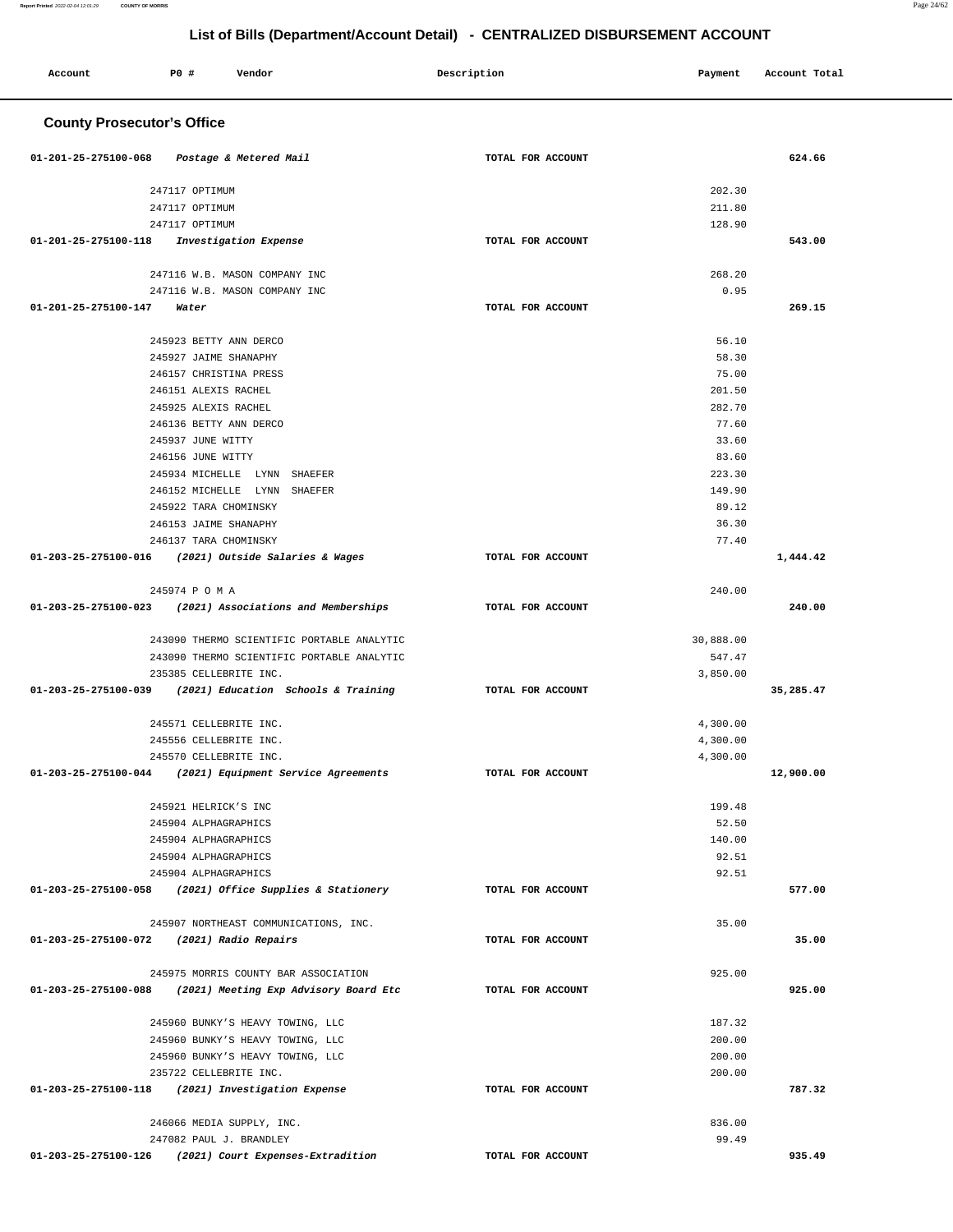246835 B.I. INCORPORATED 107.70

| <b>County Jail</b>                                                                 |                   |                      |           |
|------------------------------------------------------------------------------------|-------------------|----------------------|-----------|
|                                                                                    |                   |                      |           |
|                                                                                    |                   |                      |           |
| 246536 DELTA-T GROUP NORTH JERSEY, INC.                                            |                   | 1,483.50             |           |
| 01-201-25-280100-011<br>Salaries & Wages-Full Time                                 | TOTAL FOR ACCOUNT |                      | 1,483.50  |
| 246842 SAINT ELIZABETH UNIVERSITY                                                  |                   | 1,875.00             |           |
| 01-201-25-280100-039<br>Education Schools & Training                               | TOTAL FOR ACCOUNT |                      | 1,875.00  |
| 246654 THE PORTASOFT COMPANY INC                                                   |                   | 542.00               |           |
| 01-201-25-280100-044<br>Equipment Service Agreements                               | TOTAL FOR ACCOUNT |                      | 542.00    |
|                                                                                    |                   |                      |           |
| 248520 COUNTY OF MORRIS                                                            |                   | 76.67                |           |
| 01-201-25-280100-068<br>Postage & Metered Mail                                     | TOTAL FOR ACCOUNT |                      | 76.67     |
| 246754 HOME DEPOT USA, INC.                                                        |                   | 3,198.60             |           |
| 01-201-25-280100-252<br>Janitorial Supplies                                        | TOTAL FOR ACCOUNT |                      | 3,198.60  |
|                                                                                    |                   |                      |           |
| 246417 DELTA-T GROUP NORTH JERSEY, INC.                                            |                   | 921.50               |           |
| 246417 DELTA-T GROUP NORTH JERSEY, INC.                                            |                   | 940.50               |           |
| 246417 DELTA-T GROUP NORTH JERSEY, INC.<br>246417 DELTA-T GROUP NORTH JERSEY, INC. |                   | 1,103.81<br>1,053.50 |           |
| 246417 DELTA-T GROUP NORTH JERSEY, INC.                                            |                   | 1,425.00             |           |
| 246660 PREFERRED HOME HEALTH CARE                                                  |                   | 1,267.50             |           |
| 246660 PREFERRED HOME HEALTH CARE                                                  |                   | 702.00               |           |
| 246660 PREFERRED HOME HEALTH CARE                                                  |                   | 1,267.50             |           |
| 246660 PREFERRED HOME HEALTH CARE                                                  |                   | 663.00               |           |
| 246661 PREFERRED HOME HEALTH CARE                                                  |                   | 3,139.50             |           |
| 246661 PREFERRED HOME HEALTH CARE                                                  |                   | 2,554.50             |           |
| (2021) Salaries & Wages-Full Time<br>01-203-25-280100-011                          | TOTAL FOR ACCOUNT |                      | 15,038.31 |
|                                                                                    |                   |                      |           |
| 246658 VERIZON WIRELESS<br>246427 VERIZON WIRELESS                                 |                   | 451.07<br>451.07     |           |
| 01-203-25-280100-031 (2021) Cellular Phones/Pagers                                 | TOTAL FOR ACCOUNT |                      | 902.14    |
|                                                                                    |                   |                      |           |
| 246431 COUNTY OF ESSEX                                                             |                   | 3,375.00             |           |
| 246099 MORRIS COUNTY CHAMBER OF                                                    |                   | 2,000.00             |           |
| 01-203-25-280100-039<br>(2021) Education Schools & Training                        | TOTAL FOR ACCOUNT |                      | 5,375.00  |
| 246837 A.M.E INC.                                                                  |                   | 857.29               |           |
| 246528 A.M.E INC.                                                                  |                   | 1,144.00             |           |
| 01-203-25-280100-044 (2021) Equipment Service Agreements                           | TOTAL FOR ACCOUNT |                      | 2,001.29  |
|                                                                                    |                   |                      |           |
| 243568 EXPRESS FRAMES LLC                                                          |                   | 348.84               |           |
| 243256 CHARM-TEX , INC.<br>246430 JUSTICE PACKAGING CORP                           |                   | 658.90               |           |
| 246430 JUSTICE PACKAGING CORP                                                      |                   | 3,194.08<br>1,304.21 |           |
| 246430 JUSTICE PACKAGING CORP                                                      |                   | 1,763.50             |           |
| 246834 VERIZON WIRELESS                                                            |                   | 139.52               |           |
| 246433 VERIZON WIRELESS                                                            |                   | 139.07               |           |
| 01-203-25-280100-059<br>(2021) Other General Expenses                              | TOTAL FOR ACCOUNT |                      | 7,548.12  |

| Account                           | PO#                       | Vendor                               | Description       | Account Total<br>Payment |  |
|-----------------------------------|---------------------------|--------------------------------------|-------------------|--------------------------|--|
| <b>County Prosecutor's Office</b> |                           |                                      |                   |                          |  |
|                                   | 245916 CINTAS CORPORATION |                                      |                   | 332.75                   |  |
|                                   |                           | 245076 STATE TOXICOLOGY LABORATORY   |                   | 45.00                    |  |
| 01-203-25-275100-189              | (2021) Medical            |                                      | TOTAL FOR ACCOUNT | 377.75                   |  |
|                                   |                           |                                      |                   | ============             |  |
|                                   |                           | TOTAL for County Prosecutor's Office |                   | 55,169.26                |  |

**Report Printed** 2022-02-04 12:01:29 **COUNTY OF MORRIS** Page 25/62

# **List of Bills (Department/Account Detail) - CENTRALIZED DISBURSEMENT ACCOUNT**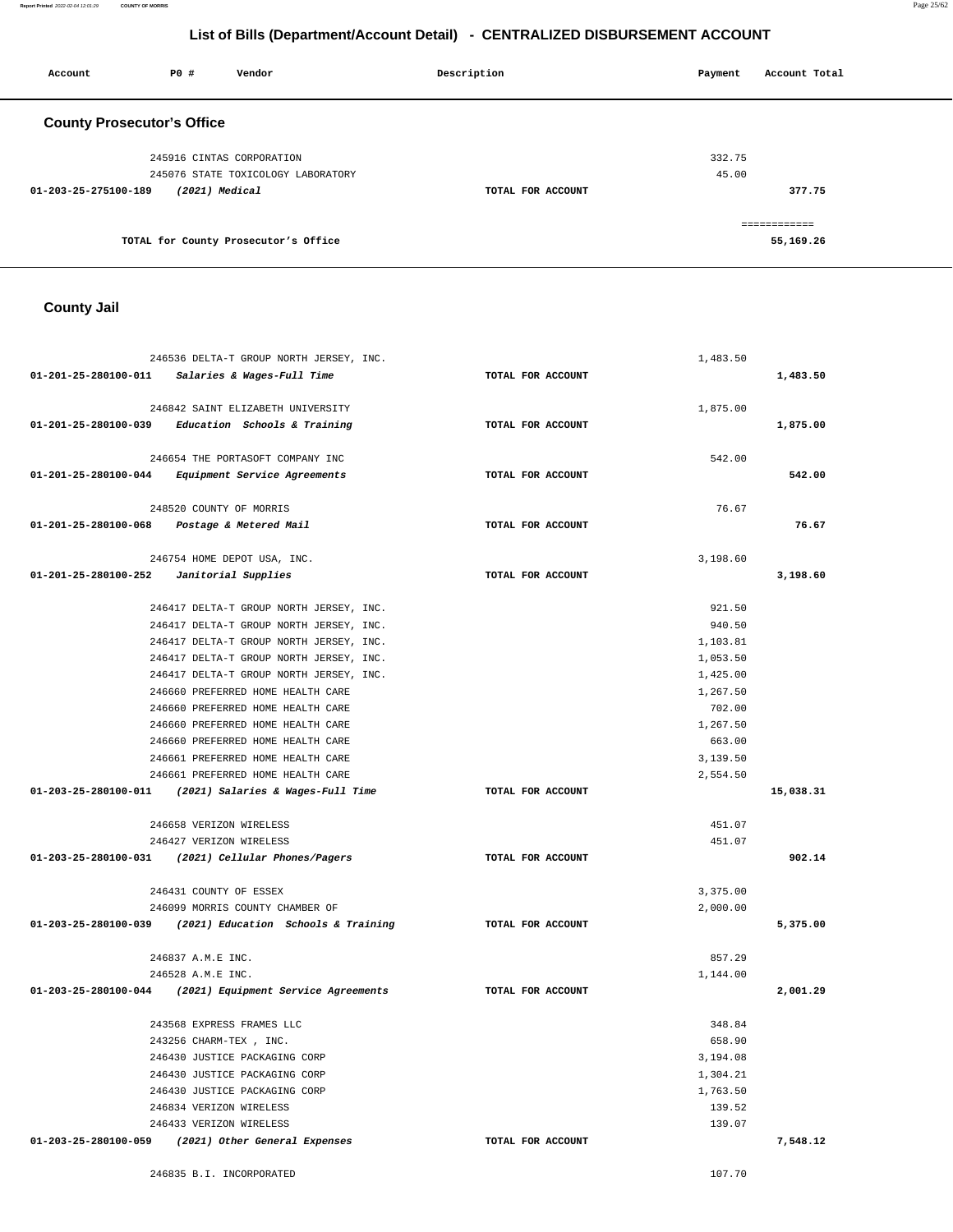| Account                             | P0 #                                               | Vendor                                                                              | Description       | Payment         | Account Total |
|-------------------------------------|----------------------------------------------------|-------------------------------------------------------------------------------------|-------------------|-----------------|---------------|
|                                     |                                                    |                                                                                     |                   |                 |               |
| <b>County Jail</b>                  |                                                    |                                                                                     |                   |                 |               |
|                                     |                                                    |                                                                                     |                   |                 |               |
|                                     | 246835 B.I. INCORPORATED                           |                                                                                     |                   | 148.91          |               |
|                                     | 245162 CHP DOSIMETRY                               |                                                                                     |                   | 1,666.00        |               |
|                                     |                                                    | 245178 STATE TOXICOLOGY LABORATORY                                                  |                   | 720.00          |               |
|                                     |                                                    | 244166 HANNON FLOOR COVERING CORPORATION                                            |                   | 2,114.00        |               |
|                                     |                                                    | 243579 HANNON FLOOR COVERING CORPORATION                                            |                   | 4,146.00        |               |
|                                     |                                                    | 246093 SLADE INDUSTRIES, INC.<br>01-203-25-280100-084 (2021) Other Outside Services | TOTAL FOR ACCOUNT | 1,848.00        | 10,750.61     |
|                                     |                                                    |                                                                                     |                   |                 |               |
|                                     |                                                    | 246421 EAGLE POINT GUN SHOP                                                         |                   | 1,921.40        |               |
| 01-203-25-280100-115                | (2021) Ammunition                                  |                                                                                     | TOTAL FOR ACCOUNT |                 | 1,921.40      |
|                                     |                                                    | 246841 RICOH AMERICAS CORPORATION                                                   |                   | 7,999.80        |               |
| 01-203-25-280100-164                |                                                    | (2021) Office Machines - Rental                                                     | TOTAL FOR ACCOUNT |                 | 7,999.80      |
|                                     |                                                    |                                                                                     |                   |                 |               |
|                                     |                                                    | 246524 ARAMARK DALLAS LOCKBOX                                                       |                   | 12,429.02       |               |
|                                     |                                                    | 246524 ARAMARK DALLAS LOCKBOX                                                       |                   | 349.75          |               |
|                                     |                                                    | 246524 ARAMARK DALLAS LOCKBOX                                                       |                   | 499.50          |               |
|                                     |                                                    | 246524 ARAMARK DALLAS LOCKBOX                                                       |                   | 12,668.48       |               |
|                                     |                                                    | 246524 ARAMARK DALLAS LOCKBOX                                                       |                   | 55.00           |               |
|                                     |                                                    | 246524 ARAMARK DALLAS LOCKBOX                                                       |                   | 312.50          |               |
|                                     |                                                    | 246524 ARAMARK DALLAS LOCKBOX                                                       |                   | 100.00          |               |
|                                     |                                                    | 246524 ARAMARK DALLAS LOCKBOX                                                       |                   | 11,887.56       |               |
|                                     |                                                    | 246524 ARAMARK DALLAS LOCKBOX                                                       |                   | 35.00           |               |
|                                     |                                                    | 246524 ARAMARK DALLAS LOCKBOX                                                       |                   | 125.00          |               |
|                                     |                                                    | 246524 ARAMARK DALLAS LOCKBOX                                                       |                   | 125.00          |               |
| 01-203-25-280100-185                | (2021) Food                                        | 246524 ARAMARK DALLAS LOCKBOX                                                       | TOTAL FOR ACCOUNT | 11,876.84       | 50,463.65     |
|                                     |                                                    |                                                                                     |                   |                 |               |
|                                     |                                                    | 246622 BOUND TREE MEDICAL LLC                                                       |                   | 53.58           |               |
|                                     |                                                    | 246622 BOUND TREE MEDICAL LLC                                                       |                   | 589.39          |               |
|                                     |                                                    | 246622 BOUND TREE MEDICAL LLC                                                       |                   | 105.08          |               |
|                                     |                                                    | 246622 BOUND TREE MEDICAL LLC                                                       |                   | 224.80          |               |
|                                     |                                                    | 246442 BOUND TREE MEDICAL LLC                                                       |                   | 65.69           |               |
|                                     |                                                    | 246442 BOUND TREE MEDICAL LLC                                                       |                   | 647.99          |               |
|                                     |                                                    | 246432 DENTRUST DENTAL INC.                                                         |                   | 4,124.00        |               |
|                                     | 246624 HENRY SCHEIN INC<br>246624 HENRY SCHEIN INC |                                                                                     |                   | 312.89<br>97.98 |               |
|                                     | 246624 HENRY SCHEIN INC                            |                                                                                     |                   | 85.49           |               |
|                                     | 246886 HENRY SCHEIN INC                            |                                                                                     |                   | 617.77          |               |
|                                     |                                                    | 246839 MCKESSON MEDICAL SURGICAL                                                    |                   | 106.32          |               |
|                                     |                                                    | 246839 MCKESSON MEDICAL SURGICAL                                                    |                   | 12.36           |               |
|                                     | 246759 MOBILEX USA                                 |                                                                                     |                   | 148.44          |               |
|                                     | 246759 MOBILEX USA                                 |                                                                                     |                   | 204.00          |               |
| 01-203-25-280100-189 (2021) Medical |                                                    |                                                                                     | TOTAL FOR ACCOUNT |                 | 7,395.78      |
|                                     |                                                    |                                                                                     |                   |                 |               |
|                                     |                                                    | 246095 INSTITUTE FOR FORENSIC PSYCHOLOGY                                            |                   | 1,500.00        |               |
| 01-203-25-280100-198                |                                                    | (2021) Psychiatric Services                                                         | TOTAL FOR ACCOUNT |                 | 1,500.00      |
|                                     |                                                    | 246619 ATLANTIC TACTICAL OF NJ, INC.                                                |                   | 894.75          |               |
|                                     |                                                    | 246856 TURN OUT UNIFORMS, INC.                                                      |                   | 88.99           |               |
|                                     |                                                    | 246856 TURN OUT UNIFORMS, INC.                                                      |                   | 144.00          |               |
|                                     |                                                    | 246856 TURN OUT UNIFORMS, INC.                                                      |                   | 283.99          |               |
|                                     |                                                    | 246856 TURN OUT UNIFORMS, INC.                                                      |                   | 24.00           |               |
|                                     |                                                    | 246856 TURN OUT UNIFORMS, INC.                                                      |                   | 235.97          |               |
|                                     |                                                    | 246755 TURN OUT UNIFORMS, INC.                                                      |                   | 309.95          |               |
|                                     |                                                    | 246755 TURN OUT UNIFORMS, INC.                                                      |                   | 221.95          |               |
|                                     |                                                    | 246755 TURN OUT UNIFORMS, INC.                                                      |                   | 69.99           |               |
|                                     |                                                    | 246755 TURN OUT UNIFORMS, INC.                                                      |                   | 6.00            |               |
|                                     |                                                    | 246755 TURN OUT UNIFORMS, INC.                                                      |                   | 184.99          |               |

246755 TURN OUT UNIFORMS, INC.<br>246755 TURN OUT UNIFORMS, INC.  $77.24$ 

246755 TURN OUT UNIFORMS, INC. 203.99

246755 TURN OUT UNIFORMS, INC.

# **List of Bills (Department/Account Detail) - CENTRALIZED DISBURSEMENT ACCOUNT**

**Report Printed** 2022-02-04 12:01:29 **COUNTY OF MORRIS** Page 26/62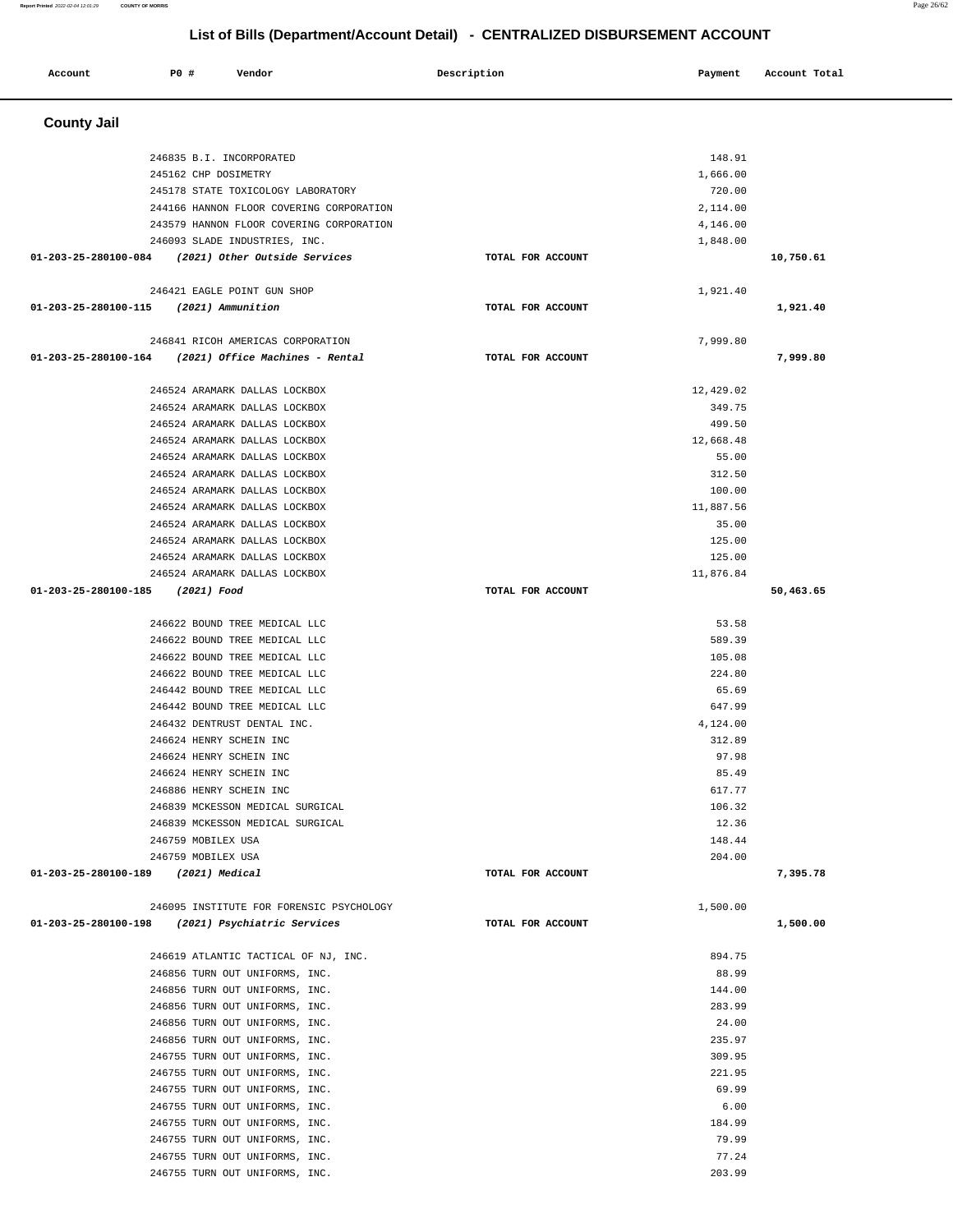| Account              | P0 #                    | Vendor                                          | Description       | Payment  | Account Total |
|----------------------|-------------------------|-------------------------------------------------|-------------------|----------|---------------|
|                      |                         |                                                 |                   |          |               |
| <b>County Jail</b>   |                         |                                                 |                   |          |               |
|                      |                         | 246755 TURN OUT UNIFORMS, INC.                  |                   | 13.50    |               |
|                      |                         | 246755 TURN OUT UNIFORMS, INC.                  |                   | 9.00     |               |
|                      |                         | 246755 TURN OUT UNIFORMS, INC.                  |                   | 55.00    |               |
|                      |                         | 246422 TURN OUT UNIFORMS, INC.                  |                   | 287.46   |               |
|                      |                         | 246422 TURN OUT UNIFORMS, INC.                  |                   | 159.99   |               |
|                      |                         | 246422 TURN OUT UNIFORMS, INC.                  |                   | 29.99    |               |
|                      |                         | 246422 TURN OUT UNIFORMS, INC.                  |                   | 88.75    |               |
|                      |                         | 246422 TURN OUT UNIFORMS, INC.                  |                   | 360.23   |               |
|                      |                         | 246422 TURN OUT UNIFORMS, INC.                  |                   | 110.00   |               |
|                      |                         | 246422 TURN OUT UNIFORMS, INC.                  |                   | 119.99   |               |
|                      |                         | 246422 TURN OUT UNIFORMS, INC.                  |                   | 118.00   |               |
|                      |                         | 246422 TURN OUT UNIFORMS, INC.                  |                   | 209.98   |               |
| 01-203-25-280100-202 |                         | (2021) Uniform And Accessories                  | TOTAL FOR ACCOUNT |          | 4,387.69      |
|                      | 245466 JOHNSTONE SUPPLY |                                                 |                   | 830.88   |               |
|                      |                         | 246419 MORRISTOWN LUMBER &                      |                   | 140.91   |               |
|                      |                         | 246419 MORRISTOWN LUMBER &                      |                   | 72.37    |               |
|                      |                         | 246419 MORRISTOWN LUMBER &                      |                   | 49.56    |               |
|                      |                         | 246419 MORRISTOWN LUMBER &                      |                   | 13.98    |               |
|                      |                         | 246419 MORRISTOWN LUMBER &                      |                   | 130.61   |               |
|                      |                         | 246419 MORRISTOWN LUMBER &                      |                   | 183.95   |               |
| 01-203-25-280100-249 |                         | (2021) Bldg Maintenance Supplies                | TOTAL FOR ACCOUNT |          | 1,422.26      |
|                      | 246659 ARAMSCO          |                                                 |                   | 3,522.93 |               |
|                      | 246659 ARAMSCO          |                                                 |                   | 487.46   |               |
|                      | 246659 ARAMSCO          |                                                 |                   | 1,074.60 |               |
|                      | 246540 ARAMSCO          |                                                 |                   | 1,499.50 |               |
|                      | 246540 ARAMSCO          |                                                 |                   | 73.14    |               |
|                      | 243587 ARAMSCO          |                                                 |                   | 3,304.26 |               |
|                      |                         | 01-203-25-280100-252 (2021) Janitorial Supplies | TOTAL FOR ACCOUNT |          | 9,961.89      |
|                      |                         |                                                 |                   |          | ============  |
|                      | TOTAL for County Jail   |                                                 |                   |          | 133,843.71    |

# **County Youth Detention Facilit**

| 246768 OFFICE CONCEPTS GROUP, INC.                |                   | 23.82  |        |
|---------------------------------------------------|-------------------|--------|--------|
| 246768 OFFICE CONCEPTS GROUP, INC.                |                   | 21.21  |        |
| 01-201-25-281100-058 Office Supplies & Stationery | TOTAL FOR ACCOUNT |        | 45.03  |
|                                                   |                   |        |        |
| 248520 COUNTY OF MORRIS                           |                   | 37.01  |        |
| 01-201-25-281100-068 Postage & Metered Mail       | TOTAL FOR ACCOUNT |        | 37.01  |
|                                                   |                   |        |        |
| 246767 HENRY SCHEIN INC                           |                   | 17.98  |        |
| 246767 HENRY SCHEIN INC                           |                   | 19.49  |        |
| 246767 HENRY SCHEIN INC                           |                   | 8.79   |        |
| 246767 HENRY SCHEIN INC                           |                   | 16.99  |        |
| 246767 HENRY SCHEIN INC                           |                   | 8.19   |        |
| 246767 HENRY SCHEIN INC                           |                   | 12.49  |        |
| 246767 HENRY SCHEIN INC                           |                   | 6.12   |        |
| 247064 HENRY SCHEIN INC                           |                   | 127.98 |        |
| 01-201-25-281100-189 Medical                      | TOTAL FOR ACCOUNT |        | 218.03 |
| 245901 BI INC.                                    |                   | 81.00  |        |
| 01-203-25-281100-061 (2021) Outside Detention     | TOTAL FOR ACCOUNT |        | 81.00  |
|                                                   |                   |        |        |
| 246054 LTC SCRIPTS INC.                           |                   | 135.41 |        |
| 246054 LTC SCRIPTS INC.                           |                   | 23.71  |        |
| 246053 LIFESAVERS INC                             |                   | 76.00  |        |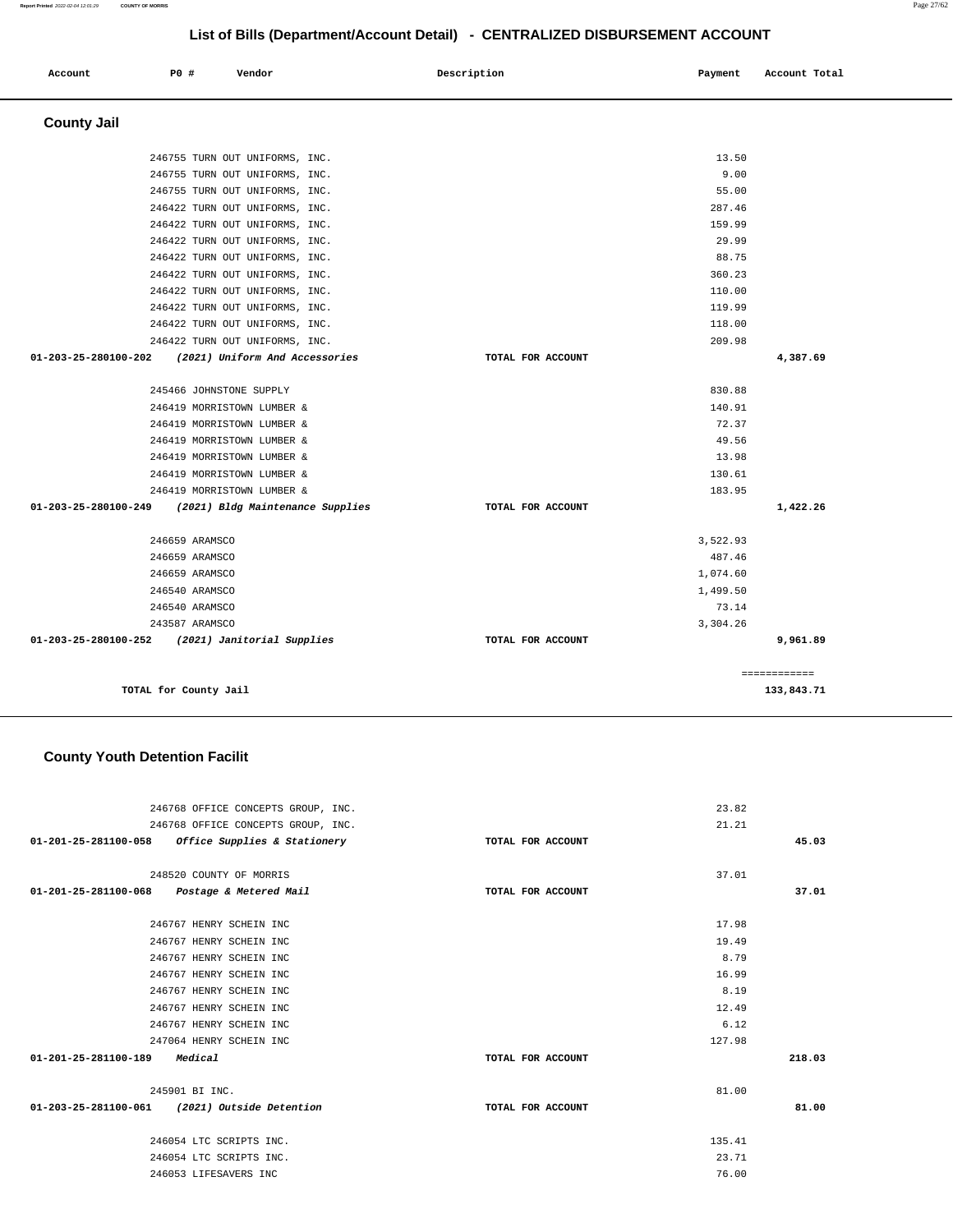**Report Printed** 2022-02-04 12:01:29 **COUNTY OF MORRIS** Page 28/62

# **List of Bills (Department/Account Detail) - CENTRALIZED DISBURSEMENT ACCOUNT**

| Account                               | PO#            | Vendor                                   | Description       | Payment | Account Total          |
|---------------------------------------|----------------|------------------------------------------|-------------------|---------|------------------------|
| <b>County Youth Detention Facilit</b> |                |                                          |                   |         |                        |
| 01-203-25-281100-189                  | (2021) Medical |                                          | TOTAL FOR ACCOUNT |         | 235.12                 |
|                                       |                | TOTAL for County Youth Detention Facilit |                   |         | ============<br>616.19 |

# **Road Repairs**

|                      | 246857 RICOH USA, INC.                            |                   | 347.08    |
|----------------------|---------------------------------------------------|-------------------|-----------|
|                      | 01-201-26-290100-044 Equipment Service Agreements | TOTAL FOR ACCOUNT | 347.08    |
|                      |                                                   |                   |           |
|                      | 248520 COUNTY OF MORRIS                           |                   | 3.40      |
| 01-201-26-290100-068 | Postage & Metered Mail                            | TOTAL FOR ACCOUNT | 3.40      |
|                      | 246930 JERSEY CENTRAL POWER & LIGHT               |                   | 27.86     |
|                      | 246929 JERSEY CENTRAL POWER & LIGHT               |                   | 339.36    |
|                      | 246928 JERSEY CENTRAL POWER & LIGHT               |                   | 631.99    |
|                      | 246927 JERSEY CENTRAL POWER & LIGHT               |                   | 24.69     |
|                      | 246921 JERSEY CENTRAL POWER & LIGHT               |                   | 43.59     |
|                      | 246920 JERSEY CENTRAL POWER & LIGHT               |                   | 60.40     |
| 01-201-26-290100-137 | Electricity                                       | TOTAL FOR ACCOUNT | 1,127.89  |
|                      |                                                   |                   |           |
|                      | 247274 JAMES K CLINT                              |                   | 90.00     |
|                      | 247096 EVAN GRAFAS                                |                   | 90.00     |
|                      | 248432 GIUSEPPE NICOTRA                           |                   | 90.00     |
|                      | 01-201-26-290100-207 Uniform & Clothing Allowance | TOTAL FOR ACCOUNT | 270.00    |
|                      |                                                   |                   |           |
|                      | 246946 JJS SERVICES, INC.                         |                   | 41,972.50 |
|                      | 246946 JJS SERVICES, INC.                         |                   | 15,432.00 |
|                      | 246946 JJS SERVICES, INC.                         |                   | 77,062.00 |
|                      | 246946 JJS SERVICES, INC.                         |                   | 2,000.00  |
|                      | 246678 PEQUANNOCK TOWNSHIP                        |                   | 750.00    |
|                      | 246670 PEQUANNOCK TOWNSHIP                        |                   | 1,650.00  |
|                      | 246670 PEQUANNOCK TOWNSHIP                        |                   | 1,350.00  |
|                      | 246670 PEQUANNOCK TOWNSHIP                        |                   | 1,350.00  |
|                      | 246670 PEQUANNOCK TOWNSHIP                        |                   | 450.00    |
|                      | 246711 PEQUANNOCK TOWNSHIP                        |                   | 1,050.00  |
|                      | 246711 PEQUANNOCK TOWNSHIP                        |                   | 300.00    |
|                      | 246711 PEQUANNOCK TOWNSHIP                        |                   | 2,025.00  |
|                      | 246674 D. LOVENBERGE'S ROLLOFF SERVICES, INC.     |                   | 2,000.00  |
|                      | 246674 D. LOVENBERGE'S ROLLOFF SERVICES, INC.     |                   | 1,800.00  |
|                      | 246674 D. LOVENBERGE'S ROLLOFF SERVICES, INC.     |                   | 1,800.00  |
|                      | 246672 FRANK BRODEEN OLC                          |                   | 3,375.00  |
|                      | 246672 FRANK BRODEEN OLC                          |                   | 3,360.00  |
|                      | 246672 FRANK BRODEEN OLC                          |                   | 4,900.00  |
|                      | 246672 FRANK BRODEEN OLC                          |                   | 4,275.00  |
|                      | 246672 FRANK BRODEEN OLC                          |                   | 1,500.00  |
|                      | 246672 FRANK BRODEEN OLC                          |                   | 2,100.00  |
|                      | 246962 SALMON BROS. INC.                          |                   | 6,570.00  |
|                      | 246962 SALMON BROS. INC.                          |                   | 6,000.00  |
|                      | 246962 SALMON BROS. INC.                          |                   | 6,000.00  |
|                      | 246931 TREE KING INC                              |                   | 5,460.00  |
|                      | 246931 TREE KING INC                              |                   | 4,200.00  |
|                      | 246931 TREE KING INC                              |                   | 2,695.00  |
|                      | 246931 TREE KING INC                              |                   | 3,600.00  |
|                      | 246931 TREE KING INC                              |                   | 2,340.00  |
|                      | 246931 TREE KING INC                              |                   | 1,155.00  |
|                      | 246673 SALMON BROS. INC.                          |                   | 5,110.00  |
|                      | 246673 SALMON BROS. INC.                          |                   | 720.00    |
|                      | 246673 SALMON BROS. INC.                          |                   | 720.00    |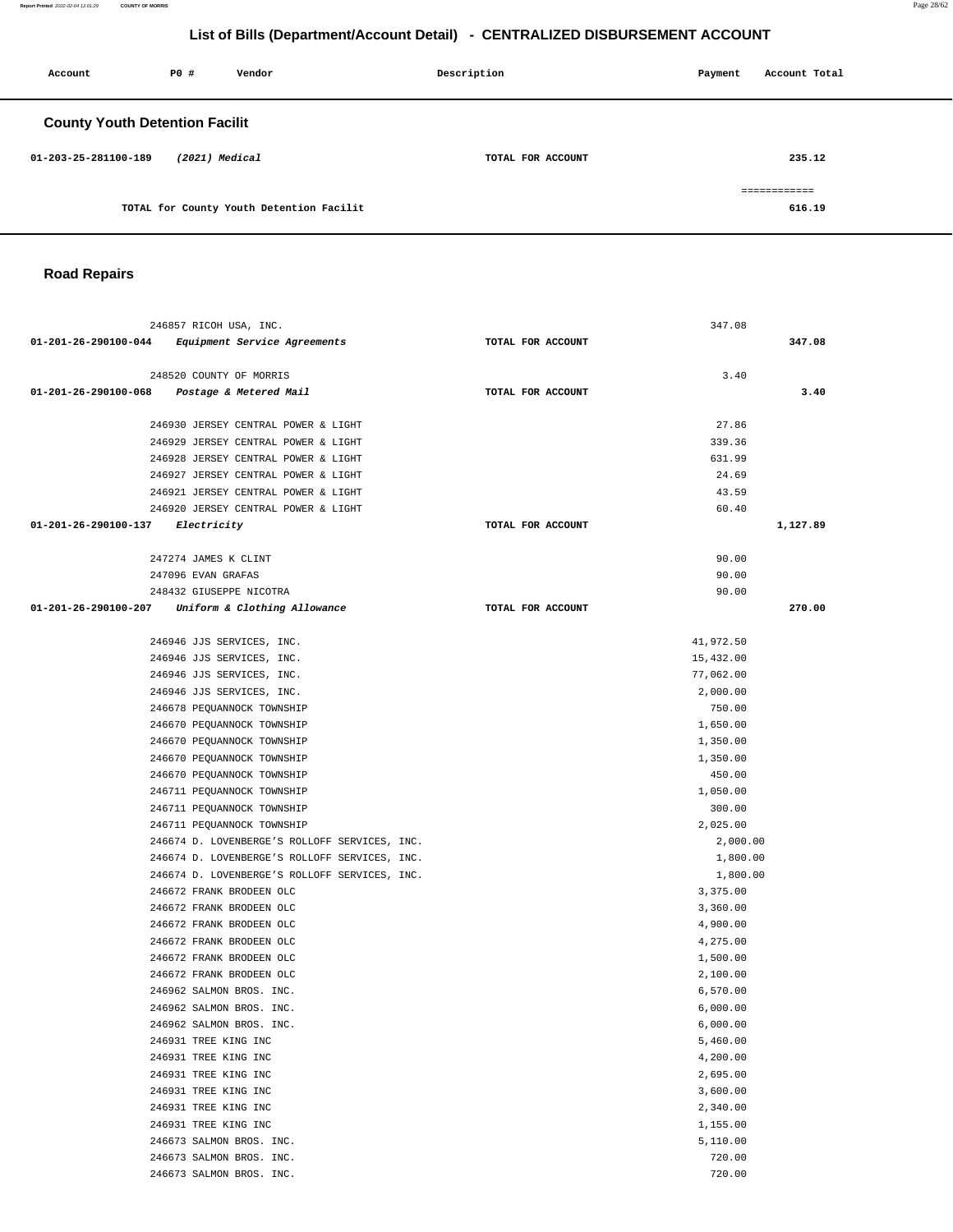| Account                                 | <b>PO #</b>                      | Vendor                                                                     | Description       | Payment          | Account Total |
|-----------------------------------------|----------------------------------|----------------------------------------------------------------------------|-------------------|------------------|---------------|
|                                         |                                  |                                                                            |                   |                  |               |
| <b>Road Repairs</b>                     |                                  |                                                                            |                   |                  |               |
|                                         | 246673 SALMON BROS. INC.         |                                                                            |                   | 4,200.00         |               |
|                                         | 246673 SALMON BROS. INC.         |                                                                            |                   | 4,200.00         |               |
|                                         | 246673 SALMON BROS. INC.         |                                                                            |                   | 720.00           |               |
|                                         | 246673 SALMON BROS. INC.         |                                                                            |                   | 720.00           |               |
|                                         | 246673 SALMON BROS. INC.         |                                                                            |                   | 2,190.00         |               |
|                                         | 246673 SALMON BROS. INC.         |                                                                            |                   | 1,800.00         |               |
|                                         | 246673 SALMON BROS. INC.         |                                                                            |                   | 1,800.00         |               |
| $01 - 201 - 26 - 290100 - 228$          |                                  | Contracted Snow/Ice Removal                                                | TOTAL FOR ACCOUNT |                  | 230,701.50    |
|                                         |                                  | 246743 MORRISTOWN LUMBER &                                                 |                   | 4.99             |               |
|                                         |                                  | 246743 MORRISTOWN LUMBER &                                                 |                   | 10.99            |               |
|                                         |                                  | 246743 MORRISTOWN LUMBER &                                                 |                   | 5.09             |               |
| 01-201-26-290100-246                    | Tools - Others                   |                                                                            | TOTAL FOR ACCOUNT |                  | 21.07         |
|                                         |                                  |                                                                            |                   |                  |               |
|                                         | 246918 OPTIMUM<br>246918 OPTIMUM |                                                                            |                   | 118.13<br>118.13 |               |
|                                         | 246918 OPTIMUM                   |                                                                            |                   | 118.13           |               |
|                                         |                                  | 246965 W.B. MASON COMPANY INC                                              |                   | 44.70            |               |
|                                         |                                  | 246965 W.B. MASON COMPANY INC                                              |                   | 0.95             |               |
| 01-201-26-290100-266                    | Safety Items                     |                                                                            | TOTAL FOR ACCOUNT |                  | 400.04        |
|                                         |                                  |                                                                            |                   |                  |               |
| 01-203-26-290100-044                    | 246857 RICOH USA, INC.           | (2021) Equipment Service Agreements                                        | TOTAL FOR ACCOUNT | 173.53           | 173.53        |
|                                         |                                  |                                                                            |                   |                  |               |
|                                         |                                  | 245000 W.B. MASON COMPANY INC                                              |                   | 40.68            |               |
|                                         |                                  | 245000 W.B. MASON COMPANY INC                                              |                   | 34.72            |               |
|                                         |                                  | 245000 W.B. MASON COMPANY INC                                              |                   | 138.92           |               |
|                                         |                                  | 245000 W.B. MASON COMPANY INC                                              |                   | 65.08            |               |
|                                         |                                  | 245000 W.B. MASON COMPANY INC<br>245000 W.B. MASON COMPANY INC             |                   | 9.52<br>20.02    |               |
|                                         |                                  | 245000 W.B. MASON COMPANY INC                                              |                   | 4.10             |               |
|                                         |                                  | 245000 W.B. MASON COMPANY INC                                              |                   | 42.54            |               |
|                                         |                                  | 245403 W.B. MASON COMPANY INC                                              |                   | 15.77            |               |
|                                         |                                  | 245403 W.B. MASON COMPANY INC                                              |                   | 8.88             |               |
|                                         |                                  | 245403 W.B. MASON COMPANY INC                                              |                   | 9.52             |               |
|                                         |                                  | 245403 W.B. MASON COMPANY INC                                              |                   | 18.33            |               |
|                                         |                                  | 245403 W.B. MASON COMPANY INC                                              |                   | 14.98            |               |
|                                         |                                  | 245403 W.B. MASON COMPANY INC                                              |                   | 4.10             |               |
|                                         |                                  | 245403 W.B. MASON COMPANY INC                                              |                   | 139.98           |               |
| 01-203-26-290100-058                    |                                  | (2021) Office Supplies & Stationery                                        | TOTAL FOR ACCOUNT |                  | 567.14        |
|                                         |                                  | 246919 JERSEY CENTRAL POWER & LIGHT                                        |                   | 608.66           |               |
|                                         |                                  | 246710 JERSEY CENTRAL POWER & LIGHT                                        |                   | 130.22           |               |
|                                         |                                  | 246713 JERSEY CENTRAL POWER & LIGHT                                        |                   | 57.66            |               |
|                                         |                                  | 246712 JERSEY CENTRAL POWER & LIGHT                                        |                   | 19.36            |               |
|                                         |                                  | 246714 JERSEY CENTRAL POWER & LIGHT                                        |                   | 82.60            |               |
|                                         |                                  | 246715 JERSEY CENTRAL POWER & LIGHT                                        |                   | 40.98            |               |
|                                         |                                  | 246716 JERSEY CENTRAL POWER & LIGHT                                        |                   | 35.75            |               |
|                                         |                                  | 246709 JERSEY CENTRAL POWER & LIGHT                                        |                   | 624.48           |               |
|                                         |                                  | 246707 JERSEY CENTRAL POWER & LIGHT                                        |                   | 250.63<br>25.38  |               |
|                                         |                                  | 246706 JERSEY CENTRAL POWER & LIGHT<br>246705 JERSEY CENTRAL POWER & LIGHT |                   | 18.04            |               |
|                                         |                                  | 246704 JERSEY CENTRAL POWER & LIGHT                                        |                   | 121.19           |               |
|                                         |                                  | 246708 JERSEY CENTRAL POWER & LIGHT                                        |                   | 335.82           |               |
|                                         |                                  | 246703 JERSEY CENTRAL POWER & LIGHT                                        |                   | 55.86            |               |
|                                         |                                  | 246701 JERSEY CENTRAL POWER & LIGHT                                        |                   | 40.58            |               |
|                                         |                                  | 246700 JERSEY CENTRAL POWER & LIGHT                                        |                   | 67.93            |               |
|                                         |                                  | 246699 JERSEY CENTRAL POWER & LIGHT                                        |                   | 578.79           |               |
| 01-203-26-290100-137 (2021) Electricity |                                  |                                                                            | TOTAL FOR ACCOUNT |                  | 3,093.93      |
|                                         | 246676 SUSSEX MARKET             |                                                                            |                   | 410.00           |               |
|                                         | 246676 SUSSEX MARKET             |                                                                            |                   | 61.50            |               |
|                                         |                                  |                                                                            |                   |                  |               |

**Report Printed** 2022-02-04 12:01:29 **COUNTY OF MORRIS** Page 29/62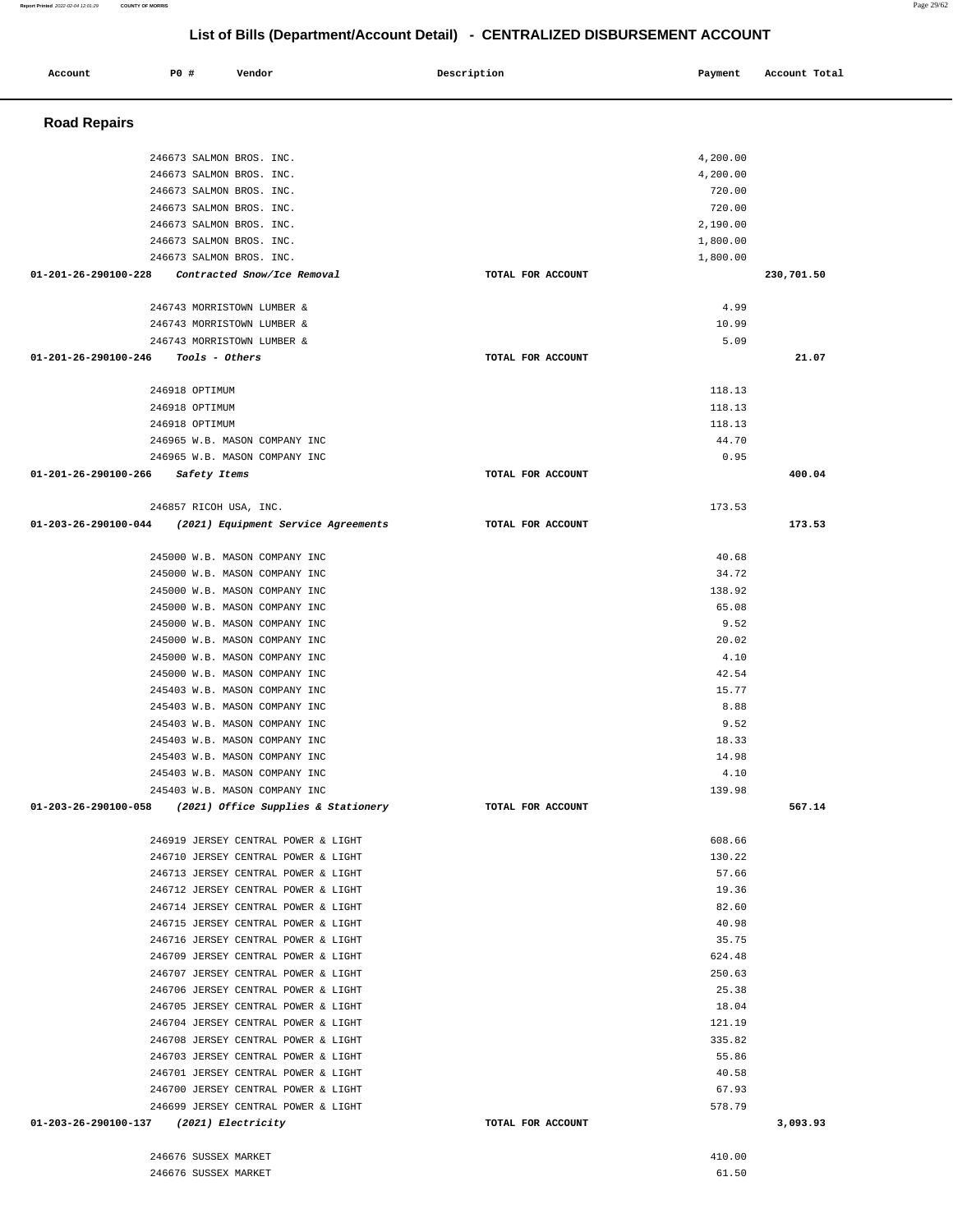#### **Report Printed** 2022-02-04 12:01:29 **COUNTY OF MORRIS** Page 30/62

**List of Bills (Department/Account Detail) - CENTRALIZED DISBURSEMENT ACCOUNT**

| Account              | P0 #                       | Vendor                                | Description       | Payment  | Account Total |
|----------------------|----------------------------|---------------------------------------|-------------------|----------|---------------|
| <b>Road Repairs</b>  |                            |                                       |                   |          |               |
|                      | 246676 SUSSEX MARKET       |                                       |                   | 410.00   |               |
|                      | 246676 SUSSEX MARKET       |                                       |                   | 61.50    |               |
|                      | 246924 KORNER STORE INC    |                                       |                   | 20.00    |               |
|                      | 246924 KORNER STORE INC    |                                       |                   | 3.00     |               |
|                      | 246925 KORNER STORE INC    |                                       |                   | 60.00    |               |
|                      | 246925 KORNER STORE INC    |                                       |                   | 9.00     |               |
| 01-203-26-290100-188 | $(2021)$ Meals             |                                       | TOTAL FOR ACCOUNT |          | 1,035.00      |
|                      | 246675 PEQUANNOCK TOWNSHIP |                                       |                   | 525.00   |               |
| 01-203-26-290100-228 |                            | (2021) Contracted Snow/Ice Removal    | TOTAL FOR ACCOUNT |          | 525.00        |
|                      |                            | 243299 GARDEN STATE HIGHWAY           |                   | 2,343.00 |               |
|                      | 246923 MORRISTOWN LUMBER & |                                       |                   | 19.98    |               |
| 01-203-26-290100-238 | (2021) Signage             |                                       | TOTAL FOR ACCOUNT |          | 2,362.98      |
|                      |                            | 246863 MAJOR AUTOMOTIVE INSTALLATIONS |                   | 810.00   |               |
| 01-203-26-290100-242 |                            | (2021) Snow Removal & Ice Control     | TOTAL FOR ACCOUNT |          | 810.00        |
|                      | 246922 SUSSEX COUNTY MUA   |                                       |                   | 162.00   |               |
| 01-203-26-290100-260 |                            | (2021) Construction Materials         | TOTAL FOR ACCOUNT |          | 162.00        |
|                      |                            | 246965 W.B. MASON COMPANY INC         |                   | 0.95     |               |
|                      |                            | 246965 W.B. MASON COMPANY INC         |                   | 0.95     |               |
|                      |                            | 246965 W.B. MASON COMPANY INC         |                   | 44.70    |               |
|                      |                            | 246965 W.B. MASON COMPANY INC         |                   | $-44.70$ |               |
|                      |                            | 246965 W.B. MASON COMPANY INC         |                   | 44.70    |               |
|                      |                            | 246965 W.B. MASON COMPANY INC         |                   | $-44.70$ |               |
|                      |                            | 246964 W.B. MASON COMPANY INC         |                   | 71.52    |               |
| 01-203-26-290100-266 | (2021) Safety Items        |                                       | TOTAL FOR ACCOUNT |          | 73.42         |
|                      |                            |                                       |                   |          | ============  |
|                      | TOTAL for Road Repairs     |                                       |                   |          | 241,673.98    |

## **Bridges and Culverts**

|                                | 245416 COUNTY CONCRETE CORP.   |                   | 375.00        |        |
|--------------------------------|--------------------------------|-------------------|---------------|--------|
|                                | 245416 COUNTY CONCRETE CORP.   |                   | 225.00        |        |
|                                | 245416 COUNTY CONCRETE CORP.   |                   | 15.00         |        |
|                                | 245416 COUNTY CONCRETE CORP.   |                   | 15.00         |        |
| $01 - 203 - 26 - 292100 - 227$ | (2021) Concrete                | TOTAL FOR ACCOUNT |               | 630.00 |
|                                |                                |                   |               |        |
|                                | 244225 REUTHER MATERIAL        |                   | 35.80         |        |
|                                | 244225 REUTHER MATERIAL        |                   | 27.25         |        |
|                                | 244225 REUTHER MATERIAL        |                   | 27.25         |        |
|                                | 244225 REUTHER MATERIAL        |                   | 25.00         |        |
| 01-203-26-292100-237           | (2021) Sand/Cement Mix         | TOTAL FOR ACCOUNT |               | 115.30 |
|                                | 240728 HILTI INC.              |                   | 143.76        |        |
| $01 - 203 - 26 - 292100 - 246$ | (2021) Tools - Others          | TOTAL FOR ACCOUNT |               | 143.76 |
|                                |                                |                   |               |        |
|                                |                                |                   | ------------- |        |
|                                | TOTAL for Bridges and Culverts |                   |               | 889.06 |
|                                |                                |                   |               |        |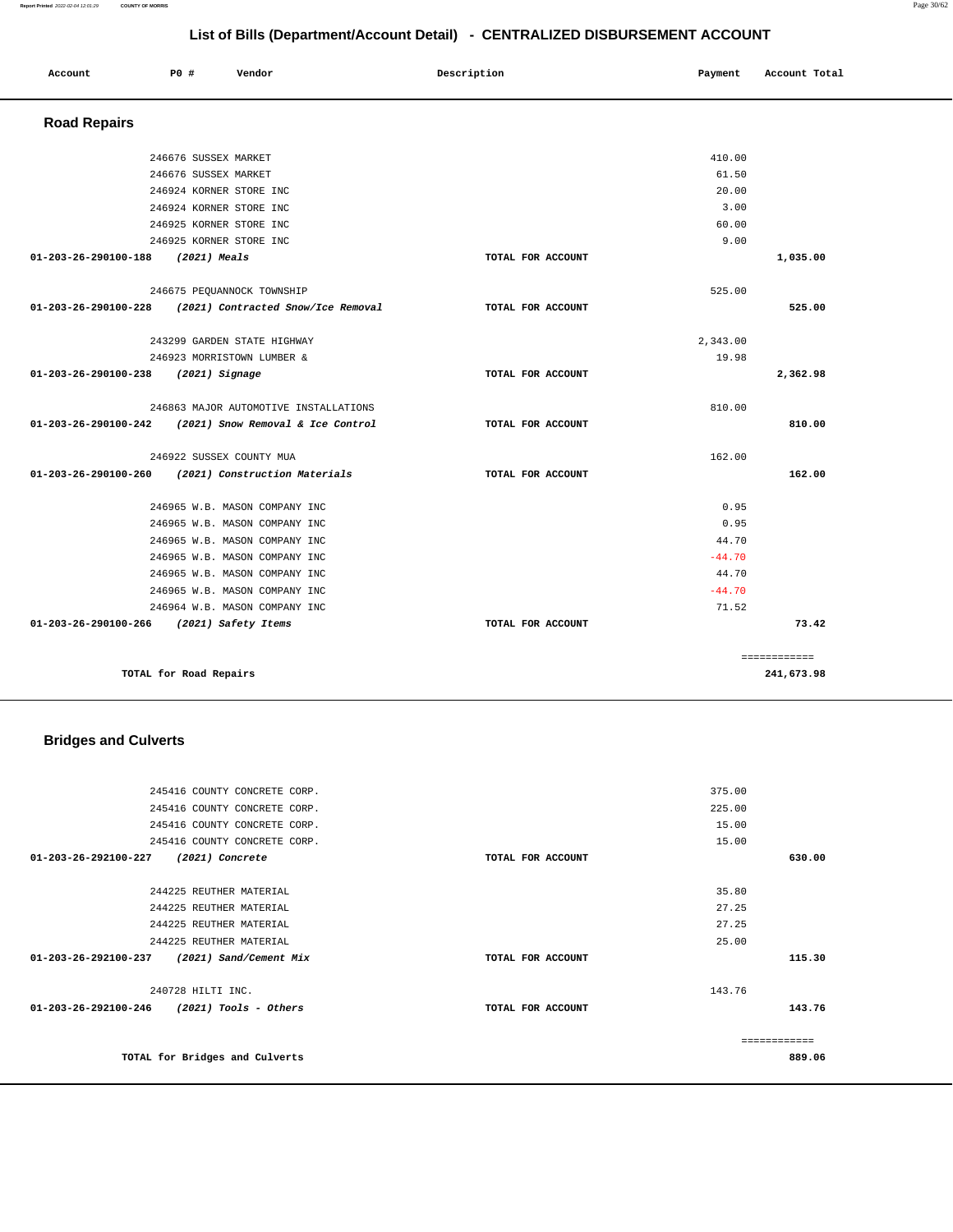#### **Report Printed** 2022-02-04 12:01:29 **COUNTY OF MORRIS** Page 31/62

0.67

**191.05**

# **List of Bills (Department/Account Detail) - CENTRALIZED DISBURSEMENT ACCOUNT**

| Account                      | P0 # | Vendor                        | Description | Payment | Account Total |
|------------------------------|------|-------------------------------|-------------|---------|---------------|
| <b>Shade Tree Commission</b> |      |                               |             |         |               |
|                              |      | 244994 W.B. MASON COMPANY INC |             | 26.98   |               |
|                              |      | 244994 W.B. MASON COMPANY INC |             | 7.02    |               |
|                              |      | 244994 W.B. MASON COMPANY INC |             | 6.80    |               |
|                              |      | 244994 W.B. MASON COMPANY INC |             | 68.10   |               |
|                              |      | 244994 W.B. MASON COMPANY INC |             | 63.12   |               |
|                              |      | 245399 W.B. MASON COMPANY INC |             | 8.84    |               |
|                              |      | 245399 W.B. MASON COMPANY INC |             | 9.52    |               |

| TOTAL for Shade Tree Commission | 191.05 |
|---------------------------------|--------|

#### **Buildings & Grounds**

245399 W.B. MASON COMPANY INC

**01-203-26-300100-058 (2021) Office Supplies & Stationery TOTAL FOR ACCOUNT** 

| 248159 WILLIAM F. BARNISH                          |                   | 2,938.92 |           |
|----------------------------------------------------|-------------------|----------|-----------|
| 248160 WILLIAM F. BARNISH                          |                   | 9,430.21 |           |
| 01-201-26-310100-029 Building Rental               | TOTAL FOR ACCOUNT |          | 12,369.13 |
| 246793 SCIENTIFIC BOILER WATER                     |                   | 2,283.00 |           |
| 247282 TBS CONTROLS LLC                            |                   | 3,186.00 |           |
| 247281 MAGIC TOUCH CONSTRUCTION CO., INC.          |                   | 384.04   |           |
| 247288 ASSOCIATED WATER CONDITIONERS INC           |                   | 389.00   |           |
| 01-201-26-310100-044 Equipment Service Agreements  | TOTAL FOR ACCOUNT |          | 6,242.04  |
| 246773 GRAINGER                                    |                   | 79.90    |           |
| 246773 GRAINGER                                    |                   | 279.35   |           |
| 01-201-26-310100-058 Office Supplies & Stationery  | TOTAL FOR ACCOUNT |          | 359.25    |
| 246912 MORRISTOWN PARKING AUTHORITY                |                   | 6,132.00 |           |
| 247287 MORRISTOWN PARKING AUTHORITY                |                   | 6,132.00 |           |
| 01-201-26-310100-062 Parking Lot Rental            | TOTAL FOR ACCOUNT |          | 12,264.00 |
| 246774 FLOORMAT MANAGEMENT, INC.                   |                   | 125.01   |           |
| $01-201-26-310100-084$ Other Outside Services      | TOTAL FOR ACCOUNT |          | 125.01    |
| 246773 GRAINGER                                    |                   | 327.24   |           |
| 246773 GRAINGER                                    |                   | 163.62   |           |
| 246773 GRAINGER                                    |                   | 163.62   |           |
| 01-201-26-310100-098 Other Operating&Repair Supply | TOTAL FOR ACCOUNT |          | 654.48    |
| 246972 ABLE SECURITY LOCKSMITHS                    |                   | 42.00    |           |
| 246972 ABLE SECURITY LOCKSMITHS                    |                   | 269.00   |           |
| $01-201-26-310100-128$ Security Equipment          | TOTAL FOR ACCOUNT |          | 311.00    |
| 246971 RICOH USA, INC.                             |                   | 17.22    |           |
| 01-201-26-310100-164 Office Machines - Rental      | TOTAL FOR ACCOUNT |          | 17.22     |
| 246916 R & J CONTROL, INC.                         |                   | 930.00   |           |
| 01-201-26-310100-204 Plant Operations              | TOTAL FOR ACCOUNT |          | 930.00    |
| 247280 EDNA MENDOZA                                |                   | 90.00    |           |
| 246773 GRAINGER                                    |                   | 119.78   |           |
| 246773 GRAINGER                                    |                   | 119.78   |           |
| 01-201-26-310100-207 Uniform & Clothing Allowance  | TOTAL FOR ACCOUNT |          | 329.56    |
| 246792 HOME DEPOT CREDIT SERVICES                  |                   | 567.92   |           |
| 01-201-26-310100-234<br>Paint                      | TOTAL FOR ACCOUNT |          | 567.92    |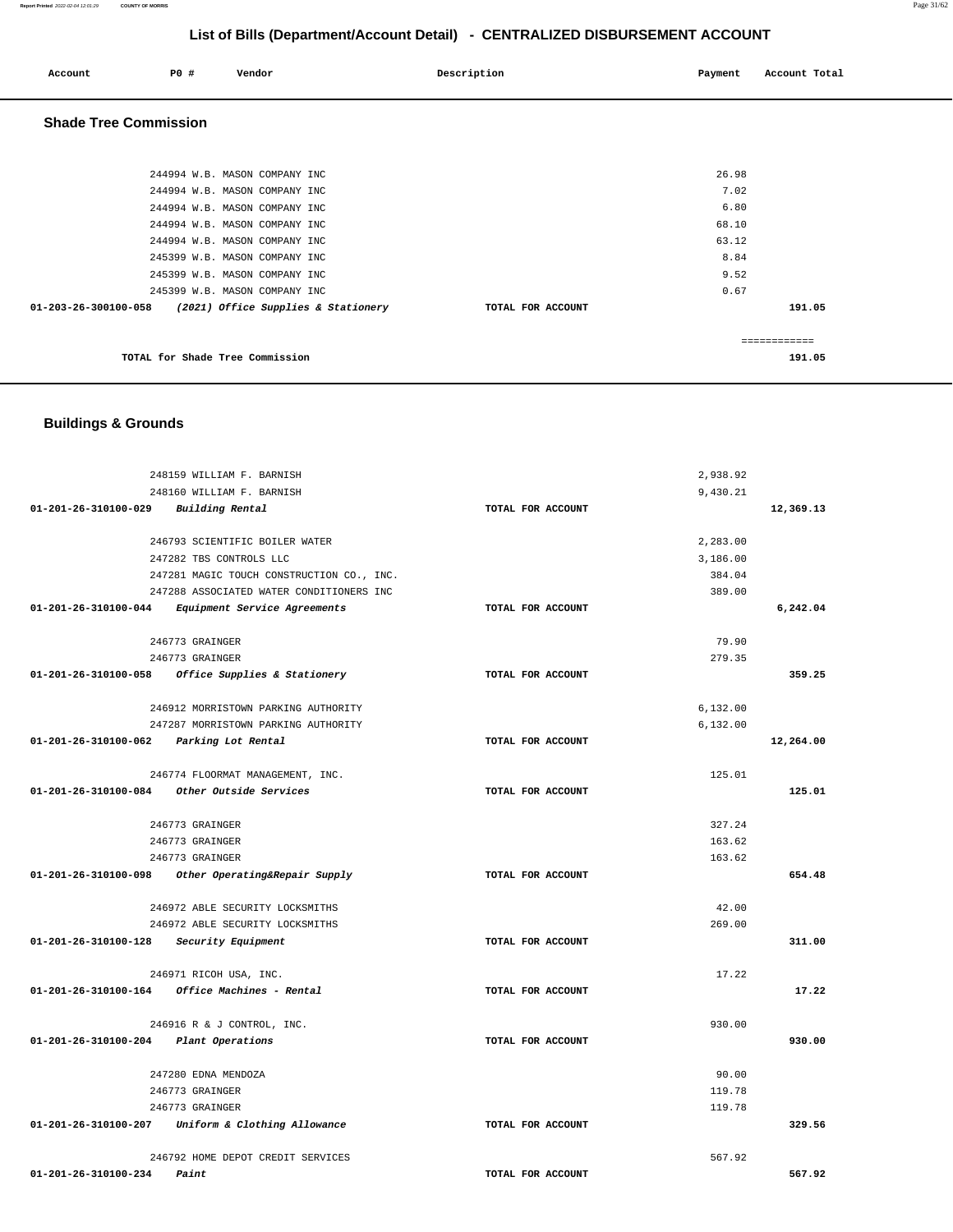| Account | P0 # | Vendor | Description | Payment | Account Total |
|---------|------|--------|-------------|---------|---------------|
|         |      |        |             |         |               |

## **Buildings & Grounds**

| 246791 GENERAL PLUMBING SUPPLY INC.                                    |                   | 68.92            |           |
|------------------------------------------------------------------------|-------------------|------------------|-----------|
| 246791 GENERAL PLUMBING SUPPLY INC.                                    |                   | 60.38            |           |
| 246791 GENERAL PLUMBING SUPPLY INC.                                    |                   | 28.18            |           |
| 246791 GENERAL PLUMBING SUPPLY INC.                                    |                   | 27.95            |           |
| 246791 GENERAL PLUMBING SUPPLY INC.                                    |                   | 12.70            |           |
| 246791 GENERAL PLUMBING SUPPLY INC.                                    |                   | 175.33           |           |
| 246791 GENERAL PLUMBING SUPPLY INC.                                    |                   | 55.89            |           |
| $01-201-26-310100-235$ Pipes - Others                                  | TOTAL FOR ACCOUNT |                  | 429.35    |
|                                                                        |                   |                  |           |
| 248066 JJS SERVICES, INC.                                              |                   | 7,500.00         |           |
| 248066 JJS SERVICES, INC.                                              |                   | 13,000.00        |           |
| 248066 JJS SERVICES, INC.                                              |                   | 42,605.00        |           |
| 01-201-26-310100-242 Snow Removal & Ice Control                        | TOTAL FOR ACCOUNT |                  | 63,105.00 |
|                                                                        |                   |                  |           |
| 246792 HOME DEPOT CREDIT SERVICES                                      |                   | 220.16<br>887.13 |           |
| 246792 HOME DEPOT CREDIT SERVICES<br>246792 HOME DEPOT CREDIT SERVICES |                   | 302.30           |           |
| 246773 GRAINGER                                                        |                   | 33.42            |           |
|                                                                        | TOTAL FOR ACCOUNT |                  | 1,443.01  |
| 01-201-26-310100-249 Bldg Maintenance Supplies                         |                   |                  |           |
| 246938 R & J CONTROL, INC.                                             |                   | 465.00           |           |
| 246938 R & J CONTROL, INC.                                             |                   | 465.00           |           |
| 246938 R & J CONTROL, INC.                                             |                   | 465.00           |           |
| 246938 R & J CONTROL, INC.                                             |                   | 465.00           |           |
| 246938 R & J CONTROL, INC.                                             |                   | 465.00           |           |
| 246938 R & J CONTROL, INC.                                             |                   | 465.00           |           |
| 246938 R & J CONTROL, INC.                                             |                   | 465.00           |           |
| 246938 R & J CONTROL, INC.                                             |                   | 465.00           |           |
| 246938 R & J CONTROL, INC.                                             |                   | 465.00           |           |
| 246938 R & J CONTROL, INC.                                             |                   | 465.00           |           |
| 246938 R & J CONTROL, INC.                                             |                   | 465.00           |           |
| 246938 R & J CONTROL, INC.                                             |                   | 465.00           |           |
| 246938 R & J CONTROL, INC.                                             |                   | 465.00           |           |
| 246938 R & J CONTROL, INC.                                             |                   | 465.00           |           |
| 246938 R & J CONTROL, INC.                                             |                   | 465.00           |           |
| 246938 R & J CONTROL, INC.                                             |                   | 465.00           |           |
| 246938 R & J CONTROL, INC.                                             |                   | 465.00           |           |
| 246938 R & J CONTROL, INC.                                             |                   | 465.00           |           |
| 246938 R & J CONTROL, INC.                                             |                   | 465.00           |           |
| 246938 R & J CONTROL, INC.                                             |                   | 930.00           |           |
| 246938 R & J CONTROL, INC.                                             |                   | 465.00           |           |
| 246938 R & J CONTROL, INC.                                             |                   | 465.00           |           |
| 01-201-26-310100-262 Machinery Repairs & Parts                         | TOTAL FOR ACCOUNT |                  | 10,695.00 |
|                                                                        |                   |                  |           |
| 246792 HOME DEPOT CREDIT SERVICES                                      |                   | 999.40           |           |
| 246773 GRAINGER                                                        |                   | 1,047.52         |           |
| 246773 GRAINGER                                                        |                   | 10.04            |           |
| 248161 JOHNSTONE SUPPLY                                                |                   | 19.75            |           |
| 248161 JOHNSTONE SUPPLY                                                |                   | 730.08           |           |
| 248161 JOHNSTONE SUPPLY                                                |                   | 83.57            |           |
| 248161 JOHNSTONE SUPPLY                                                |                   | 45.28            |           |
| 248161 JOHNSTONE SUPPLY                                                |                   | 66.36            |           |
| 248161 JOHNSTONE SUPPLY                                                |                   | 97.41            |           |
| 248161 JOHNSTONE SUPPLY                                                |                   | 480.52           |           |
| 248161 JOHNSTONE SUPPLY                                                |                   | 345.99           |           |
| 01-201-26-310100-264 Heat & A/C                                        | TOTAL FOR ACCOUNT |                  | 3,925.92  |
| 246796 SLADE INDUSTRIES, INC.                                          |                   | 1,347.00         |           |
| 01-203-26-310100-036 (2021) Contracted Services                        | TOTAL FOR ACCOUNT |                  | 1,347.00  |
|                                                                        |                   |                  |           |
| 246585 UNITEMP INC.                                                    |                   | 2,172.20         |           |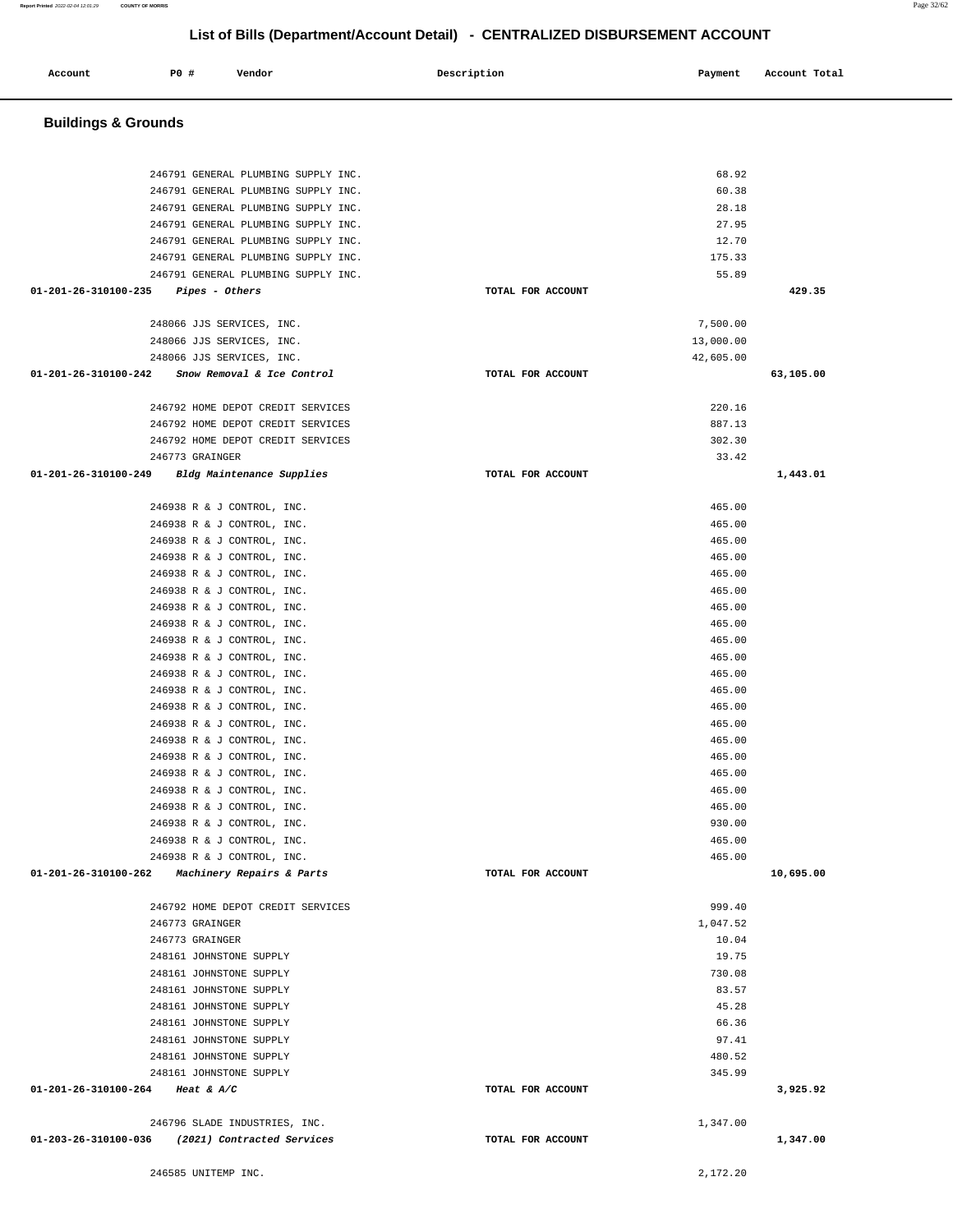| Account<br>. | <b>PO #</b> | Vendor | Description | Payment | Account Total |
|--------------|-------------|--------|-------------|---------|---------------|
|              |             |        |             |         |               |

#### **Buildings & Grounds**

| 246786 TBS CONTROLS LLC                                        | 58.15              |           |
|----------------------------------------------------------------|--------------------|-----------|
| $01-203-26-310100-044$ (2021) Equipment Service Agreements     | TOTAL FOR ACCOUNT  | 2,230.35  |
|                                                                |                    |           |
| 246794 W.B. MASON COMPANY INC                                  | 50.12              |           |
| 246794 W.B. MASON COMPANY INC                                  | 72.83              |           |
| 247279 W.B. MASON COMPANY INC                                  | 15.56              |           |
| 247279 W.B. MASON COMPANY INC                                  | 259.99             |           |
| 247279 W.B. MASON COMPANY INC                                  | $-259.99$          |           |
| 247208 W.B. MASON COMPANY INC<br>247208 W.B. MASON COMPANY INC | 75.18<br>310.47    |           |
| 247208 W.B. MASON COMPANY INC                                  | 19.60              |           |
| 247208 W.B. MASON COMPANY INC                                  | 44.67              |           |
| 247208 W.B. MASON COMPANY INC                                  | 267.85             |           |
| 01-203-26-310100-058 (2021) Office Supplies & Stationery       | TOTAL FOR ACCOUNT  | 856.28    |
|                                                                |                    |           |
| 246780 TOWNSHIP OF HANOVER                                     | 368.00             |           |
| 246779 EMPLOYMENT HORIZONS ENTERPRISES INC                     | 13,023.98          |           |
| 246491 KORNER STORE INC                                        | 490.00             |           |
| 246796 SLADE INDUSTRIES, INC.<br>246796 SLADE INDUSTRIES, INC. | 318.00<br>1,908.00 |           |
| 246796 SLADE INDUSTRIES, INC.                                  | 1,266.00           |           |
| 246796 SLADE INDUSTRIES, INC.                                  | 318.00             |           |
| 246796 SLADE INDUSTRIES, INC.                                  | 318.00             |           |
| 246796 SLADE INDUSTRIES, INC.                                  | 778.00             |           |
| 246796 SLADE INDUSTRIES, INC.                                  | 752.00             |           |
| 246796 SLADE INDUSTRIES, INC.                                  | 636.00             |           |
| 246796 SLADE INDUSTRIES, INC.                                  | 318.00             |           |
| 246796 SLADE INDUSTRIES, INC.                                  | 408.00             |           |
| 01-203-26-310100-084 (2021) Other Outside Services             | TOTAL FOR ACCOUNT  | 20,901.98 |
|                                                                |                    |           |
| 246787 W.B. MASON COMPANY INC                                  | 8.94               |           |
| 246787 W.B. MASON COMPANY INC                                  | 17.88              |           |
| 246787 W.B. MASON COMPANY INC                                  | 22.35              |           |
|                                                                |                    |           |
| 246787 W.B. MASON COMPANY INC                                  | 31.29              |           |
| 246787 W.B. MASON COMPANY INC                                  | 44.70              |           |
| 246787 W.B. MASON COMPANY INC                                  | 22.35              |           |
| 246787 W.B. MASON COMPANY INC                                  | 31.29              |           |
| 246787 W.B. MASON COMPANY INC                                  | 17.88              |           |
| 246787 W.B. MASON COMPANY INC                                  | 44.70              |           |
| 246787 W.B. MASON COMPANY INC<br>246794 W.B. MASON COMPANY INC | 8.94<br>0.95       |           |
|                                                                |                    |           |
| 246794 W.B. MASON COMPANY INC<br>246794 W.B. MASON COMPANY INC | 0.95<br>0.95       |           |
| 246794 W.B. MASON COMPANY INC                                  | 0.95               |           |
| 246794 W.B. MASON COMPANY INC                                  | 0.95               |           |
| 246794 W.B. MASON COMPANY INC                                  | 0.95               |           |
| 246794 W.B. MASON COMPANY INC                                  | 0.95               |           |
| 246794 W.B. MASON COMPANY INC                                  | 0.95               |           |
| 247279 W.B. MASON COMPANY INC                                  | 44.70              |           |
| 247279 W.B. MASON COMPANY INC                                  | $-44.70$           |           |
| 247208 W.B. MASON COMPANY INC                                  | 1,080.77           |           |
| $01-203-26-310100-095$ (2021) Other Administrative Supplies    | TOTAL FOR ACCOUNT  | 1,338.69  |
| 246470 GRAINGER                                                | 288.95             |           |
| 246470 GRAINGER                                                | 319.22             |           |
| 246476 GRAINGER                                                | 21.87              |           |
| 246476 GRAINGER                                                | 726.60             |           |
| 246486 REDICARE LLC                                            | 101.77             |           |
| 246797 SHEAFFER SUPPLY, INC.                                   | 235.06             |           |
| 246797 SHEAFFER SUPPLY, INC.                                   | 9.32               |           |
| 246797 SHEAFFER SUPPLY, INC.                                   | 149.99             |           |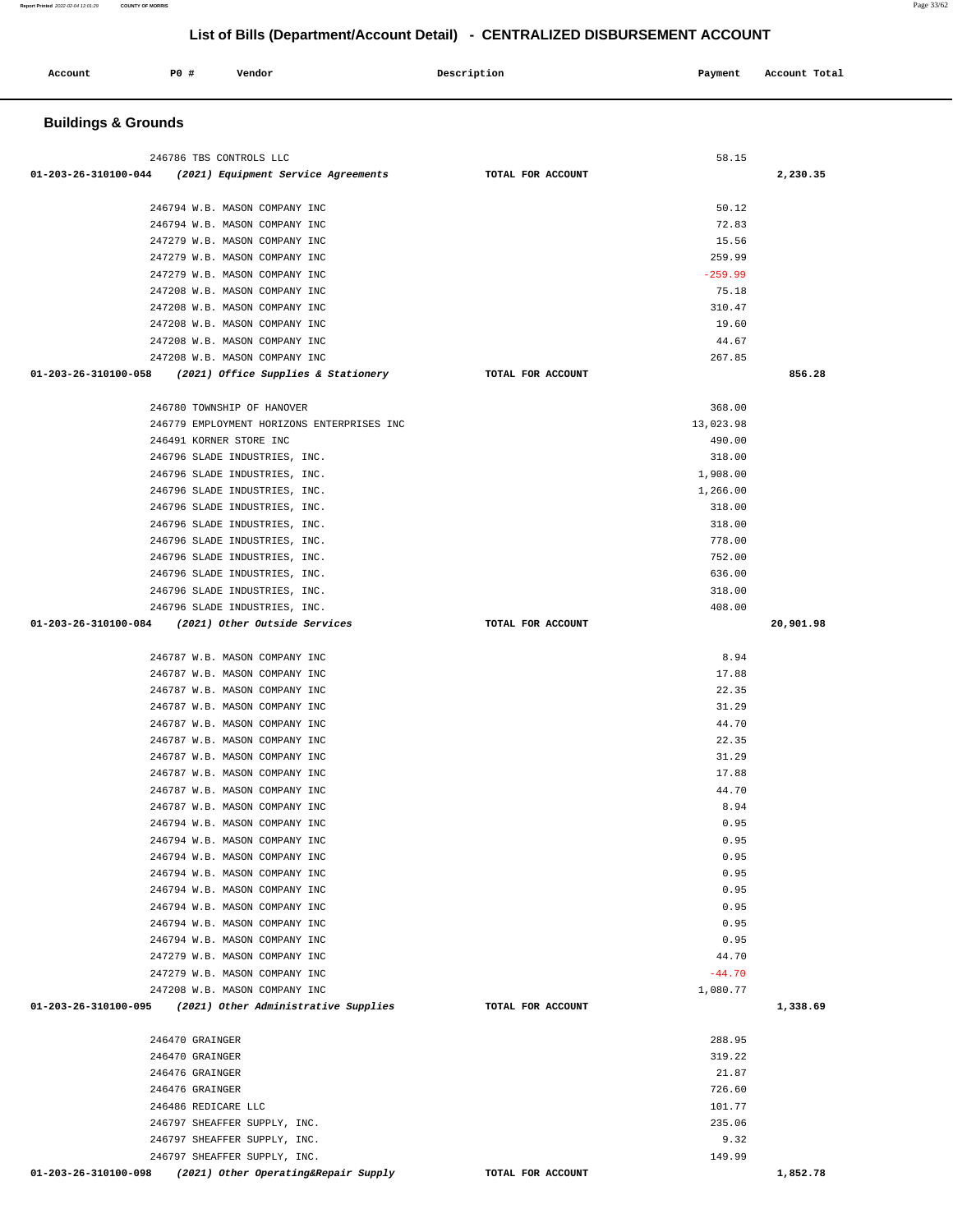## **Buildings & Grounds**

|                                                           |                   | 27.00    |           |
|-----------------------------------------------------------|-------------------|----------|-----------|
| 01-203-26-310100-128 (2021) Security Equipment            | TOTAL FOR ACCOUNT |          | 27.00     |
|                                                           |                   |          |           |
| 246285 MORRIS COUNTY MUA                                  |                   | 6,344.94 |           |
| 246294 MORRIS COUNTY MUA                                  |                   | 1,289.28 |           |
| 246293 MORRIS COUNTY MUA                                  |                   | 5,055.66 |           |
| 246669 MORRIS COUNTY MUA                                  |                   | 1,471.74 |           |
| 01-203-26-310100-143 (2021) Rubbish & Trash Removal       | TOTAL FOR ACCOUNT |          | 14,161.62 |
|                                                           |                   |          |           |
| 246483 RICOH AMERICAS CORPORATION                         |                   | 762.85   |           |
| $01-203-26-310100-164$ (2021) Office Machines - Rental    | TOTAL FOR ACCOUNT |          | 762.85    |
|                                                           |                   |          |           |
|                                                           |                   |          |           |
| 246469 GRAINGER                                           |                   | 3,878.90 |           |
| 01-203-26-310100-168 (2021) Assets over \$1,000           | TOTAL FOR ACCOUNT |          | 3,878.90  |
|                                                           |                   |          |           |
| 246480 R & J CONTROL, INC.                                |                   | 754.50   |           |
| 246480 R & J CONTROL, INC.                                |                   | 791.51   |           |
| 01-203-26-310100-204 (2021) Plant Operations              | TOTAL FOR ACCOUNT |          | 1,546.01  |
|                                                           |                   |          |           |
| 246485 RICCIARDI BROTHERS, INC                            |                   | 158.02   |           |
| 246485 RICCIARDI BROTHERS, INC                            |                   | 540.20   |           |
| 246485 RICCIARDI BROTHERS, INC                            |                   | 155.96   |           |
| 246485 RICCIARDI BROTHERS, INC                            |                   | 248.43   |           |
| 246485 RICCIARDI BROTHERS, INC                            |                   | 68.43    |           |
| 01-203-26-310100-234 (2021) Paint                         | TOTAL FOR ACCOUNT |          | 1,171.04  |
|                                                           |                   |          |           |
| 246471 GENERAL PLUMBING SUPPLY INC.                       |                   | 78.00    |           |
| $01-203-26-310100-235$ (2021) Pipes - Others              | TOTAL FOR ACCOUNT |          | 78.00     |
|                                                           |                   |          |           |
| 246470 GRAINGER                                           |                   | 808.81   |           |
|                                                           |                   |          |           |
| 246469 GRAINGER                                           |                   | 83.86    |           |
| 246476 GRAINGER                                           |                   | 1,192.22 |           |
| 01-203-26-310100-239 (2021) Small Tools                   | TOTAL FOR ACCOUNT |          | 2,084.89  |
|                                                           |                   |          |           |
| 246470 GRAINGER                                           |                   | 199.50   |           |
| 246470 GRAINGER                                           |                   | 768.34   |           |
| 246470 GRAINGER                                           |                   | 155.51   |           |
| 246470 GRAINGER                                           |                   | 587.72   |           |
| 246469 GRAINGER                                           |                   | 434.02   |           |
| 246476 GRAINGER                                           |                   | 39.85    |           |
| 246476 GRAINGER                                           |                   | 540.68   |           |
| 246476 GRAINGER                                           |                   |          |           |
|                                                           |                   | 160.36   |           |
| 01-203-26-310100-249<br>(2021) Bldg Maintenance Supplies  | TOTAL FOR ACCOUNT |          | 2,885.98  |
|                                                           |                   |          |           |
| 246487 POWER PLACE INC                                    |                   | 145.64   |           |
| 01-203-26-310100-251 (2021) Ground Maintenance Supplies   | TOTAL FOR ACCOUNT |          | 145.64    |
|                                                           |                   |          |           |
| 246469 GRAINGER                                           |                   |          |           |
| 246469 GRAINGER                                           |                   | 6,397.80 |           |
|                                                           |                   | 30.70    |           |
| 246469 GRAINGER                                           |                   | 17.24    |           |
| 246469 GRAINGER                                           |                   | 152.28   |           |
| 246476 GRAINGER                                           |                   | 199.83   |           |
| 247208 W.B. MASON COMPANY INC                             |                   | 3,563.70 |           |
| $01 - 203 - 26 - 310100 - 252$ (2021) Janitorial Supplies | TOTAL FOR ACCOUNT |          | 10,361.55 |
|                                                           |                   |          |           |
| 246480 R & J CONTROL, INC.                                |                   | 521.50   |           |
| 246480 R & J CONTROL, INC.                                |                   | 609.50   |           |
| 01-203-26-310100-262 (2021) Machinery Repairs & Parts     | TOTAL FOR ACCOUNT |          | 1,131.00  |
|                                                           |                   |          |           |
| 246476 GRAINGER                                           |                   | 10.86    |           |

**Report Printed** 2022-02-04 12:01:29 **COUNTY OF MORRIS** Page 34/62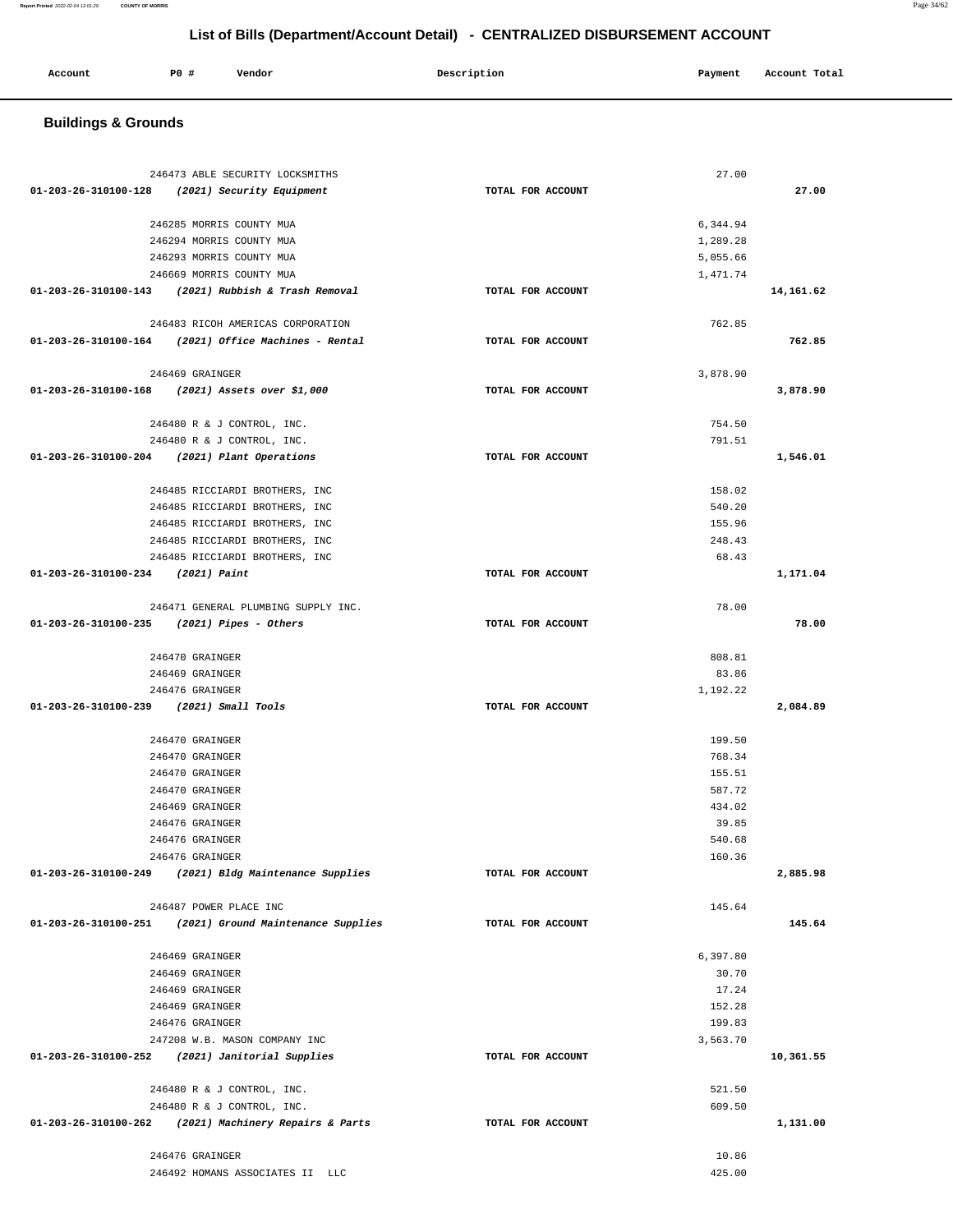#### **Report Printed** 2022-02-04 12:01:29 **COUNTY OF MORRIS** Page 35/62

# **List of Bills (Department/Account Detail) - CENTRALIZED DISBURSEMENT ACCOUNT**

| Account                        | P0 #                          | Vendor                           | Description       | Payment  | Account Total |
|--------------------------------|-------------------------------|----------------------------------|-------------------|----------|---------------|
| <b>Buildings &amp; Grounds</b> |                               |                                  |                   |          |               |
|                                |                               | 246496 MCCLOSKEY MECHANICAL INC. |                   | 5,518.36 |               |
|                                | 247212 TRANE                  |                                  |                   | 316.39   |               |
| 01-203-26-310100-264           | $(2021)$ Heat & A/C           |                                  | TOTAL FOR ACCOUNT |          | 6,270.61      |
|                                | 246470 GRAINGER               |                                  |                   | 1,317.23 |               |
| 01-203-26-310100-265           | (2021) Electrical             |                                  | TOTAL FOR ACCOUNT |          | 1,317.23      |
|                                |                               |                                  |                   |          | ============  |
|                                | TOTAL for Buildings & Grounds |                                  |                   |          | 188,117.29    |

#### **Motor Services Center**

|                                         | 246997 DAN CARTER                                            |                   | 7.38           |          |
|-----------------------------------------|--------------------------------------------------------------|-------------------|----------------|----------|
|                                         | 01-201-26-315100-098 Other Operating&Repair Supply           | TOTAL FOR ACCOUNT |                | 7.38     |
|                                         |                                                              |                   |                |          |
|                                         | 246936 LINDE GAS & EQUIPMENT INC.                            |                   | 502.00         |          |
| 01-201-26-315100-246  Tools - Others    |                                                              | TOTAL FOR ACCOUNT |                | 502.00   |
|                                         | 246994 JAMES LASPINA                                         |                   | 1.90           |          |
|                                         | 246994 JAMES LASPINA                                         |                   | 1.90           |          |
|                                         | 246951 OPTIMUM                                               |                   | 192.46         |          |
|                                         | $01-203-26-315100-098$ (2021) Other Operating& Repair Supply | TOTAL FOR ACCOUNT |                | 196.26   |
|                                         | 246731 DAVID WEBER OIL COMPANY                               |                   | 251.72         |          |
|                                         | 246731 DAVID WEBER OIL COMPANY                               |                   | 1,129.11       |          |
|                                         | 246731 DAVID WEBER OIL COMPANY                               |                   | 657.12         |          |
|                                         | 01-203-26-315100-232 (2021) Lubricants & Anti Freeze         | TOTAL FOR ACCOUNT |                | 2,037.95 |
|                                         |                                                              |                   |                |          |
|                                         | 246811 D&B AUTO SUPPLY                                       |                   | 235.00         |          |
|                                         | 246811 D&B AUTO SUPPLY                                       |                   | 1,549.23       |          |
|                                         | 246811 D&B AUTO SUPPLY                                       |                   | 21.60          |          |
| 01-203-26-315100-239 (2021) Small Tools |                                                              | TOTAL FOR ACCOUNT |                | 1,805.83 |
|                                         | 246505 A & K EQUIPMENT CO INC                                |                   | 6,930.00       |          |
|                                         | 246499 A & K EQUIPMENT CO INC                                |                   | 179.70         |          |
|                                         | 01-203-26-315100-241 (2021) Snow Plowing Parts               | TOTAL FOR ACCOUNT |                | 7,109.70 |
|                                         |                                                              |                   |                |          |
|                                         | 246559 BARNWELL HOUSE OF TIRES, INC.                         |                   | $-194.58$      |          |
|                                         | 246559 BARNWELL HOUSE OF TIRES, INC.                         |                   | 330.87         |          |
|                                         | 246559 BARNWELL HOUSE OF TIRES, INC.                         |                   | 665.72         |          |
|                                         | 246559 BARNWELL HOUSE OF TIRES, INC.                         |                   | 416.04         |          |
|                                         | 246559 BARNWELL HOUSE OF TIRES, INC.                         |                   | 507.42         |          |
|                                         | 246559 BARNWELL HOUSE OF TIRES, INC.                         |                   | 316.56         |          |
|                                         | 246551 BARNWELL HOUSE OF TIRES, INC.                         |                   | 576.08         |          |
|                                         | 246551 BARNWELL HOUSE OF TIRES, INC.                         |                   | 540.08         |          |
|                                         | 246551 BARNWELL HOUSE OF TIRES, INC.                         |                   | 501.08         |          |
|                                         | 246551 BARNWELL HOUSE OF TIRES, INC.                         |                   | 263.22         |          |
|                                         | 246551 BARNWELL HOUSE OF TIRES, INC.                         |                   | 665.72         |          |
|                                         | 246555 BARNWELL HOUSE OF TIRES, INC.                         |                   | 168.48         |          |
|                                         | 246555 BARNWELL HOUSE OF TIRES, INC.                         |                   | 3,491.80       |          |
|                                         | 246555 BARNWELL HOUSE OF TIRES, INC.                         |                   | 669.66         |          |
|                                         | 246555 BARNWELL HOUSE OF TIRES, INC.                         |                   | 583.74         |          |
|                                         | 246555 BARNWELL HOUSE OF TIRES, INC.                         |                   | 336.96         |          |
|                                         | 246914 INTER CITY TIRE                                       |                   | 7.50<br>302.50 |          |
|                                         | 246914 INTER CITY TIRE<br>246913 INTER CITY TIRE             |                   | 312.00         |          |
|                                         | 246911 INTER CITY TIRE                                       |                   | 3,238.00       |          |
|                                         | 246910 INTER CITY TIRE                                       |                   | 608.84         |          |
|                                         | 246910 INTER CITY TIRE                                       |                   | 126.00         |          |
|                                         |                                                              |                   |                |          |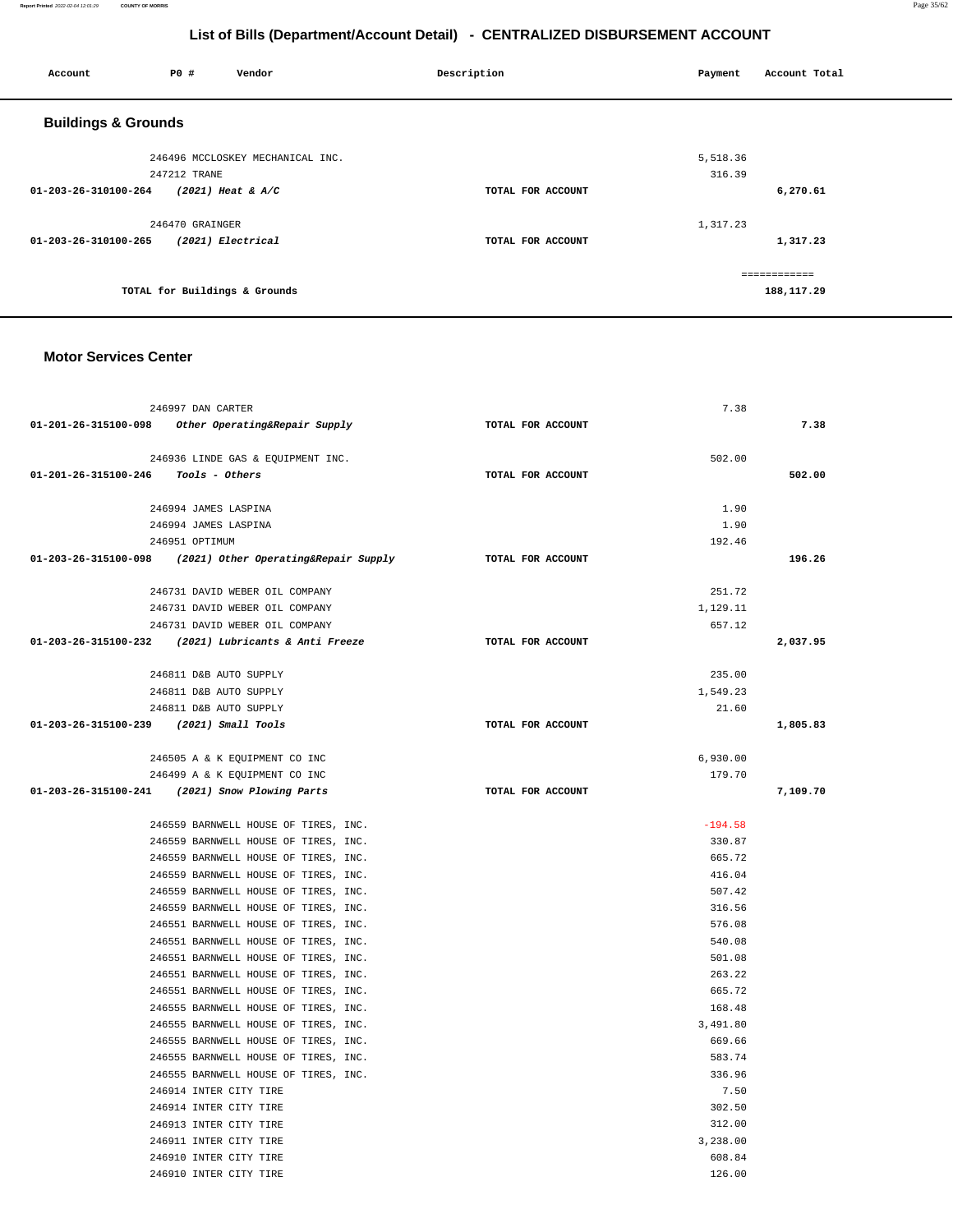| Account                      | P0 #                   | Vendor                                                                       | Description       | Payment           | Account Total |
|------------------------------|------------------------|------------------------------------------------------------------------------|-------------------|-------------------|---------------|
| <b>Motor Services Center</b> |                        |                                                                              |                   |                   |               |
| 01-203-26-315100-245         | (2021) Tires           |                                                                              | TOTAL FOR ACCOUNT |                   | 14,433.69     |
|                              |                        | 246504 A & K EQUIPMENT CO INC                                                |                   | 179.85            |               |
|                              |                        | 246504 A & K EQUIPMENT CO INC                                                |                   | 439.00            |               |
|                              |                        | 246810 D&B AUTO SUPPLY                                                       |                   | 395.97            |               |
|                              | 246810 D&B AUTO SUPPLY |                                                                              |                   | 2,518.50          |               |
|                              |                        | 246810 D&B AUTO SUPPLY                                                       |                   | 439.00            |               |
| 01-203-26-315100-246         |                        | (2021) Tools - Others                                                        | TOTAL FOR ACCOUNT |                   | 3,972.32      |
|                              |                        | 246937 LINDE GAS & EQUIPMENT INC.                                            |                   | 413.66            |               |
|                              |                        | 246939 LINDE GAS & EQUIPMENT INC.                                            |                   | 369.37            |               |
| 01-203-26-315100-248         |                        | (2021) Welding-Oxygen-Acetylene Etc                                          | TOTAL FOR ACCOUNT |                   | 783.03        |
|                              |                        | 246567 AMERICAN HOSE & HYDRAULICS                                            |                   | 960.00            |               |
|                              |                        | 246513 AT NORTHERN NEW JERSEY, LCC                                           |                   | 507.20            |               |
|                              |                        | 246513 AT NORTHERN NEW JERSEY, LCC                                           |                   | 47.23             |               |
|                              |                        | 246513 AT NORTHERN NEW JERSEY, LCC                                           |                   | 194.16            |               |
|                              |                        | 246513 AT NORTHERN NEW JERSEY, LCC                                           |                   | 146.16            |               |
|                              |                        | 246513 AT NORTHERN NEW JERSEY, LCC                                           |                   | 548.16            |               |
|                              |                        | 246513 AT NORTHERN NEW JERSEY, LCC                                           |                   | 359.05            |               |
|                              |                        | 246512 AT NORTHERN NEW JERSEY, LCC                                           |                   | 717.01            |               |
|                              |                        | 246512 AT NORTHERN NEW JERSEY, LCC                                           |                   | 608.51            |               |
|                              |                        | 246512 AT NORTHERN NEW JERSEY, LCC                                           |                   | 293.14            |               |
|                              |                        | 246512 AT NORTHERN NEW JERSEY, LCC                                           |                   | 33.44             |               |
|                              |                        | 246512 AT NORTHERN NEW JERSEY, LCC                                           |                   | 106.19            |               |
|                              |                        | 246498 A & K EQUIPMENT CO INC                                                |                   | 95.52             |               |
|                              |                        | 246557 BARNWELL HOUSE OF TIRES, INC.                                         |                   | 60.00             |               |
|                              |                        | 246565 BARNWELL HOUSE OF TIRES, INC.<br>246552 BARNWELL HOUSE OF TIRES, INC. |                   | 139.00<br>160.00  |               |
|                              |                        | 246742 BOBCAT OF NORTH JERSEY-EAST                                           |                   | 52.60             |               |
|                              |                        | 246825 BOBCAT OF NORTH JERSEY-EAST                                           |                   | 266.79            |               |
|                              |                        | 246825 BOBCAT OF NORTH JERSEY-EAST                                           |                   | 66.24             |               |
|                              |                        | 246825 BOBCAT OF NORTH JERSEY-EAST                                           |                   | 22.05             |               |
|                              |                        | 246825 BOBCAT OF NORTH JERSEY-EAST                                           |                   | 390.17            |               |
|                              |                        | 245199 CLIFFSIDE BODY CORP                                                   |                   | 6,055.43          |               |
|                              |                        | 246722 DOVER BRAKE & CLUTCH CO INC                                           |                   | 275.00            |               |
|                              |                        | 246722 DOVER BRAKE & CLUTCH CO INC                                           |                   | 8.47              |               |
|                              |                        | 246722 DOVER BRAKE & CLUTCH CO INC                                           |                   | 2.56              |               |
|                              |                        | 246722 DOVER BRAKE & CLUTCH CO INC                                           |                   | 5.17              |               |
|                              |                        | 246896 FDR HITCHES, LLC                                                      |                   | 319.80            |               |
|                              |                        | 246895 FDR HITCHES, LLC                                                      |                   | 260.40            |               |
|                              |                        | 246895 FDR HITCHES, LLC                                                      |                   | 76.56             |               |
|                              |                        | 246907 HOFFMAN SERVICES INC.                                                 |                   | 90.00             |               |
|                              |                        | 246907 HOFFMAN SERVICES INC.<br>246907 HOFFMAN SERVICES INC.                 |                   | 100.00            |               |
|                              |                        | 246906 HOFFMAN SERVICES INC.                                                 |                   | 65.00<br>2,000.00 |               |
|                              |                        | 246906 HOFFMAN SERVICES INC.                                                 |                   | $-750.00$         |               |
|                              |                        | 246954 PERTH AMBOY SPRING WORKS, INC                                         |                   | 38.80             |               |
|                              |                        | 246954 PERTH AMBOY SPRING WORKS, INC                                         |                   | 54.30             |               |
|                              |                        | 246954 PERTH AMBOY SPRING WORKS, INC                                         |                   | 7.50              |               |
|                              |                        | 241727 UNITED ROTARY BRUSH CORPORATION                                       |                   | 665.00            |               |
|                              |                        | 01-203-26-315100-261 (2021) Spare Parts for Equipment                        | TOTAL FOR ACCOUNT |                   | 15,046.61     |
|                              |                        | 246953 PERTH AMBOY SPRING WORKS, INC                                         |                   | 448.00            |               |
|                              |                        | 246953 PERTH AMBOY SPRING WORKS, INC                                         |                   | 31.46             |               |
|                              |                        | 246953 PERTH AMBOY SPRING WORKS, INC                                         |                   | 4.80              |               |
|                              |                        | 246953 PERTH AMBOY SPRING WORKS, INC                                         |                   | 3.20              |               |
|                              |                        | 246953 PERTH AMBOY SPRING WORKS, INC                                         |                   | 20.83             |               |
|                              |                        | 246953 PERTH AMBOY SPRING WORKS, INC                                         |                   | 42.96             |               |
|                              |                        | 246953 PERTH AMBOY SPRING WORKS, INC                                         |                   | 10.00             |               |
|                              |                        | 246953 PERTH AMBOY SPRING WORKS, INC                                         |                   | 3.58              |               |
|                              |                        | 246727 D&B AUTO SUPPLY                                                       |                   | $-18.00$          |               |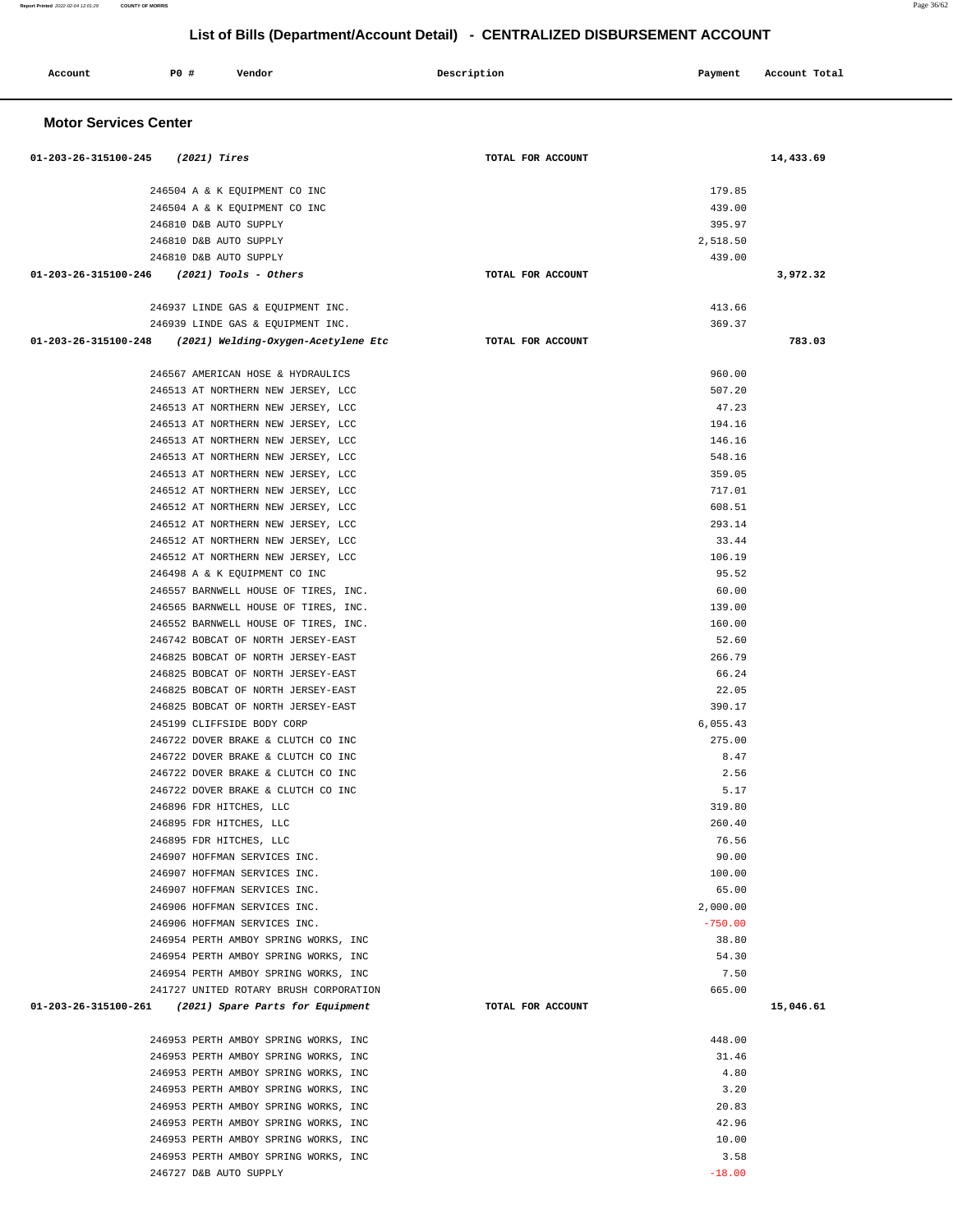| Account<br>. | P0 # | Vendor | Description | Payment | Account Total |
|--------------|------|--------|-------------|---------|---------------|
|              |      |        |             |         |               |

#### **Motor Services Center**

| 246702 D&B AUTO SUPPLY<br>246702 D&B AUTO SUPPLY<br>246702 D&B AUTO SUPPLY<br>246728 D&B AUTO SUPPLY<br>246728 D&B AUTO SUPPLY<br>246728 D&B AUTO SUPPLY<br>246728 D&B AUTO SUPPLY<br>246728 D&B AUTO SUPPLY<br>246728 D&B AUTO SUPPLY<br>246728 D&B AUTO SUPPLY<br>246728 D&B AUTO SUPPLY<br>(2021) Vehicle Repairs | 70.52<br>245.01<br>$-66.00$<br>$-105.61$<br>393.64<br>762.66<br>146.71<br>182.28<br>401.74<br>260.05<br>TOTAL FOR ACCOUNT | 11,273.57 |
|----------------------------------------------------------------------------------------------------------------------------------------------------------------------------------------------------------------------------------------------------------------------------------------------------------------------|---------------------------------------------------------------------------------------------------------------------------|-----------|
|                                                                                                                                                                                                                                                                                                                      |                                                                                                                           |           |
|                                                                                                                                                                                                                                                                                                                      |                                                                                                                           |           |
|                                                                                                                                                                                                                                                                                                                      |                                                                                                                           |           |
|                                                                                                                                                                                                                                                                                                                      |                                                                                                                           |           |
|                                                                                                                                                                                                                                                                                                                      |                                                                                                                           |           |
|                                                                                                                                                                                                                                                                                                                      |                                                                                                                           |           |
|                                                                                                                                                                                                                                                                                                                      |                                                                                                                           |           |
|                                                                                                                                                                                                                                                                                                                      |                                                                                                                           |           |
|                                                                                                                                                                                                                                                                                                                      |                                                                                                                           |           |
|                                                                                                                                                                                                                                                                                                                      |                                                                                                                           |           |
|                                                                                                                                                                                                                                                                                                                      |                                                                                                                           |           |
|                                                                                                                                                                                                                                                                                                                      | 1,117.87                                                                                                                  |           |
| 246702 D&B AUTO SUPPLY                                                                                                                                                                                                                                                                                               | 909.90                                                                                                                    |           |
| 246702 D&B AUTO SUPPLY                                                                                                                                                                                                                                                                                               | 175.00                                                                                                                    |           |
| 246702 D&B AUTO SUPPLY                                                                                                                                                                                                                                                                                               | $-5.00$                                                                                                                   |           |
| 246702 D&B AUTO SUPPLY                                                                                                                                                                                                                                                                                               | $-81.00$                                                                                                                  |           |
| 246730 D&B AUTO SUPPLY                                                                                                                                                                                                                                                                                               | 1,097.21                                                                                                                  |           |
| 246730 D&B AUTO SUPPLY                                                                                                                                                                                                                                                                                               | 109.13                                                                                                                    |           |
| 246730 D&B AUTO SUPPLY                                                                                                                                                                                                                                                                                               | 797.03                                                                                                                    |           |
| 246730 D&B AUTO SUPPLY                                                                                                                                                                                                                                                                                               | 1,213.23                                                                                                                  |           |
| 246730 D&B AUTO SUPPLY                                                                                                                                                                                                                                                                                               | 413.40                                                                                                                    |           |
| 246730 D&B AUTO SUPPLY                                                                                                                                                                                                                                                                                               | $-144.71$                                                                                                                 |           |
| 246730 D&B AUTO SUPPLY                                                                                                                                                                                                                                                                                               | $-243.45$                                                                                                                 |           |
| 246723 D&B AUTO SUPPLY                                                                                                                                                                                                                                                                                               | 877.20                                                                                                                    |           |
| 246723 D&B AUTO SUPPLY                                                                                                                                                                                                                                                                                               | 399.00                                                                                                                    |           |
| 246723 D&B AUTO SUPPLY                                                                                                                                                                                                                                                                                               | 1,036.85                                                                                                                  |           |
| 246727 D&B AUTO SUPPLY                                                                                                                                                                                                                                                                                               | 310.48                                                                                                                    |           |
| 246727 D&B AUTO SUPPLY                                                                                                                                                                                                                                                                                               | 579.50                                                                                                                    |           |
| 246727 D&B AUTO SUPPLY                                                                                                                                                                                                                                                                                               | 159.10                                                                                                                    |           |
| 246727 D&B AUTO SUPPLY                                                                                                                                                                                                                                                                                               | $-135.00$                                                                                                                 |           |
| 246727 D&B AUTO SUPPLY                                                                                                                                                                                                                                                                                               | $-150.00$                                                                                                                 |           |
|                                                                                                                                                                                                                                                                                                                      |                                                                                                                           |           |

**TOTAL for Motor Services Center 57,168.34**

## **Mosquito Extermination**

| 246119 RUTGERS OCPE                                          |                   | 500.00 |
|--------------------------------------------------------------|-------------------|--------|
| $01-201-26-320100-039$ Education Schools & Training          | TOTAL FOR ACCOUNT | 500.00 |
|                                                              |                   |        |
| 246368 W.B. MASON COMPANY INC                                |                   | 45.98  |
| 246368 W.B. MASON COMPANY INC                                |                   | 177.98 |
| 01-201-26-320100-058 Office Supplies & Stationery            | TOTAL FOR ACCOUNT | 223.96 |
|                                                              |                   |        |
| 243637 4 IMPRINT INC.                                        |                   | 137.00 |
| 243637 4 IMPRINT INC.                                        |                   | 68.50  |
| 243637 4 IMPRINT INC.                                        |                   | 8.19   |
| 01-203-26-320100-039 (2021) Education Schools & Training     | TOTAL FOR ACCOUNT | 213.69 |
|                                                              |                   |        |
| 246030 AMERICAN WEAR INC.                                    |                   | 73.21  |
| 246030 AMERICAN WEAR INC.                                    |                   | 73.21  |
| 246030 AMERICAN WEAR INC.                                    |                   | 73.21  |
| 246030 AMERICAN WEAR INC.                                    |                   | 73.21  |
| 246031 AMERICAN WEAR INC.                                    |                   | 73.21  |
| 246031 AMERICAN WEAR INC.                                    |                   | 73.21  |
| 246031 AMERICAN WEAR INC.                                    |                   | 73.21  |
| 246031 AMERICAN WEAR INC.                                    |                   | 73.21  |
| 246031 AMERICAN WEAR INC.                                    |                   | 73.21  |
| (2021) Other Administrative Supplies<br>01-203-26-320100-095 | TOTAL FOR ACCOUNT | 658.89 |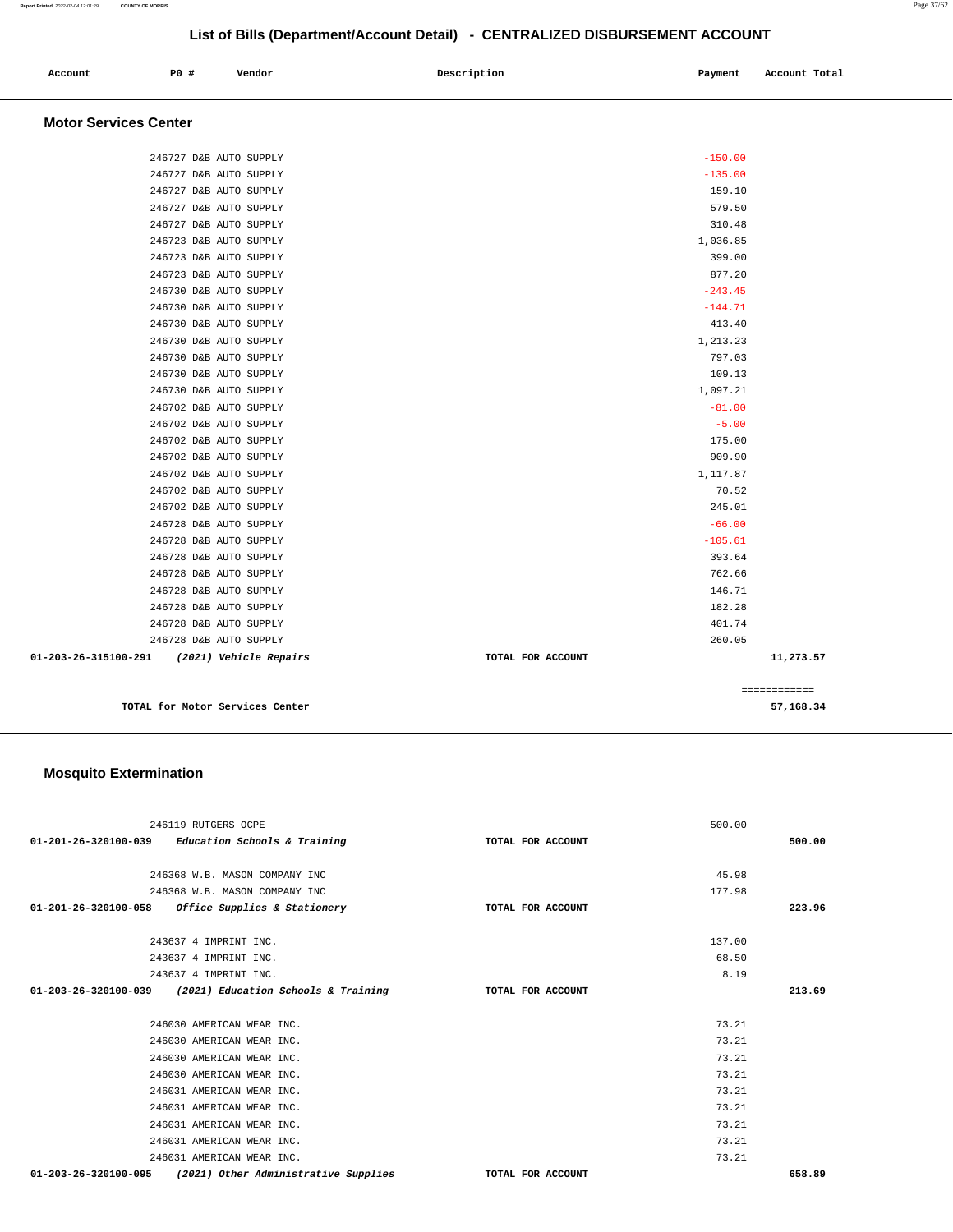| Account                       | P0 # | Vendor                           | Description | Payment | Account Total            |
|-------------------------------|------|----------------------------------|-------------|---------|--------------------------|
| <b>Mosquito Extermination</b> |      |                                  |             |         |                          |
|                               |      | TOTAL for Mosquito Extermination |             |         | ============<br>1,596.54 |

# **Health Management**

| 248133 CRAIG GOSS                                       |                   | 44.75    |
|---------------------------------------------------------|-------------------|----------|
| 248520 COUNTY OF MORRIS                                 |                   | 42.67    |
| $01 - 201 - 27 - 330100 - 210$                          | TOTAL FOR ACCOUNT | 87.42    |
| Environmental Compliance                                |                   |          |
|                                                         |                   |          |
| 246092 TELESEARCH INC                                   |                   | 650.65   |
| 246092 TELESEARCH INC                                   |                   | 650.65   |
| 246092 TELESEARCH INC                                   |                   | 650.65   |
| (2021) Outside Salaries & Wages<br>01-203-27-330100-016 | TOTAL FOR ACCOUNT | 1,951.95 |
|                                                         |                   |          |
| TOTAL for Health Management                             |                   | 2,039.37 |

## **Human Services**

| 248520 COUNTY OF MORRIS                                  |                   | 117.52   |
|----------------------------------------------------------|-------------------|----------|
| $01 - 201 - 27 - 331100 - 068$<br>Postage & Metered Mail | TOTAL FOR ACCOUNT | 117.52   |
| 246466 FIRST PRIORITY EMERGENCY                          |                   | 232.50   |
| Other Outside Services<br>01-201-27-331100-084           | TOTAL FOR ACCOUNT | 232.50   |
| 241811 4 IMPRINT INC.                                    |                   | 1,891.98 |
| 246467 FIRST PRIORITY EMERGENCY                          |                   | 165.00   |
| (2021) Other Outside Services<br>01-203-27-331100-084    | TOTAL FOR ACCOUNT | 2,056.98 |
|                                                          |                   |          |
| TOTAL for Human Services                                 |                   | 2,407.00 |

#### **Youth Shelter**

| 135.00                                                               | 244306 HANDLE WITH CARE BEHAVIOR    |                      |
|----------------------------------------------------------------------|-------------------------------------|----------------------|
| 400.00                                                               | 244219 HANDLE WITH CARE BEHAVIOR    |                      |
| 400.00                                                               | 244219 HANDLE WITH CARE BEHAVIOR    |                      |
| 450.00                                                               | 244219 HANDLE WITH CARE BEHAVIOR    |                      |
| 1,385.00<br>(2021) Education Schools & Training<br>TOTAL FOR ACCOUNT |                                     | 01-203-27-331110-039 |
|                                                                      |                                     |                      |
| 949.08                                                               | 246339 RICOH USA, INC.              |                      |
| 93.45                                                                | 247063 RICOH USA, INC.              |                      |
| (2021) Office Machines - Rental<br>1,042.53<br>TOTAL FOR ACCOUNT     | 01-203-27-331110-164                |                      |
|                                                                      |                                     |                      |
| 101.20                                                               | 246319 LOVEYS PIZZA & GRILL         |                      |
| 312.36                                                               | 246343 LOVEYS PIZZA & GRILL         |                      |
| 346.55                                                               | 246315 A & B BAGEL II LLC           |                      |
| 760.11<br>TOTAL FOR ACCOUNT                                          | 01-203-27-331110-185<br>(2021) Food |                      |
|                                                                      |                                     |                      |
| 8,792.00<br>HEALTH                                                   | 246317 ATLANTIC CORPORATE           |                      |
| 8,792.00<br>HEALTH                                                   | 246317 ATLANTIC CORPORATE           |                      |
| 61.04                                                                | 246342 LTC SCRIPTS INC.             |                      |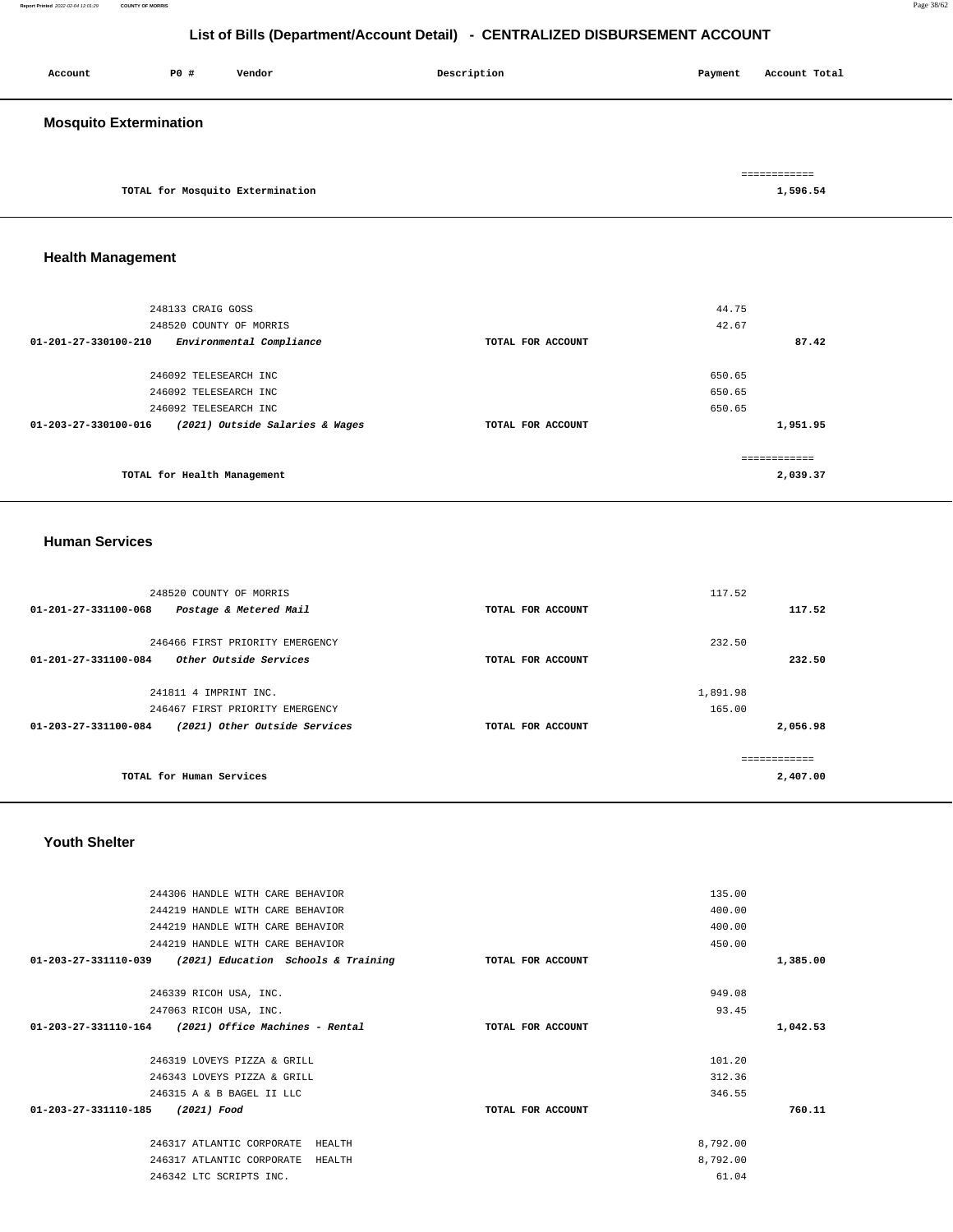| Account              | P0#                     | Vendor                                   | Description       | Payment | Account Total |
|----------------------|-------------------------|------------------------------------------|-------------------|---------|---------------|
| <b>Youth Shelter</b> |                         |                                          |                   |         |               |
|                      | 246321 LTC SCRIPTS INC. |                                          |                   | 125.41  |               |
|                      |                         | 246318 INSTITUTE FOR FORENSIC PSYCHOLOGY |                   | 400.00  |               |
| 01-203-27-331110-189 | (2021) Medical          |                                          | TOTAL FOR ACCOUNT |         | 18,170.45     |
|                      |                         |                                          |                   |         | ============  |
|                      | TOTAL for Youth Shelter |                                          |                   |         | 21,358.09     |

# **Office on Aging**

|                                | 246802 W.B. MASON COMPANY INC                            |                   | 17.88    |               |
|--------------------------------|----------------------------------------------------------|-------------------|----------|---------------|
| 01-201-27-333100-058           | Office Supplies & Stationery                             | TOTAL FOR ACCOUNT |          | 17.88         |
|                                |                                                          |                   |          |               |
|                                | 248520 COUNTY OF MORRIS                                  |                   | 25.49    |               |
| 01-201-27-333100-068           | Postage & Metered Mail                                   | TOTAL FOR ACCOUNT |          | 25.49         |
|                                |                                                          |                   |          |               |
|                                | 246808 RICOH AMERICAS CORPORATION                        |                   | 646.81   |               |
| $01 - 201 - 27 - 333100 - 164$ | Office Machines - Rental                                 | TOTAL FOR ACCOUNT |          | 646.81        |
|                                |                                                          |                   |          |               |
|                                | 246802 W.B. MASON COMPANY INC                            |                   | 17.88    |               |
|                                | 246802 W.B. MASON COMPANY INC                            |                   | 17.88    |               |
|                                | 246802 W.B. MASON COMPANY INC                            |                   | $-17.88$ |               |
|                                | 246802 W.B. MASON COMPANY INC                            |                   | $-17.88$ |               |
|                                | 246802 W.B. MASON COMPANY INC                            |                   | 17.88    |               |
|                                | 01-203-27-333100-058 (2021) Office Supplies & Stationery | TOTAL FOR ACCOUNT |          | 17.88         |
|                                | 246808 RICOH AMERICAS CORPORATION                        |                   | 323.40   |               |
| 01-203-27-333100-164           | (2021) Office Machines - Rental                          | TOTAL FOR ACCOUNT |          | 323.40        |
|                                |                                                          |                   |          | ------------- |
|                                | TOTAL for Office on Aging                                |                   |          | 1,031.46      |

### **Hands Across Morris**

| TOTAL for Hands Across Morris                                                               | 8,050.00 |
|---------------------------------------------------------------------------------------------|----------|
|                                                                                             |          |
| (2021) GIA-HS-Morristown Nghbrhood House Assoc<br>01-203-27-342100-457<br>TOTAL FOR ACCOUNT | 8,050.00 |
| 246397 MORRISTOWN NEIGHBORHOOD HOUSE                                                        | 1,200.00 |
| 246397 MORRISTOWN NEIGHBORHOOD HOUSE                                                        | 4,400.00 |
| 246397 MORRISTOWN NEIGHBORHOOD HOUSE                                                        | 2,450.00 |
|                                                                                             |          |

# **Collinsville Day Care**

| 247260 MENTAL HEALTH ASSOCIATION OF                                                                    | 3,322.00  |           |
|--------------------------------------------------------------------------------------------------------|-----------|-----------|
| 247264 MENTAL HEALTH ASSOCIATION OF                                                                    | 9,281.00  |           |
| 247269 MENTAL HEALTH ASSOCIATION OF                                                                    | 15,183.00 |           |
| 247268 MENTAL HEALTH ASSOCIATION OF                                                                    | 1,843.00  |           |
| 247270 MENTAL HEALTH ASSOCIATION OF                                                                    | 5.409.00  |           |
| $01 - 203 - 27 - 342200 - 470$<br>(2021) GIA-MntlHlth-Mntl Hlth Assc-Essex&Morris<br>TOTAL FOR ACCOUNT |           | 35,038.00 |
|                                                                                                        |           |           |
| 247255 NEWBRIDGE SERVICES INC                                                                          | 2,650.00  |           |
| 247254 NEWBRIDGE SERVICES INC.                                                                         | 83,543.00 |           |
| (2021) GIA-Mntl Hlth-NewBridge Services, Inc.<br>$01 - 203 - 27 - 342200 - 483$<br>TOTAL FOR ACCOUNT   |           | 86,193.00 |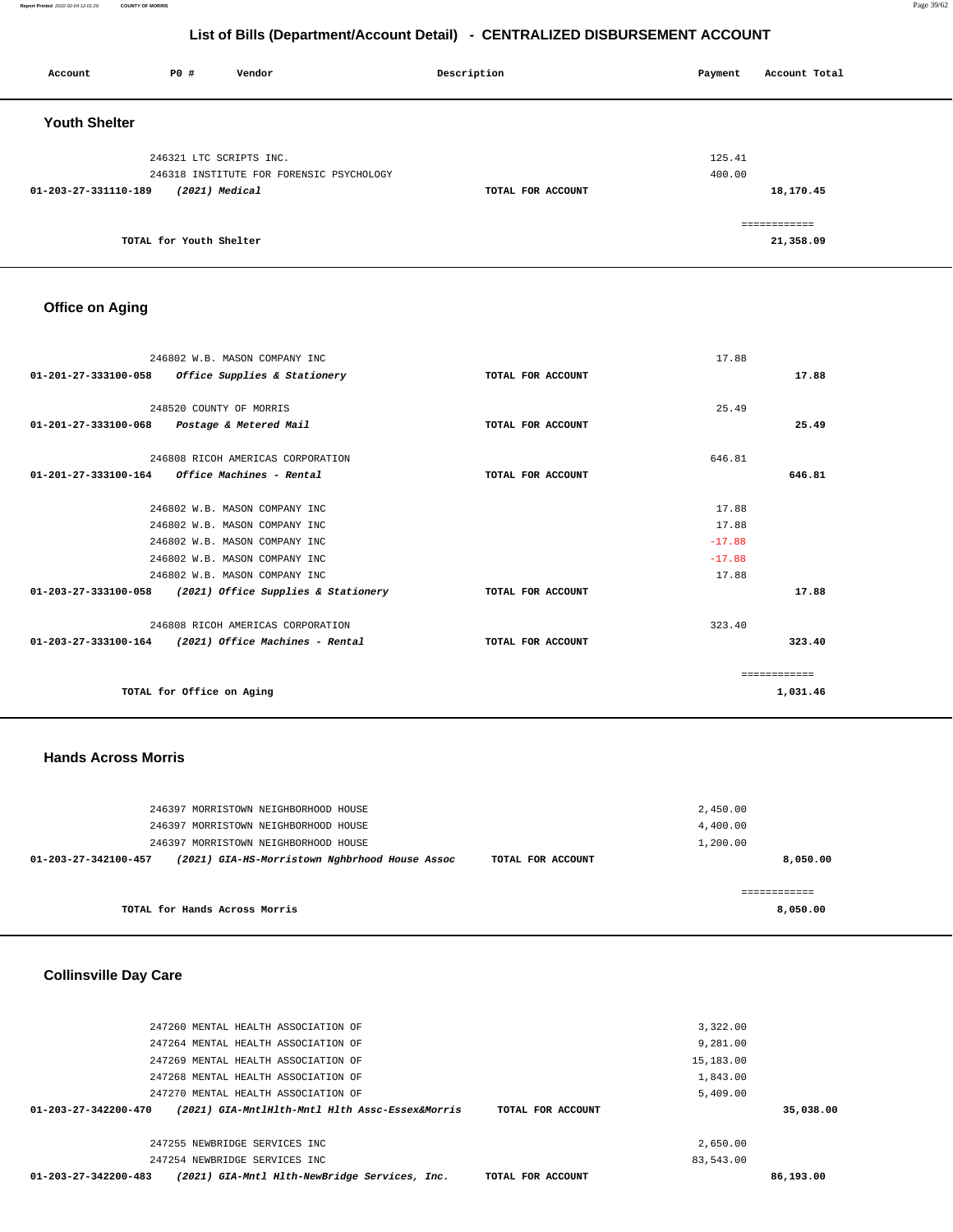**Report Printed** 2022-02-04 12:01:29 **COUNTY OF MORRIS** Page 40/62

# **List of Bills (Department/Account Detail) - CENTRALIZED DISBURSEMENT ACCOUNT**

| Account                      | P0 # | Vendor                                                                                                           | Description       | Payment                | Account Total              |
|------------------------------|------|------------------------------------------------------------------------------------------------------------------|-------------------|------------------------|----------------------------|
| <b>Collinsville Day Care</b> |      |                                                                                                                  |                   |                        |                            |
| 01-203-27-342200-484         |      | 247289 PRIME HEALTHCARE SERVICES<br>242955 PRIME HEALTHCARE SERVICES<br>(2021) GIA-Mntl Hlth-St Clare's Hospital | TOTAL FOR ACCOUNT | 66,320.00<br>66,317.00 | 132,637.00                 |
|                              |      | TOTAL for Collinsville Day Care                                                                                  |                   |                        | ============<br>253,868.00 |
|                              |      |                                                                                                                  |                   |                        |                            |

#### **DEPARTMENT 342400**

|                                | 246982 PRIME HEALTHCARE SERVICES                                              |                   | 24,070.00            |
|--------------------------------|-------------------------------------------------------------------------------|-------------------|----------------------|
| $01 - 203 - 27 - 342400 - 484$ | (2021) GIA-Ch 51 Match-St Clare's Hospital                                    | TOTAL FOR ACCOUNT | 24,070.00            |
| 01-203-27-342400-491           | 246885 NEW HOPE FOUNDATION INC.<br>(2021) GIA-Ch 51 Match-New Hope Foundation | TOTAL FOR ACCOUNT | 2,450.00<br>2,450.00 |
|                                |                                                                               |                   |                      |
|                                |                                                                               |                   | ============         |
|                                | TOTAL for DEPARTMENT 342400                                                   |                   | 26,520.00            |

#### **DEPARTMENT 342500**

|                      | 246917 DAWN CENTER FOR INDEPENDENT |                   | 8,621.00 |
|----------------------|------------------------------------|-------------------|----------|
| 01-203-27-342500-473 | (2021) GIA-Agng&Dsbld-DAWN Center  | TOTAL FOR ACCOUNT | 8,621.00 |
|                      |                                    |                   |          |
|                      |                                    |                   |          |
|                      | TOTAL for DEPARTMENT 342500        |                   | 8,621.00 |
|                      |                                    |                   |          |

#### **Seniors, Disabled & Veterans**

| 246373 W.B. MASON COMPANY INC<br>246373 W.B. MASON COMPANY INC                               |                   | 9.53<br>22.68   |
|----------------------------------------------------------------------------------------------|-------------------|-----------------|
| 246373 W.B. MASON COMPANY INC<br>01-203-27-343100-058<br>(2021) Office Supplies & Stationery | TOTAL FOR ACCOUNT | 93.63<br>125.84 |
| 246373 W.B. MASON COMPANY INC<br>246373 W.B. MASON COMPANY INC                               |                   | 17.98<br>15.99  |
| 01-203-27-343100-059<br>(2021) Other General Expenses                                        | TOTAL FOR ACCOUNT | 33.97           |
| TOTAL for Seniors, Disabled & Veterans                                                       |                   | 159.81          |

## **County Board of Social Service**

| 246534 RICOH USA, INC.                                                  |                   | 2,247.15 |          |  |
|-------------------------------------------------------------------------|-------------------|----------|----------|--|
| <i><b>Office Machines - Rental</b></i><br>01-201-27-345100-164          | TOTAL FOR ACCOUNT |          | 2,247.15 |  |
| 247267 CITYSIDE ARCHIVES, LLC<br>01-201-27-345100-257<br>Rental - Other | TOTAL FOR ACCOUNT | 738.91   | 738.91   |  |

246435 CHLIC 386,261.96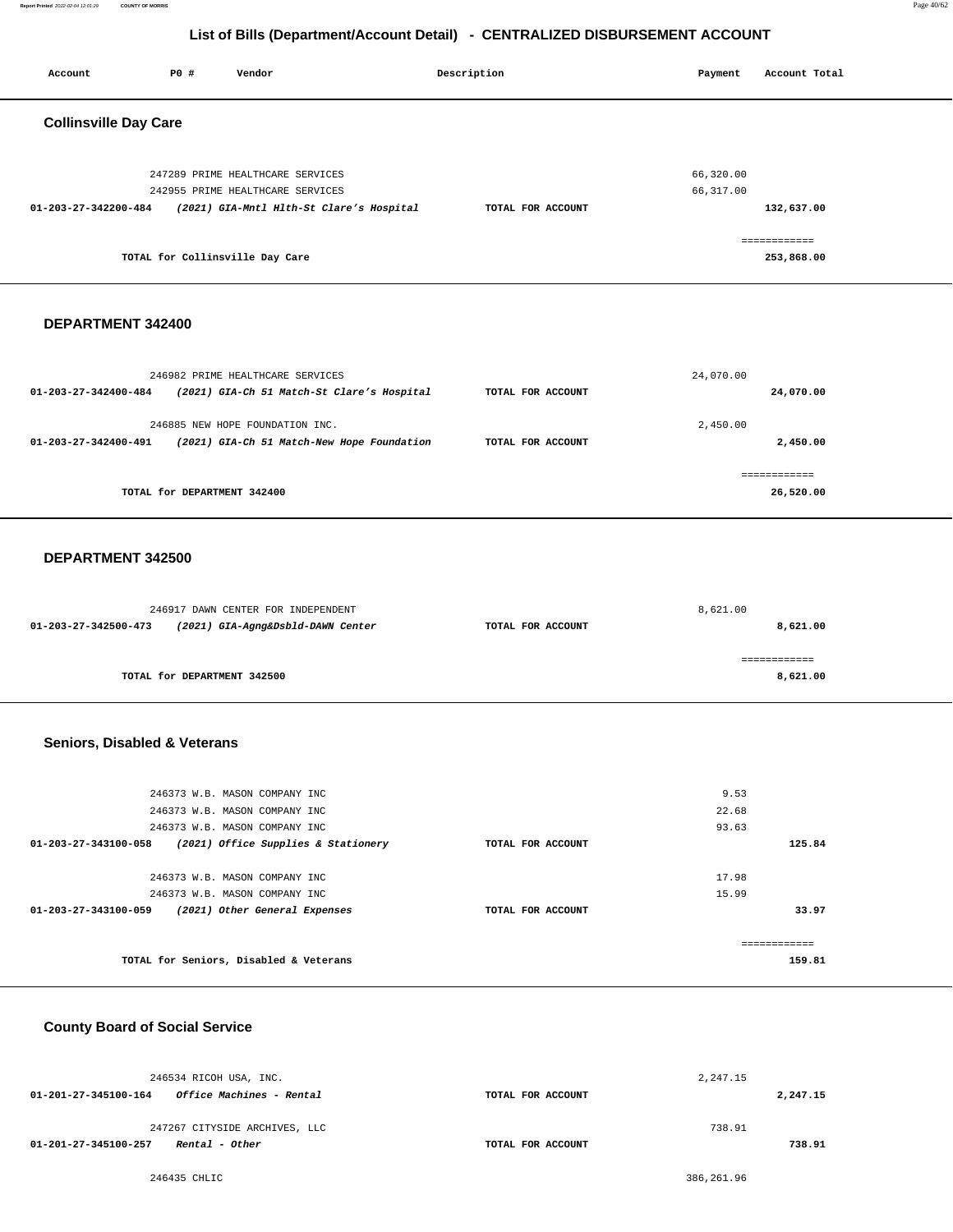| Account | P0 # | Vendor<br>. | Description | Payment | Account Total |
|---------|------|-------------|-------------|---------|---------------|
|         |      |             |             |         |               |

## **County Board of Social Service**

| 246436 DELTA DENTAL INSURANCE COMPANY                    |                   | 47.11      |                            |
|----------------------------------------------------------|-------------------|------------|----------------------------|
| 246436 DELTA DENTAL INSURANCE COMPANY                    |                   | 2.639.26   |                            |
| 246437 DELTA DENTAL OF NEW JERSEY, INC.                  |                   | 635.60     |                            |
| 246437 DELTA DENTAL OF NEW JERSEY, INC.                  |                   | 88.68      |                            |
| 246440 FLAGSHIP HEALTH SYSTEMS, INC.                     |                   | 365.20     |                            |
| 01-201-27-345100-329 Hospital Insurance Premiums         | TOTAL FOR ACCOUNT |            | 390,037.81                 |
| 246434 LANGUAGE LINE SERVICES                            |                   | 95.20      |                            |
| 246434 LANGUAGE LINE SERVICES                            |                   | 61.20      |                            |
| 246438 THOMSON REUTER-WEST                               |                   | 447.60     |                            |
| 246438 THOMSON REUTER-WEST                               |                   | 447.60     |                            |
| 01-203-27-345100-058 (2021) Office Supplies & Stationery | TOTAL FOR ACCOUNT |            | 1,051.60                   |
| 247265 CABLEVISION LIGHTPATH NJ LLC                      |                   | 718.36     |                            |
| 247261 CABLEVISION LIGHTPATH NJ LLC                      |                   | 1,062.42   |                            |
| 01-203-27-345100-146 (2021) Telephone                    | TOTAL FOR ACCOUNT |            | 1,780.78                   |
|                                                          |                   |            |                            |
| 247324 JERSEY CENTRAL POWER & LIGHT                      |                   | 14.69      |                            |
| 247324 JERSEY CENTRAL POWER & LIGHT                      |                   | 14.69      |                            |
| $01-203-27-345100-257$ (2021) Rental - Other             | TOTAL FOR ACCOUNT |            | 29.38                      |
| 246510 JOHNSON & JOHNSON, ESQS                           |                   | 2,123.50   |                            |
| 246510 JOHNSON & JOHNSON, ESOS                           |                   | 666.50     |                            |
| 01-203-27-345100-325 (2021) Special Services             | TOTAL FOR ACCOUNT |            | 2,790.00                   |
| 246435 CHLIC                                             |                   | 383,044.03 |                            |
| 246436 DELTA DENTAL INSURANCE COMPANY                    |                   | 47.11      |                            |
| 246436 DELTA DENTAL INSURANCE COMPANY                    |                   | 2.667.36   |                            |
| 246437 DELTA DENTAL OF NEW JERSEY, INC.                  |                   | 730.94     |                            |
| 246437 DELTA DENTAL OF NEW JERSEY, INC.                  |                   | 750.82     |                            |
| 246440 FLAGSHIP HEALTH SYSTEMS, INC.                     |                   | 354.75     |                            |
| 01-203-27-345100-329 (2021) Hospital Insurance Premiums  | TOTAL FOR ACCOUNT |            | 387,595.01                 |
| 242841 BFI                                               |                   | 1,211.00   |                            |
| 244511 SLADE INDUSTRIES, INC.                            |                   | 15,675.00  |                            |
| 01-203-27-345100-336 (2021) Repairs & Alterations        | TOTAL FOR ACCOUNT |            | 16,886.00                  |
|                                                          |                   |            |                            |
| TOTAL for County Board of Social Service                 |                   |            | ============<br>803,156.64 |
|                                                          |                   |            |                            |

#### **DEPARTMENT 349110**

| 247024 NEW BRIDGE MEDICAL CENTER<br>247024 NEW BRIDGE MEDICAL CENTER                |                   | 2,221.32<br>3,411.64 |
|-------------------------------------------------------------------------------------|-------------------|----------------------|
| 247027 ESSEX COUNTY HOSPITAL<br>(2021) Program Expenditures<br>01-203-27-349110-090 | TOTAL FOR ACCOUNT | 2,993.37<br>8,626.33 |
|                                                                                     |                   |                      |
| TOTAL for DEPARTMENT 349110                                                         |                   | 8,626.33             |

## **County Adjuster**

248520 COUNTY OF MORRIS **01-201-27-357100-068 Postage & Metered Mail TOTAL FOR ACCOUNT** 

============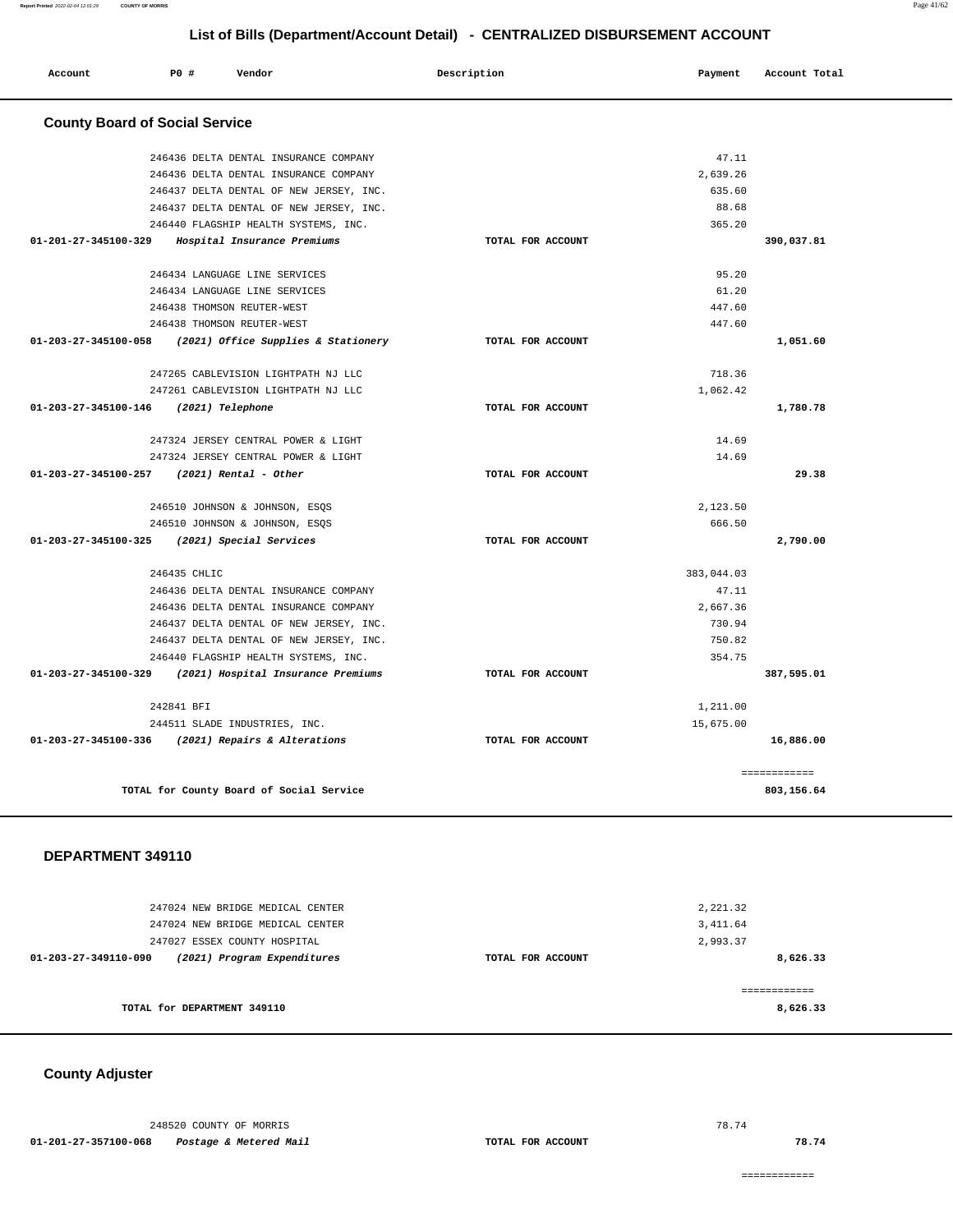**6.40**

**6.40** 

# **List of Bills (Department/Account Detail) - CENTRALIZED DISBURSEMENT ACCOUNT**

| Account                | P0 #                      | Vendor | Description | Payment | Account Total |  |
|------------------------|---------------------------|--------|-------------|---------|---------------|--|
| <b>County Adjuster</b> |                           |        |             |         |               |  |
|                        | TOTAL for County Adjuster |        |             |         | 78.74         |  |

**County Library** 

| 248520 COUNTY OF MORRIS                                  |                   | 701.93      |              |
|----------------------------------------------------------|-------------------|-------------|--------------|
| 01-201-29-390100-068 Postage & Metered Mail              | TOTAL FOR ACCOUNT |             | 701.93       |
| 244777 BIBLIOTHECA, LLC                                  |                   | 12,219.96   |              |
| 244778 EBSCO INFORMATION SERVICES                        |                   | 26.90       |              |
| 244798 EBSCO INFORMATION SERVICES                        |                   | 23,571.39   |              |
| 244798 EBSCO INFORMATION SERVICES                        |                   | $-3,953.15$ |              |
| 244798 EBSCO INFORMATION SERVICES                        |                   | 215.20      |              |
| 245482 GALE                                              |                   | 704.70      |              |
| 244775 GANN LAW BOOKS                                    |                   | 207.00      |              |
| 244800 INFORMATION TODAY INC                             |                   | 385.53      |              |
| 245118 JSTOR                                             |                   | 800.00      |              |
| 245118 JSTOR                                             |                   | 510.00      |              |
| 239648 LAWYERS DIARY AND MANUAL LLC                      |                   | 120.25      |              |
| 239648 LAWYERS DIARY AND MANUAL LLC                      |                   | 8.00        |              |
| 240543 THOMSON REUTERS-WEST                              |                   | 255.00      |              |
| 242203 THOMSON REUTERS-WEST                              |                   | 1,549.99    |              |
| 244806 UNIWORLD BUSINESS PUBLICATIONS INC.               |                   | 878.00      |              |
| 01-203-29-390100-028 (2021) Books & Periodicals          | TOTAL FOR ACCOUNT |             | 37,498.77    |
| 244802 BRODART CO                                        |                   | 20.40       |              |
| 244802 BRODART CO                                        |                   | 23.60       |              |
| 244802 BRODART CO                                        |                   | 13.28       |              |
| 244802 BRODART CO                                        |                   | 31.65       |              |
| 244802 BRODART CO                                        |                   | 9.95        |              |
| 244797 DEMCO                                             |                   | 52.78       |              |
| 245041 DEMCO                                             |                   | 839.98      |              |
| 242234 JANWAY COMPANY                                    |                   | 1,094.40    |              |
| 242234 JANWAY COMPANY                                    |                   | 20.00       |              |
| 242234 JANWAY COMPANY                                    |                   | 19.66       |              |
| 244733 OFFICE CONCEPTS GROUP, INC.                       |                   | 88.80       |              |
| 01-203-29-390100-058 (2021) Office Supplies & Stationery | TOTAL FOR ACCOUNT |             | 2,214.50     |
| 245044 FAST SIGNS                                        |                   | 504.00      |              |
| 245135 JANWAY COMPANY                                    |                   | 238.00      |              |
| 245135 JANWAY COMPANY                                    |                   | 892.50      |              |
| 245135 JANWAY COMPANY                                    |                   | 654.50      |              |
| 245135 JANWAY COMPANY                                    |                   | 70.00       |              |
| 245135 JANWAY COMPANY                                    |                   | 97.20       |              |
| 01-203-29-390100-090 (2021) Program Expenditures         | TOTAL FOR ACCOUNT |             | 2,456.20     |
|                                                          |                   |             | ============ |
| TOTAL for County Library                                 |                   |             | 42,871.40    |

 **County Superintendent of Schoo**

 248520 COUNTY OF MORRIS **01-201-29-392100-068 Postage & Metered Mail TOTAL FOR ACCOUNT**  6.40 **TOTAL for County Superintendent of Schoo**  ============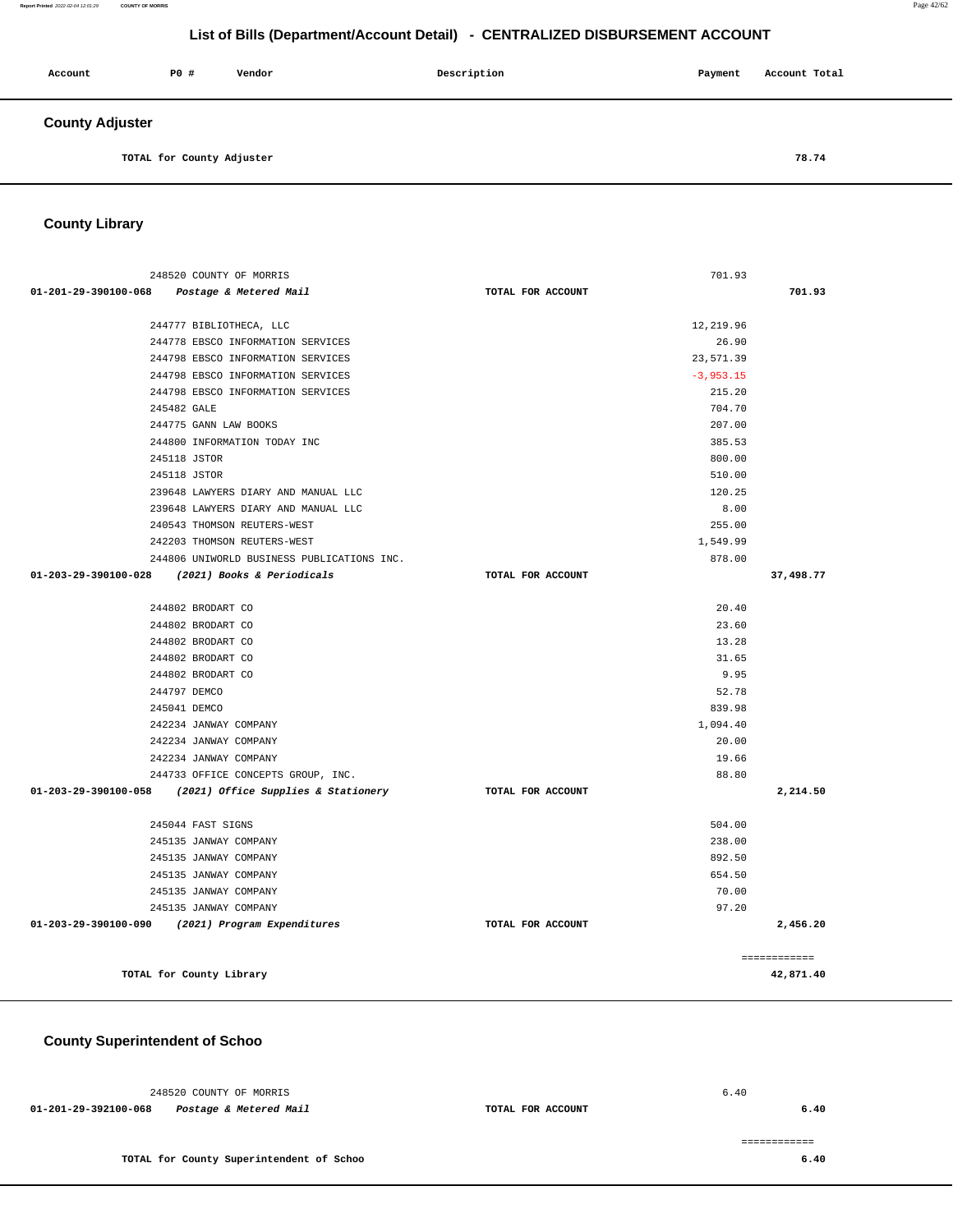| Account                                     | P0 #                                                                             | Vendor                                                                                      | Description       | Payment                               | Account Total              |  |
|---------------------------------------------|----------------------------------------------------------------------------------|---------------------------------------------------------------------------------------------|-------------------|---------------------------------------|----------------------------|--|
| <b>Contribution to County College</b>       |                                                                                  |                                                                                             |                   |                                       |                            |  |
| 01-201-29-395100-090                        | Expenditures                                                                     | 248510 COUNTY COLLEGE OF MORRIS                                                             | TOTAL FOR ACCOUNT | 572, 423.41                           | 572,423.41                 |  |
|                                             |                                                                                  | TOTAL for Contribution to County College                                                    |                   |                                       | ============<br>572,423.41 |  |
| <b>Rutgers Extension Service</b>            |                                                                                  |                                                                                             |                   |                                       |                            |  |
| 01-201-29-396100-068                        | 248520 COUNTY OF MORRIS                                                          | Postage & Metered Mail                                                                      | TOTAL FOR ACCOUNT | 3.91                                  | 3.91                       |  |
|                                             |                                                                                  | TOTAL for Rutgers Extension Service                                                         |                   |                                       | ============<br>3.91       |  |
| <b>Cont M.C. School of Tech</b>             |                                                                                  |                                                                                             |                   |                                       |                            |  |
| 01-201-29-400100-090                        |                                                                                  | 248513 MC VOCATIONAL SCHOOL DISTRICT<br>Cont M.C. School of Tech Expenditures               | TOTAL FOR ACCOUNT | 903,191.00                            | 903,191.00                 |  |
|                                             |                                                                                  | TOTAL for Cont M.C. School of Tech                                                          |                   |                                       | ============<br>903,191.00 |  |
| <b>Fire and Police Academy</b>              |                                                                                  |                                                                                             |                   |                                       |                            |  |
|                                             | 246531 NECI, INC.<br>246531 NECI, INC.<br>246531 NECI, INC.<br>246531 NECI, INC. |                                                                                             |                   | 195.00<br>625.00<br>1,250.00<br>19.95 |                            |  |
| 01-201-29-407100-028                        |                                                                                  | <i>Books &amp; Periodicals</i>                                                              | TOTAL FOR ACCOUNT |                                       | 2,089.95                   |  |
|                                             |                                                                                  | 246605 W.B. MASON COMPANY INC<br>01-201-29-407100-058 Office Supplies & Stationery          | TOTAL FOR ACCOUNT | 610.13                                | 610.13                     |  |
| 01-201-29-407100-059 Other General Expenses |                                                                                  | 247086 MORRISTOWN LUMBER &                                                                  | TOTAL FOR ACCOUNT | 71.77                                 | 71.77                      |  |
| 01-201-29-407100-068 Postage & Metered Mail | 248520 COUNTY OF MORRIS                                                          |                                                                                             | TOTAL FOR ACCOUNT | 26.11                                 | 26.11                      |  |
|                                             |                                                                                  | 246006 SCANTRON SERVICE GROUP<br>01-203-29-407100-059 (2021) Other General Expenses         | TOTAL FOR ACCOUNT | 943.00                                | 943.00                     |  |
|                                             | 247087 MORRIS COUNTY MUA<br>247087 MORRIS COUNTY MUA<br>246001 MORRIS COUNTY MUA |                                                                                             |                   | 406.00<br>215.18<br>284.20            |                            |  |
|                                             |                                                                                  | 01-203-29-407100-143 (2021) Rubbish & Trash Removal                                         | TOTAL FOR ACCOUNT |                                       | 905.38                     |  |
|                                             |                                                                                  | 246003 NJ DEPARTMENT OF TREASURY<br>01-203-29-407100-231 (2021) Hazardous Material Disposal | TOTAL FOR ACCOUNT | 30.00                                 | 30.00                      |  |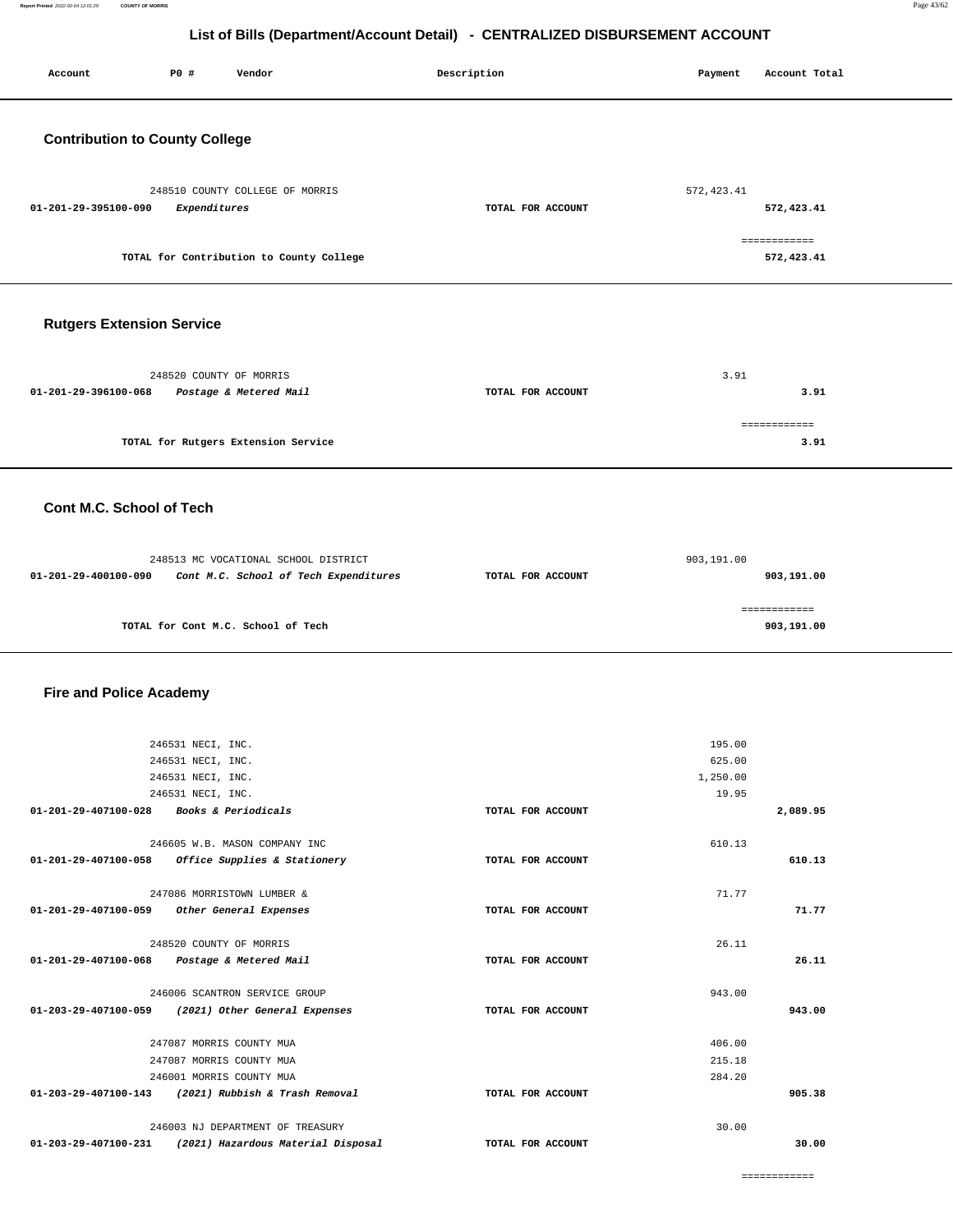| Account                        | <b>PO #</b> | Vendor                            | Description | Payment | Account Total |  |
|--------------------------------|-------------|-----------------------------------|-------------|---------|---------------|--|
| <b>Fire and Police Academy</b> |             |                                   |             |         |               |  |
|                                |             | TOTAL for Fire and Police Academy |             |         | 4,676.34      |  |

**Utilities** 

| 248157 DIRECT ENERGY BUSINESS           |                   | 867.09    |           |
|-----------------------------------------|-------------------|-----------|-----------|
| 248157 DIRECT ENERGY BUSINESS           |                   | 6,179.08  |           |
| 248158 DIRECT ENERGY BUSINESS           |                   | 84.63     |           |
| 248158 DIRECT ENERGY BUSINESS           |                   | 451.86    |           |
| 248158 DIRECT ENERGY BUSINESS           |                   | 159.26    |           |
| 248158 DIRECT ENERGY BUSINESS           |                   | 1,461.85  |           |
| 248129 JERSEY CENTRAL POWER & LIGHT     |                   | 5,176.75  |           |
| 248163 DIRECT ENERGY BUSINESS           |                   | 13,612.34 |           |
| 01-201-31-430100-137 Electricity        | TOTAL FOR ACCOUNT |           | 27,992.86 |
|                                         |                   |           |           |
| 246969 N.J. NATURAL GAS COMPANY         |                   | 2,835.51  |           |
| 247088 SUBURBAN PROPANE -2347           |                   | 514.39    |           |
| 01-201-31-430100-141 Natural Gas        | TOTAL FOR ACCOUNT |           | 3,349.90  |
|                                         |                   |           |           |
| 246967 SOUTHEAST MORRIS COUNTY          |                   | 310.30    |           |
| 246967 SOUTHEAST MORRIS COUNTY          |                   | 78.40     |           |
| 246967 SOUTHEAST MORRIS COUNTY          |                   | 209.47    |           |
| 01-201-31-430100-147<br>Water           | TOTAL FOR ACCOUNT |           | 598.17    |
|                                         |                   |           |           |
| 246668 DIRECT ENERGY BUSINESS           |                   | 1,677.90  |           |
| 246668 DIRECT ENERGY BUSINESS           |                   | 378.39    |           |
| 246668 DIRECT ENERGY BUSINESS           |                   | 1,251.45  |           |
| 246668 DIRECT ENERGY BUSINESS           |                   | 206.09    |           |
| 246668 DIRECT ENERGY BUSINESS           |                   | 6.60      |           |
| 246668 DIRECT ENERGY BUSINESS           |                   | 55.06     |           |
| 246668 DIRECT ENERGY BUSINESS           |                   | 24.91     |           |
| 246668 DIRECT ENERGY BUSINESS           |                   | 934.31    |           |
| 246668 DIRECT ENERGY BUSINESS           |                   | 894.78    |           |
| 246785 JERSEY CENTRAL POWER & LIGHT     |                   | 9,294.52  |           |
| 246782 DIRECT ENERGY BUSINESS           |                   | 87.32     |           |
| 246782 DIRECT ENERGY BUSINESS           |                   | 11.24     |           |
| 246782 DIRECT ENERGY BUSINESS           |                   | 1.30      |           |
| 246782 DIRECT ENERGY BUSINESS           |                   | 1.20      |           |
| 246781 DIRECT ENERGY BUSINESS           |                   | 34.54     |           |
| 246961 DIRECT ENERGY BUSINESS           |                   | 20,160.84 |           |
| 246968 DIRECT ENERGY BUSINESS           |                   | 25.74     |           |
| 246968 DIRECT ENERGY BUSINESS           |                   | 49.12     |           |
| 246968 DIRECT ENERGY BUSINESS           |                   | 229.94    |           |
| 246864 AES-NJ COGEN CO INC              |                   | 5,955.98  |           |
| 248158 DIRECT ENERGY BUSINESS           |                   | 7.789.46  |           |
| 01-203-31-430100-137 (2021) Electricity | TOTAL FOR ACCOUNT |           | 49,070.69 |
|                                         |                   |           |           |
| 246784 ELIZABETHTOWN GAS COMPANY        |                   | 528.68    |           |
| 246783 PSE&G CO                         |                   | 44,653.17 |           |
| 248156 DIRECT ENERGY BUSINESS MARKETING |                   | 29,590.49 |           |
| 245992 SUBURBAN PROPANE -2347           |                   | 820.30    |           |
| 245992 SUBURBAN PROPANE -2347           |                   | 649.14    |           |
| 245992 SUBURBAN PROPANE -2347           |                   | 724.52    |           |
| 245992 SUBURBAN PROPANE -2347           |                   | 932.27    |           |
| 01-203-31-430100-141 (2021) Natural Gas | TOTAL FOR ACCOUNT |           | 77,898.57 |
|                                         |                   |           |           |
| 245287 CDW GOVERNMENT                   |                   | 1,235.64  |           |
| 245933 AT&T MOBILITY                    |                   | 1,279.31  |           |
| 245936 PREMIER GLOBAL SERVICES          |                   | 656.79    |           |
| 245890 A T & T CORP.                    |                   | 2,682.38  |           |

**Report Printed** 2022-02-04 12:01:29 **COUNTY OF MORRIS** Page 44/62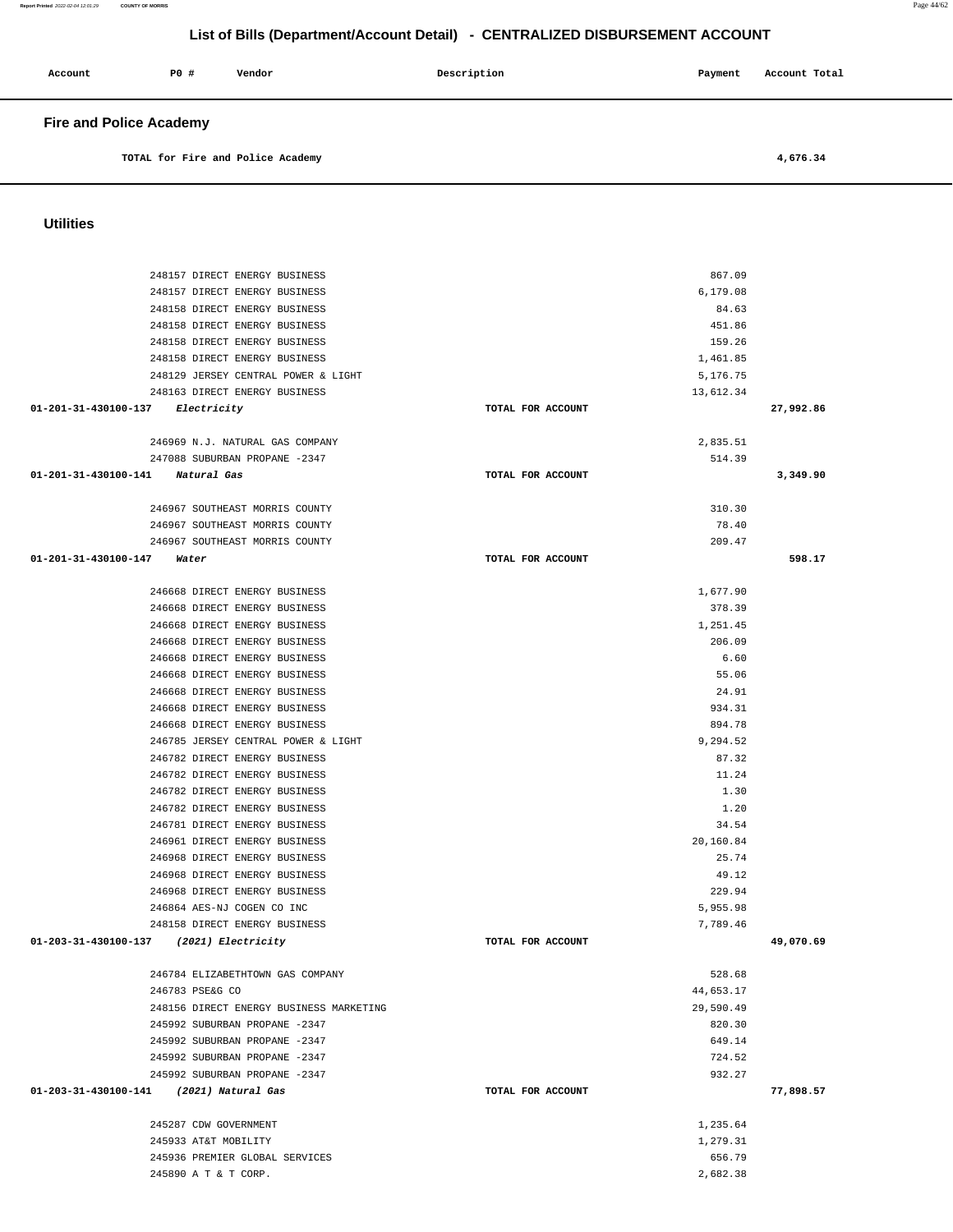| Account              | P0 #                 | Vendor                                    | Description       | Payment  | Account Total |
|----------------------|----------------------|-------------------------------------------|-------------------|----------|---------------|
| <b>Utilities</b>     |                      |                                           |                   |          |               |
|                      |                      | 246062 CABLEVISION LIGHTPATH INC.         |                   | 5,056.35 |               |
|                      | 245928 AT&T          |                                           |                   | 6.86     |               |
|                      | 245928 AT&T          |                                           |                   | 18.86    |               |
|                      | 245905 AT&T MOBILITY |                                           |                   | 1,279.31 |               |
|                      | 246070 VERIZON       |                                           |                   | 7,213.70 |               |
|                      |                      | 245889 CABLEVISION LIGHTPATH NJ LLC       |                   | 562.57   |               |
|                      |                      | 247265 CABLEVISION LIGHTPATH NJ LLC       |                   | 4,307.53 |               |
|                      |                      | 247261 CABLEVISION LIGHTPATH NJ LLC       |                   | 7,303.13 |               |
|                      |                      | 245955 KINGS III EMERGENCY COMMUNICATIONS |                   | 1,464.00 |               |
|                      |                      | 245938 MILLENNIUM COMMUNICATIONS GROUP    |                   | 730.00   |               |
|                      | 245929 VERIZON       |                                           |                   | 1,325.06 |               |
|                      | 246008 VERIZON CABS  |                                           |                   | 2,630.31 |               |
| 01-203-31-430100-146 |                      | (2021) Telephone                          | TOTAL FOR ACCOUNT |          | 37,751.80     |
|                      |                      | 246865 SOUTHEAST MORRIS COUNTY            |                   | 243.88   |               |
|                      |                      | 246865 SOUTHEAST MORRIS COUNTY            |                   | 5,305.81 |               |
|                      |                      | 246865 SOUTHEAST MORRIS COUNTY            |                   | 995.10   |               |
|                      |                      | 246865 SOUTHEAST MORRIS COUNTY            |                   | 400.41   |               |
| 01-203-31-430100-147 | (2021) Water         |                                           | TOTAL FOR ACCOUNT |          | 6,945.20      |
|                      |                      |                                           |                   |          | ============  |
|                      | TOTAL for Utilities  |                                           |                   |          | 203,607.19    |

## **Nutrition**

| 246809 RICOH AMERICAS CORPORATION                                 |                   | 134.41 |              |
|-------------------------------------------------------------------|-------------------|--------|--------------|
| $01 - 201 - 41 - 716100 - 164$<br>Office Machines - Rental        | TOTAL FOR ACCOUNT |        | 134.41       |
|                                                                   |                   |        |              |
| 246979 RHEA YOUNG                                                 |                   | 12.00  |              |
| 01-203-41-716100-048<br>(2021) Insurance                          | TOTAL FOR ACCOUNT |        | 12.00        |
|                                                                   |                   |        |              |
| 246979 RHEA YOUNG                                                 |                   | 125.86 |              |
| 01-203-41-716100-082<br>(2021) Travel Expense                     | TOTAL FOR ACCOUNT |        | 125.86       |
|                                                                   |                   |        |              |
| 246799 PATRICIA W. GIBBONS                                        |                   | 34.51  |              |
| 246799 PATRICIA W. GIBBONS                                        |                   | 271.32 |              |
| 01-203-41-716100-084<br>(2021) Other Outside Services             | TOTAL FOR ACCOUNT |        | 305.83       |
| 246809 RICOH AMERICAS CORPORATION                                 |                   | 87.25  |              |
| (2021) Office Machines - Rental<br>$01 - 203 - 41 - 716100 - 164$ | TOTAL FOR ACCOUNT |        | 87.25        |
|                                                                   |                   |        | ------------ |
| TOTAL for Nutrition                                               |                   |        | 665.35       |
|                                                                   |                   |        |              |

#### **Cash Held In Trust**

| 2,219.40<br>246428 RUSSELL REID WASTE HAULING &<br>$-145.80$<br>246428 RUSSELL REID WASTE HAULING &<br>246428 RUSSELL REID WASTE HAULING &<br>$-1.518.75$<br>7.350.00<br>246439 SYSTEM ONE ALARM<br>5,360.00<br>246439 SYSTEM ONE ALARM<br>3,150.00<br>246439 SYSTEM ONE ALARM<br>1,034.00<br>246439 SYSTEM ONE ALARM<br>750.00<br>246439 SYSTEM ONE ALARM<br>938.00<br>246439 SYSTEM ONE ALARM | 246612 ACTIVU CORPORATION | 4,870.40 |
|-------------------------------------------------------------------------------------------------------------------------------------------------------------------------------------------------------------------------------------------------------------------------------------------------------------------------------------------------------------------------------------------------|---------------------------|----------|
|                                                                                                                                                                                                                                                                                                                                                                                                 |                           |          |
|                                                                                                                                                                                                                                                                                                                                                                                                 |                           |          |
|                                                                                                                                                                                                                                                                                                                                                                                                 |                           |          |
|                                                                                                                                                                                                                                                                                                                                                                                                 |                           |          |
|                                                                                                                                                                                                                                                                                                                                                                                                 |                           |          |
|                                                                                                                                                                                                                                                                                                                                                                                                 |                           |          |
|                                                                                                                                                                                                                                                                                                                                                                                                 |                           |          |
|                                                                                                                                                                                                                                                                                                                                                                                                 |                           |          |
|                                                                                                                                                                                                                                                                                                                                                                                                 |                           |          |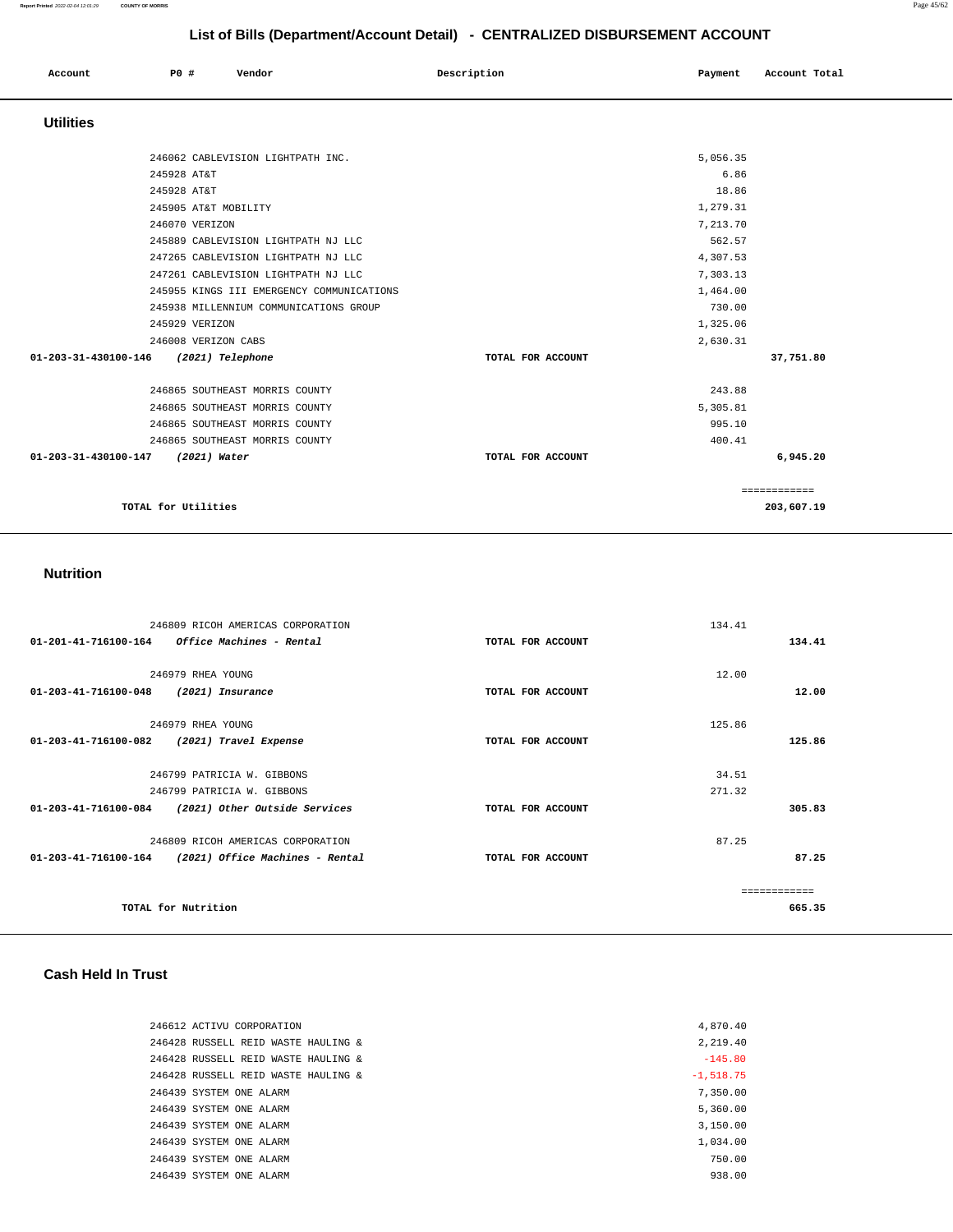| Account                   | P0 #                         | Vendor                                                        | Description       | Payment            | Account Total              |
|---------------------------|------------------------------|---------------------------------------------------------------|-------------------|--------------------|----------------------------|
| <b>Cash Held In Trust</b> |                              |                                                               |                   |                    |                            |
|                           |                              | 246973 W.B. MASON COMPANY INC<br>246564 GREENMAN PEDERSEN INC |                   | 187.50<br>7,790.00 |                            |
| 01-204-55-999999-520      |                              | Other Expenses CP                                             | TOTAL FOR ACCOUNT |                    | 31,984.75                  |
|                           | TOTAL for Cash Held In Trust |                                                               |                   |                    | -------------<br>31,984.75 |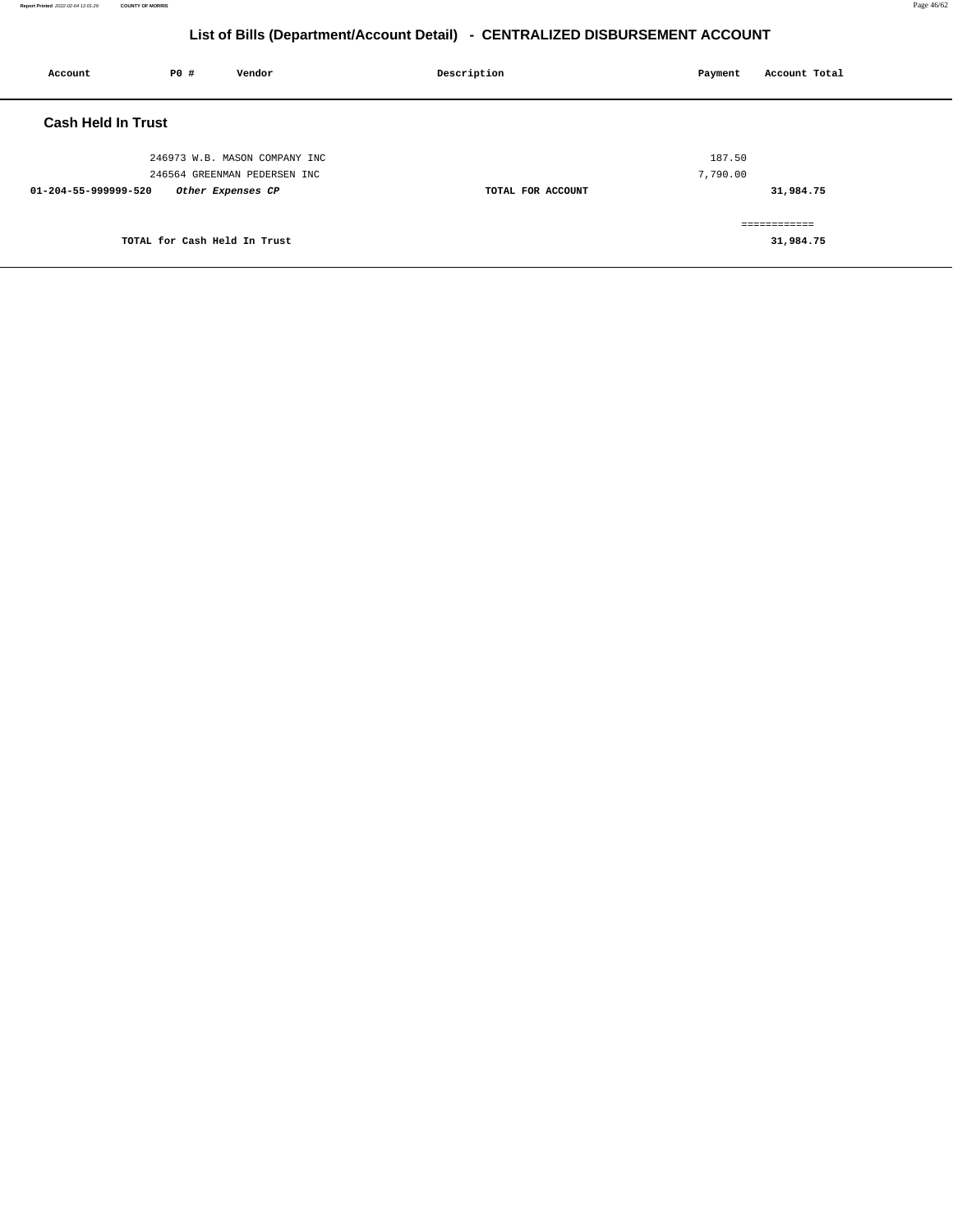**Report Printed** 2022-02-04 12:01:29 **COUNTY OF MORRIS** Page 47/62

# **List of Bills (Department/Account Detail) - CENTRALIZED DISBURSEMENT ACCOUNT**

| Account                                                | <b>PO #</b>                                                                                                                  | Vendor                                                                                                                                                                                                               | Description       | Payment                                                                                | Account Total                        |  |  |
|--------------------------------------------------------|------------------------------------------------------------------------------------------------------------------------------|----------------------------------------------------------------------------------------------------------------------------------------------------------------------------------------------------------------------|-------------------|----------------------------------------------------------------------------------------|--------------------------------------|--|--|
|                                                        | <b>Grant Fund</b><br>DEPARTMENT 718205                                                                                       |                                                                                                                                                                                                                      |                   |                                                                                        |                                      |  |  |
| 02-213-41-718205-391                                   | 248682 COUNTY OF MORRIS                                                                                                      | Public Health Emer Grant $(7/1/21-6/30/22)$                                                                                                                                                                          | TOTAL FOR ACCOUNT | 231.67                                                                                 | 231.67                               |  |  |
|                                                        | TOTAL for DEPARTMENT 718205                                                                                                  |                                                                                                                                                                                                                      |                   |                                                                                        | ============<br>231.67               |  |  |
| <b>WIA: Adult</b>                                      |                                                                                                                              |                                                                                                                                                                                                                      |                   |                                                                                        |                                      |  |  |
| 02-213-41-742205-391<br><b>WIA: Disclocated Worker</b> | 246314 NORWESCAP, INC.<br>246314 NORWESCAP, INC.<br>246314 NORWESCAP, INC.<br>246314 NORWESCAP, INC.<br>TOTAL for WIA: Adult | 246337 ACE HEALTHCARE TRAINING<br>246880 ACE HEALTHCARE TRAINING<br>246309 EZ WHEELS DRIVING SCHOOL<br>246307 LINCOLN TECHNICAL INSTITUTE<br>WIOA Adult (7/1/20-6/30/22)                                             | TOTAL FOR ACCOUNT | 800.00<br>1,907.62<br>799.80<br>799.20<br>1,056.25<br>1,056.25<br>1,056.25<br>1,056.25 | 8,531.62<br>============<br>8,531.62 |  |  |
| 02-213-41-742210-391                                   | 246336 AVTECH INSTITUTE<br>248682 COUNTY OF MORRIS                                                                           | 246308 BTII INSTITUTE, LLC<br>246310 COUNTY COLLEGE OF MORRIS<br>246329 LASCOMP INSTITUTE OF IT<br>246330 LASCOMP INSTITUTE OF IT<br>246338 RUTGERS CENTER FOR CONTINUING<br>WIOA Dislocated Worker (7/1/20-6/30/22) | TOTAL FOR ACCOUNT | 800.00<br>3,200.00<br>798.00<br>3,200.00<br>800.00<br>725.00<br>66.64                  | 9,589.64                             |  |  |
|                                                        |                                                                                                                              | TOTAL for WIA: Disclocated Worker                                                                                                                                                                                    |                   |                                                                                        | ============<br>9,589.64             |  |  |

## **WIA: Youth**

| 246872 NEWBRIDGE SERVICES INC    |  | 450.00 |
|----------------------------------|--|--------|
| 246872 NEWBRIDGE SERVICES INC    |  | 450.00 |
| 246872 NEWBRIDGE SERVICES INC    |  | 675.00 |
| 246872 NEWBRIDGE SERVICES INC    |  | 450.00 |
| 246872 NEWBRIDGE SERVICES INC    |  | 250.00 |
| 246871 NEWBRIDGE SERVICES INC    |  | 450.00 |
| 246871 NEWBRIDGE SERVICES INC    |  | 675.00 |
| 246871 NEWBRIDGE SERVICES INC    |  | 17.50  |
| 246871 NEWBRIDGE SERVICES INC    |  | 61.50  |
| 246870 NEWBRIDGE SERVICES INC    |  | 529.40 |
| 246332 PHILLIPSBURG SCHOOL BASED |  | 635.00 |
| 246332 PHILLIPSBURG SCHOOL BASED |  | 256.00 |
| 246332 PHILLIPSBURG SCHOOL BASED |  | 635.00 |
|                                  |  |        |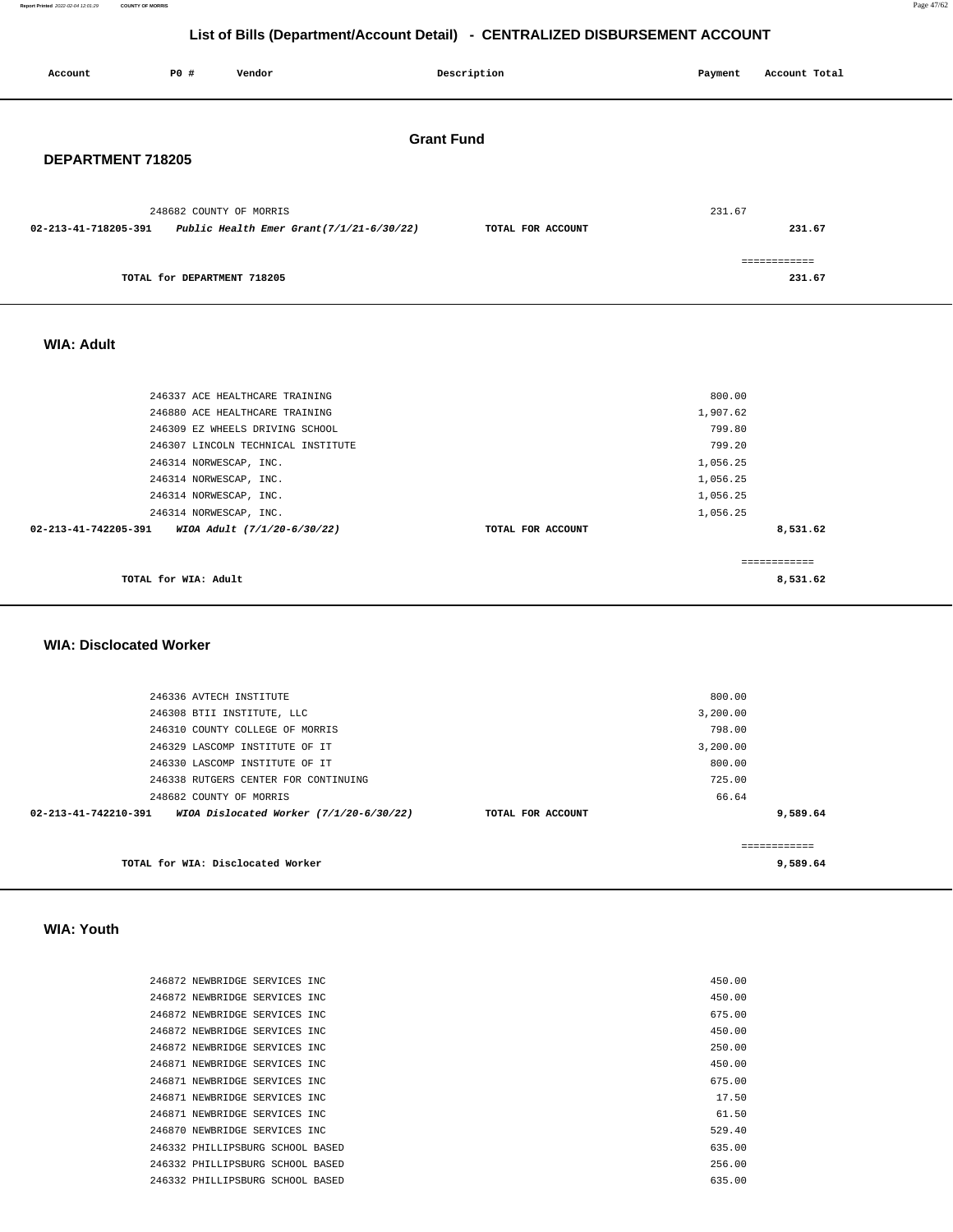============

# **List of Bills (Department/Account Detail) - CENTRALIZED DISBURSEMENT ACCOUNT**

| Account | P0 # | Vendor | Description | Payment | Account Total |
|---------|------|--------|-------------|---------|---------------|
|         |      |        |             |         |               |

# **WIA: Youth**

| 246234 PHILLIPSBURG SCHOOL BASED                    | 500.00            |           |
|-----------------------------------------------------|-------------------|-----------|
| 246234 PHILLIPSBURG SCHOOL BASED                    | 1,050.00          |           |
| 246234 PHILLIPSBURG SCHOOL BASED                    | 1,050.00          |           |
| 246328 PHILLIPSBURG SCHOOL BASED                    | 640.00            |           |
| 246328 PHILLIPSBURG SCHOOL BASED                    | 500.00            |           |
| 246328 PHILLIPSBURG SCHOOL BASED                    | 280.00            |           |
| 246328 PHILLIPSBURG SCHOOL BASED                    | 500.00            |           |
| 246172 PHILLIPSBURG SCHOOL BASED                    | 500.00            |           |
| 246172 PHILLIPSBURG SCHOOL BASED                    | 280.00            |           |
| 246172 PHILLIPSBURG SCHOOL BASED                    | 500.00            |           |
| 246173 PHILLIPSBURG SCHOOL BASED                    | 280.00            |           |
| 246173 PHILLIPSBURG SCHOOL BASED                    | 280.00            |           |
| 246173 PHILLIPSBURG SCHOOL BASED                    | 500.00            |           |
| 246333 PHILLIPSBURG SCHOOL BASED                    | 216.00            |           |
| 246333 PHILLIPSBURG SCHOOL BASED                    | 216.00            |           |
| 246333 PHILLIPSBURG SCHOOL BASED                    | 216.00            |           |
| 246333 PHILLIPSBURG SCHOOL BASED                    | 216.00            |           |
| 246333 PHILLIPSBURG SCHOOL BASED                    | 216.00            |           |
| 246333 PHILLIPSBURG SCHOOL BASED                    | 216.00            |           |
| 246331 PHILLIPSBURG SCHOOL BASED                    | 216.00            |           |
| 246331 PHILLIPSBURG SCHOOL BASED                    | 216.00            |           |
| 246331 PHILLIPSBURG SCHOOL BASED                    | 216.00            |           |
| 246331 PHILLIPSBURG SCHOOL BASED                    | 216.00            |           |
| 246884 PHILLIPSBURG SCHOOL BASED                    | 1,020.00          |           |
| 246884 PHILLIPSBURG SCHOOL BASED                    | 256.00            |           |
| 246884 PHILLIPSBURG SCHOOL BASED                    | 256.00            |           |
| 246884 PHILLIPSBURG SCHOOL BASED                    | 256.00            |           |
| 246884 PHILLIPSBURG SCHOOL BASED                    | 256.00            |           |
| 246883 PHILLIPSBURG SCHOOL BASED                    | 1,020.00          |           |
| 246883 PHILLIPSBURG SCHOOL BASED                    | 1,020.00          |           |
| 246883 PHILLIPSBURG SCHOOL BASED                    | 1,020.00          |           |
| 246882 PHILLIPSBURG SCHOOL BASED                    | 256.00            |           |
| 246882 PHILLIPSBURG SCHOOL BASED                    | 1,020.00          |           |
| 246882 PHILLIPSBURG SCHOOL BASED                    | 256.00            |           |
| 246875 PHILLIPSBURG SCHOOL BASED                    | 256.00            |           |
| 246875 PHILLIPSBURG SCHOOL BASED                    | 256.00            |           |
| 246874 PHILLIPSBURG SCHOOL BASED                    | 400.00            |           |
| 246874 PHILLIPSBURG SCHOOL BASED                    | 400.00            |           |
| 246873 PHILLIPSBURG SCHOOL BASED                    | 500.00            |           |
| 246873 PHILLIPSBURG SCHOOL BASED                    | 280.00            |           |
| 246873 PHILLIPSBURG SCHOOL BASED                    | 1,050.00          |           |
| 246873 PHILLIPSBURG SCHOOL BASED                    | 280.00            |           |
| 246873 PHILLIPSBURG SCHOOL BASED                    | 500.00            |           |
| 246873 PHILLIPSBURG SCHOOL BASED                    | 640.00            |           |
| 02-213-41-742220-391<br>WIOA Youth (7/1/20-6/30/22) | TOTAL FOR ACCOUNT | 25,752.40 |

**TOTAL for WIA: Youth 25,752.40**

| 246311 KORIN FAILLACE                               |                   | 155.00 |
|-----------------------------------------------------|-------------------|--------|
| 246311 KORIN FAILLACE                               |                   | 117.00 |
| 02-213-41-742305-391<br>WIOA Adult (7/1/21-6/30/23) | TOTAL FOR ACCOUNT | 272.00 |
|                                                     |                   |        |
|                                                     |                   |        |
| TOTAL for DEPARTMENT 742305                         |                   | 272.00 |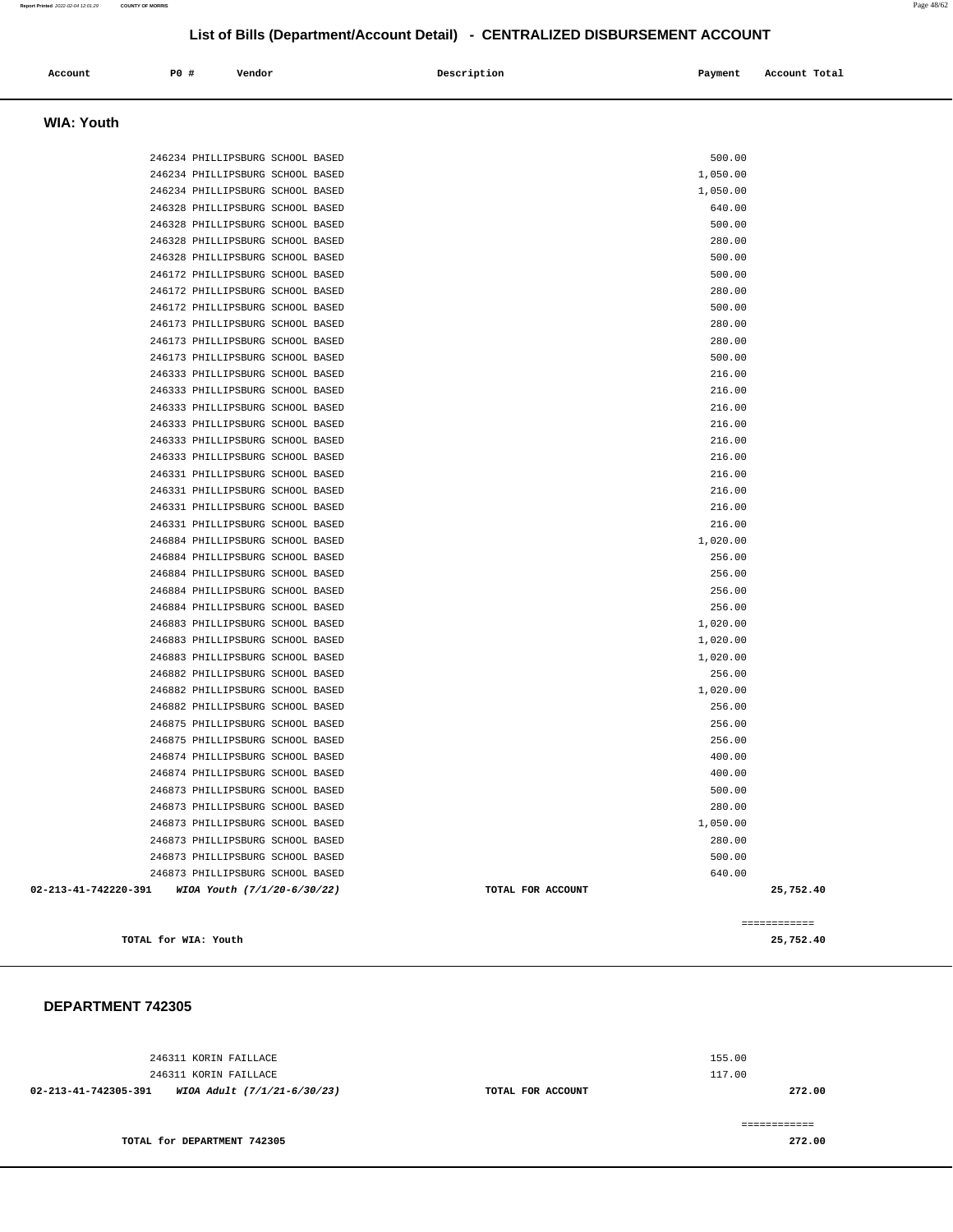| 246335 NEWBRIDGE SERVICES INC                       |                   | 923.00       |
|-----------------------------------------------------|-------------------|--------------|
| 246335 NEWBRIDGE SERVICES INC                       |                   | 1,845.00     |
| 246335 NEWBRIDGE SERVICES INC                       |                   | 1,307.00     |
| 246335 NEWBRIDGE SERVICES INC                       |                   | 461.00       |
| 246335 NEWBRIDGE SERVICES INC                       |                   | 923.00       |
| 246335 NEWBRIDGE SERVICES INC                       |                   | 1,845.00     |
| 246335 NEWBRIDGE SERVICES INC                       |                   | 1,307.00     |
| 246878 NEWBRIDGE SERVICES INC                       |                   | 923.00       |
| 246878 NEWBRIDGE SERVICES INC                       |                   | 1,845.00     |
| 246878 NEWBRIDGE SERVICES INC                       |                   | 923.00       |
| 246878 NEWBRIDGE SERVICES INC                       |                   | 1,845.00     |
| 246878 NEWBRIDGE SERVICES INC                       |                   | 1,307.00     |
| 246878 NEWBRIDGE SERVICES INC                       |                   | 461.00       |
| 246877 NEWBRIDGE SERVICES INC                       |                   | 692.00       |
| 246877 NEWBRIDGE SERVICES INC                       |                   | 250.00       |
| 246877 NEWBRIDGE SERVICES INC                       |                   | 141.25       |
| 246877 NEWBRIDGE SERVICES INC                       |                   | 52.50        |
| 246876 NEWBRIDGE SERVICES INC                       |                   | 923.00       |
| 246876 NEWBRIDGE SERVICES INC                       |                   | 1,845.00     |
| 246876 NEWBRIDGE SERVICES INC                       |                   | 1,307.00     |
| 246876 NEWBRIDGE SERVICES INC                       |                   | 692.00       |
| 246876 NEWBRIDGE SERVICES INC                       |                   | 692.00       |
| 246869 NEWBRIDGE SERVICES INC                       |                   | 873.52       |
| 02-213-41-742320-391<br>WIOA Youth (4/1/21-6/30/23) | TOTAL FOR ACCOUNT | 23,383.27    |
|                                                     |                   | ============ |
| TOTAL for DEPARTMENT 742320                         |                   | 23,383.27    |

### **DEPARTMENT 742320**

| TOTAL for DEPARTMENT 742310                                     |                   | 37,813.71 |  |
|-----------------------------------------------------------------|-------------------|-----------|--|
|                                                                 |                   |           |  |
| 02-213-41-742310-391<br>WIOA Dislocated Worker (7/1/21-6/30/23) | TOTAL FOR ACCOUNT | 37,813.71 |  |
| 246881 RUTGERS CENTER FOR CONTINUING                            |                   | 2,876.00  |  |
| 246313 ROBOTECH CAD SOLUTIONS                                   |                   | 1,520.00  |  |
| 246300 ROBOTECH CAD SOLUTIONS                                   |                   | 1,520.00  |  |
| 246298 RUTGERS CENTER FOR CONTINUING                            |                   | 2,492.00  |  |
| 246297 RUTGERS, THE STATE UNIVERSITY                            |                   | 2,796.00  |  |
| 246299 RUTGERS CENTER FOR CONTINUING                            |                   | 2,492.00  |  |
| 246302 EZ WHEELS DRIVING SCHOOL                                 |                   | 2,170.56  |  |
| 246312 EZ WHEELS DRIVING SCHOOL                                 |                   | 2,346.08  |  |
| 246304 EZ WHEELS DRIVING SCHOOL                                 |                   | 2,194.92  |  |
| 246303 EZ WHEELS DRIVING SCHOOL                                 |                   | 2,227.68  |  |
| 246301 EZ WHEELS DRIVING SCHOOL                                 |                   | 1,142.40  |  |
| 246305 EZ WHEELS DRIVING SCHOOL                                 |                   | 2,915.00  |  |
| 246306 EZ WHEELS DRIVING SCHOOL                                 |                   | 2,079.48  |  |
| 246296 EZ WHEELS DRIVING SCHOOL                                 |                   | 628.32    |  |
| 246879 AVTECH INSTITUTE                                         |                   | 1,546.66  |  |

246295 AUTOMOTIVE MAGIC LLC 4,999.95 246334 AVTECH INSTITUTE 1,866.66

# **DEPARTMENT 742310**

 **Account** 20 **P P**  $\uparrow$  **Payment** Payment Account Total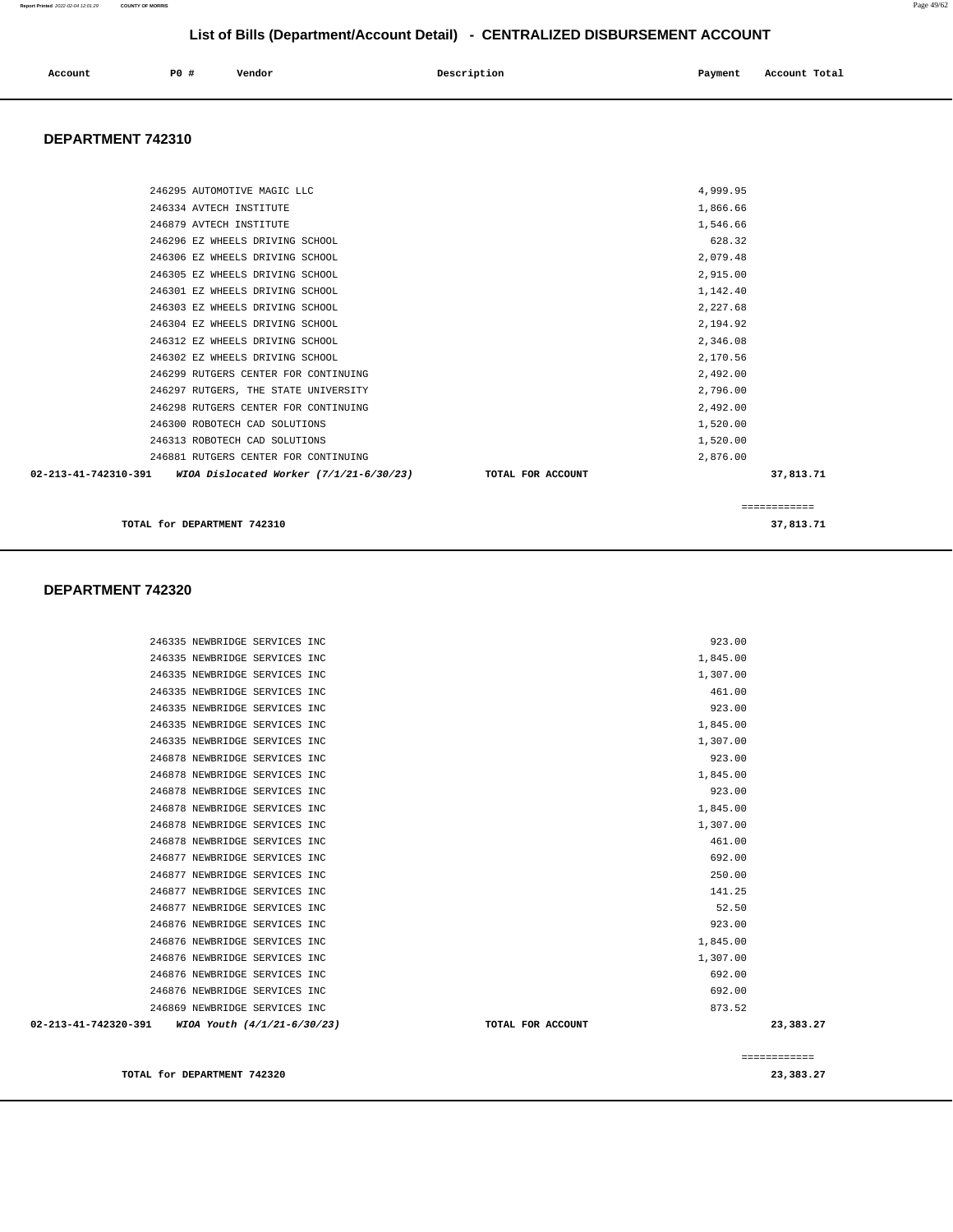**Report Printed** 2022-02-04 12:01:29 **COUNTY OF MORRIS** Page 50/62

# **List of Bills (Department/Account Detail) - CENTRALIZED DISBURSEMENT ACCOUNT**

| Account              | <b>PO #</b>                 | Vendor                                                               | Description       | Payment   | Account Total             |
|----------------------|-----------------------------|----------------------------------------------------------------------|-------------------|-----------|---------------------------|
| DEPARTMENT 754110    |                             |                                                                      |                   |           |                           |
| 02-213-41-754110-392 |                             | 242972 FAMILY PROMISE OF<br>Social Srvcs for Hmlss (1/1/21-12/31/21) | TOTAL FOR ACCOUNT | 19,058.00 | 19,058.00                 |
|                      | TOTAL for DEPARTMENT 754110 |                                                                      |                   |           | ============<br>19,058.00 |

# **Chapter 51, 97-593 ADA**

|                                                      |                   | ============ |
|------------------------------------------------------|-------------------|--------------|
| 02-213-41-757105-392<br>Chapter 51 (1/1/21-12/31/21) | TOTAL FOR ACCOUNT | 48,554.65    |
| 246804 PRIME HEALTHCARE SERVICES                     | 600.00            |              |
| 246804 PRIME HEALTHCARE SERVICES                     | 4,400.00          |              |
| 246828 NEW HOPE FOUNDATION INC.                      | 342.00            |              |
| 246829 NEW HOPE FOUNDATION INC.                      | 1,650.00          |              |
| 246832 NEW HOPE FOUNDATION INC.                      | 1,692.50          |              |
| 246832 NEW HOPE FOUNDATION INC.                      | 6,400.00          |              |
| 246830 NEW HOPE FOUNDATION INC.                      | 100.00            |              |
| 246827 MENTAL HEALTH ASSOCIATION OF                  | 4,975.00          |              |
| 246831 INTEGRITY, INC.                               | 1,859.00          |              |
| 246081 NEW HOPE FOUNDATION INC.                      | 1,150.00          |              |
| 246074 ALFRE INC.                                    | 2,700.00          |              |
| 246077 INTEGRITY, INC.                               | 1,929.00          |              |
| 246083 CURA INC.                                     | 2,735.00          |              |
| 246075 FREEDOM HOUSE INC.                            | 4,960.00          |              |
| 246084 FREEDOM HOUSE INC.                            | 4,920.00          |              |
| 246078 NEW HOPE FOUNDATION INC.                      | 600.00            |              |
| 246079 NEW HOPE FOUNDATION INC.                      | 92.15             |              |
| 246082 NEW HOPE FOUNDATION INC.                      | 2,250.00          |              |
| 246082 NEW HOPE FOUNDATION INC.                      | 5,200.00          |              |

**TOTAL for Chapter 51, 97-593 ADA 48,554.65**

#### **DEPARTMENT 784230**

|                      | 245759 G.T.B.M INC          |                   | 120,250.00   |
|----------------------|-----------------------------|-------------------|--------------|
| 02-213-41-784230-391 | FY19 UASI (9/1/19-8/31/22)  | TOTAL FOR ACCOUNT | 120,250.00   |
|                      |                             |                   |              |
|                      |                             |                   | ============ |
|                      | TOTAL for DEPARTMENT 784230 |                   | 120,250.00   |
|                      |                             |                   |              |

 **MAPS** 

|                      | 246372 W.B. MASON COMPANY INC |                   | 159.98 |
|----------------------|-------------------------------|-------------------|--------|
| 02-213-41-786105-394 | MAPS (1/1/21-12/31/21)        | TOTAL FOR ACCOUNT | 159.98 |
|                      |                               |                   |        |
|                      |                               |                   |        |
| TOTAL for MAPS       |                               |                   | 159.98 |
|                      |                               |                   |        |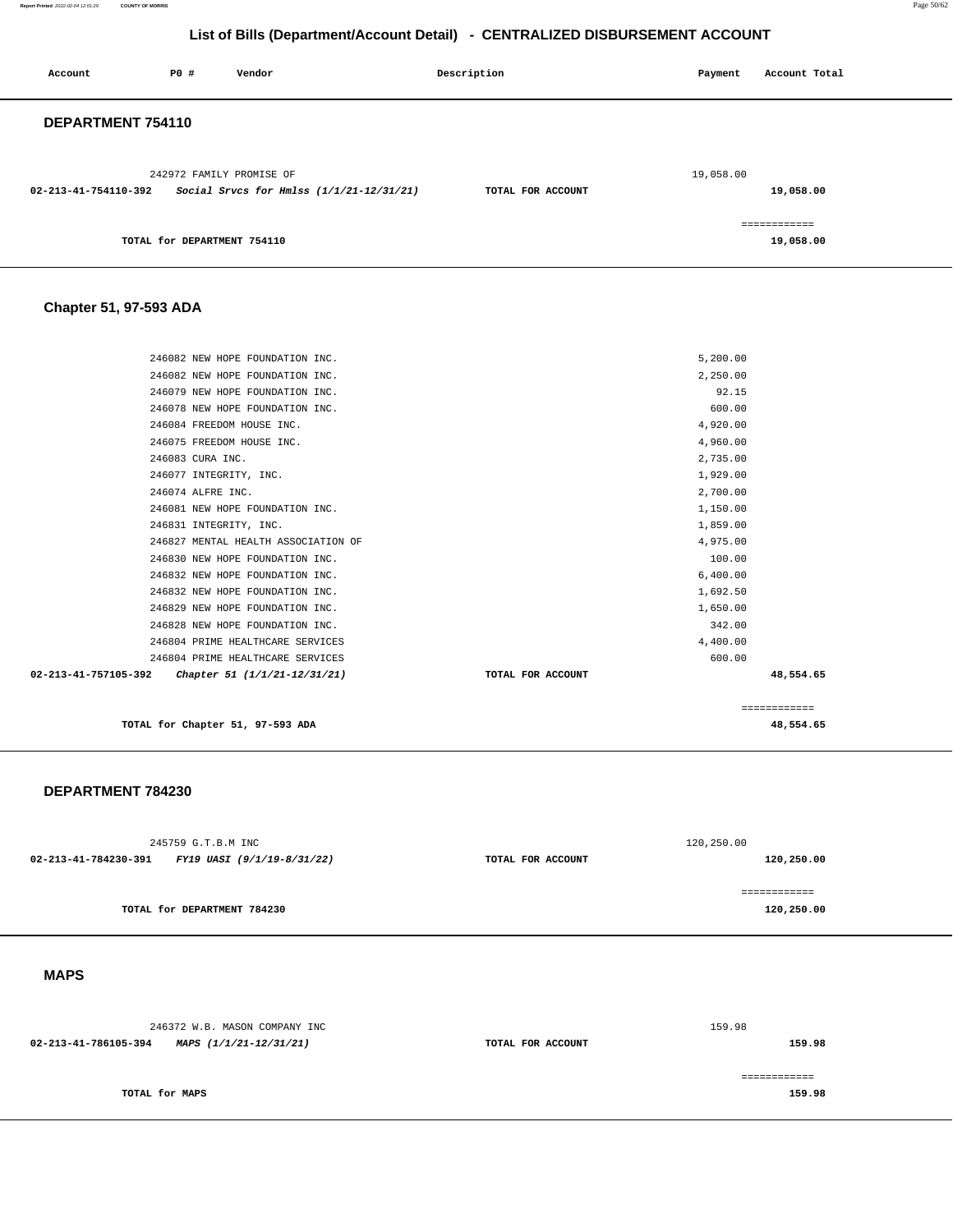**Report Printed** 2022-02-04 12:01:29 **COUNTY OF MORRIS** Page 51/62

# **List of Bills (Department/Account Detail) - CENTRALIZED DISBURSEMENT ACCOUNT**

| <b>PO #</b><br>Vendor<br>Account                                                                                                                                                                                                                                                                   | Description                            | Payment                                                          | Account Total             |
|----------------------------------------------------------------------------------------------------------------------------------------------------------------------------------------------------------------------------------------------------------------------------------------------------|----------------------------------------|------------------------------------------------------------------|---------------------------|
| DEPARTMENT 801020                                                                                                                                                                                                                                                                                  |                                        |                                                                  |                           |
| 246323 ATLANTIC TACTICAL OF NJ, INC.<br>244245 ATLANTIC TACTICAL OF NJ, INC.<br>02-213-41-801020-392                                                                                                                                                                                               | Body Armor-Sheriff (12/23/20-12/23/25) | 2,980.42<br>12,926.66<br>TOTAL FOR ACCOUNT                       | 15,907.08<br>============ |
| TOTAL for DEPARTMENT 801020                                                                                                                                                                                                                                                                        |                                        |                                                                  | 15,907.08                 |
| DEPARTMENT 801920                                                                                                                                                                                                                                                                                  |                                        |                                                                  |                           |
| 244245 ATLANTIC TACTICAL OF NJ, INC.<br>02-213-41-801920-392<br>Body Armor-Sheriff (12/3/19-12/3/24)                                                                                                                                                                                               |                                        | 5,486.14<br>TOTAL FOR ACCOUNT                                    | 5,486.14                  |
| TOTAL for DEPARTMENT 801920                                                                                                                                                                                                                                                                        |                                        |                                                                  | ------------<br>5,486.14  |
| <b>POLICE &amp; FIRE TRAINING GRANT</b>                                                                                                                                                                                                                                                            |                                        |                                                                  |                           |
| 246020 ZOOM VIDEO COMMUNICATIONS, INC.<br>246020 ZOOM VIDEO COMMUNICATIONS, INC.<br>02-213-41-803105-392                                                                                                                                                                                           | Police & Fire Training (7/1/10-Indef.) | 149.90<br>480.00<br>TOTAL FOR ACCOUNT                            | 629.90                    |
| TOTAL for POLICE & FIRE TRAINING GRANT                                                                                                                                                                                                                                                             |                                        |                                                                  | ============<br>629.90    |
| DEPARTMENT 806210                                                                                                                                                                                                                                                                                  |                                        |                                                                  |                           |
| 246429 MORRIS COUNTY AFTER CARE CENTER<br>246429 MORRIS COUNTY AFTER CARE CENTER<br>246429 MORRIS COUNTY AFTER CARE CENTER<br>246429 MORRIS COUNTY AFTER CARE CENTER<br>246429 MORRIS COUNTY AFTER CARE CENTER<br>246429 MORRIS COUNTY AFTER CARE CENTER<br>246429 MORRIS COUNTY AFTER CARE CENTER |                                        | 210.00<br>280.00<br>120.00<br>220.00<br>30.00<br>80.00<br>420.00 |                           |
| 02-213-41-806210-392<br>SAPT - MAT (7/1/21-6/30/22)                                                                                                                                                                                                                                                |                                        | TOTAL FOR ACCOUNT                                                | 1,360.00<br>------------  |
| TOTAL for DEPARTMENT 806210                                                                                                                                                                                                                                                                        |                                        |                                                                  | 1,360.00                  |

# **General Operating Support (HC)**

| 243766 HISTORICAL SOCIETY OF BOONTON TWP                           |                   | 450.00   |
|--------------------------------------------------------------------|-------------------|----------|
| 243762 SANKOFA MORRIS HERITAGE COLLECTIVE OF MORRIS COUNTY         |                   | 1,347.55 |
| History P'ship Program $(1/1/21-12/31/21)$<br>02-213-41-860105-392 | TOTAL FOR ACCOUNT | 1,797.55 |
|                                                                    |                   |          |
|                                                                    |                   |          |
| TOTAL for General Operating Support (HC)                           |                   | 1,797.55 |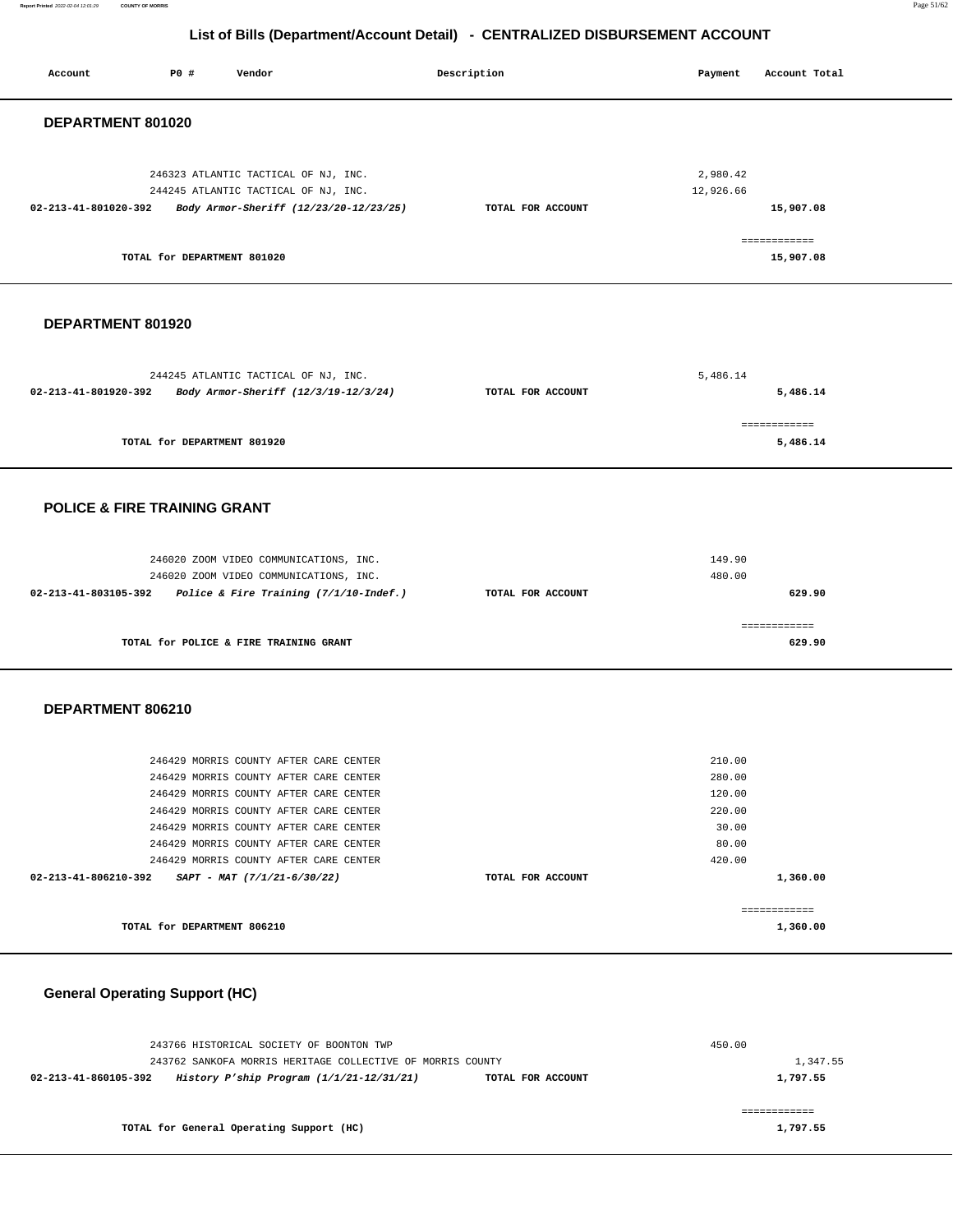**Report Printed** 2022-02-04 12:01:29 **COUNTY OF MORRIS** Page 52/62

# **List of Bills (Department/Account Detail) - CENTRALIZED DISBURSEMENT ACCOUNT**

| Account              | P0 #                                                                    | Vendor                                     | Description       | Payment                              | Account Total                        |
|----------------------|-------------------------------------------------------------------------|--------------------------------------------|-------------------|--------------------------------------|--------------------------------------|
| DEPARTMENT 860205    |                                                                         |                                            |                   |                                      |                                      |
| 02-213-41-860205-392 | 243346 CDW GOVERNMENT<br>243346 CDW GOVERNMENT<br>243346 CDW GOVERNMENT | 245654 TOWNSHIP OF DENVILLE                |                   | 93.95<br>1,193.72<br>83.60<br>900.00 |                                      |
|                      | TOTAL for DEPARTMENT 860205                                             | EarlyVoting 2021Election(7/1/21-6/30/22)   | TOTAL FOR ACCOUNT |                                      | 2,271.27<br>============<br>2,271.27 |
| DEPARTMENT 864425    |                                                                         |                                            |                   |                                      |                                      |
|                      |                                                                         | 246508 JOHNSON MIRMIRAN AND THOMPSON, INC. |                   | 2,609.65                             |                                      |

| TOTAL for DEPARTMENT 864425                                      |                   | 6,385.54 |
|------------------------------------------------------------------|-------------------|----------|
|                                                                  |                   |          |
| BerkshireVall Rd RHC642(3/31/21-3/31/24)<br>02-213-41-864425-391 | TOTAL FOR ACCOUNT | 6,385.54 |
| 247240 JOHNSON MIRMIRAN AND THOMPSON, INC.                       |                   | 3,775.89 |
| a roboo oomabon mingirinta hab inom bon, inc.                    |                   | -------  |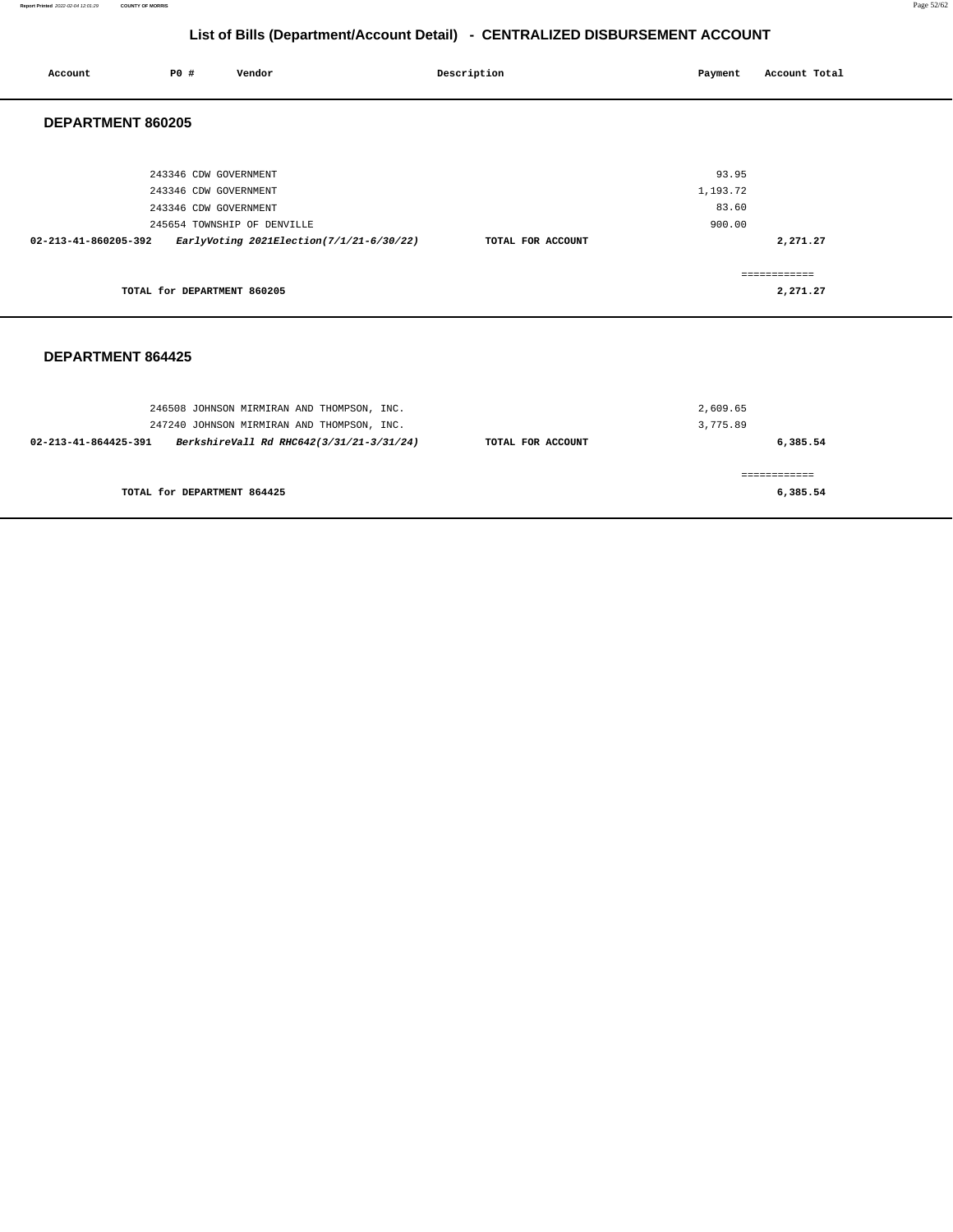**Report Printed** 2022-02-04 12:01:29 **COUNTY OF MORRIS** Page 53/62

# **List of Bills (Department/Account Detail) - CENTRALIZED DISBURSEMENT ACCOUNT**

| Account              | P0 #                        | Vendor                                                                         |                       | Description       | Payment               | Account Total            |  |
|----------------------|-----------------------------|--------------------------------------------------------------------------------|-----------------------|-------------------|-----------------------|--------------------------|--|
|                      |                             |                                                                                |                       |                   |                       |                          |  |
|                      |                             |                                                                                |                       |                   |                       |                          |  |
|                      |                             |                                                                                | <b>County Capital</b> |                   |                       |                          |  |
| DEPARTMENT 953382    |                             |                                                                                |                       |                   |                       |                          |  |
|                      |                             |                                                                                |                       |                   |                       |                          |  |
|                      |                             | 245230 GARDEN STATE HIGHWAY                                                    |                       |                   | 4,968.00              |                          |  |
| 04-216-55-953382-940 |                             | Road Resurfacing, MV arking lot, Railrd                                        |                       | TOTAL FOR ACCOUNT |                       | 4,968.00                 |  |
|                      |                             |                                                                                |                       |                   |                       |                          |  |
|                      | TOTAL for DEPARTMENT 953382 |                                                                                |                       |                   |                       | ============<br>4,968.00 |  |
|                      |                             |                                                                                |                       |                   |                       |                          |  |
|                      |                             |                                                                                |                       |                   |                       |                          |  |
| DEPARTMENT 953417    |                             |                                                                                |                       |                   |                       |                          |  |
|                      |                             |                                                                                |                       |                   |                       |                          |  |
|                      |                             |                                                                                |                       |                   |                       |                          |  |
|                      |                             | 246523 T & M ASSOCIATES                                                        |                       |                   | 6,774.62              |                          |  |
|                      |                             | 246522 T & M ASSOCIATES                                                        |                       |                   | 23,858.05<br>2,188.73 |                          |  |
| 04-216-55-953417-909 |                             | 247205 T & M ASSOCIATES<br>PublicWorks-EnviroClean-Greyst/HanovrGar            |                       | TOTAL FOR ACCOUNT |                       | 32,821.40                |  |
|                      |                             |                                                                                |                       |                   |                       |                          |  |
|                      |                             |                                                                                |                       |                   |                       | ============             |  |
|                      | TOTAL for DEPARTMENT 953417 |                                                                                |                       |                   |                       | 32,821.40                |  |
|                      |                             |                                                                                |                       |                   |                       |                          |  |
|                      |                             |                                                                                |                       |                   |                       |                          |  |
| DEPARTMENT 953420    |                             |                                                                                |                       |                   |                       |                          |  |
|                      |                             |                                                                                |                       |                   |                       |                          |  |
|                      |                             | 244848 RAPID PUMP & METER SERVICES CO.                                         |                       |                   | 1,411.16              |                          |  |
|                      |                             | 246689 RAPID PUMP & METER SERVICES CO.                                         |                       |                   | 4,044.50              |                          |  |
| 04-216-55-953420-951 |                             | 246689 RAPID PUMP & METER SERVICES CO.                                         |                       |                   | 557.92                | 6,013.58                 |  |
|                      |                             | B&G - Interior Building Improvements                                           |                       | TOTAL FOR ACCOUNT |                       |                          |  |
|                      |                             |                                                                                |                       |                   |                       | ------------             |  |
|                      | TOTAL for DEPARTMENT 953420 |                                                                                |                       |                   |                       | 6,013.58                 |  |
|                      |                             |                                                                                |                       |                   |                       |                          |  |
|                      |                             |                                                                                |                       |                   |                       |                          |  |
| DEPARTMENT 953454    |                             |                                                                                |                       |                   |                       |                          |  |
|                      |                             |                                                                                |                       |                   |                       |                          |  |
|                      |                             | 237109 FRENCH & PARRELLO ASSOCIATES                                            |                       |                   | 4,500.00              |                          |  |
|                      |                             | 237109 FRENCH & PARRELLO ASSOCIATES                                            |                       |                   | 450.00                |                          |  |
| 04-216-55-953454-909 |                             | RoadResurf/IntersectConstr&RR-PublicWrks                                       |                       | TOTAL FOR ACCOUNT |                       | 4,950.00                 |  |
|                      |                             |                                                                                |                       |                   |                       | ============             |  |
|                      | TOTAL for DEPARTMENT 953454 |                                                                                |                       |                   |                       | 4,950.00                 |  |
|                      |                             |                                                                                |                       |                   |                       |                          |  |
|                      |                             |                                                                                |                       |                   |                       |                          |  |
| DEPARTMENT 953455    |                             |                                                                                |                       |                   |                       |                          |  |
|                      |                             |                                                                                |                       |                   |                       |                          |  |
|                      |                             |                                                                                |                       |                   |                       |                          |  |
|                      |                             | 246632 VAN CLEEF ENGINEERING ASSOC                                             |                       |                   | 2,804.57              |                          |  |
| 04-216-55-953455-909 |                             | 247001 VAN CLEEF ENGINEERING ASSOC<br>Bridge Design & Replacement-Public Works |                       | TOTAL FOR ACCOUNT | 6,320.16              | 9,124.73                 |  |
|                      |                             |                                                                                |                       |                   |                       |                          |  |
|                      |                             |                                                                                |                       |                   |                       | ============             |  |

**TOTAL for DEPARTMENT 953455** 

**9,124.73**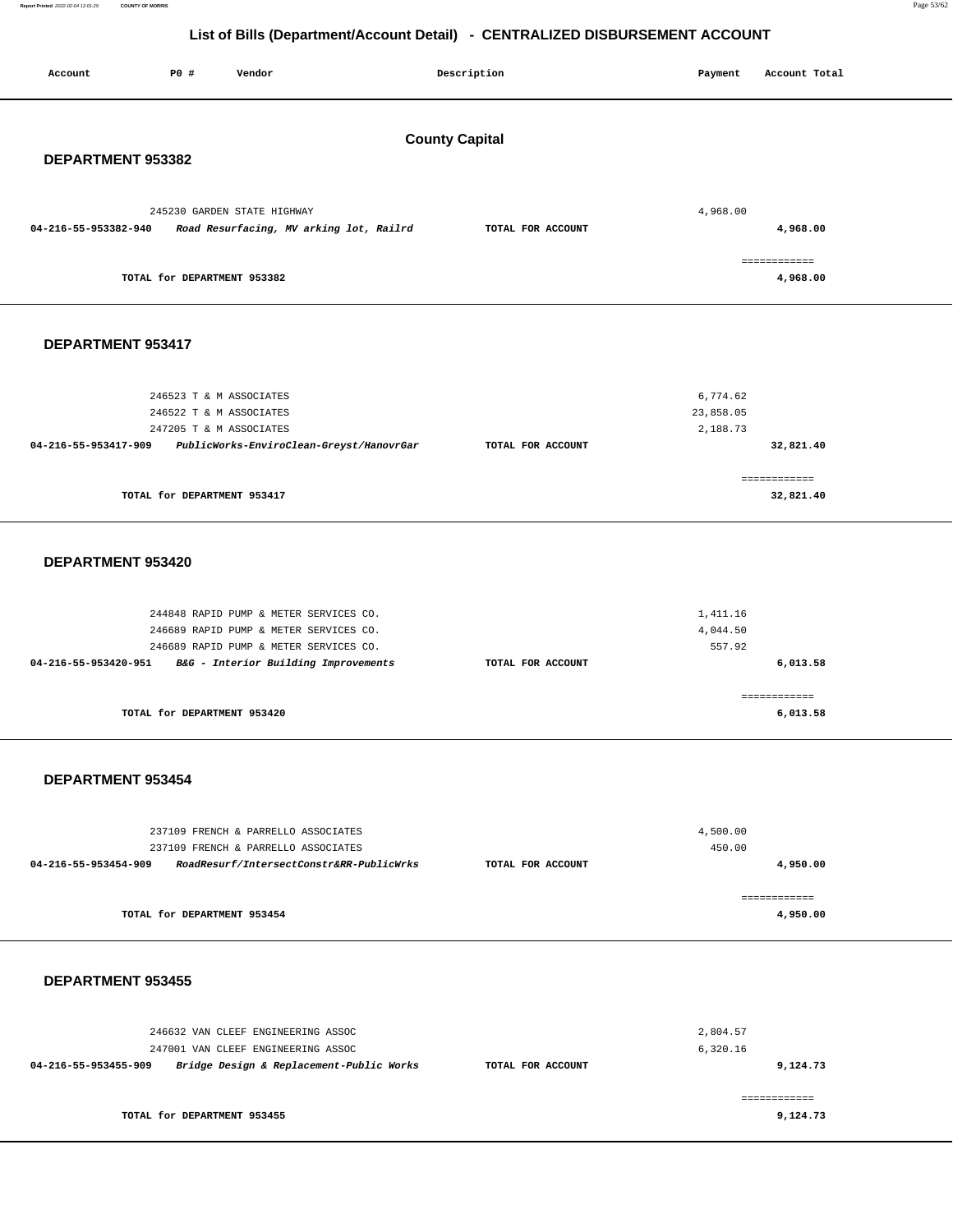**Report Printed** 2022-02-04 12:01:29 **COUNTY OF MORRIS** Page 54/62

# **List of Bills (Department/Account Detail) - CENTRALIZED DISBURSEMENT ACCOUNT**

| Account              | P0 #                        | Vendor                                   | Description       | Payment  | Account Total            |
|----------------------|-----------------------------|------------------------------------------|-------------------|----------|--------------------------|
| DEPARTMENT 953464    |                             |                                          |                   |          |                          |
| 04-216-55-953464-951 | 241669 BFI                  | Interior Bldg Upgrades - Bldgs & Grounds | TOTAL FOR ACCOUNT | 1,293.00 | 1,293.00                 |
|                      | TOTAL for DEPARTMENT 953464 |                                          |                   |          | ============<br>1,293.00 |

## **DEPARTMENT 953466**

|                      | 245390 NORTHEAST COMMUNICATIONS, INC.  |                   | 2,380.00     |
|----------------------|----------------------------------------|-------------------|--------------|
| 04-216-55-953466-940 | ExterBldgUpgrVehcl/EquipRplcmnt-BldGrd | TOTAL FOR ACCOUNT | 2,380.00     |
|                      |                                        |                   | ------------ |
|                      | TOTAL for DEPARTMENT 953466            |                   | 2,380.00     |

| 246355 FASTENAL COMPANY                                        |                   | 891.24    |              |
|----------------------------------------------------------------|-------------------|-----------|--------------|
| 246355 FASTENAL COMPANY                                        |                   | 2,103.00  |              |
| 246345 MAGIC TOUCH CONSTRUCTION CO., INC.                      |                   | 1,109.20  |              |
| 246345 MAGIC TOUCH CONSTRUCTION CO., INC.                      |                   | 1,547.68  |              |
| 246345 MAGIC TOUCH CONSTRUCTION CO., INC.                      |                   | 4,568.94  |              |
| 246345 MAGIC TOUCH CONSTRUCTION CO., INC.                      |                   | 1,610.10  |              |
| 246348 GRAINGER                                                |                   | 1,285.16  |              |
| 246348 GRAINGER                                                |                   | 810.59    |              |
| 246348 GRAINGER                                                |                   | 810.59    |              |
| 246348 GRAINGER                                                |                   | 553.40    |              |
| 246348 GRAINGER                                                |                   | 334.40    |              |
| 246347 GRAINGER                                                |                   | 2,065.75  |              |
| 246347 GRAINGER                                                |                   | 293.88    |              |
| 246347 GRAINGER                                                |                   | 531.36    |              |
| 246347 GRAINGER                                                |                   | 1, 113.74 |              |
| 246347 GRAINGER                                                |                   | 116.84    |              |
| 246347 GRAINGER                                                |                   | 46.74     |              |
| 246347 GRAINGER                                                |                   | 249.54    |              |
| 246347 GRAINGER                                                |                   | 1,475.24  |              |
| 246347 GRAINGER                                                |                   | 718.86    |              |
| 246347 GRAINGER                                                |                   | 1,558.03  |              |
| 246347 GRAINGER                                                |                   | 1,419.84  |              |
| 246501 WEBSTER PLUMBING &                                      |                   | 635.00    |              |
| 246970 LIFE SAFETY SERVICE & SUPPLY LLC                        |                   | 3,424.00  |              |
| 246795 SLADE INDUSTRIES, INC.                                  |                   | 1,356.00  |              |
| 247283 SNOWS GLASS & MIRROR CORP                               |                   | 1,050.00  |              |
| 247283 SNOWS GLASS & MIRROR CORP                               |                   | 950.00    |              |
| 247210 COOPER ELECTRIC SUPPLY CO.                              |                   | 1,171.28  |              |
| Interior Bldg Improvements-Bldgs&Grnds<br>04-216-55-953495-951 | TOTAL FOR ACCOUNT |           | 33,800.40    |
|                                                                |                   |           | ============ |
| TOTAL for DEPARTMENT 953495                                    |                   |           | 33,800.40    |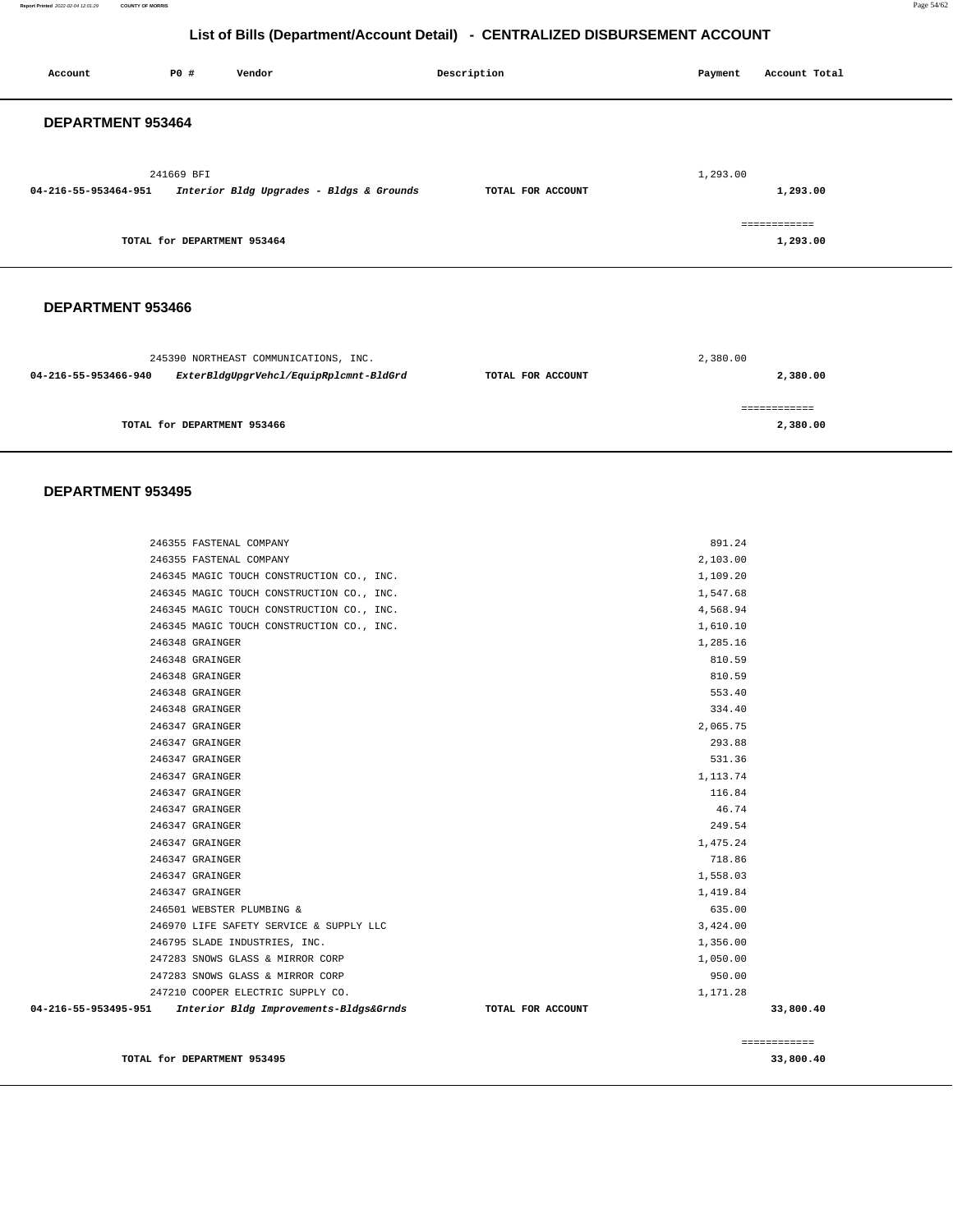**Report Printed** 2022-02-04 12:01:29 **COUNTY OF MORRIS** Page 55/62

# **List of Bills (Department/Account Detail) - CENTRALIZED DISBURSEMENT ACCOUNT**

| Account                     | PO#             | Vendor                                                                                                                           | Description       | Payment                                      | Account Total          |
|-----------------------------|-----------------|----------------------------------------------------------------------------------------------------------------------------------|-------------------|----------------------------------------------|------------------------|
| DEPARTMENT 953498           |                 |                                                                                                                                  |                   |                                              |                        |
| 04-216-55-953498-909        | 246553 KEY-TECH | Bridge & Drainage Design & Contr-PWorks                                                                                          | TOTAL FOR ACCOUNT | 550.00                                       | 550.00                 |
| TOTAL for DEPARTMENT 953498 |                 |                                                                                                                                  |                   |                                              | ============<br>550.00 |
| DEPARTMENT 953524           |                 |                                                                                                                                  |                   |                                              |                        |
|                             |                 | 245969 MORRIS TOWNSHIP POLICE<br>245969 MORRIS TOWNSHIP POLICE<br>245969 MORRIS TOWNSHIP POLICE<br>245969 MORRIS TOWNSHIP POLICE |                   | 1,548.00<br>860.00<br>15,093.00<br>10,277.00 |                        |
| 04-216-55-953524-940        |                 | Road Resurfacing/Paving - Engineering                                                                                            | TOTAL FOR ACCOUNT |                                              | 27,778.00              |
|                             |                 |                                                                                                                                  |                   |                                              | ============           |

**27,778.00**

### **DEPARTMENT 953526**

**TOTAL for DEPARTMENT 953524** 

|                      | 246685 SUBURBAN CONSULTING                |                   | 575.00   |              |
|----------------------|-------------------------------------------|-------------------|----------|--------------|
| 04-216-55-953526-909 | Replace HVAC Units/Chillers- Bldgs&Grnds  | TOTAL FOR ACCOUNT |          | 575.00       |
|                      |                                           |                   |          |              |
|                      | 246350 GRAINGER                           |                   | 3,080.59 |              |
|                      | 246350 GRAINGER                           |                   | 414.16   |              |
|                      | 246350 GRAINGER                           |                   | 1,479.30 |              |
|                      | 246350 GRAINGER                           |                   | 1,664.86 |              |
|                      | 246495 MCCLOSKEY MECHANICAL INC.          |                   | 473.16   |              |
|                      | 246760 MCCLOSKEY MECHANICAL INC.          |                   | 1,420.80 |              |
|                      | 246760 MCCLOSKEY MECHANICAL INC.          |                   | 355.20   |              |
|                      | 246760 MCCLOSKEY MECHANICAL INC.          |                   | 829.20   |              |
|                      | 246760 MCCLOSKEY MECHANICAL INC.          |                   | 4,404.00 |              |
|                      | 246760 MCCLOSKEY MECHANICAL INC.          |                   | 4,448.00 |              |
|                      | 246760 MCCLOSKEY MECHANICAL INC.          |                   | 177.60   |              |
|                      | 246760 MCCLOSKEY MECHANICAL INC.          |                   | 177.60   |              |
|                      | 247284 MAGIC TOUCH CONSTRUCTION CO., INC. |                   | 882.30   |              |
|                      | 247284 MAGIC TOUCH CONSTRUCTION CO., INC. |                   | 3,424.55 |              |
|                      | 247284 MAGIC TOUCH CONSTRUCTION CO., INC. |                   | 1,152.12 |              |
|                      | 247284 MAGIC TOUCH CONSTRUCTION CO., INC. |                   | 1,400.91 |              |
| 04-216-55-953526-956 | Replace HVAC Units/Chillers- Bldgs&Grnds  | TOTAL FOR ACCOUNT |          | 25,784.35    |
|                      |                                           |                   |          | ============ |
|                      | TOTAL for DEPARTMENT 953526               |                   |          | 26.359.35    |

**TOTAL for DEPARTMENT 953526 26,359.35**

|                      | 246690 RAPID PUMP & METER SERVICES CO.   |                   | 1,866.45 |
|----------------------|------------------------------------------|-------------------|----------|
| 04-216-55-953528-951 | Interior Building Upgrades - Bldgs&Grnds | TOTAL FOR ACCOUNT | 1,866.45 |
|                      |                                          |                   |          |
|                      |                                          |                   |          |
|                      | TOTAL for DEPARTMENT 953528              |                   | 1,866.45 |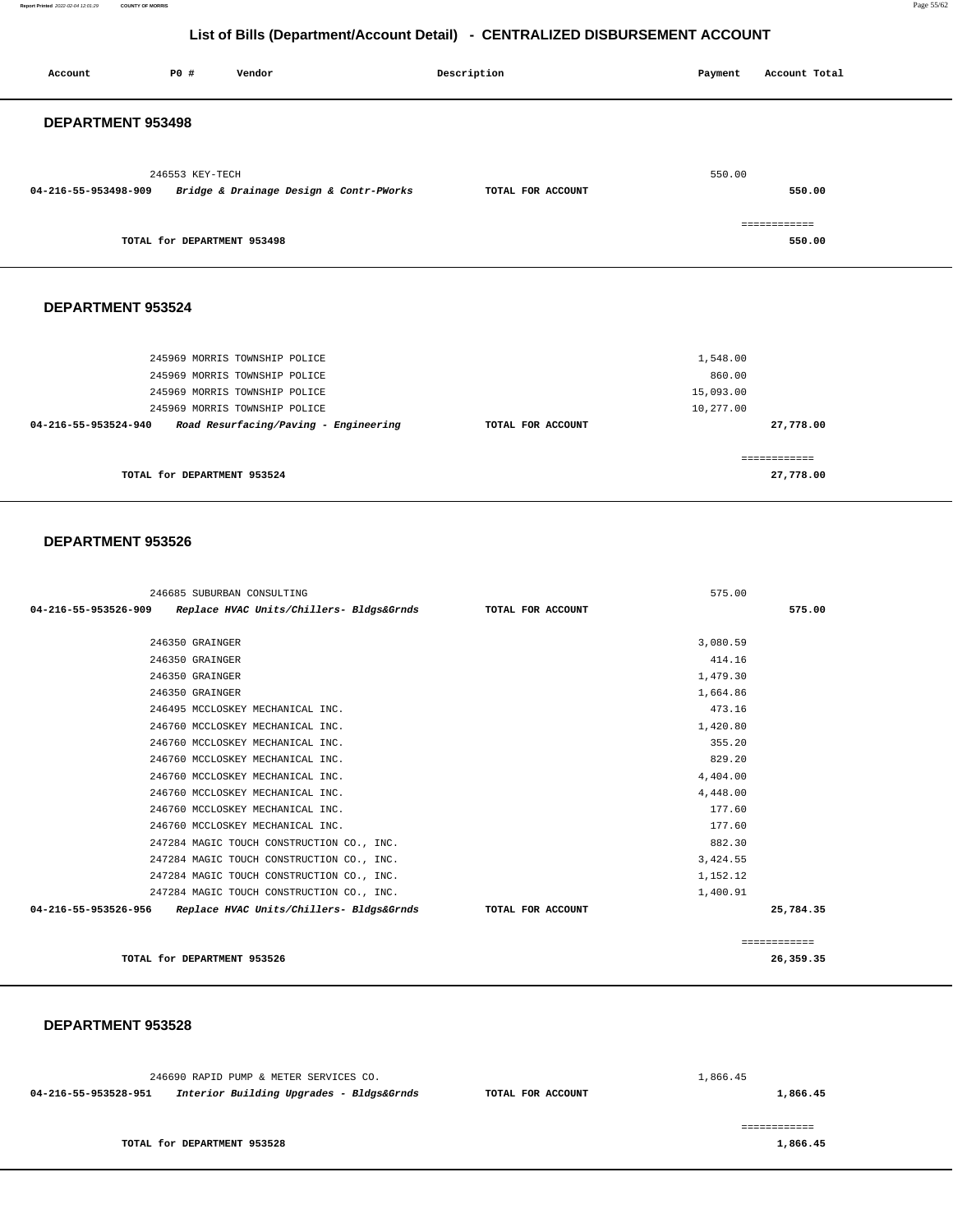| Account | P0# | Vendor | Description |                | Account Total |
|---------|-----|--------|-------------|----------------|---------------|
| .       |     |        |             | Payment<br>. . |               |
|         |     |        |             |                |               |
|         |     |        |             |                |               |

#### **DEPARTMENT 953529**

| 246503 CONNOLLY & HICKEY HISTORICAL<br>ExteriorProjects&BucketTruck-Bldgs&Grnds<br>04-216-55-953529-909 | 6,700.00<br>6,700.00<br>TOTAL FOR ACCOUNT |
|---------------------------------------------------------------------------------------------------------|-------------------------------------------|
| 246349 GRAINGER                                                                                         | 1,689.97                                  |
| 246584 R.D. SALES DOOR & HARDWARE LLC                                                                   | 1,479.50                                  |
| 246752 FRANK CYRWUS INC.                                                                                | 25,711.00                                 |
| 247211 NEW JERSEY OVERHEAD DOOR LLC                                                                     | 165.00                                    |
| 247211 NEW JERSEY OVERHEAD DOOR LLC                                                                     | 508.20                                    |
| ExteriorProjects&BucketTruck-Bldgs&Grnds<br>04-216-55-953529-940                                        | 29,553.67<br>TOTAL FOR ACCOUNT            |
|                                                                                                         |                                           |
| TOTAL for DEPARTMENT 953529                                                                             | 36,253.67                                 |

#### **DEPARTMENT 953531**

| 248442 NV5                                                       |                   | 61,864.06                  |
|------------------------------------------------------------------|-------------------|----------------------------|
| 248443 NV5                                                       |                   | 51,446.87                  |
| 247220 NV5                                                       |                   | 5,701.51                   |
| Bridge&DrainageDesign/Constr-Engineering<br>04-216-55-953531-909 | TOTAL FOR ACCOUNT | 119,012.44                 |
| TOTAL for DEPARTMENT 953531                                      |                   | ------------<br>119,012.44 |

#### **DEPARTMENT 953555**

|                      |                                          |                   | ============ |  |
|----------------------|------------------------------------------|-------------------|--------------|--|
| 04-216-55-953555-940 | IntersectionUpgradesVarLocat-Engineering | TOTAL FOR ACCOUNT | 10,293.00    |  |
|                      | 245885 WASHINGTON TWP POLICE DEPT        |                   | 388.00       |  |
|                      | 245885 WASHINGTON TWP POLICE DEPT        |                   | 824.50       |  |
|                      | 245885 WASHINGTON TWP POLICE DEPT        |                   | 727.50       |  |
|                      | 245885 WASHINGTON TWP POLICE DEPT        |                   | 776.00       |  |
|                      | 245885 WASHINGTON TWP POLICE DEPT        |                   | 776.00       |  |
|                      | 245885 WASHINGTON TWP POLICE DEPT        |                   | 630.50       |  |
|                      | 245885 WASHINGTON TWP POLICE DEPT        |                   | 630.50       |  |
|                      | 245885 WASHINGTON TWP POLICE DEPT        |                   | 776.00       |  |
|                      | 245885 WASHINGTON TWP POLICE DEPT        |                   | 776.00       |  |
|                      | 245885 WASHINGTON TWP POLICE DEPT        |                   | 776.00       |  |
|                      | 245932 MENDHAM BOROUGH                   |                   | 846.00       |  |
|                      | 245932 MENDHAM BOROUGH                   |                   | 846.00       |  |
|                      | 245932 MENDHAM BOROUGH                   |                   | 846.00       |  |
|                      | 245884 CHESTER TOWNSHIP POLICE DEPT      |                   | 50.00        |  |
|                      | 245884 CHESTER TOWNSHIP POLICE DEPT      |                   | 102.00       |  |
|                      | 245884 CHESTER TOWNSHIP POLICE DEPT      |                   | 522.00       |  |

**TOTAL for DEPARTMENT 953555 10,293.00**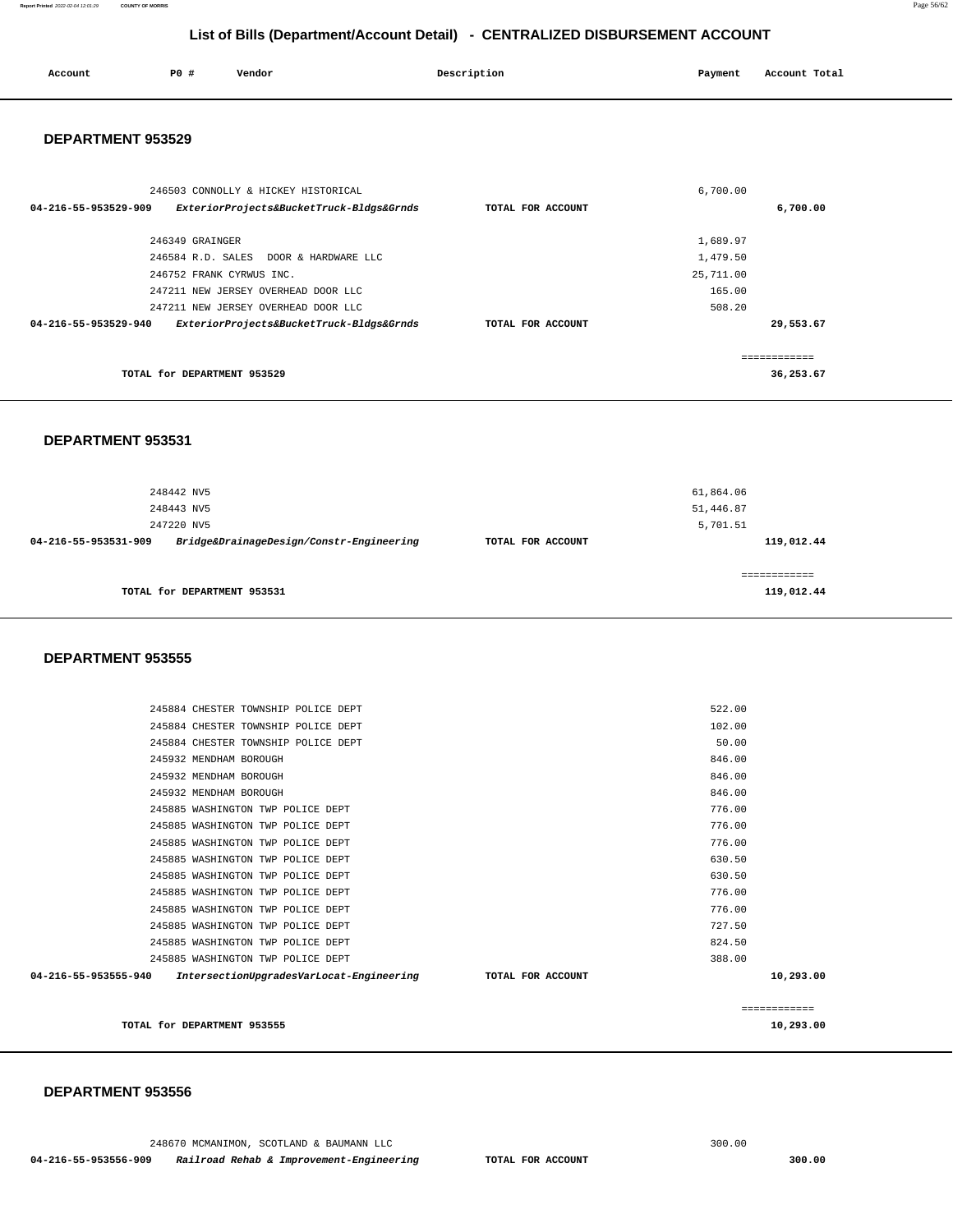246346 GRAINGER **04-216-55-953615-957 Vehicle Replacements - B&G TOTAL FOR ACCOUNT**  855.44 **855.44 TOTAL for DEPARTMENT 953615**  ============ **855.44** 

#### **DEPARTMENT 953615**

248181 M-TEC CONSTRUCTION SERVICE LLC 241705 MALICK AND SCHERER PC 248670 MCMANIMON, SCOTLAND & BAUMANN LLC **04-216-55-953610-909 Rd Paving/Improv &RR Rehab-Engineering TOTAL FOR ACCOUNT**  6,666.00 15,850.00 300.00 **28,347.25 TOTAL for DEPARTMENT 953610**  ============ **28,347.25**

#### **DEPARTMENT 953610**

| 236410 JACK DOHENY COMPANIES, INC                               | 2,735.62                       |
|-----------------------------------------------------------------|--------------------------------|
| 236410 JACK DOHENY COMPANIES, INC                               | 11,759.52                      |
| 236410 JACK DOHENY COMPANIES, INC                               | 275.00                         |
| Replace Vehicles/Equipment-MotorSrvcCtr<br>04-216-55-953590-951 | 24,715.14<br>TOTAL FOR ACCOUNT |
|                                                                 |                                |
|                                                                 |                                |
| TOTAL for DEPARTMENT 953590                                     | 24,715.14                      |
|                                                                 |                                |

9,945.00

5,531.25

#### **DEPARTMENT 953590**

236410 JACK DOHENY COMPANIES, INC

247242 FOUND DESIGN D.B.A. MERJE

|                      | 248185 M-TEC CONSTRUCTION SERVICE LLC    |                   | 2,941.50  |           |
|----------------------|------------------------------------------|-------------------|-----------|-----------|
| 04-216-55-953560-909 | Bridge Design/Rehab/Drainage-Engineering | TOTAL FOR ACCOUNT |           | 2,941.50  |
|                      |                                          |                   |           |           |
|                      | 246460 ROAD SAFETY SYSTEMS LLC           |                   | 3,900.00  |           |
|                      | 246460 ROAD SAFETY SYSTEMS LLC           |                   | 875.00    |           |
|                      | 246460 ROAD SAFETY SYSTEMS LLC           |                   | 20.00     |           |
|                      | 246460 ROAD SAFETY SYSTEMS LLC           |                   | 780.00    |           |
|                      | 246460 ROAD SAFETY SYSTEMS LLC           |                   | 825.00    |           |
|                      | 246456 ROAD SAFETY SYSTEMS LLC           |                   | 13,792.50 |           |
| 04-216-55-953560-940 | Bridge Design/Rehab/Drainage-Engineering | TOTAL FOR ACCOUNT |           | 20,192.50 |
|                      |                                          |                   |           |           |
|                      |                                          |                   |           |           |
|                      | TOTAL for DEPARTMENT 953560              |                   |           | 23,134.00 |

# **DEPARTMENT 953560**

| Account                  | PO#                         | Vendor | Description | Account Total<br>Payment |
|--------------------------|-----------------------------|--------|-------------|--------------------------|
| <b>DEPARTMENT 953556</b> |                             |        |             |                          |
|                          |                             |        |             | ============             |
|                          | TOTAL for DEPARTMENT 953556 |        |             | 300.00                   |

# **List of Bills (Department/Account Detail) - CENTRALIZED DISBURSEMENT ACCOUNT**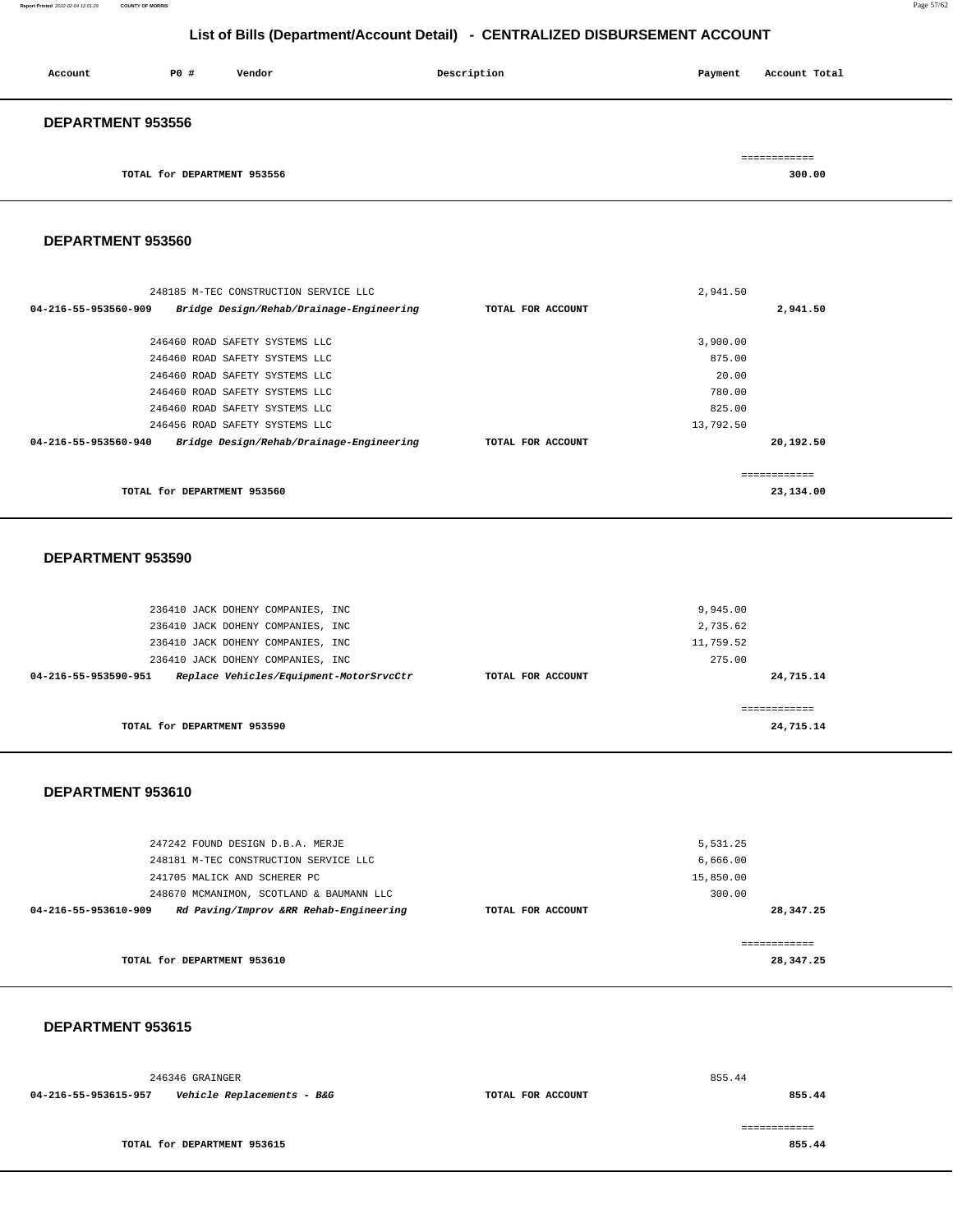| Account                                   | <b>PO #</b> | Vendor                                                      | Description       | Payment | Account Total          |
|-------------------------------------------|-------------|-------------------------------------------------------------|-------------------|---------|------------------------|
| <b>Bridge Design &amp; Const Projects</b> |             |                                                             |                   |         |                        |
| 04-216-55-953818-909                      |             | 246632 VAN CLEEF ENGINEERING ASSOC<br>Miscellaneous - Other | TOTAL FOR ACCOUNT | 835.52  | 835.52                 |
|                                           |             | TOTAL for Bridge Design & Const Projects                    |                   |         | ------------<br>835.52 |

#### **DEPARTMENT 954450**

| 04-216-55-954450-956<br>Various Upgrades & Equip-Sheriffs Office | TOTAL FOR ACCOUNT | 18,644.02 |
|------------------------------------------------------------------|-------------------|-----------|
| 239733 SYSTEM ONE ALARM                                          | 2,814.00          |           |
| 239733 SYSTEM ONE ALARM                                          | 350.00            |           |
| 239733 SYSTEM ONE ALARM                                          | 325.00            |           |
| 239733 SYSTEM ONE ALARM                                          | 800.00            |           |
| 247047 SYSTEM ONE ALARM                                          | 711.10            |           |
| 247047 SYSTEM ONE ALARM                                          | 402.00            |           |
| 247047 SYSTEM ONE ALARM                                          | 1,952.86          |           |
| 247047 SYSTEM ONE ALARM                                          | 134.00            |           |
| 247047 SYSTEM ONE ALARM                                          | 804.00            |           |
| 247047 SYSTEM ONE ALARM                                          | 201.00            |           |
| 247047 SYSTEM ONE ALARM                                          | 568.00            |           |
| 247047 SYSTEM ONE ALARM                                          | 8,678.06          |           |
| 247047 SYSTEM ONE ALARM                                          | 241.00            |           |
| 247047 SYSTEM ONE ALARM                                          | 402.00            |           |
| 247047 SYSTEM ONE ALARM                                          | 154.00            |           |
| 247047 SYSTEM ONE ALARM                                          | 107.00            |           |
|                                                                  |                   |           |

**TOTAL for DEPARTMENT 954450 18,644.02**

#### **DEPARTMENT 955460**

|                      | 246502 HERBST-MUSCIANO, LLC              |                   | 830.50      |
|----------------------|------------------------------------------|-------------------|-------------|
| 04-216-55-955460-909 | Upgrade FireAlarmSys MorrisView-RiskMgmt | TOTAL FOR ACCOUNT | 830.50      |
|                      |                                          |                   |             |
|                      |                                          |                   | ----------- |
|                      | TOTAL for DEPARTMENT 955460              |                   | 830.50      |
|                      |                                          |                   |             |

#### **DEPARTMENT 962533**

| 04-216-55-962533-955       | Replace & Upgrade Computers/Equip - OIT | TOTAL FOR ACCOUNT |           | 40,784.63 |
|----------------------------|-----------------------------------------|-------------------|-----------|-----------|
| 240873 DELL MARKETING L.P. |                                         |                   | 2,999.80  |           |
| 240873 DELL MARKETING L.P. |                                         |                   | 62.99     |           |
| 240873 DELL MARKETING L.P. |                                         |                   | 2,428.90  |           |
| 240873 DELL MARKETING L.P. |                                         |                   | 23,037.80 |           |
| 242930 DELL MARKETING L.P. |                                         |                   | 971.56    |           |
| 242930 DELL MARKETING L.P. |                                         |                   | 151.98    |           |
| 242930 DELL MARKETING L.P. |                                         |                   | 79.42     |           |
| 242930 DELL MARKETING L.P. |                                         |                   | 4,607.56  |           |
| 242930 DELL MARKETING L.P. |                                         |                   | 6,444.62  |           |
|                            |                                         |                   |           |           |

============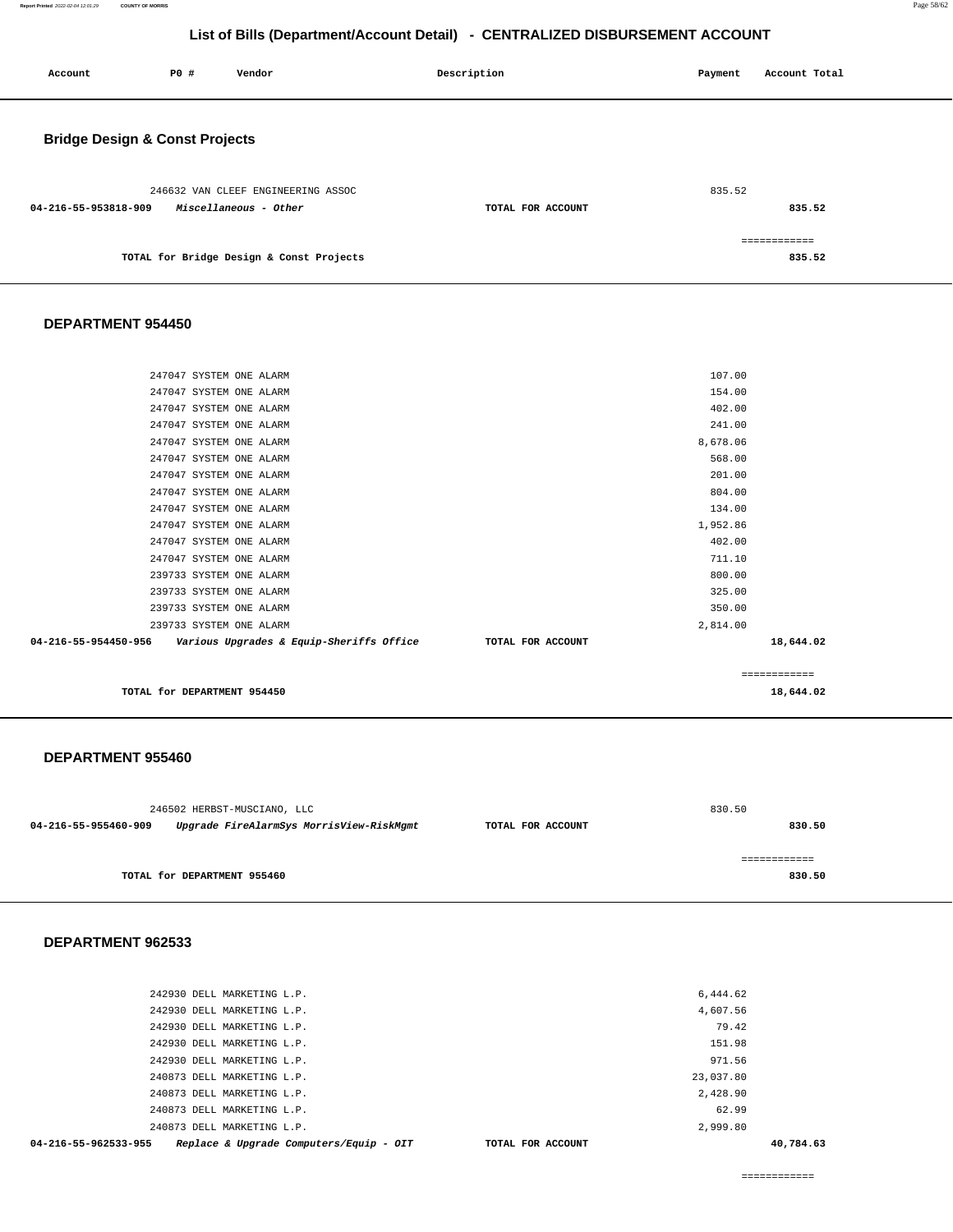#### **Report Printed** 2022-02-04 12:01:29 **COUNTY OF MORRIS** Page 59/62

| List of Bills (Department/Account Detail) - CENTRALIZED DISBURSEMENT ACCOUNT |                             |                                                                                                                       |                   |                         |                            |
|------------------------------------------------------------------------------|-----------------------------|-----------------------------------------------------------------------------------------------------------------------|-------------------|-------------------------|----------------------------|
| Account                                                                      | P0 #                        | Vendor                                                                                                                | Description       | Payment                 | Account Total              |
| DEPARTMENT 962533                                                            |                             |                                                                                                                       |                   |                         |                            |
|                                                                              | TOTAL for DEPARTMENT 962533 |                                                                                                                       |                   |                         | 40,784.63                  |
| DEPARTMENT 963516                                                            |                             |                                                                                                                       |                   |                         |                            |
| 04-216-55-963516-940                                                         |                             | 246521 EAGLE AUTO & TRUCK SERVICES INC.<br>PSTA Facility Upgrades-Law&Public Safety                                   | TOTAL FOR ACCOUNT | 1,750.00                | 1,750.00                   |
|                                                                              | TOTAL for DEPARTMENT 963516 |                                                                                                                       |                   |                         | ------------<br>1,750.00   |
| DEPARTMENT 963587                                                            |                             |                                                                                                                       |                   |                         |                            |
| 04-216-55-963587-951                                                         |                             | 228458 MOTOROLA SOLUTIONS INC<br>Infrastructure Upgrades-Law&PublicSafety                                             | TOTAL FOR ACCOUNT | 300, 431.52             | 300, 431.52                |
|                                                                              | TOTAL for DEPARTMENT 963587 |                                                                                                                       |                   |                         | ============<br>300,431.52 |
| DEPARTMENT 964542                                                            |                             |                                                                                                                       |                   |                         |                            |
| 04-216-55-964542-953                                                         | 238477 OFS                  | Replace 100 Task Chairs - Prosecutor                                                                                  | TOTAL FOR ACCOUNT | 14,713.29               | 14,713.29                  |
|                                                                              | TOTAL for DEPARTMENT 964542 |                                                                                                                       |                   |                         | ============<br>14,713.29  |
| <b>DEPARTMENT 964577</b>                                                     |                             |                                                                                                                       |                   |                         |                            |
| 04-216-55-964577-953                                                         | 238477 OFS                  | Replace Furniture - Prosecutor                                                                                        | TOTAL FOR ACCOUNT | 1,412.58                | 1,412.58                   |
|                                                                              | TOTAL for DEPARTMENT 964577 |                                                                                                                       |                   |                         | ============<br>1,412.58   |
| DEPARTMENT 968538                                                            |                             |                                                                                                                       |                   |                         |                            |
| 04-216-55-968538-909                                                         |                             | 247701 MC VOCATIONAL SCHOOL DISTRICT<br>Various Building Projects - MC VoTech                                         | TOTAL FOR ACCOUNT | 468.00                  | 468.00                     |
| 04-216-55-968538-940                                                         |                             | 247701 MC VOCATIONAL SCHOOL DISTRICT<br>247701 MC VOCATIONAL SCHOOL DISTRICT<br>Various Building Projects - MC VoTech | TOTAL FOR ACCOUNT | 261,710.99<br>21,389.01 | 283,100.00                 |
|                                                                              | TOTAL for DEPARTMENT 968538 |                                                                                                                       |                   |                         | ============<br>283,568.00 |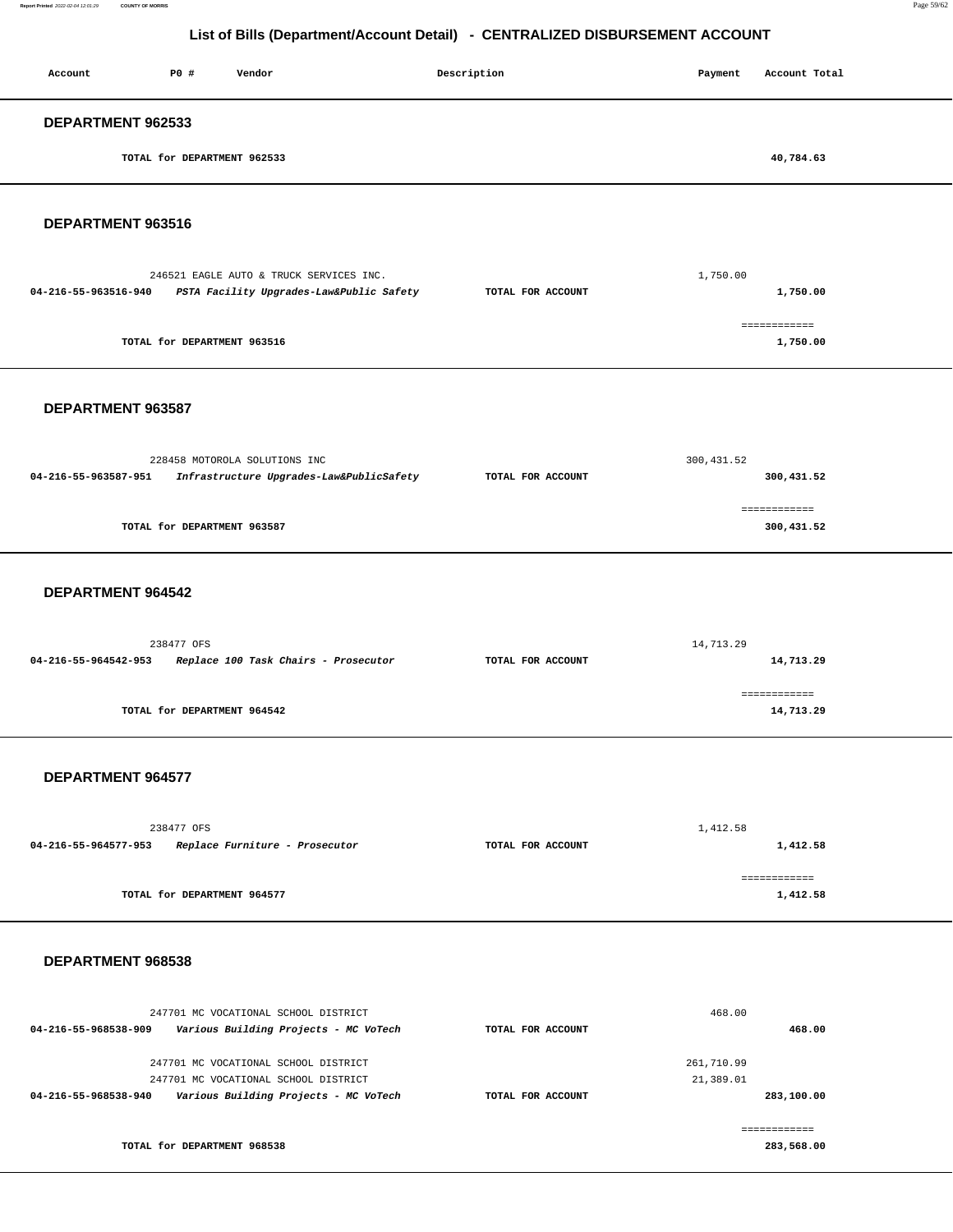**Report Printed** 2022-02-04 12:01:29 **COUNTY OF MORRIS** Page 60/62

# **List of Bills (Department/Account Detail) - CENTRALIZED DISBURSEMENT ACCOUNT**

| Account                  | P0#                         | Vendor                                                                           | Description       | Payment   | Account Total             |
|--------------------------|-----------------------------|----------------------------------------------------------------------------------|-------------------|-----------|---------------------------|
| DEPARTMENT 968584        |                             |                                                                                  |                   |           |                           |
| 04-216-55-968584-951     |                             | 247700 MC VOCATIONAL SCHOOL DISTRICT<br>Bldg Improvments/Upgrades Var Bldgs-MCST | TOTAL FOR ACCOUNT | 31,507.00 | 31,507.00                 |
|                          | TOTAL for DEPARTMENT 968584 |                                                                                  |                   |           | ============<br>31,507.00 |
| <b>DEPARTMENT 969585</b> |                             |                                                                                  |                   |           |                           |
| 04-216-55-969585-909     |                             | 248670 MCMANIMON, SCOTLAND & BAUMANN LLC<br>Building Modifications - CCM         | TOTAL FOR ACCOUNT | 300.00    | 300.00                    |
|                          | TOTAL for DEPARTMENT 969585 |                                                                                  |                   |           | ============<br>300.00    |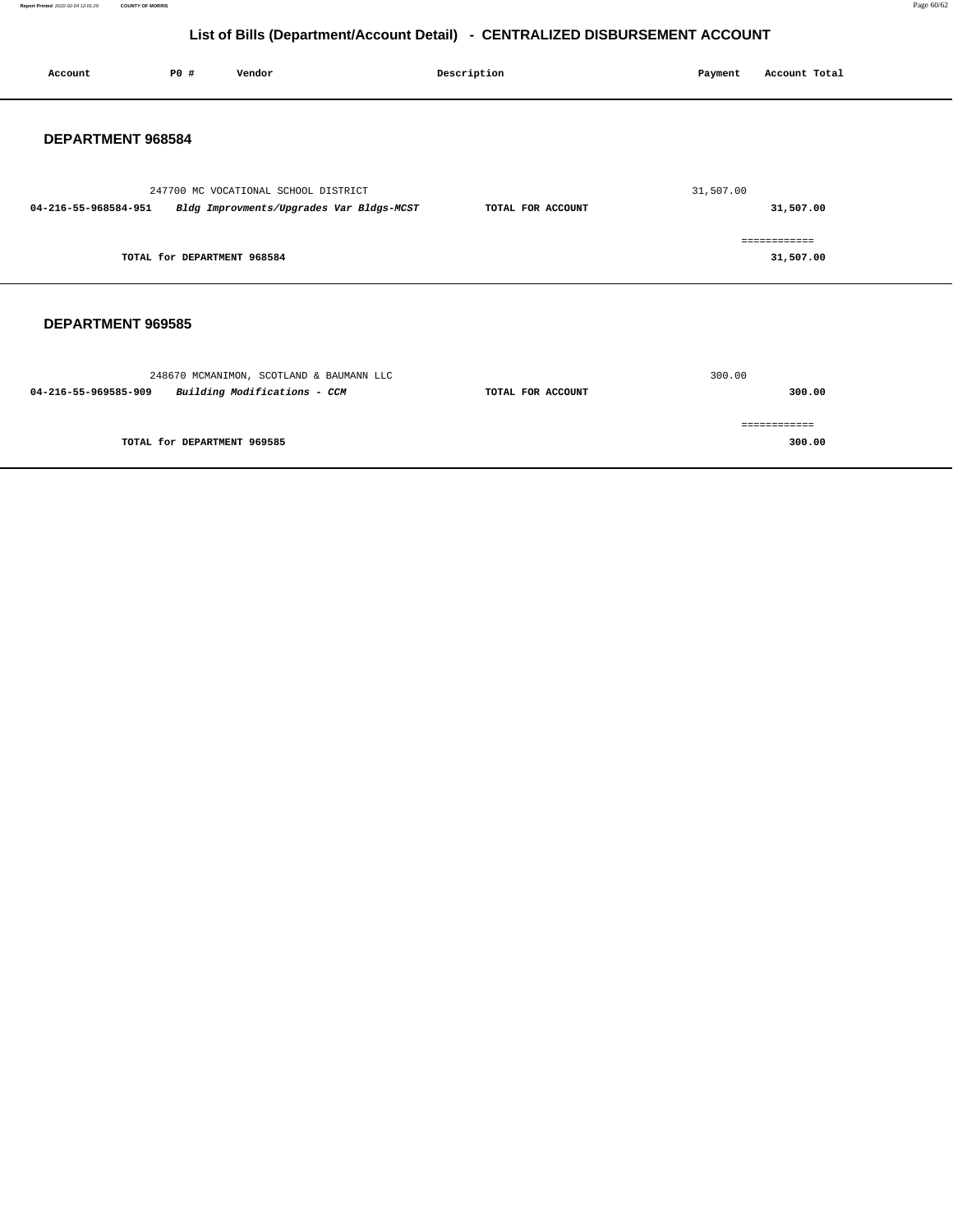**Report Printed** 2022-02-04 12:01:29 **COUNTY OF MORRIS** Page 61/62

# **List of Bills (Department/Account Detail) - CENTRALIZED DISBURSEMENT ACCOUNT**

| Account                       | P0 #                                                                                                                      | Vendor             | Description            | Payment                                        | Account Total            |
|-------------------------------|---------------------------------------------------------------------------------------------------------------------------|--------------------|------------------------|------------------------------------------------|--------------------------|
| <b>Weights &amp; Measures</b> |                                                                                                                           |                    | <b>Dedicated Trust</b> |                                                |                          |
| 13-290-56-575801-888          | 245909 TELESEARCH INC<br>245909 TELESEARCH INC<br>245909 TELESEARCH INC<br>245909 TELESEARCH INC<br>245909 TELESEARCH INC | Weights & Measures | TOTAL FOR ACCOUNT      | 510.51<br>850.85<br>850.85<br>850.85<br>170.17 | 3,233.23                 |
|                               | TOTAL for Weights & Measures                                                                                              |                    |                        |                                                | ============<br>3,233.23 |

 **Tax Board** 

| 245855 INTERNATIONAL ASSOCIATION OF | 225.00            |              |
|-------------------------------------|-------------------|--------------|
| 245855 INTERNATIONAL ASSOCIATION OF | 225.00            |              |
| 245855 INTERNATIONAL ASSOCIATION OF | 225.00            |              |
| 245855 INTERNATIONAL ASSOCIATION OF | 225.00            |              |
| 246765 PATRICIA MARSH               | 1,110.90          |              |
| 246764 WILLIAM KERSEY               | 1,337.44          |              |
| 246764 WILLIAM KERSEY               | 48.65             |              |
| 13-290-56-577101-888<br>Tax Board   | TOTAL FOR ACCOUNT | 3,396.99     |
| TOTAL for Tax Board                 |                   | <br>3,396.99 |

### **DEPARTMENT 578201**

| 248066 JJS SERVICES, INC.                    |                   | 5,300.00  |
|----------------------------------------------|-------------------|-----------|
| 248066 JJS SERVICES, INC.                    |                   | 5,250.00  |
| 248066 JJS SERVICES, INC.                    |                   | 8,400.00  |
| 248066 JJS SERVICES, INC.                    |                   | 23,000.00 |
| 248066 JJS SERVICES, INC.                    |                   | 10,962.00 |
| 13-290-56-578201-888<br>Storm Recovery Trust | TOTAL FOR ACCOUNT | 52,912.00 |
|                                              |                   |           |
|                                              |                   |           |
| TOTAL for DEPARTMENT 578201                  |                   | 52,912.00 |
|                                              |                   |           |

## **Environ Quality & Enforcement**

| 248139 COUNTY OF MORRIS |  |
|-------------------------|--|
| 248148 COUNTY OF MORRIS |  |
| 248148 COUNTY OF MORRIS |  |
| 248148 COUNTY OF MORRIS |  |
| 248148 COUNTY OF MORRIS |  |
| 248147 COUNTY OF MORRIS |  |
| 248147 COUNTY OF MORRIS |  |
| 248147 COUNTY OF MORRIS |  |
| 248147 COUNTY OF MORRIS |  |
| 248147 COUNTY OF MORRIS |  |
| 248146 COUNTY OF MORRIS |  |
| 248146 COUNTY OF MORRIS |  |